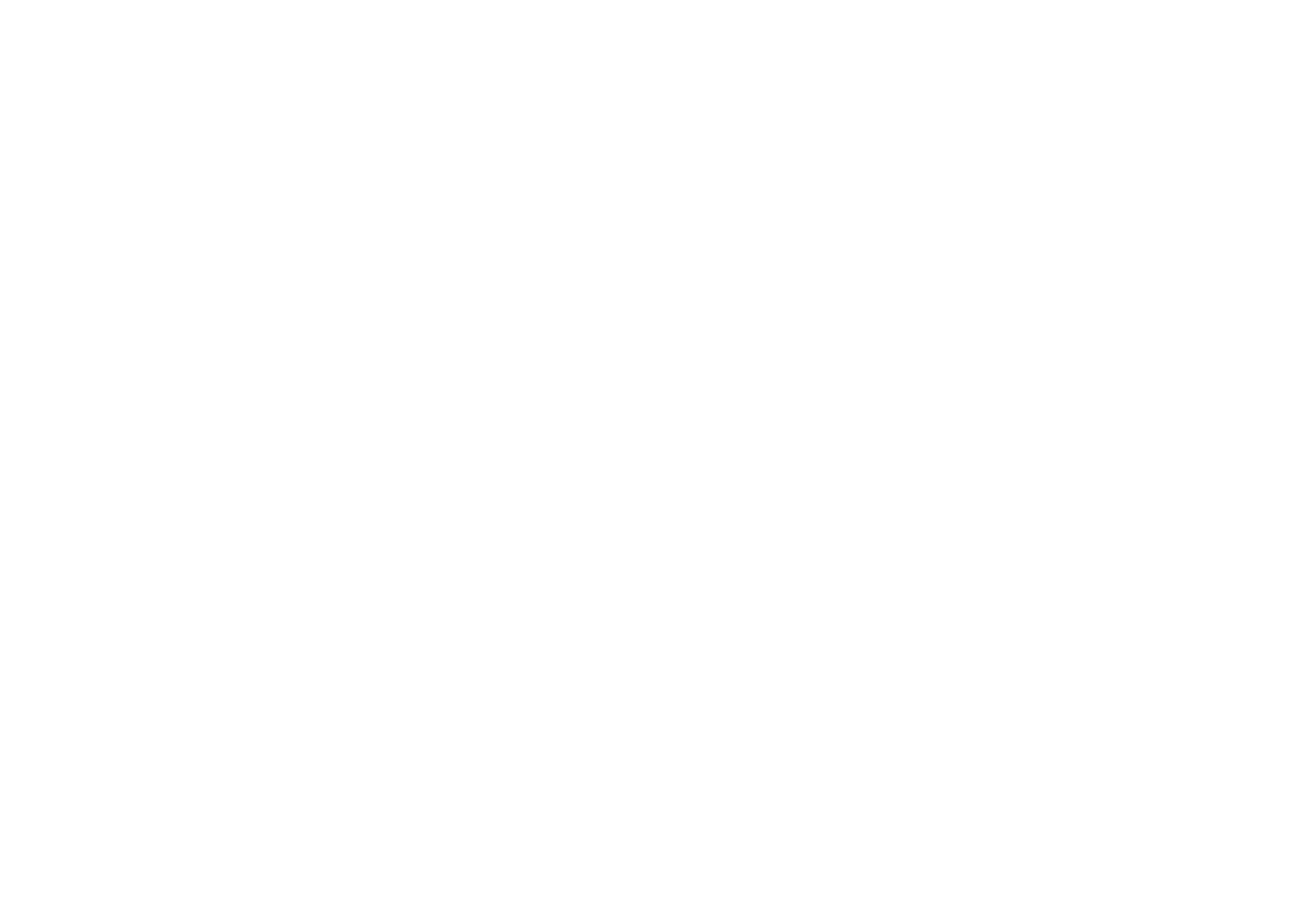## **ANNEX**

# **LIST OF CODES, RECOMMENDATIONS, GUIDELINES AND OTHER SAFETY- AND SECURITY-RELATED NON-MANDATORY INSTRUMENTS**

| No. | <b>Instrument</b> | <b>Name</b>                                                                                                                                                                                                                          | <b>IMO body</b>    | <b>Remarks</b>                                                         |
|-----|-------------------|--------------------------------------------------------------------------------------------------------------------------------------------------------------------------------------------------------------------------------------|--------------------|------------------------------------------------------------------------|
|     | A.115(V)          | Recommendation on the treatment of spaces on board ships for the separation,<br>clarification or purification, and the carriage of slop oil                                                                                          | <b>BLG</b>         |                                                                        |
| 2   | $A.328$ (IX)      | Code for the Construction and Equipment of Ships Carrying Liquefied Gases in<br>Bulk (GC Code), as amended by MSC 38, MSC 40, MSC 42, MSC/Circ.356,<br>MSC.25(60), MSC.34(63), MSC.60(67), MSC.107(73) and MSC.182(79)               | <b>BLG</b>         | Now IGC Code, but still in force for ships built<br>before 1 July 1986 |
| 3   | A.329(IX)         | Recommendations Concerning Ships not Covered by the Code For the<br>Construction and Equipment of Ships Carrying Liquefied Gases in Bulk (Existing<br>GC Code), as amended by MSC 38, MSC 40, MSC 42 and MSC 63/23/Add.1,<br>annex 6 | <b>BLG</b>         | Now IGC Code, but still in force for ships not<br>covered by GC Code   |
| 4   | A.673(16)         | Guidelines for the transport and handling of limited amounts of hazardous and<br>noxious liquid substances in bulk in offshore support vessels, as amended by<br>MSC.184(79) and MSC.236(82)                                         | <b>BLG/SLF/DSC</b> |                                                                        |
| 5   | A.743(18)         | Oil tanker safety and marine environmental protection                                                                                                                                                                                | <b>BLG</b>         |                                                                        |
| 6   | A.829(19)         | Guidelines for the evaluation of the adequacy of type C tank vent systems                                                                                                                                                            | <b>BLG</b>         |                                                                        |
|     | A.868(20)         | Guidelines for the control and management of ships ballast water to minimize the<br>transfer of harmful aquatic organisms and pathogens                                                                                              | <b>BLG</b>         |                                                                        |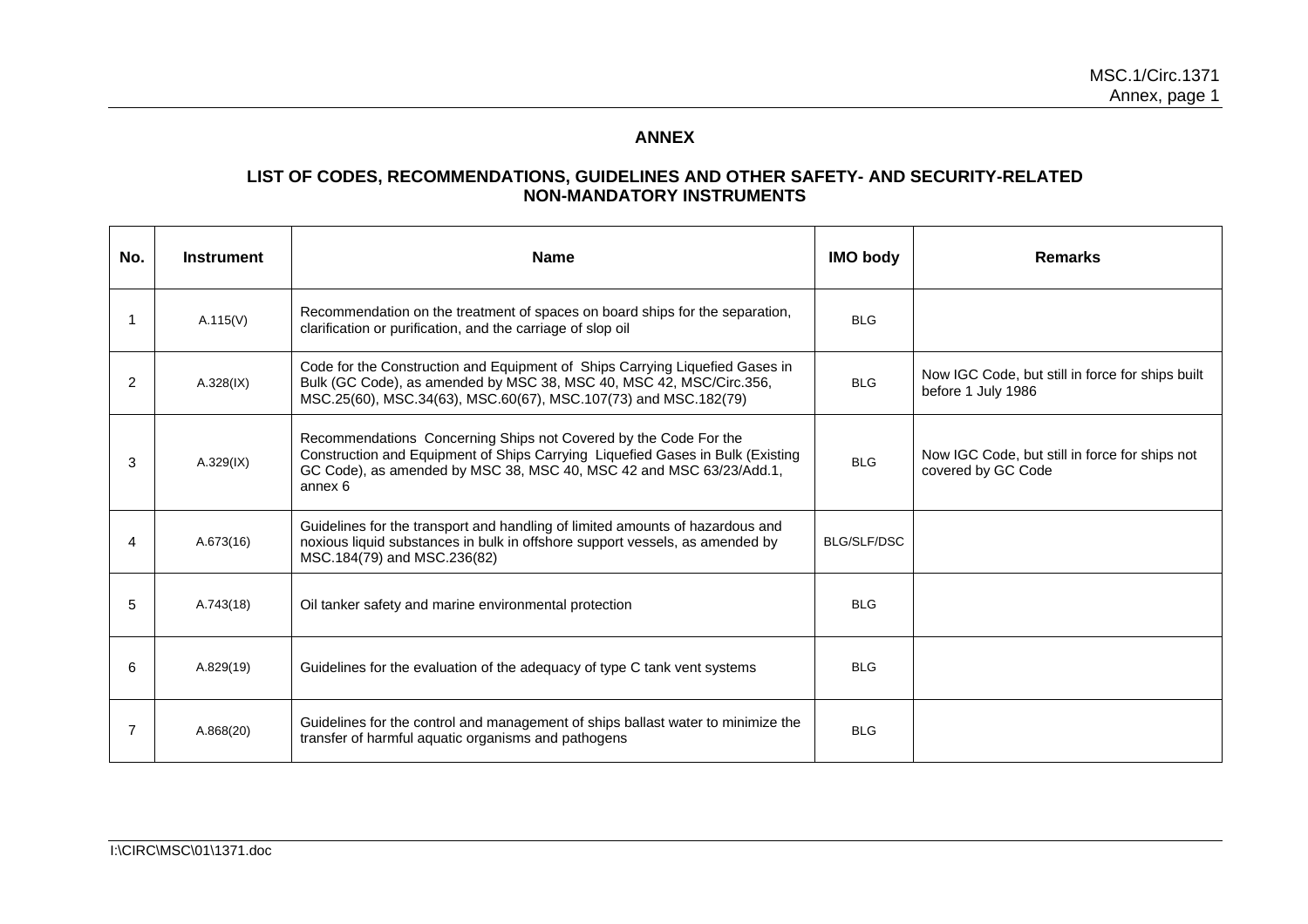| No. | <b>Instrument</b>  | <b>Name</b>                                                                                                                                                 | <b>IMO body</b> | <b>Remarks</b> |
|-----|--------------------|-------------------------------------------------------------------------------------------------------------------------------------------------------------|-----------------|----------------|
| 8   | MSC.7(48)          | Recommendations on chemical tankers and gas carriers constructed<br>before 1 July 1986                                                                      | <b>BLG</b>      |                |
| 9   | MSC.225(82)        | Amendments to the Code for the Construction and Equipment of ships carrying<br>Liquefied Gases in Bulk, as amended                                          | <b>BLG</b>      |                |
| 10  | MSC.150(77)        | Recommendation for material safety data sheets for MARPOL Annex I cargoes<br>and marine fuel oils                                                           | <b>BLG</b>      |                |
| 11  | MSC.285(86)        | Interim guidelines on safety for natural gas-fuelled engine installations in ships                                                                          | <b>BLG</b>      |                |
| 12  | MSC.286(86)        | Recommendations for material safety data sheets (MSDS) for MARPOL Annex I<br>oil cargo and oil fuel                                                         | <b>BLG</b>      |                |
| 13  | MSC/Circ.285       | Inert gas systems for chemical tankers                                                                                                                      | <b>BLG</b>      |                |
| 14  | MSC/Circ.314       | Calculation of the capacity of foam systems for chemical tankers (Code for the<br>Construction and Equipment of Ships carrying Dangerous Chemicals in Bulk) | <b>BLG</b>      |                |
| 15  | MSC/Circ.328/Rev.1 | Carriage of Ethylene Oxide and Endorsement of Certificate of Fitness, GC Code                                                                               | <b>BLG</b>      |                |
| 16  | MSC/Circ.394       | Procedures for the inspection, cleaning, passivation and loading of tanks for the<br>carriage of certain cargoes (BCH Code and IBC Code)                    | <b>BLG</b>      |                |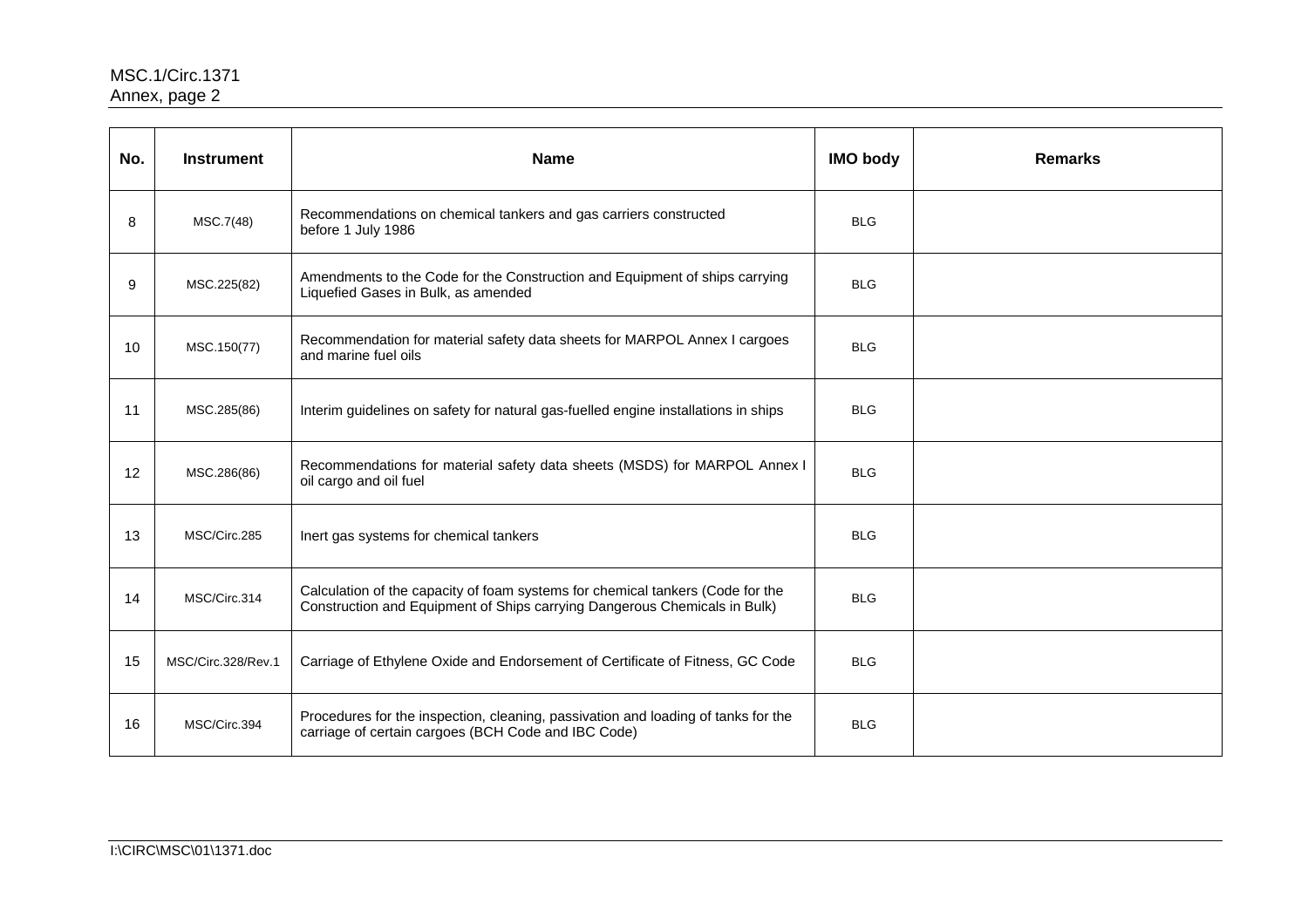| No. | <b>Instrument</b> | <b>Name</b>                                                                                                                          | <b>IMO body</b> | <b>Remarks</b>       |
|-----|-------------------|--------------------------------------------------------------------------------------------------------------------------------------|-----------------|----------------------|
| 17  | MSC/Circ.495      | Filter-type respiratory and eye protection equipment (Amendments to the BCH<br>and GC Codes)                                         | <b>BLG</b>      |                      |
| 18  | MSC/Circ.551      | Cargo tank gauging. Interpretation of the term "closed device" as referred to in<br>paragraph 3.9 in the BCH Code                    | <b>BLG</b>      |                      |
| 19  | MSC/Circ.585      | Standards for vapour emission control systems                                                                                        | <b>BLG</b>      |                      |
| 20  | MSC/Circ.604      | Interim arrangements for the assignment of the amended filling limit requirements<br>under chapters 8 and 15 of the Gas Carrier Code | <b>BLG</b>      |                      |
| 21  | MSC/Circ.879      | Equivalency arrangement for the carriage of styrene monomer                                                                          | <b>BLG</b>      |                      |
| 22  | MSC/Circ.929      | Application of cargo-tank venting requirements to combined chemical tankers                                                          | <b>BLG</b>      |                      |
| 23  | MSC/Circ.1095     | Revised minimum safety standards for ships carrying liquids in bulk containing<br>benzene                                            | <b>BLG</b>      | Revokes MSC/Circ.752 |
| 24  | MSC/Circ.1116     | Unified interpretations of the IBC and IGC Codes                                                                                     | <b>BLG</b>      |                      |
| 25  | MSC.1/Circ.1213   | Interpretation and application of the IGC Code for ships carrying liquefied carbon<br>dioxide in bulk                                | <b>BLG</b>      |                      |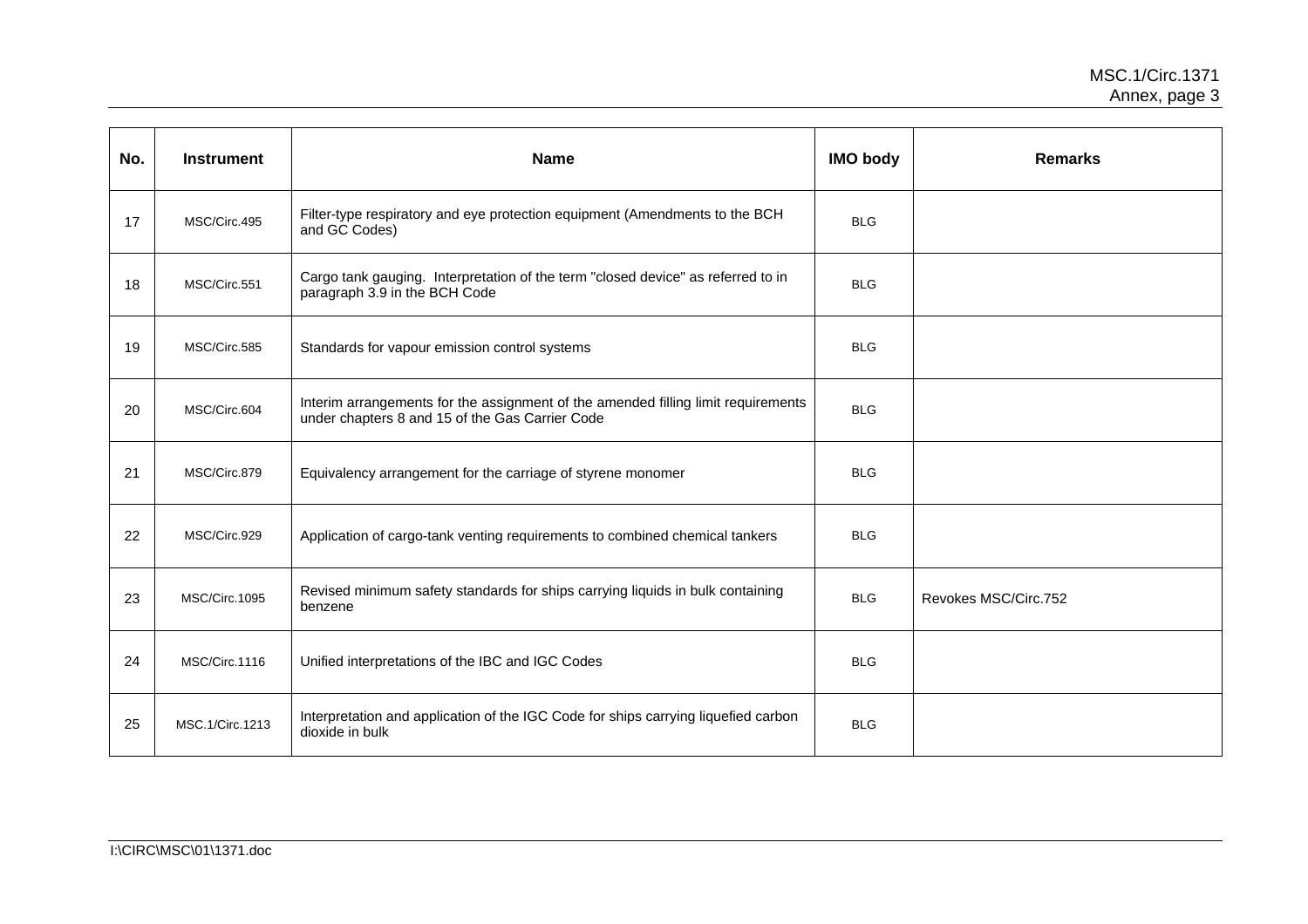| No. | <b>Instrument</b>  | <b>Name</b>                                                                                                                                                                   | <b>IMO body</b> | <b>Remarks</b>                                                                       |
|-----|--------------------|-------------------------------------------------------------------------------------------------------------------------------------------------------------------------------|-----------------|--------------------------------------------------------------------------------------|
| 26  | MSC.1/Circ.1220    | Voluntary structural guidelines for new ships carrying liquids in bulk containing<br>benzene                                                                                  | <b>BLG</b>      |                                                                                      |
| 27  | MSC.1/Circ.1303    | Guidance on the provision for material safety data sheets when carrying oil or oil<br>fuel, in accordance with SOLAS regulation VI/5-1                                        | <b>BLG</b>      |                                                                                      |
| 28  | MSC.1/Circ.1323    | Unified interpretation of the IBC Code                                                                                                                                        | <b>BLG</b>      |                                                                                      |
| 29  | MSC.1/Circ.1325    | Missing information on apparatus groups in column i" of chapter 17 of the IBC Code                                                                                            | <b>BLG</b>      |                                                                                      |
| 30  | MSC/Circ.286       | Guidelines for uniform application of survival requirements of Bulk Chemical Code<br>and Gas Carrier Code                                                                     | <b>BLG/DE</b>   |                                                                                      |
| 31  | MSC/Circ.406/Rev.1 | Guidelines on interpretation of the IBC and IGC Codes and guidelines for the<br>uniform application of the survival requirements of the IBC and IGC Codes                     | <b>BLG/SLF</b>  |                                                                                      |
| 32  | A.525(13)          | Performance standards for narrow-band direct printing telegraph equipment for<br>the reception of navigational and meteorological warnings and urgent information<br>to ships | COMSAR          | Now in MSC.148(77), but still in force for<br>equipment installed before 1 July 2005 |
| 33  | A.530(13)          | Use of radar transponders for search and rescue purposes                                                                                                                      | <b>COMSAR</b>   |                                                                                      |
| 34  | A.570(14)          | Type approval of ship-earth stations                                                                                                                                          | <b>COMSAR</b>   |                                                                                      |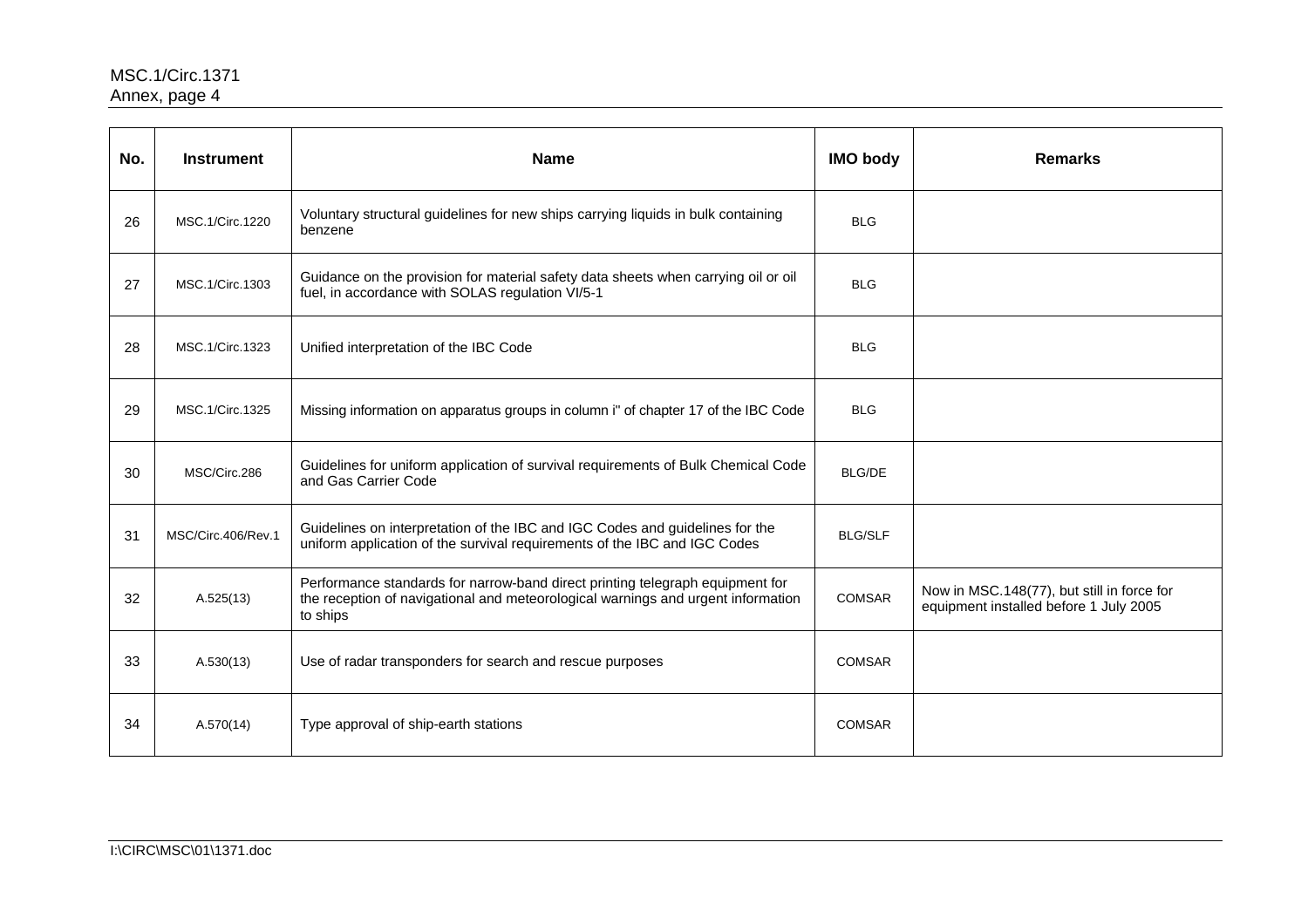| No. | <b>Instrument</b> | <b>Name</b>                                                                                                                                                | <b>IMO body</b> | <b>Remarks</b>                                                                                                              |
|-----|-------------------|------------------------------------------------------------------------------------------------------------------------------------------------------------|-----------------|-----------------------------------------------------------------------------------------------------------------------------|
| 35  | A.606(15)         | Review and evaluation of the Global Maritime Distress and Safety System<br>(GMDSS)                                                                         | <b>COMSAR</b>   | To be reviewed in parallel with the upcoming<br>Review of the GMDSS                                                         |
| 36  | A.609(15)         | Performance standards for shipborne VHF radio installations capable of voice<br>communication and digital selective calling                                | <b>COMSAR</b>   | 1) Now in A.803(19), but still in force for<br>equipment installed before 23 November 1996<br>2) A.385(X) overtaken by time |
| 37  | A.610(15)         | Performance standards for shipborne MF radio installations capable of voice<br>communication and digital selective calling                                 | <b>COMSAR</b>   | Now in A.804(19), but still in force for<br>equipment installed before 23 November 1996                                     |
| 38  | A.612(15)         | Performance standards for float-free VHF emergency position-indicating radio<br>beacons                                                                    | <b>COMSAR</b>   | Now in A.805(19), but still in force for<br>equipment installed before 23 November 1996                                     |
| 39  | A.613(15)         | Performance standards for shipborne MF/HF radio installations capable of voice<br>communication, narrow-band direct-printing and digital selective calling | <b>COMSAR</b>   | Now in A.806(19), but still in force for<br>equipment installed before 23 November 1996                                     |
| 40  | A.662(16)         | Performance standards for float-free release and activation arrangements for<br>emergency radio equipment                                                  | <b>COMSAR</b>   |                                                                                                                             |
| 41  | A.663(16)         | Performance standards for INMARSAT standards-C ship-earth stations capable<br>of transmitting and receiving direct-printing communications                 | <b>COMSAR</b>   | Now in A.807(19), but still in force for<br>equipment installed before 23 November 1996                                     |
| 42  | A.664(16)         | Performance standards for enhanced group call equipment                                                                                                    | <b>COMSAR</b>   | To be revised (Proposed in COMSAR 14/3/4)                                                                                   |
| 43  | A.696(17)         | Type approval of satellite Emergency Position-Indicating Radio Beacons<br>(EPIRBs) operating in the COSPAS-SARSAT system                                   | <b>COMSAR</b>   |                                                                                                                             |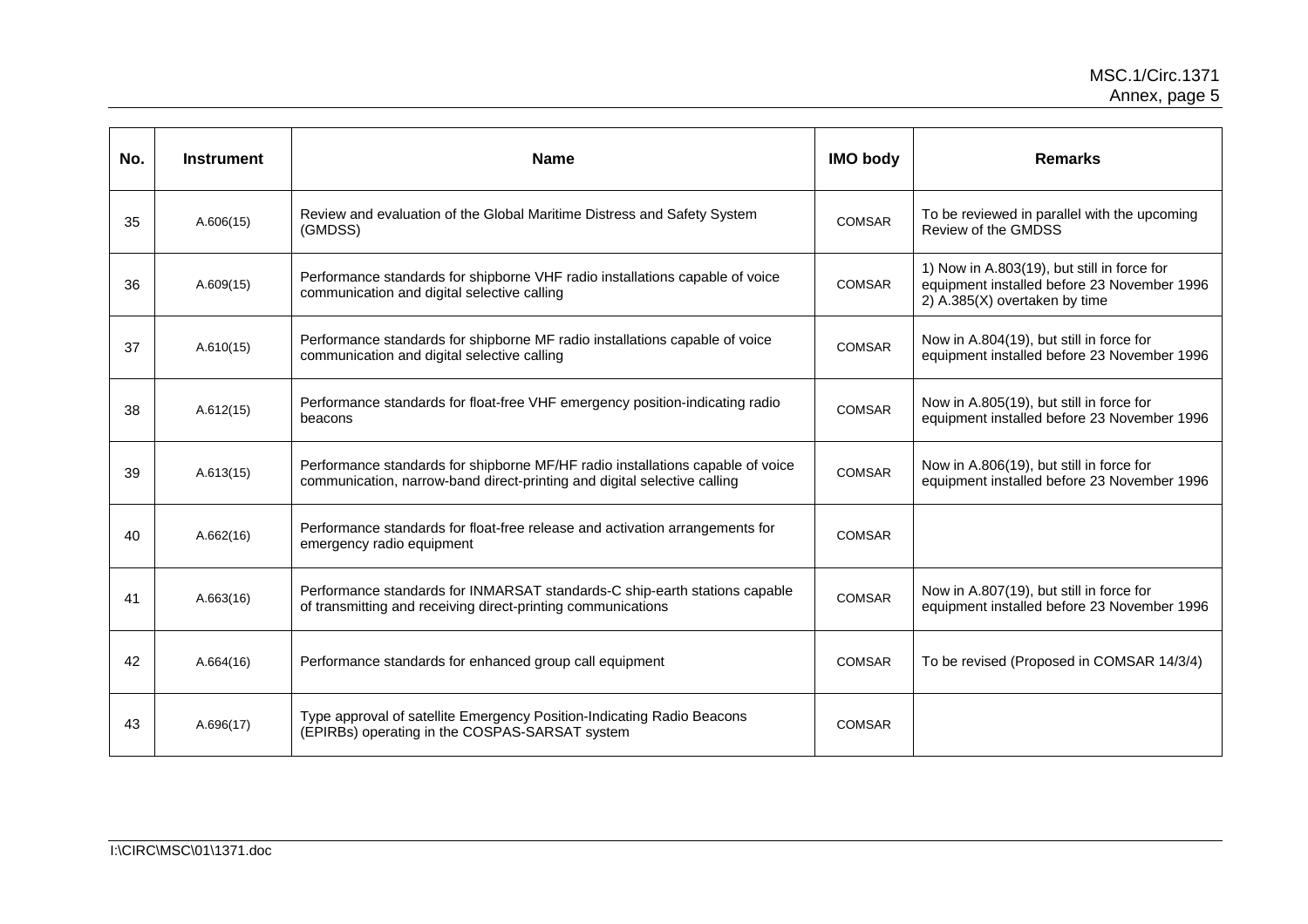| No. | <b>Instrument</b> | <b>Name</b>                                                                                                                                                                              | <b>IMO body</b> | <b>Remarks</b>                                                                          |
|-----|-------------------|------------------------------------------------------------------------------------------------------------------------------------------------------------------------------------------|-----------------|-----------------------------------------------------------------------------------------|
| 44  | A.698(17)         | Performance standards for ship earth stations capable of two-way<br>communications                                                                                                       | <b>COMSAR</b>   | Now A.808(19), but still in force for equipment<br>installed before 23 November 1996    |
| 45  | A.700(17)         | Performance standards for narrow-band direct-printing telegraph equipment for<br>the reception of navigational and meteorological warnings and urgent information<br>to ships (MS) by HF | <b>COMSAR</b>   |                                                                                         |
| 46  | A.701(17)         | Carriage of Inmarsat enhanced group call SafetyNET receivers under the Global<br>Maritime Distress and Safety System (GMDSS)                                                             | <b>COMSAR</b>   | To be revised (Proposed in COMSAR 14/3/4)                                               |
| 47  | A.702(17)         | Radio maintenance guidelines for the Global Maritime Distress and Safety<br>System (GMDSS) related to sea areas A3 and A4                                                                | <b>COMSAR</b>   |                                                                                         |
| 48  | A.705(17)         | Recommendation on the promulgation of MSI as amended by MSC.1/Circ.1287                                                                                                                  | <b>COMSAR</b>   |                                                                                         |
| 49  | A.706(17)         | World-wide navigation warning service, as amended by MSC.1/Circ.1288                                                                                                                     | <b>COMSAR</b>   | MSC.1/Circ.1288 revokes MSC/Circ.685,<br>MSC/Circ.750 and MSC/Circ.957                  |
| 50  | A.707(17)         | Charges for distress, urgency and safety messages through the Inmarsat system                                                                                                            | <b>COMSAR</b>   |                                                                                         |
| 51  | A.762(18)         | Performance standards for survival craft two-way VHF radiotelephone apparatus                                                                                                            | <b>COMSAR</b>   | Now in A.809(19), but still in force for<br>equipment installed before 23 November 1996 |
| 52  | A.763(18)         | Performance standards for float-free satellite Emergency Position-Indicating<br>Radio Beacons (EPIRBs) operating on 406 MHz                                                              | <b>COMSAR</b>   | Now in A.810(19), but still in force for<br>equipment installed before 23 November 1996 |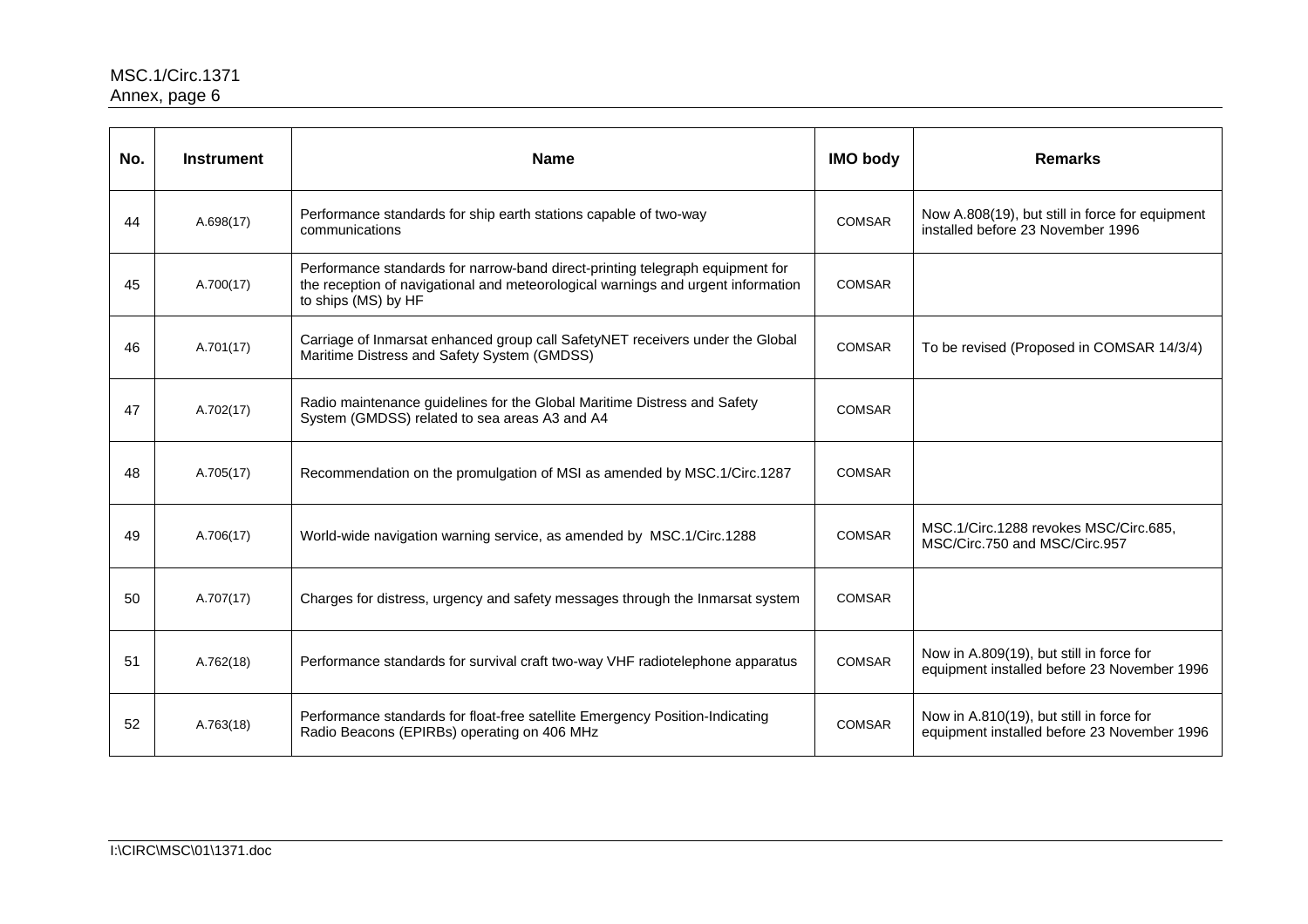| No. | <b>Instrument</b> | <b>Name</b>                                                                                                                                                                             | <b>IMO body</b> | <b>Remarks</b>                                             |
|-----|-------------------|-----------------------------------------------------------------------------------------------------------------------------------------------------------------------------------------|-----------------|------------------------------------------------------------|
| 53  | A.801(19)         | Provision of radio services for the Global Maritime Distress and Safety System<br>(GMDSS), as amended by MSC.199(80)                                                                    | <b>COMSAR</b>   |                                                            |
| 54  | A.802(19)         | Performance standards for survival craft radar transponders for use in search and<br>rescue operations, as amended by MSC.247(83)                                                       | <b>COMSAR</b>   |                                                            |
| 55  | A.803(19)         | Performance standards for shipborne VHF radio installations capable of voice<br>communication and digital selective calling, as amended by MSC.68(68)                                   | <b>COMSAR</b>   | Refer to remarks on A.609(15)                              |
| 56  | A.804(19)         | Performance standards for shipborne MF radio installations capable of voice<br>communication and digital selective calling, as amended by MSC.68(68)                                    | <b>COMSAR</b>   | Refer to remarks on A.610(15)                              |
| 57  | A.805(19)         | Performance standards for float-free VHF Emergency Position-Indicating Radio<br><b>Beacons</b>                                                                                          | <b>COMSAR</b>   | Refer to remarks on A.612(15)                              |
| 58  | A.806(19)         | Performance standards for shipborne MF/HF radio installations capable of voice<br>communication, narrow-band direct-printing and digital selective calling, as<br>amended by MSC.68(68) | <b>COMSAR</b>   | Refer to remarks on A.613(15)                              |
| 59  | A.807(19)         | Performance standards for Inmarsat-C ship earth stations capable of transmitting<br>and receiving direct-printing communications, as amended by MSC.68(68)                              | <b>COMSAR</b>   | Refer to remarks on A.663(16)                              |
| 60  | A.808(19)         | Performance standards for ship-earth stations capable of two-way<br>communications                                                                                                      | <b>COMSAR</b>   | Refer to remarks on A.698(17)                              |
| 61  | A.809(19)         | Performance standards for survival craft two-way VHF radiotelephone apparatus                                                                                                           | <b>COMSAR</b>   | 1) Annex 1 revised by MSC.149(77)<br>2) Refer to A.762(18) |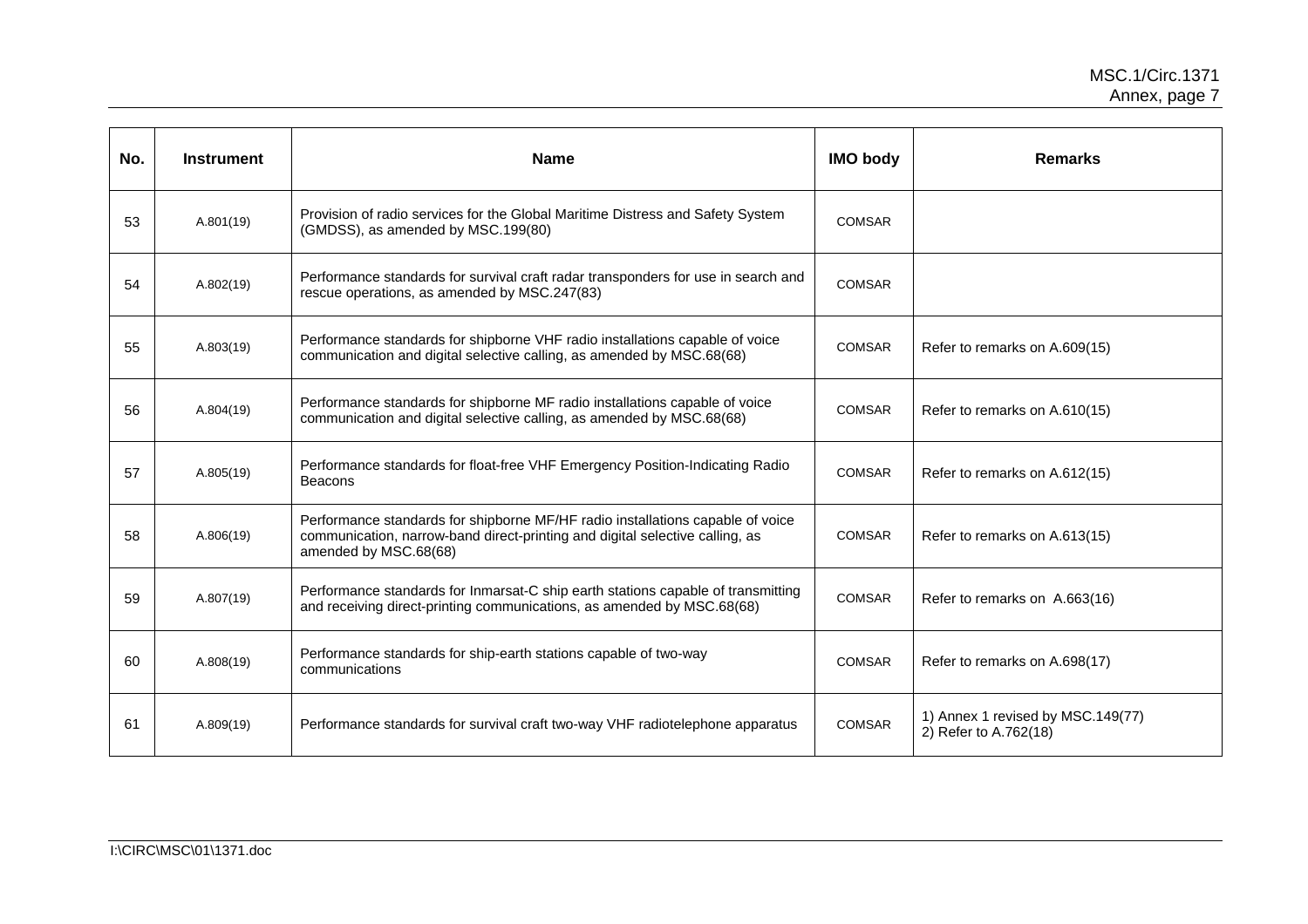| No. | <b>Instrument</b>          | <b>Name</b>                                                                                                                                                                                                                   | <b>IMO body</b> | <b>Remarks</b>                      |
|-----|----------------------------|-------------------------------------------------------------------------------------------------------------------------------------------------------------------------------------------------------------------------------|-----------------|-------------------------------------|
| 62  | A.810(19)                  | Performance standards for float-free satellite Emergency Position-Indicating<br>Radio Beacons (EPIRBs) operating on 406 MHz, as amended by MSC.56(66)<br>and MSC.120(74)                                                      | COMSAR          | Refer to remarks on A.763(18)       |
| 63  | A.811(19)                  | Performance standards for a shipborne integrated radiocommunication system<br>(IRCS) when used in the GMDSS                                                                                                                   | <b>COMSAR</b>   |                                     |
| 64  | A.814(19)                  | Guidelines for the avoidance of false distress alerts                                                                                                                                                                         | <b>COMSAR</b>   |                                     |
| 65  | A.887(21)                  | Establishment, updating and retrieval of the information contained in the<br>registration databases for the Global Maritime Distress and Safety System<br>(GMDSS)                                                             | <b>COMSAR</b>   |                                     |
| 66  | A.894(21)                  | International Aeronautical and Maritime Search and Rescue (IAMSAR) Manual,<br>as amended by MSC/Circ.999, MSC/Circ.1044, MSC/Circ.1080, MSC/Circ.1124,<br>MSC/Circ.1173, MSC.1/Circ.1181, MSC.1/Circ.1289 and MSC.1/Circ.1311 | <b>COMSAR</b>   |                                     |
| 67  | A.1001(25)                 | Criteria for the provision of mobile satellite communication systems in the Global<br>Maritime Distress and Safety System (GMDSS)                                                                                             | <b>COMSAR</b>   | Revokes A.888(21) and MSC/Circ.1077 |
| 68  | COM/Circ.105<br>and Corr.1 | Clarification of certain provisions of the 1988 SOLAS amendments for the<br><b>GMDSS</b>                                                                                                                                      | <b>COMSAR</b>   |                                     |
| 69  | COM/Circ.108               | GMDSS operating guidance for masters of ships in distress situation                                                                                                                                                           | <b>COMSAR</b>   |                                     |
| 70  | COM/Circ.110<br>and Corr.1 | Clarification of SOLAS regulations IV/6.1, IV/6.2.2 and IV/10.1.1.3                                                                                                                                                           | <b>COMSAR</b>   |                                     |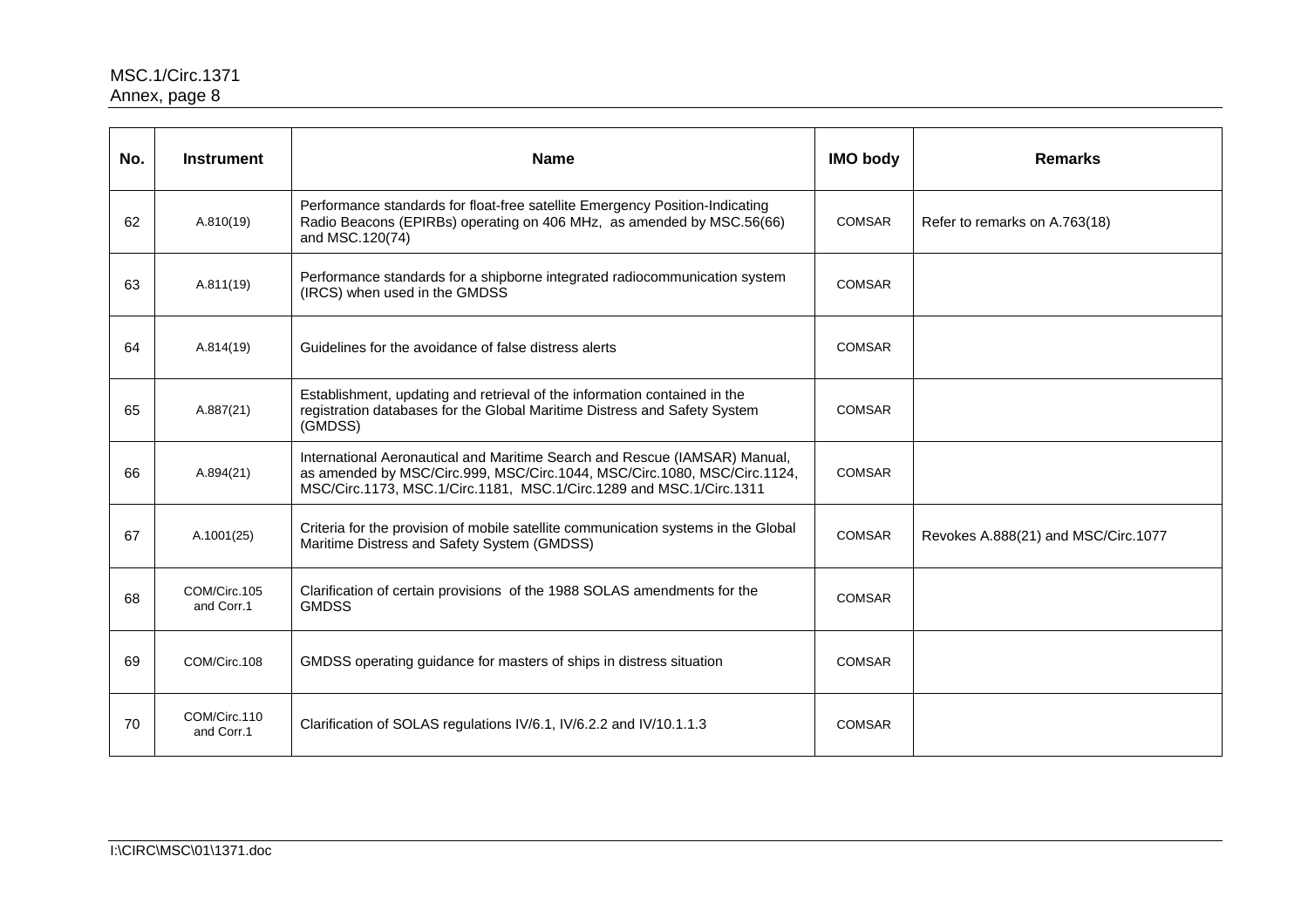| No. | <b>Instrument</b> | <b>Name</b>                                                                                                                                    | <b>IMO body</b> | <b>Remarks</b>                                                                                                                                                         |
|-----|-------------------|------------------------------------------------------------------------------------------------------------------------------------------------|-----------------|------------------------------------------------------------------------------------------------------------------------------------------------------------------------|
| 71  | COM/Circ.117      | Clarification of the application of certain provisions of chapter IV of the SOLAS<br>Convention                                                | <b>COMSAR</b>   |                                                                                                                                                                        |
| 72  | COMSAR/Circ.13    | Shore-to-ship communication during a distress                                                                                                  | <b>COMSAR</b>   |                                                                                                                                                                        |
| 73  | COMSAR/Circ.15    | Joint IMO/IHO/WMO Manual on Maritime Safety Information (MSI)                                                                                  | <b>COMSAR</b>   | 1) Revokes COMSAR/Circ.4<br>2) To be deleted after 1 January 2011<br>(to be superseded by MSC.1/Circ.1310<br>from 1 January 2011)<br>3) COM/Circ.124 overtaken by time |
| 74  | COMSAR/Circ.17    | Recommendation on use of GMDSS equipment for non-safety communications                                                                         | <b>COMSAR</b>   |                                                                                                                                                                        |
| 75  | COMSAR/Circ.25    | Procedure for responding to DSC distress alerts by ships                                                                                       | <b>COMSAR</b>   | Revokes COMSAR/Circ.2 and<br>COMSAR/Circ.21                                                                                                                            |
| 76  | COMSAR/Circ.27    | Data format for a new combined SAR.2 and SAR.3 circular concerning<br>information on the current availability of SAR services                  | <b>COMSAR</b>   | To be revised (Proposed in COMSAR 14/6/2)                                                                                                                              |
| 77  | COMSAR/Circ.28    | International NAVTEX service                                                                                                                   | <b>COMSAR</b>   |                                                                                                                                                                        |
| 78  | COMSAR/Circ.29    | Guidance for the Voluntary Use of the Standardized Questionnaires and Formats<br>for Reporting False Alerts in Collecting Data on False Alerts | <b>COMSAR</b>   |                                                                                                                                                                        |
| 79  | COMSAR/Circ.31    | <b>Guidance for Mass Rescue Operations</b>                                                                                                     | <b>COMSAR</b>   |                                                                                                                                                                        |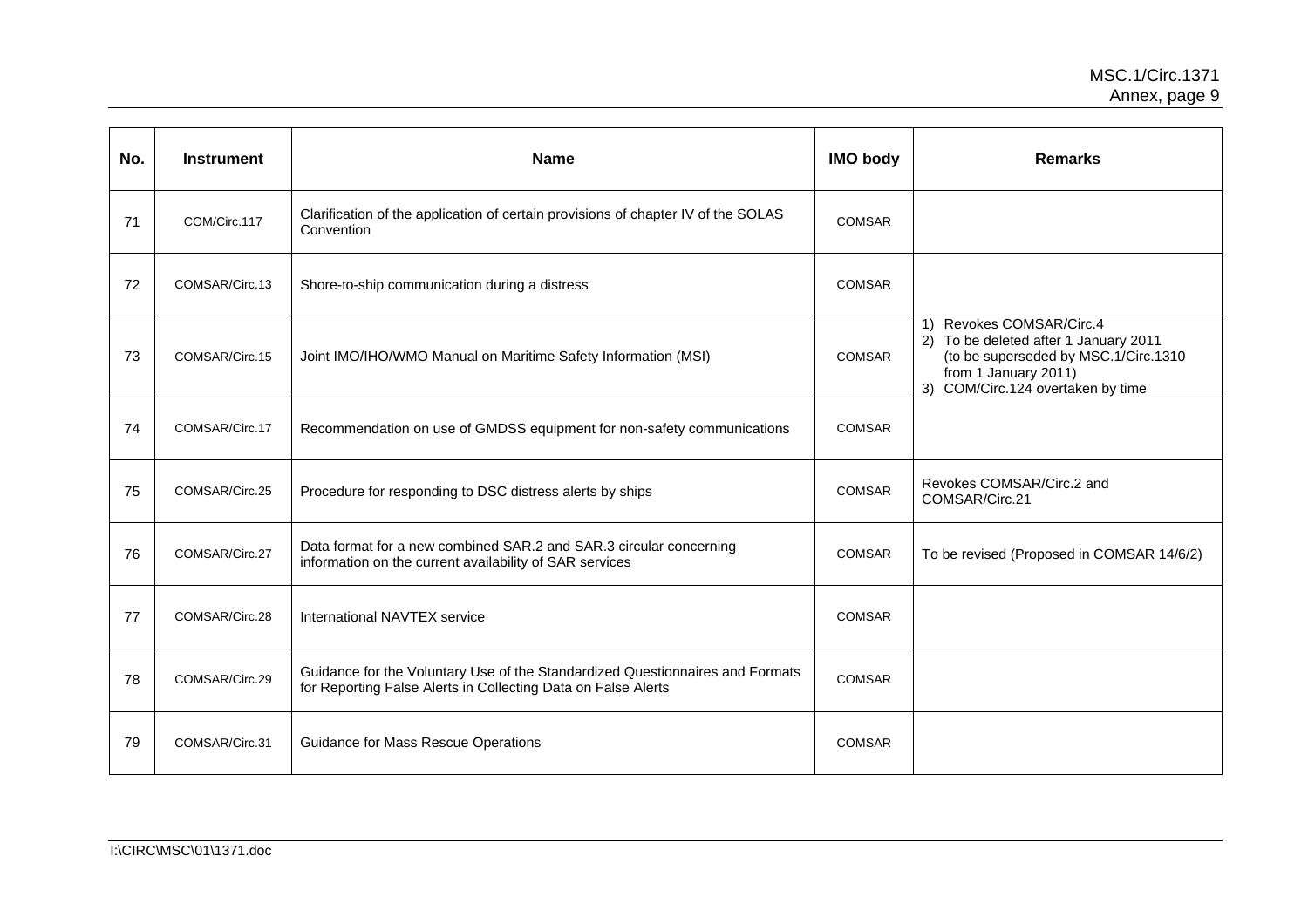| No. | <b>Instrument</b> | <b>Name</b>                                                                                 | <b>IMO body</b> | <b>Remarks</b>                   |
|-----|-------------------|---------------------------------------------------------------------------------------------|-----------------|----------------------------------|
| 80  | COMSAR/Circ.32    | Harmonization of GMDSS requirements for radio installation on board SOLAS<br>ships          | COMSAR          | COMSAR/Circ.16 overtaken by time |
| 81  | COMSAR/Circ.34    | Clarification on the use of NAVTEX B3 B4 characters = 00 and NAVTEX service<br>areas        | <b>COMSAR</b>   |                                  |
| 82  | COMSAR/Circ.35    | Recommendations on MF/HF DSC test calls to coast stations                                   | COMSAR          |                                  |
| 83  | COMSAR/Circ.36    | Broadcast of Warnings for Tsunamis and other natural disasters                              | <b>COMSAR</b>   |                                  |
| 84  | COMSAR/Circ.37    | Guidance on Minimum Communication Needs of Maritime Rescue Co-ordination<br>Centres (MRCCs) | <b>COMSAR</b>   |                                  |
| 85  | COMSAR/Circ.41    | Analysis of maritime safety information promulgated via the EGC SafetyNET                   | <b>COMSAR</b>   |                                  |
| 86  | COMSAR/Circ.45    | Guidance on distress alerts                                                                 | <b>COMSAR</b>   |                                  |
| 87  | COMSAR/Circ.46    | AIS safety-related messaging                                                                | <b>COMSAR</b>   |                                  |
| 88  | MSC.80(70)        | New performance standards for radiocommunication equipment                                  | <b>COMSAR</b>   |                                  |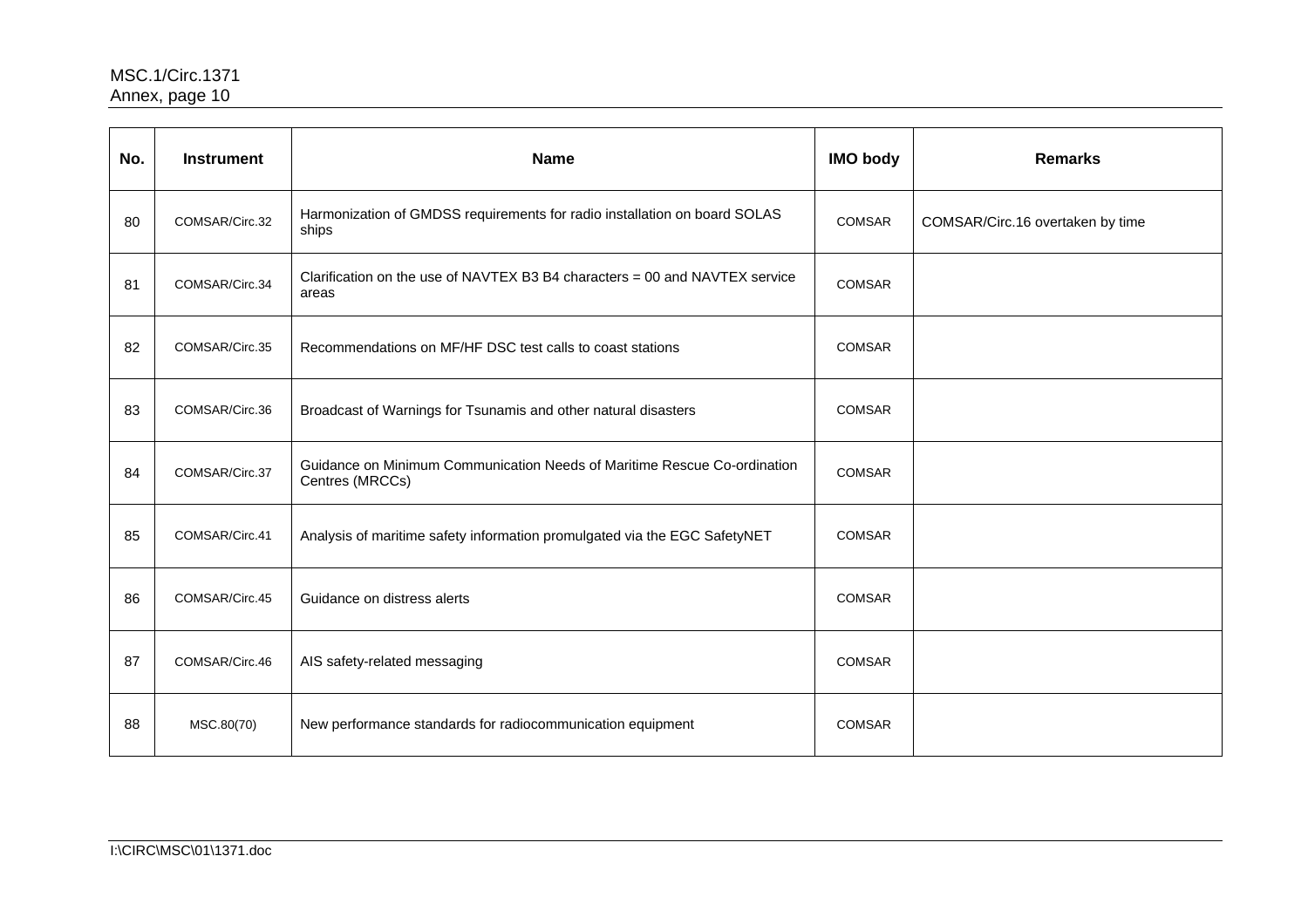| No. | <b>Instrument</b> | <b>Name</b>                                                                                                                                                                           | <b>IMO body</b> | <b>Remarks</b>                       |
|-----|-------------------|---------------------------------------------------------------------------------------------------------------------------------------------------------------------------------------|-----------------|--------------------------------------|
| 89  | MSC.130(75)       | Performance standards for INMARSAT ship-earth stations capable of two-way<br>communication                                                                                            | <b>COMSAR</b>   |                                      |
| 90  | MSC.131(75)       | Maintenance of a continuous listening watch on the channel 16 by SOLAS ships<br>whilst at sea and installation of VHF DSC facilities on non-SOLAS ships                               | COMSAR          | Supersedes MSC.77(69)                |
| 91  | MSC.148(77)       | Revised performance standards for narrow-band direct-printing telegraph<br>equipment for the reception of navigational and meteorological warnings and<br>urgent information to ships | <b>COMSAR</b>   | Refer to remarks on A.525(13)        |
| 92  | MSC.149(77)       | Revised performance standards for survival craft portable two-way<br>radiotelephone apparatus                                                                                         | <b>COMSAR</b>   | As replacement for COMSAR/Circ.125   |
| 93  | MSC.246(83)       | Performance standards for AIS search and rescue transmitters (AIS-SART) for<br>use in search and rescue operations                                                                    | <b>COMSAR</b>   | Installed on or after 1 January 2010 |
| 94  | MSC/Circ.660      | Proper use of lanyards attached to satellite EPIRBs                                                                                                                                   | <b>COMSAR</b>   |                                      |
| 95  | MSC/Circ.803      | Participation of non-SOLAS ships in the GMDSS                                                                                                                                         | <b>COMSAR</b>   | MSC/Circ.469 overtaken by time       |
| 96  | MSC/Circ.805      | Guidance for the use of radio signals by ships under attack or threat of attack<br>from pirates or armed robbers                                                                      | <b>COMSAR</b>   |                                      |
| 97  | MSC/Circ.862      | Clarification of certain requirements in IMO performance standards for GMDSS<br>equipment                                                                                             | <b>COMSAR</b>   |                                      |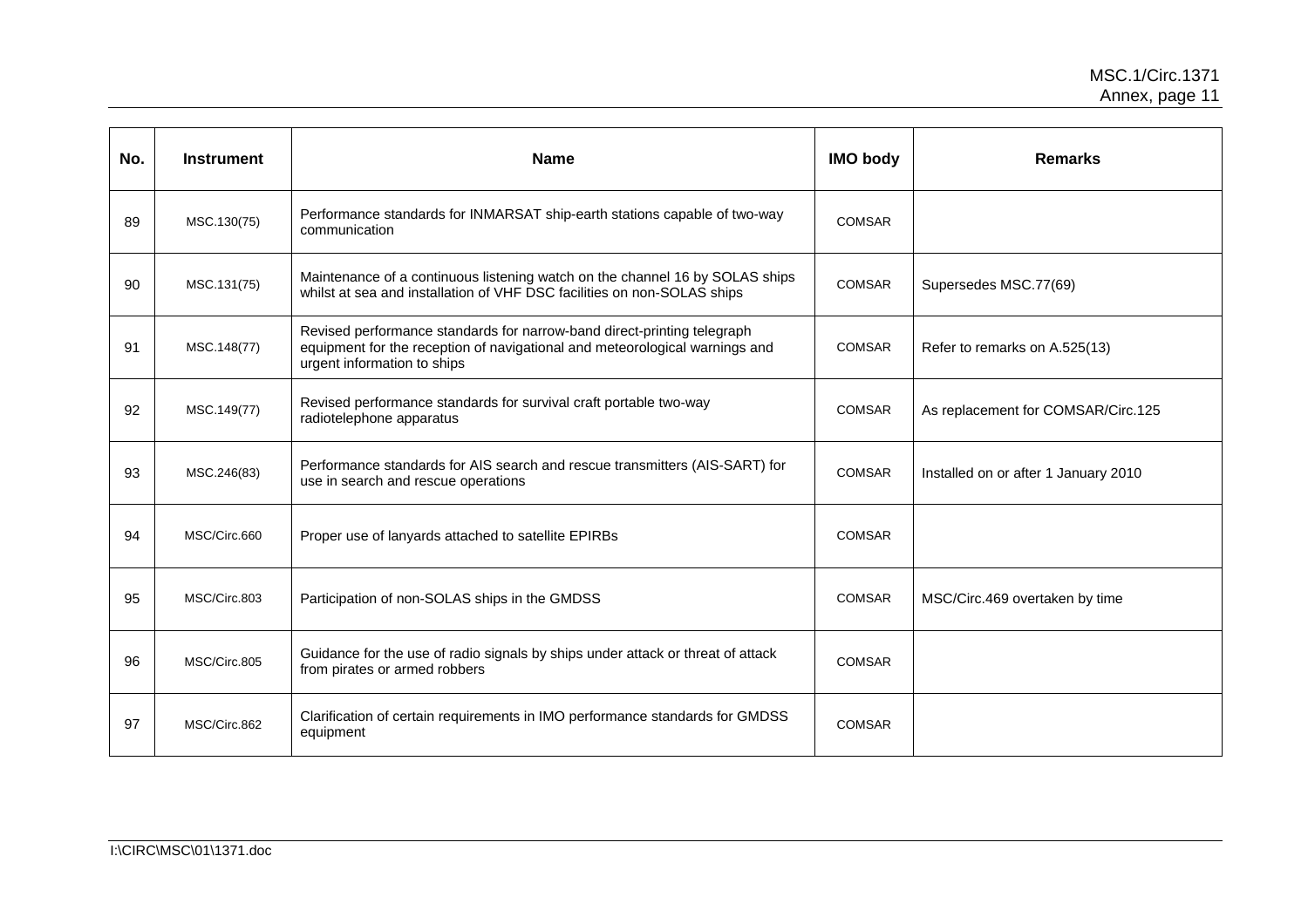| No. | <b>Instrument</b> | <b>Name</b>                                                                                                                                             | <b>IMO body</b> | <b>Remarks</b>                                      |
|-----|-------------------|---------------------------------------------------------------------------------------------------------------------------------------------------------|-----------------|-----------------------------------------------------|
| 98  | MSC/Circ.883      | Maritime safety and ship-earth station barring procedures                                                                                               | <b>COMSAR</b>   |                                                     |
| 99  | MSC/Circ.960      | Medical assistance at sea                                                                                                                               | COMSAR          |                                                     |
| 100 | MSC/Circ.1038     | Guidelines for general radiocommunications                                                                                                              | <b>COMSAR</b>   |                                                     |
| 101 | MSC/Circ.1039     | Guidelines for shore-based maintenance of satellite EPIRBs                                                                                              | <b>COMSAR</b>   |                                                     |
| 102 | MSC/Circ.1040     | Guidelines on annual testing of 406 MHz satellite EPIRBs                                                                                                | <b>COMSAR</b>   | Supersedes MSC/Circ.882                             |
| 103 | MSC/Circ.1079     | Guidelines for preparing plans for cooperation between search and rescue<br>services and passenger ships (in accordance with SOLAS regulation V/7.3)    | COMSAR          | MSC/Circ.864 and MSC/Circ.1000 overtaken<br>by time |
| 104 | MSC/Circ.1105     | Guidance on responsibility and liability issues related to the use of the emergency<br>medical kit/bag and evaluation of its use in emergency incidents | <b>COMSAR</b>   |                                                     |
| 105 | MSC/Circ.1110     | Matters related to SOLAS regulations XI-2/6 and XI-2/7                                                                                                  | <b>COMSAR</b>   |                                                     |
| 106 | MSC/Circ.1122     | The revised NAVTEX Manual                                                                                                                               | <b>COMSAR</b>   |                                                     |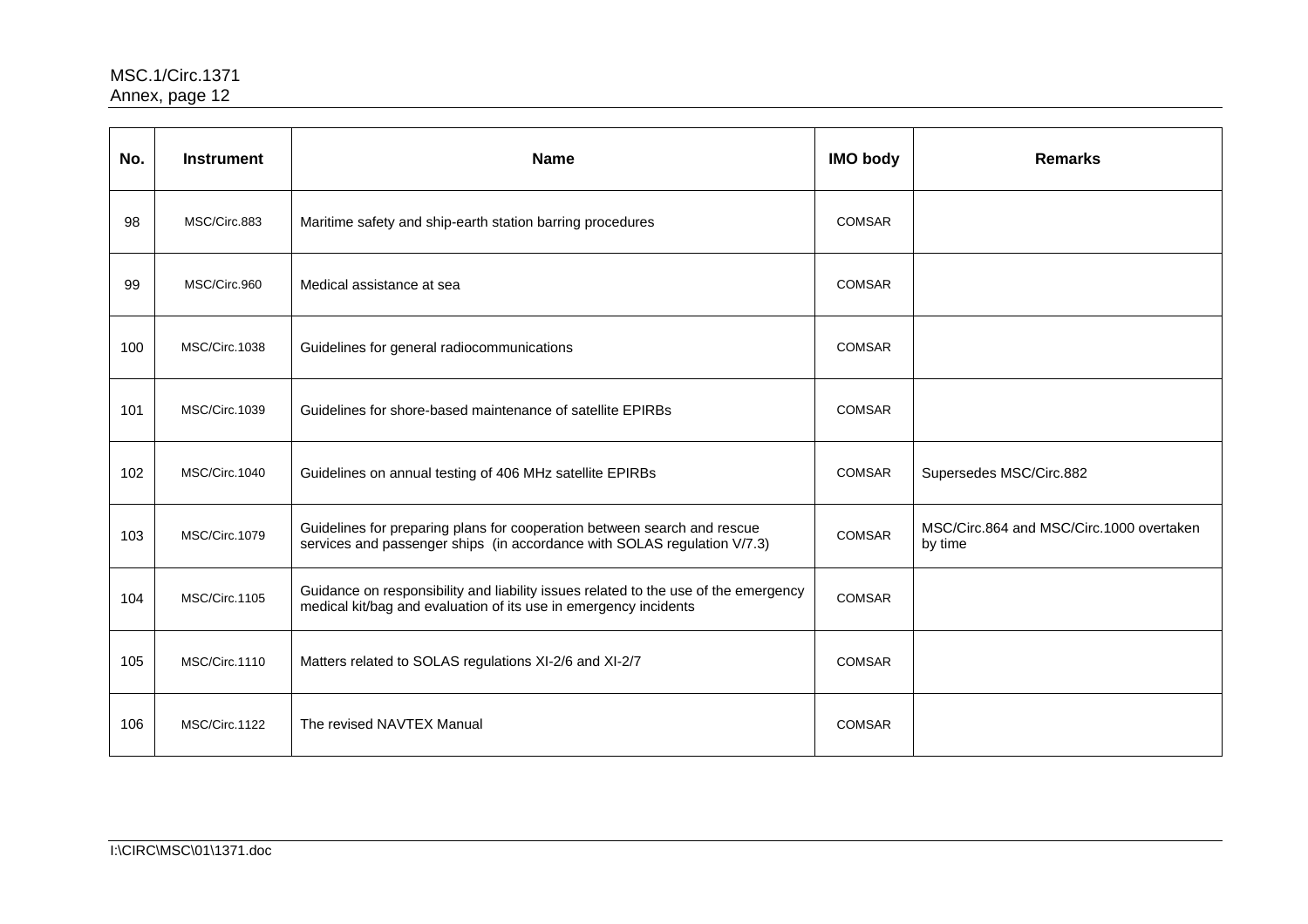| No. | <b>Instrument</b> | <b>Name</b>                                                                                                                                               | <b>IMO body</b> | <b>Remarks</b> |
|-----|-------------------|-----------------------------------------------------------------------------------------------------------------------------------------------------------|-----------------|----------------|
| 107 | MSC/Circ.1129     | Guidance on the establishment of medical and sanitation-related programmes for<br>passenger ships                                                         | <b>COMSAR</b>   |                |
| 108 | MSC/Circ.1172     | Identification of passenger ships, other than ro-ro passenger ships, which should<br>benefit from being equipped with the Emergency Medical Kit/bag (EMK) | <b>COMSAR</b>   |                |
| 109 | MSC.1/Circ.1182   | Guide to recovery techniques                                                                                                                              | <b>COMSAR</b>   |                |
| 110 | MSC.1/Circ.1183   | Guidelines on the provision of external support as an aid to incident containment<br>for SAR Authorities and others concerned                             | COMSAR          |                |
| 111 | MSC.1/Circ.1184   | Enhanced contingency planning guidance for passenger ships operating in areas<br>remote from SAR facilities                                               | <b>COMSAR</b>   |                |
| 112 | MSC.1/Circ.1186   | Guidelines on training of SAR service personnel working in major incidents                                                                                | <b>COMSAR</b>   |                |
| 113 | MSC.1/Circ.1210   | COSPAS-SARSAT International 406 MHz Beacon Registration Database                                                                                          | <b>COMSAR</b>   |                |
| 114 | MSC.1/Circ.1218   | Guidance on exchange of medical information between telemedical assistance<br>services involved in international SAR operations                           | COMSAR          |                |
| 115 | MSC.1/Circ.1248   | Minimizing delays in search and rescue response to distress alerts                                                                                        | COMSAR          |                |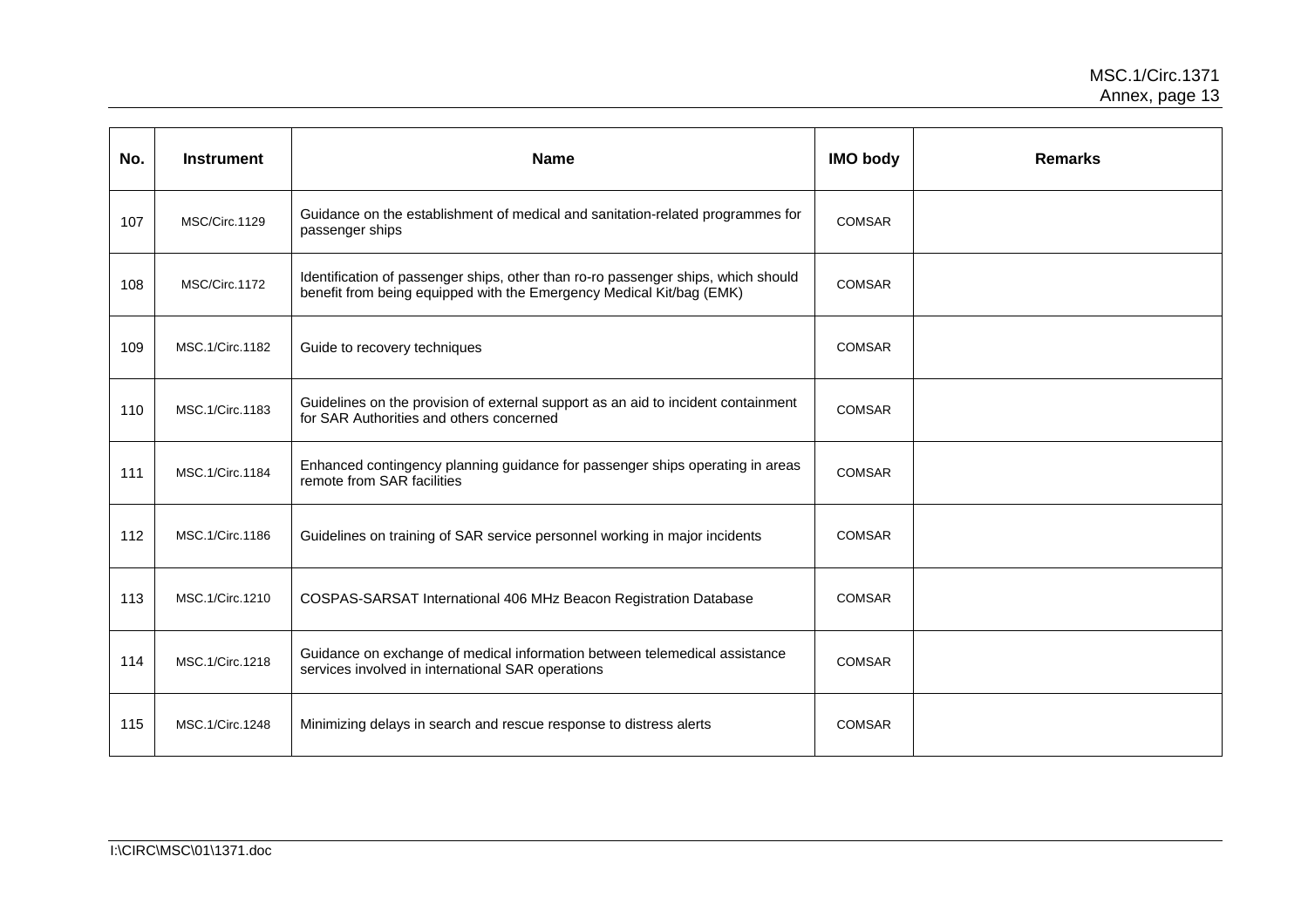| No. | <b>Instrument</b> | <b>Name</b>                                                                                                                                                          | <b>IMO body</b>       | <b>Remarks</b>                                                                       |
|-----|-------------------|----------------------------------------------------------------------------------------------------------------------------------------------------------------------|-----------------------|--------------------------------------------------------------------------------------|
| 116 | MSC.1/Circ.1249   | Amendments to the International Aeronautical and Maritime Search and Rescue<br>(IAMSAR) Manual                                                                       | <b>COMSAR</b>         | Entry into force on 1 June 2008                                                      |
| 117 | MSC.1/Circ.1251   | Guidelines on the control of ships in an emergency                                                                                                                   | <b>COMSAR</b>         |                                                                                      |
| 118 | MSC.1/Circ.1310   | Revised Joint IMO/IHO/WMO Manual on Maritime Safety Information (MSI)                                                                                                | <b>COMSAR</b>         | Supersedes COMSAR/Circ.15 and amendments<br>come into force on 1 January 2011        |
| 119 | MSC.1/Circ.1311   | Amendments to the International Aeronautical and Maritime Search and Rescue<br>(IAMSAR) Manual                                                                       | <b>COMSAR</b>         | Entry into force on 1 June 2010                                                      |
| 120 | A.694(17)         | General requirements for shipborne radio equipment forming part of the Global<br>Maritime Distress and Safety System (GMDSS) and for electronic navigational<br>aids | COMSAR/<br><b>NAV</b> | A.575(14) and A.281(VIII) overtaken by time                                          |
| 121 | COMSAR/Circ.33    | <b>GMDSS Coast Station Operator's Certificate (CSOC) Model Course</b>                                                                                                | COMSAR/<br><b>STW</b> |                                                                                      |
| 122 | MSC.136(76)       | Performance standards for a ship security alert system                                                                                                               | COMSAR/<br><b>MSC</b> | Now in MSC.147(77), but still in force for<br>equipment installed before 1 July 2004 |
| 123 | MSC.147(77)       | Revised performance standards for a ship security alert system                                                                                                       | COMSAR/<br><b>MSC</b> | Refer to remarks on MSC.136(76)                                                      |
| 124 | MSC.211(81)       | Arrangements for the Timely Establishment of the Long Range Identification and<br>Tracking System (LRIT)                                                             | COMSAR/<br><b>NAV</b> |                                                                                      |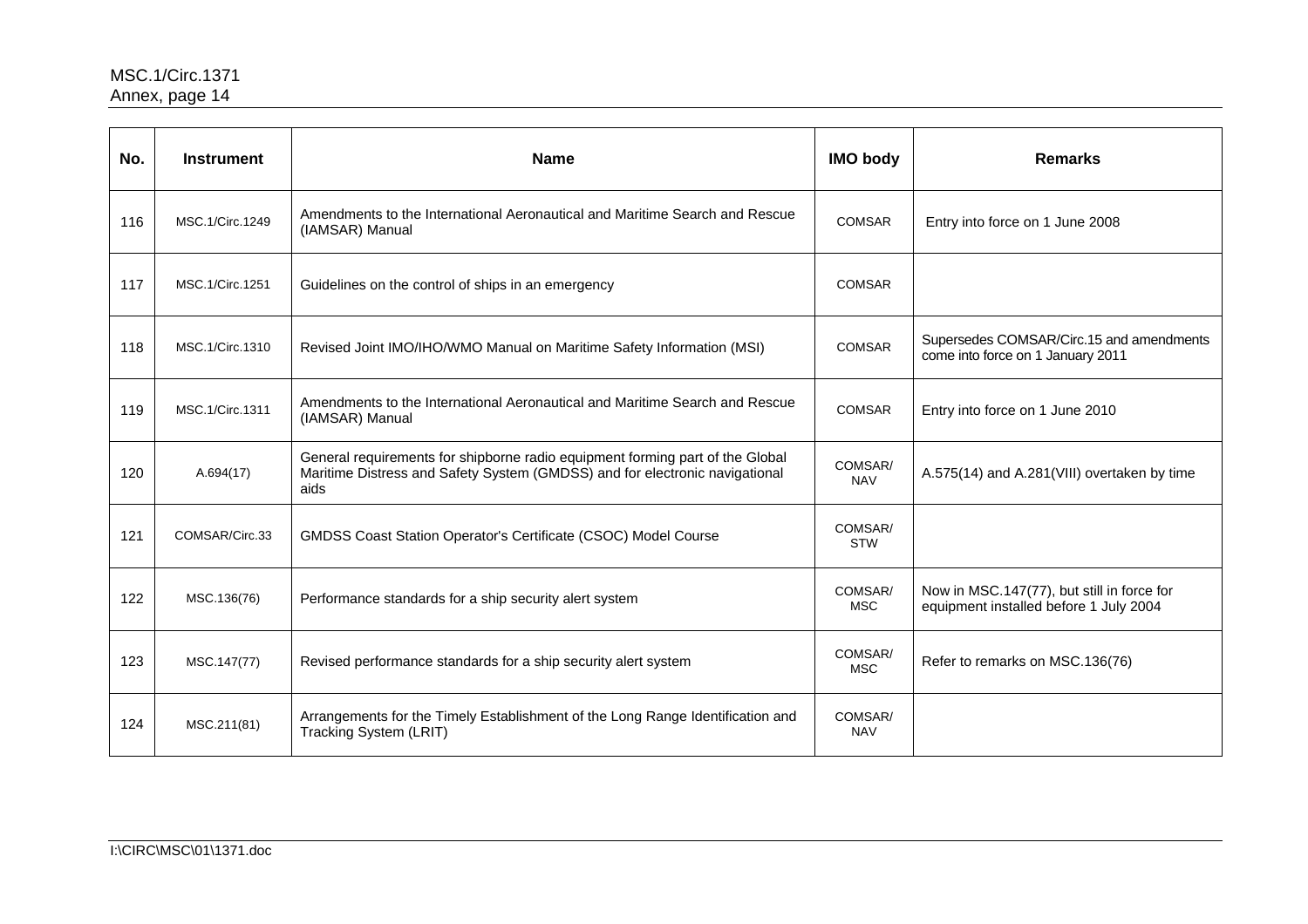| No. | <b>Instrument</b>   | <b>Name</b>                                                                                                                                                                        | <b>IMO body</b>       | <b>Remarks</b>                                                                    |
|-----|---------------------|------------------------------------------------------------------------------------------------------------------------------------------------------------------------------------|-----------------------|-----------------------------------------------------------------------------------|
| 125 | MSC/Circ.1072       | Guidance on provision of ship security alert systems                                                                                                                               | COMSAR/<br><b>MSC</b> |                                                                                   |
| 126 | MSC/Circ.1073       | Directives for maritime rescue co-ordination centres (MRCCs) on acts of violence<br>against ships                                                                                  | COMSAR/<br><b>MSC</b> |                                                                                   |
| 127 | MSC/Circ.1109/Rev.1 | False security alerts and distress/security double alerts                                                                                                                          | COMSAR/<br><b>MSC</b> |                                                                                   |
| 128 | MSC/Circ.1155       | Guidance on the message priority and the testing of ship security alert systems                                                                                                    | COMSAR/<br><b>MSC</b> |                                                                                   |
| 129 | MSC.1/Circ.1185     | Guide for cold water survival                                                                                                                                                      | COMSAR/DE             |                                                                                   |
| 130 | MSC.1/Circ.1190     | Guidance on the provision of information for identifying ships when transmitting<br>ship security alerts                                                                           | COMSAR/DE             |                                                                                   |
| 131 | A.272(VIII)         | Recommendation on safe access to and working in large tanks, and<br>recommendation on safe access to and working in large cargo holds of bulk<br>carriers, as amended by A.330(IX) | <b>DE</b>             |                                                                                   |
| 132 | A.373(X)            | Code of Safety for Dynamically Supported Craft (DSC Code), as amended by<br>MSC.37(63), MSC.186(79) and MSC.224(82)                                                                | DE                    | Now 2000 HSC Code, but in force for existing<br>ships built before 1 January 1996 |
| 133 | A.415(XI)           | Improved steering gear standards for passenger and cargo ships                                                                                                                     | DE                    |                                                                                   |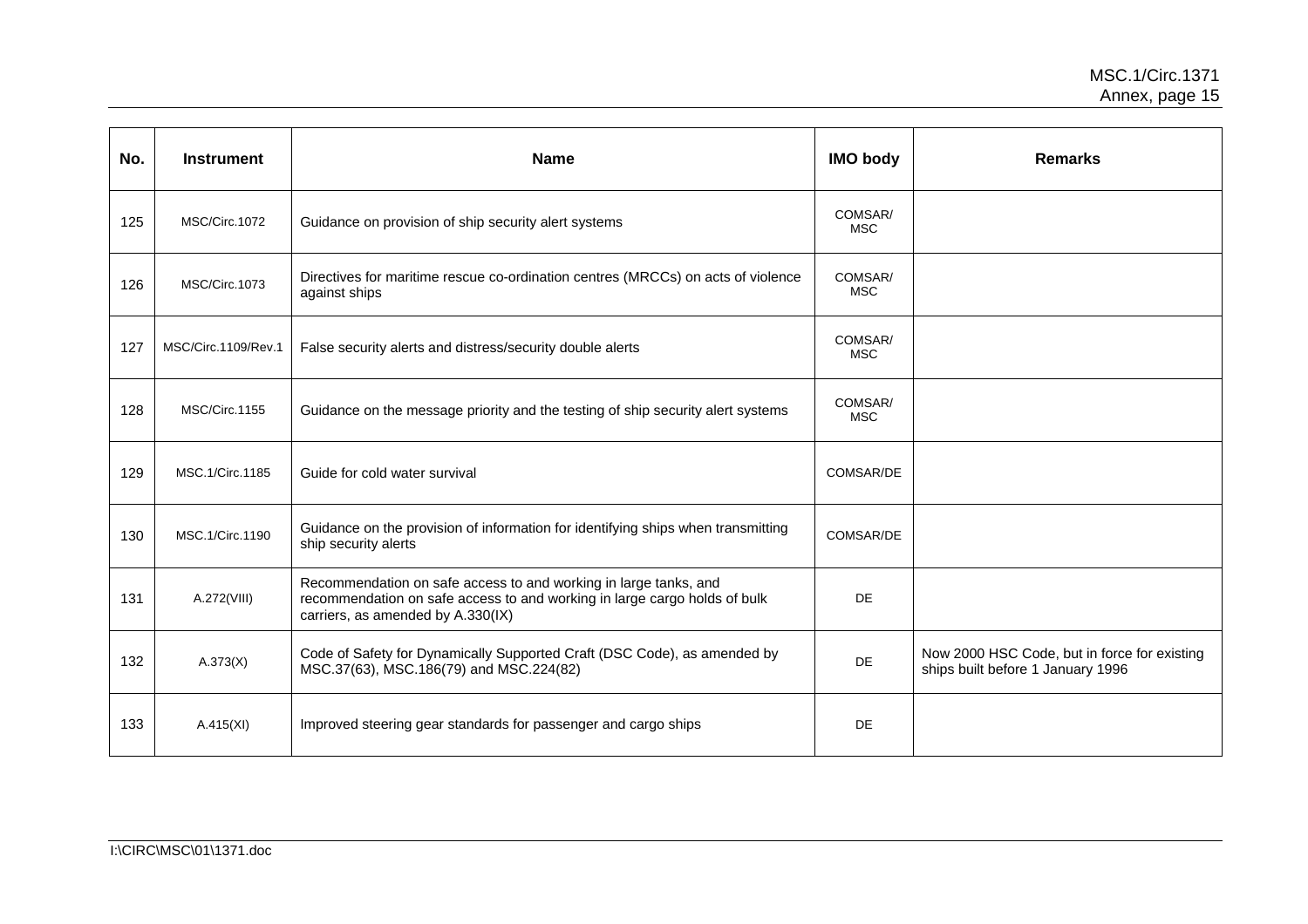| No. | <b>Instrument</b> | <b>Name</b>                                                                                                                                                                                    | <b>IMO body</b> | <b>Remarks</b>                                                                                   |
|-----|-------------------|------------------------------------------------------------------------------------------------------------------------------------------------------------------------------------------------|-----------------|--------------------------------------------------------------------------------------------------|
| 134 | A.416(XI)         | Examination of steering gears on existing tankers                                                                                                                                              | <b>DE</b>       |                                                                                                  |
| 135 | A.467(XII)        | Guidelines for acceptance of non-duplicated rudder actuators for tankers,<br>chemical tankers and gas carriers of 10,000 tons gross tonnage and above<br>but less than 100,000 tons deadweight | <b>DE</b>       |                                                                                                  |
| 136 | A.468(XII)        | Code on Noise Levels on Board Ships                                                                                                                                                            | <b>DE</b>       |                                                                                                  |
| 137 | A.469(XII)        | Guidelines for the design and construction of offshore supply vessels                                                                                                                          | <b>DE</b>       | Now MSC.235(82), but still in force for existing<br>ships                                        |
| 138 | MSC.235(82)       | Guidelines for the design and construction of offshore supply vessels, 2006                                                                                                                    | DE/SLF/DSC      | Supersedes A.469(XII)                                                                            |
| 139 | A.520(13)         | Code of practice for the evaluation, testing and acceptance of prototype novel<br>life-saving appliances and arrangements                                                                      | <b>DE</b>       |                                                                                                  |
| 140 | A.534(13)         | Code of Safety for Special Purpose Ships (SPS Code), as amended by<br>MSC/Circ.446, MSC/Circ.478, MSC/Circ.739 and MSC.183(79)                                                                 | <b>DE</b>       | Superseded by MSC.266(84), but still in force<br>for existing ships certified before 13 May 2008 |
| 141 | A.649(16)         | Code for the Construction and Equipment of Mobile Offshore Drilling Units<br>(MODU Code), 1989, as amended by MSC/Circ.561, MSC.38(63) and<br>MSC.187(79)                                      | <b>DE</b>       | Superseded by A.1023(26), but still in force for<br>existing MODUs built before 1 January 2012   |
| 142 | A.656(16)         | Fast rescue boats                                                                                                                                                                              | <b>DE</b>       |                                                                                                  |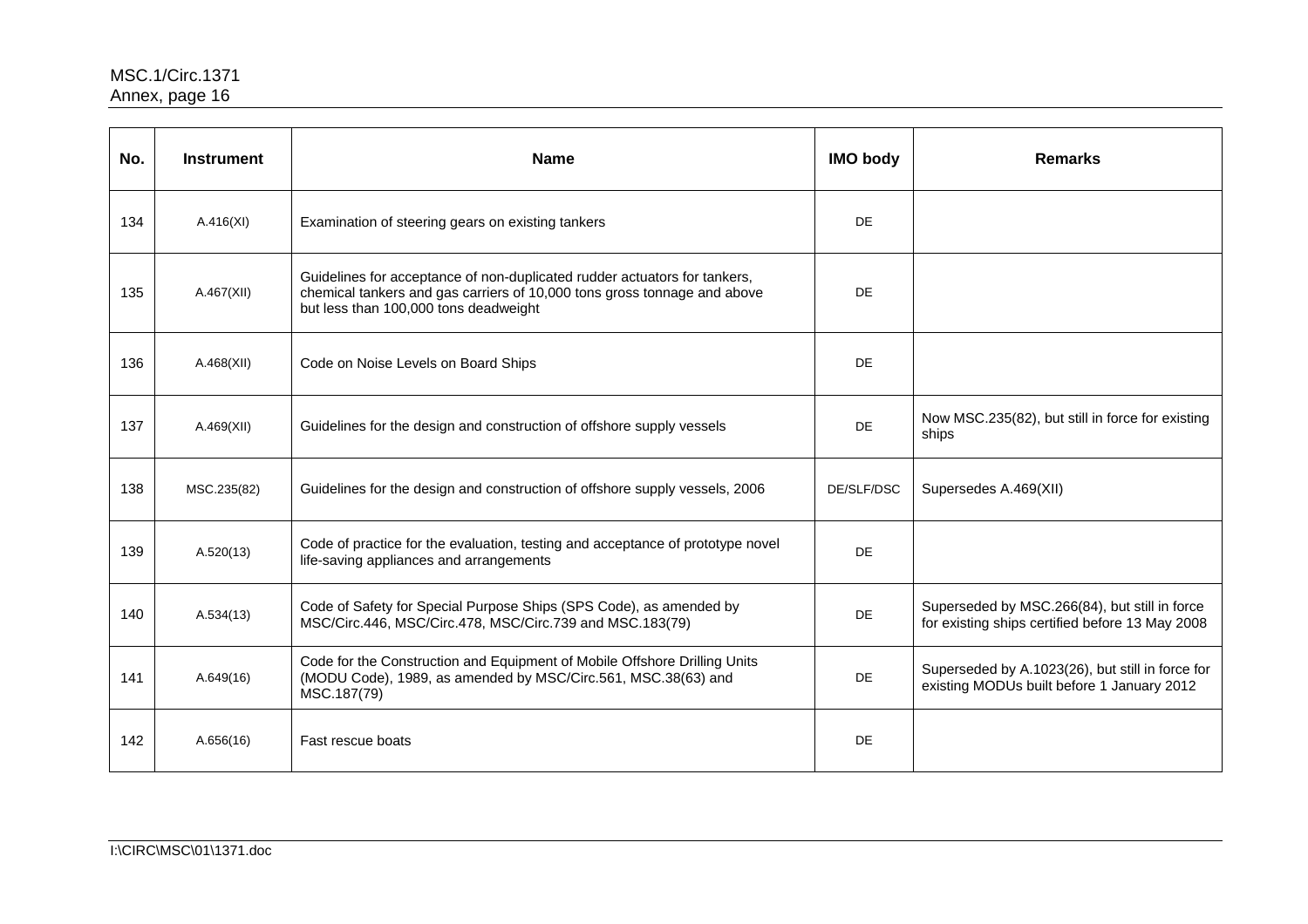| No. | <b>Instrument</b> | <b>Name</b>                                                                                                                      | <b>IMO body</b> | <b>Remarks</b> |
|-----|-------------------|----------------------------------------------------------------------------------------------------------------------------------|-----------------|----------------|
| 143 | A.657(16)         | Instructions for action in survival craft                                                                                        | DE              |                |
| 144 | A.759(18)         | Marking of inflatable liferafts                                                                                                  | DE              |                |
| 145 | A.760(18)         | Symbols related to life-saving appliances and arrangements                                                                       | DE              |                |
| 146 | A.761(18)         | Recommendation on conditions for the approval of servicing stations for inflatable<br>liferafts, as amended by MSC.55(66)        | DE              |                |
| 147 | A.765(18)         | Guidelines on the safety of towed ships and other floating objects, including<br>installations, structures and platforms at sea  | DE              |                |
| 148 | A.793(19)         | Strength and securing and locking arrangements of shell doors on ro-ro<br>passenger ships                                        | DE              |                |
| 149 | A.798(19)         | Guidelines for the selection, application and maintenance of corrosion prevention<br>systems of dedicated seawater ballast tanks | DE              |                |
| 150 | A.831(19)         | Code of Safety for Diving Systems, 1995, as amended by MSC.185(79)                                                               | DE              |                |
| 151 | A.852(20)         | Guidelines for a structure of an integrated system of contingency planning for<br>shipboard emergencies                          | DE              |                |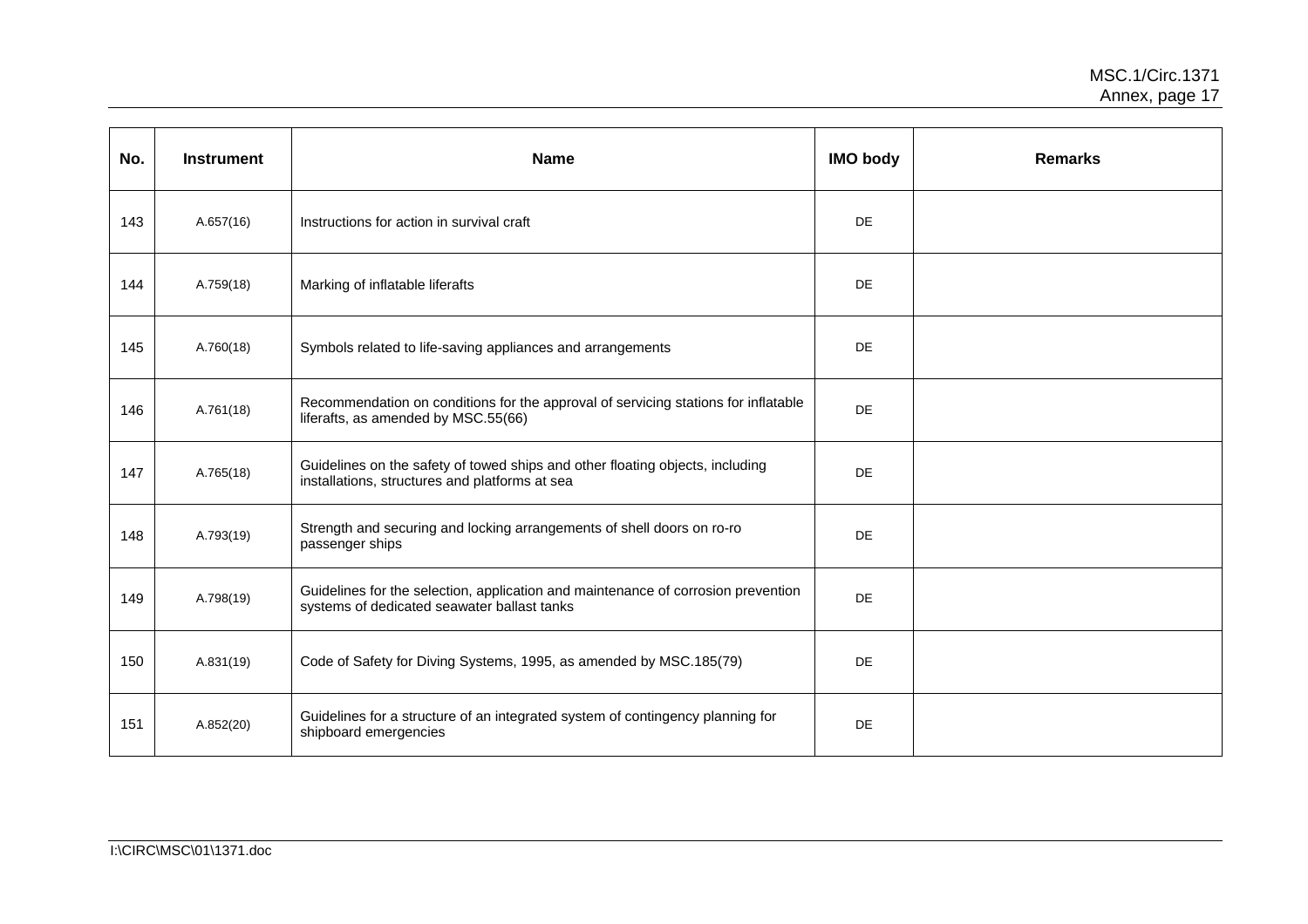| No. | <b>Instrument</b> | <b>Name</b>                                                                                                            | <b>IMO body</b> | <b>Remarks</b>                                                 |
|-----|-------------------|------------------------------------------------------------------------------------------------------------------------|-----------------|----------------------------------------------------------------|
| 152 | A.855(20)         | Standards for onboard helicopter facilities                                                                            | <b>DE</b>       |                                                                |
| 153 | A.1021(26)        | Code on alarms and indicators, 2009                                                                                    | <b>DE</b>       | Revokes A.830(19)                                              |
| 154 | A.1023(26)        | Code for the construction and equipment of mobile Offshore Drilling Units, 2009<br>(2009 MODU Code)                    | <b>DE</b>       | Supersedes A.649(16)                                           |
| 155 | A.1024(26)        | Guidelines for ships operating in polar waters                                                                         | DE              | Applicable for ships constructed<br>on or after 1 January 2011 |
| 156 | MSC.35(63)        | Guidelines for emergency towing arrangements on tankers                                                                | <b>DE</b>       |                                                                |
| 157 | MSC.62(67)        | Guidelines for safe access to tanker bows                                                                              | <b>DE</b>       |                                                                |
| 158 | MSC.81(70)        | Revised Recommendation on testing of life-saving appliances, as amended by<br>MSC.200(80), MSC.226(82) and MSC.274(85) | <b>DE</b>       |                                                                |
| 159 | MSC.137(76)       | Standards for ship manoeuvrability                                                                                     | <b>DE</b>       |                                                                |
| 160 | MSC.145(77)       | Performance standards for water level detectors on bulk carriers                                                       | <b>DE</b>       |                                                                |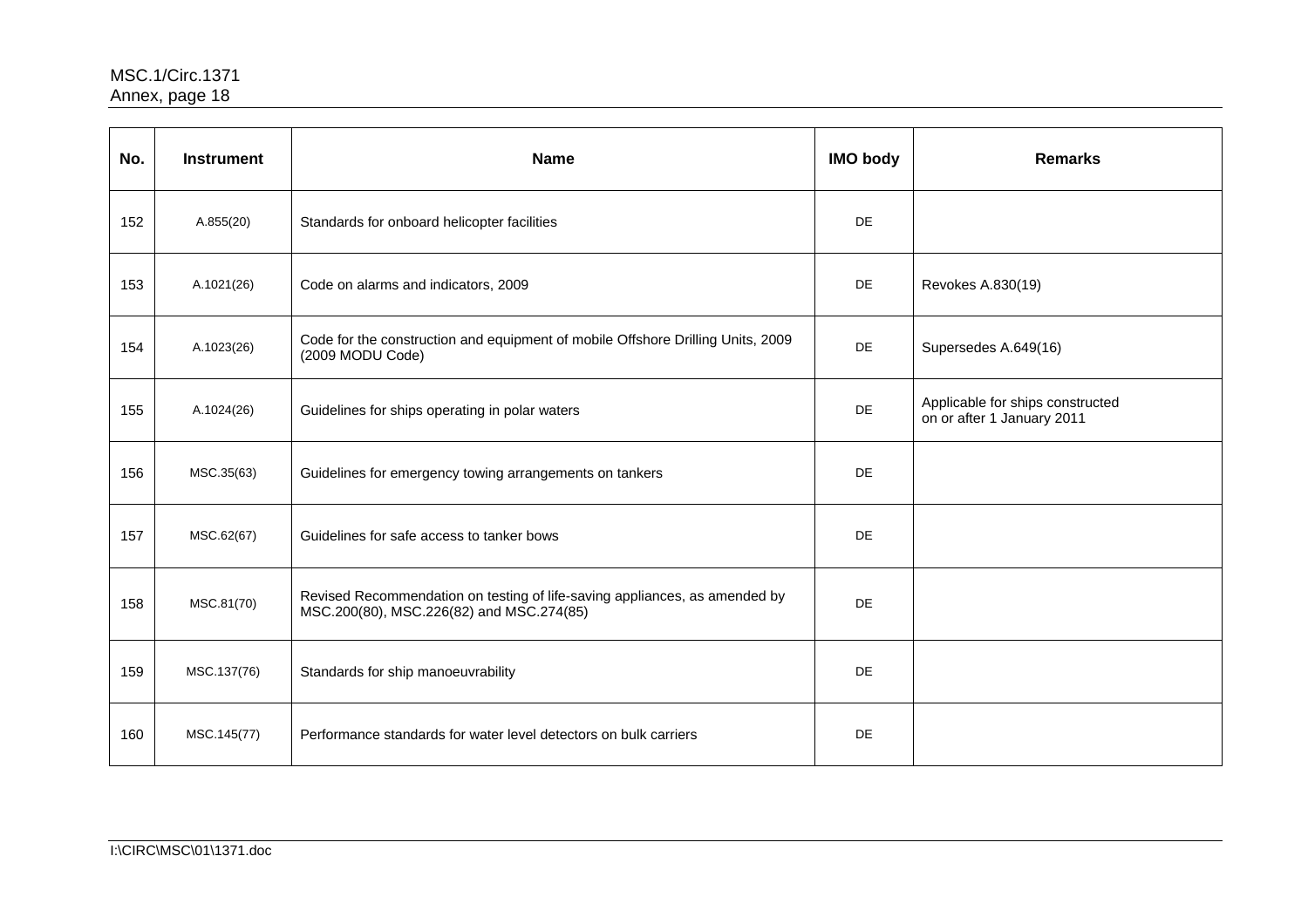| No. | <b>Instrument</b> | <b>Name</b>                                                                                                                                                                                                                                              | <b>IMO body</b> | <b>Remarks</b> |
|-----|-------------------|----------------------------------------------------------------------------------------------------------------------------------------------------------------------------------------------------------------------------------------------------------|-----------------|----------------|
| 161 | MSC.146(77)       | Application of IACS unified requirements S26, S27, S30 and S31 to bulk carriers                                                                                                                                                                          | DE              |                |
| 162 | MSC.188(79)       | Performance Standards for Water Level Detectors on Bulk Carriers and Single<br>Hold Cargo Ships other than Bulk Carriers                                                                                                                                 | <b>DE</b>       |                |
| 163 | MSC.244(83)       | Performance standard for protective coatings for void spaces on bulk carriers and<br>oil tankers                                                                                                                                                         | DE              |                |
| 164 | MSC.266(84)       | Code of Safety for Special Purpose Ships (SPS Code), 2008 (supersedes<br>A.534(13)                                                                                                                                                                       | DE              |                |
| 165 | MSC.277(85)       | Clarification of the term "bulk carrier" and guidance for application of regulations<br>in SOLAS to ships which occasionally carry dry cargoes in bulk and are not<br>determined as bulk carriers in accordance with regulation XII/1.1 and chapter II-1 | DE              |                |
| 166 | MSC/Circ.326      | Drainage of enclosed cargo spaces situated on the bulkhead deck                                                                                                                                                                                          | DE              |                |
| 167 | MSC/Circ.444      | Clarification of certain provisions of chapter III of the 1983 SOLAS Amendments<br>and resolution A.521(13)                                                                                                                                              | DE              |                |
| 168 | MSC/Circ.447      | Control under SOLAS regulation I/19 - Recommendation on radar reflectors for<br>liferafts and on training manuals                                                                                                                                        | DE              |                |
| 169 | MSC/Circ.474      | Guidelines for bow and stern loading and unloading arrangements in oil tankers                                                                                                                                                                           | DE              |                |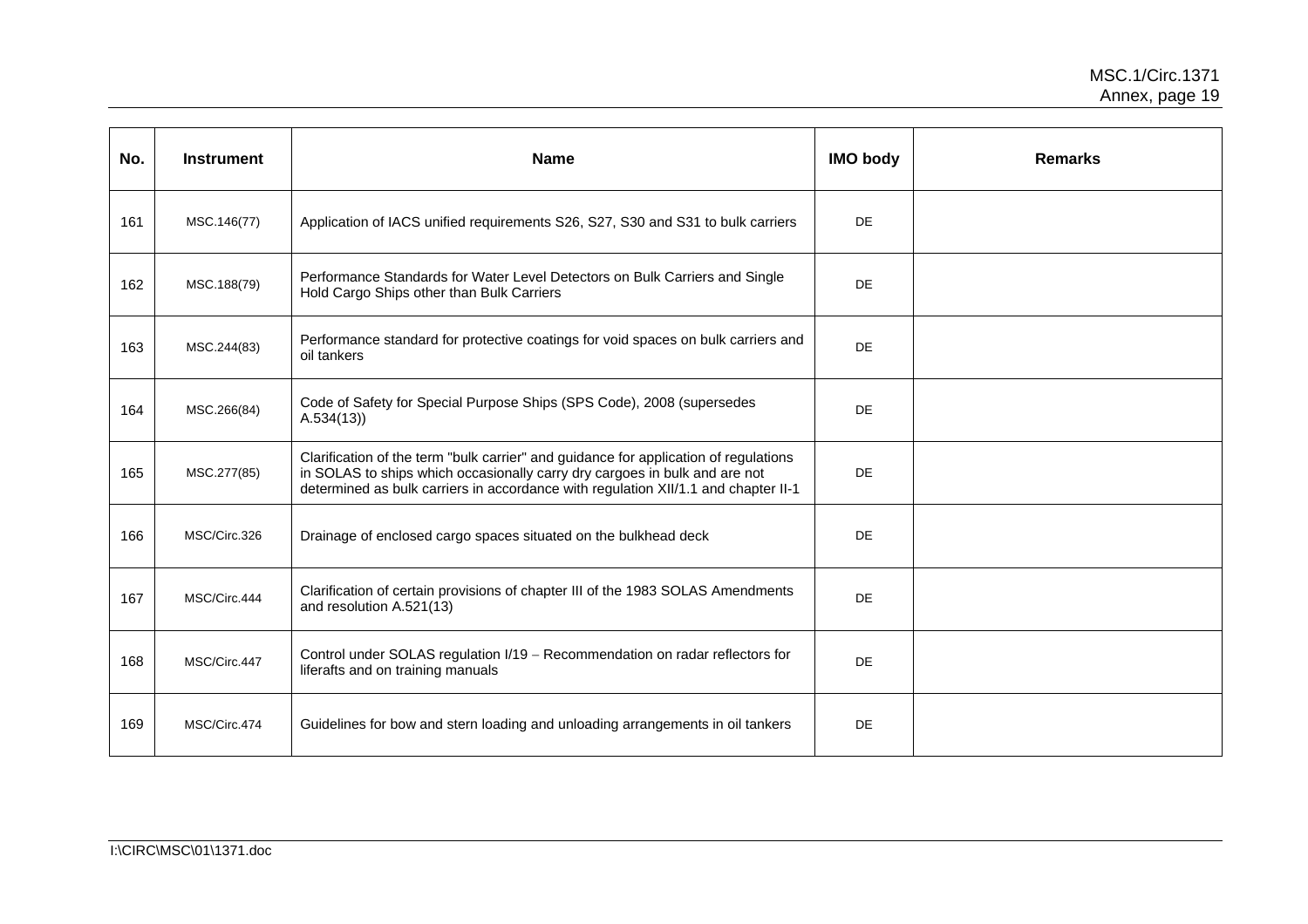| No. | <b>Instrument</b> | <b>Name</b>                                                                                                                                                                     | <b>IMO body</b> | <b>Remarks</b> |
|-----|-------------------|---------------------------------------------------------------------------------------------------------------------------------------------------------------------------------|-----------------|----------------|
| 170 | MSC/Circ.504      | Guidance on design and construction of sea inlets under slush ice conditions                                                                                                    | <b>DE</b>       |                |
| 171 | MSC/Circ.508      | Clarification of certain provisions of chapter III of the 1983 SOLAS amendments                                                                                                 | <b>DE</b>       |                |
| 172 | MSC/Circ.509      | Clarification of SOLAS chapter III provisions related to protection of occupants<br>against impact forces on lifeboats when lowered down the ship's side (Refer to<br>A.689(17) | <b>DE</b>       |                |
| 173 | MSC/Circ.510      | Clarification of SOLAS chapter III provisions related to protection of occupants of<br>free-fall lifeboats against harmful accelerations during launching                       | <b>DE</b>       |                |
| 174 | MSC/Circ.534      | Clarification of certain provisions of chapter III of the 1983 SOLAS amendments                                                                                                 | DE.             |                |
| 175 | MSC/Circ.569      | Clarifications of certain provisions of chapter III of the 1983 SOLAS amendments                                                                                                | <b>DE</b>       |                |
| 176 | MSC/Circ.570      | Recommendation on maximum stowage height of survival craft on passenger<br>ships                                                                                                | DE              |                |
| 177 | MSC/Circ.587      | Fumes in totally enclosed lifeboats                                                                                                                                             | <b>DE</b>       |                |
| 178 | MSC/Circ.616      | Evaluation of free-fall lifeboat launch performance                                                                                                                             | DE              |                |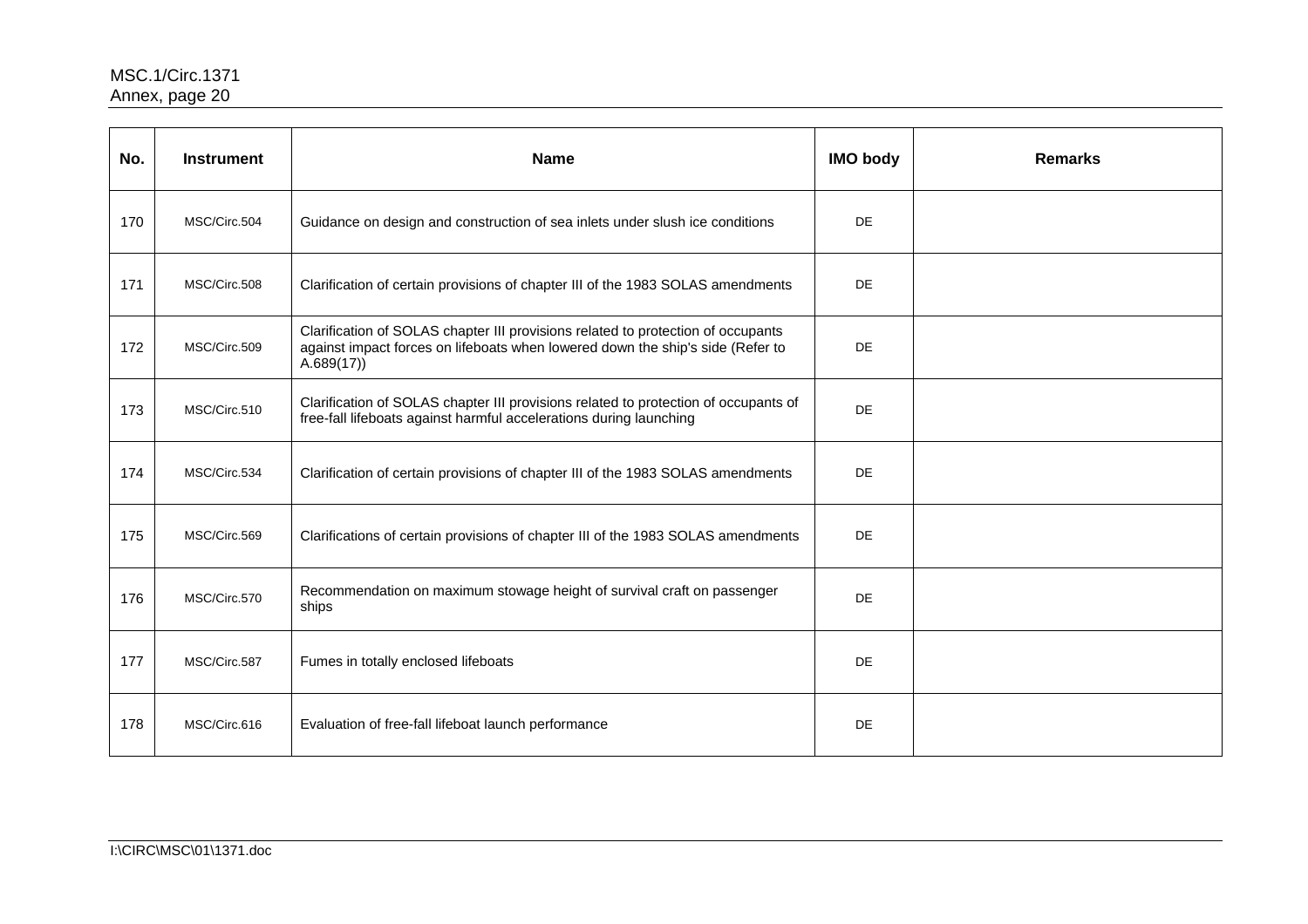| No. | <b>Instrument</b> | <b>Name</b>                                                                                                        | <b>IMO body</b> | <b>Remarks</b> |
|-----|-------------------|--------------------------------------------------------------------------------------------------------------------|-----------------|----------------|
| 179 | MSC/Circ.645      | Guidelines for vessels with dynamic positioning systems                                                            | <b>DE</b>       |                |
| 180 | MSC/Circ.646      | Recommendations for the fitting of hull stress monitoring systems                                                  | <b>DE</b>       |                |
| 181 | MSC/Circ.648      | Guidelines for the operation, inspection and maintenance of ship sewage systems                                    | DE              |                |
| 182 | MSC/Circ.681      | Guidelines for passenger safety instructions on ro-ro passenger ships                                              | <b>DE</b>       |                |
| 183 | MSC/Circ.686      | Guidelines on the means of access to structures for inspection and maintenance<br>of oil tankers and bulk carriers | DE              |                |
| 184 | MSC/Circ.687      | Emergency source of power for category A high-speed craft                                                          | DE              |                |
| 185 | MSC/Circ.692      | Clarification of SOLAS regulation III/50 regarding general emergency alarm<br>systems                              | <b>DE</b>       |                |
| 186 | MSC/Circ.695      | Falls at corrugated bulkheads in general cargo ships                                                               | DE              |                |
| 187 | MSC/Circ.699      | Revised guidelines for passenger safety instructions                                                               | DE              |                |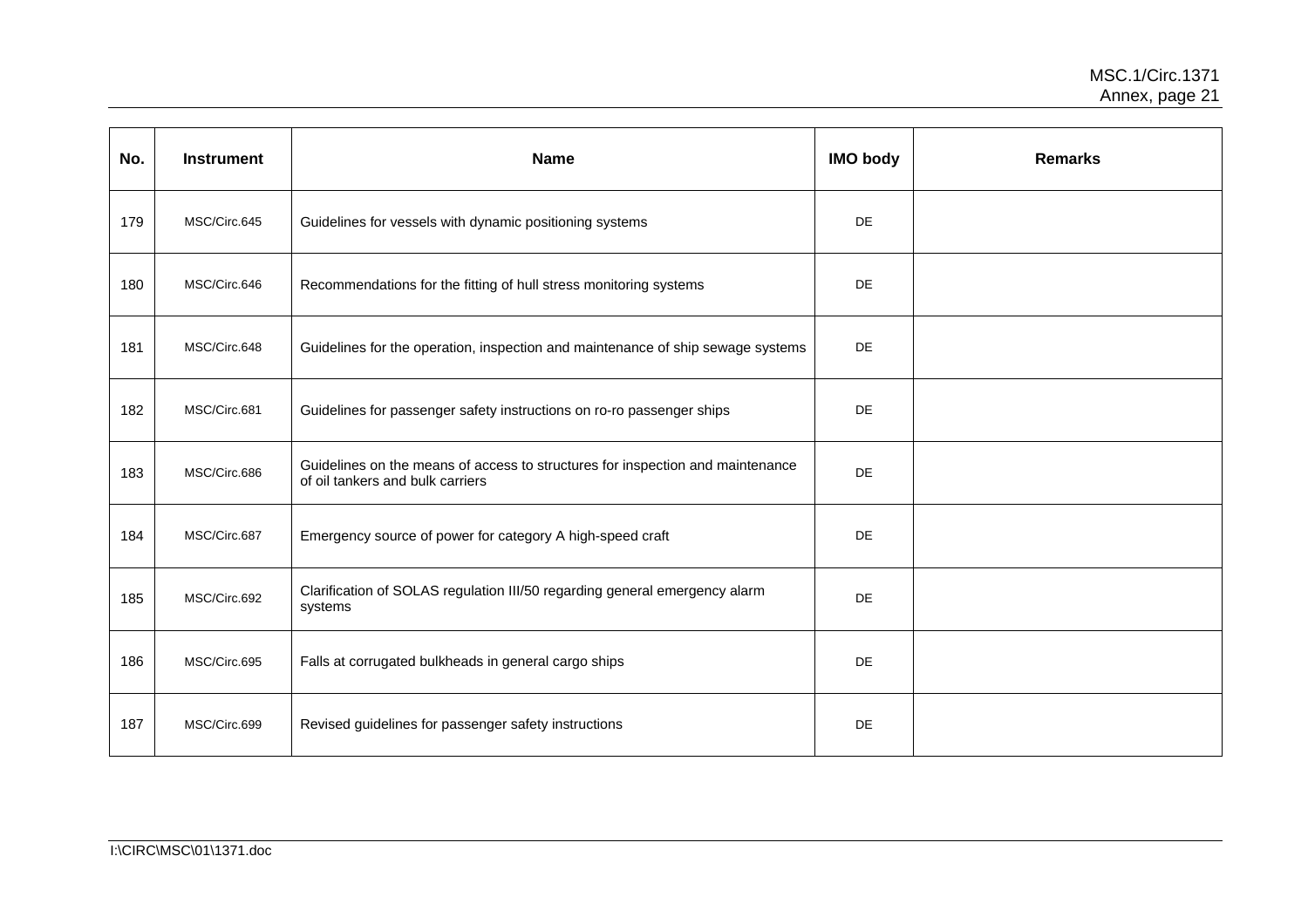| No. | <b>Instrument</b> | <b>Name</b>                                                                                                                         | <b>IMO body</b> | <b>Remarks</b> |
|-----|-------------------|-------------------------------------------------------------------------------------------------------------------------------------|-----------------|----------------|
| 188 | MSC/Circ.735      | Recommendation for the design and operation of passenger ships to respond to<br>elderly and disabled persons' needs                 | <b>DE</b>       |                |
| 189 | MSC/Circ.736      | Interpretations of vague expressions in SOLAS chapter II-1                                                                          | DE              |                |
| 190 | MSC/Circ.737      | Guidelines on anchoring systems for MODUs                                                                                           | <b>DE</b>       |                |
| 191 | MSC/Circ.760      | Guidelines for a structure of an integrated system of contingency planning for<br>shipboard emergencies                             | DE              |                |
| 192 | MSC/Circ.810      | Recommendation on means of rescue on ro-ro passenger ships                                                                          | DE              |                |
| 193 | MSC/Circ.811      | Identification of float-free arrangements for liferafts                                                                             | <b>DE</b>       |                |
| 194 | MSC/Circ.834      | Guidelines for engine-room layout, design and arrangement                                                                           | DE              |                |
| 195 | MSC/Circ.846      | Guidelines on the human element considerations for the design and management<br>of emergency escape arrangements on passenger ships | DE              |                |
| 196 | MSC/Circ.851      | Guidelines on engine-room oil fuel systems                                                                                          | DE              |                |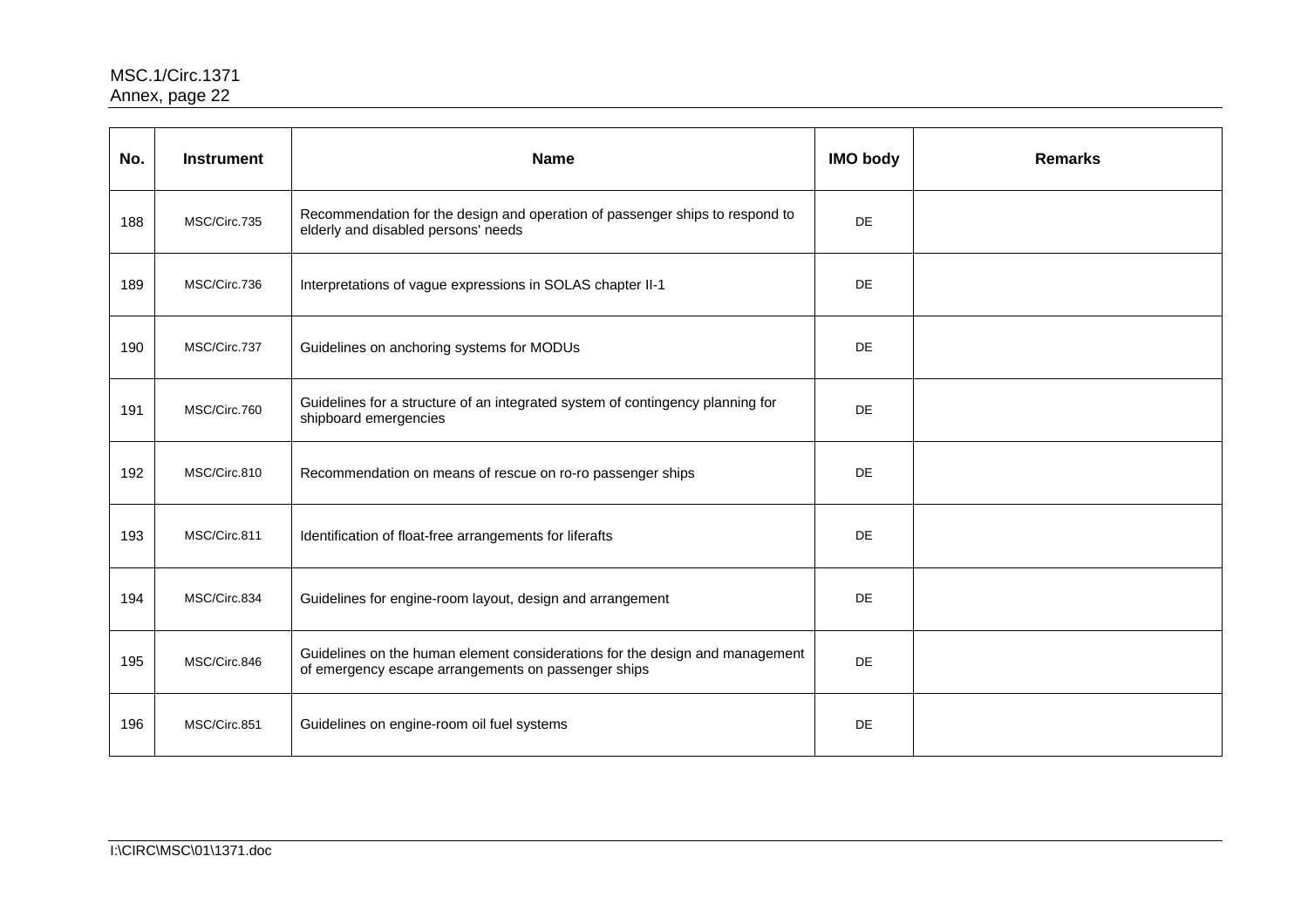| No. | <b>Instrument</b> | <b>Name</b>                                                                                                                               | <b>IMO body</b> | <b>Remarks</b> |
|-----|-------------------|-------------------------------------------------------------------------------------------------------------------------------------------|-----------------|----------------|
| 197 | MSC/Circ.857      | Revised medical first aid guide (MFAG)                                                                                                    | DE              |                |
| 198 | MSC/Circ.866      | Guidelines for the application of safety standards to pusher tug-barge<br>combination                                                     | <b>DE</b>       |                |
| 199 | MSC/Circ.884      | Guidelines for safe ocean towing                                                                                                          | <b>DE</b>       |                |
| 200 | MSC/Circ.885      | Testing and approval of position-indicating lights for life-saving appliances under<br>the International Life-Saving Appliance (LSA) Code | <b>DE</b>       |                |
| 201 | MSC/Circ.887      | Interpretation of the term "Other strategic points" in SOLAS regulation III/50 and<br>LSA Code, section VII/7.2                           | DE              |                |
| 202 | MSC/Circ.888      | Preventing falls at corrugated bulkheads in general cargo ships                                                                           | DE              |                |
| 203 | MSC/Circ.895      | Recommendation on helicopter landing areas on ro-ro passenger ships                                                                       | <b>DE</b>       |                |
| 204 | MSC/Circ.922      | Recommendations on performance standards and tests for thermal protective<br>lifejackets (TP-lifejackets)                                 | <b>DE</b>       |                |
| 205 | MSC/Circ.966      | IACS unified interpretations of "Prototype test"                                                                                          | DE              |                |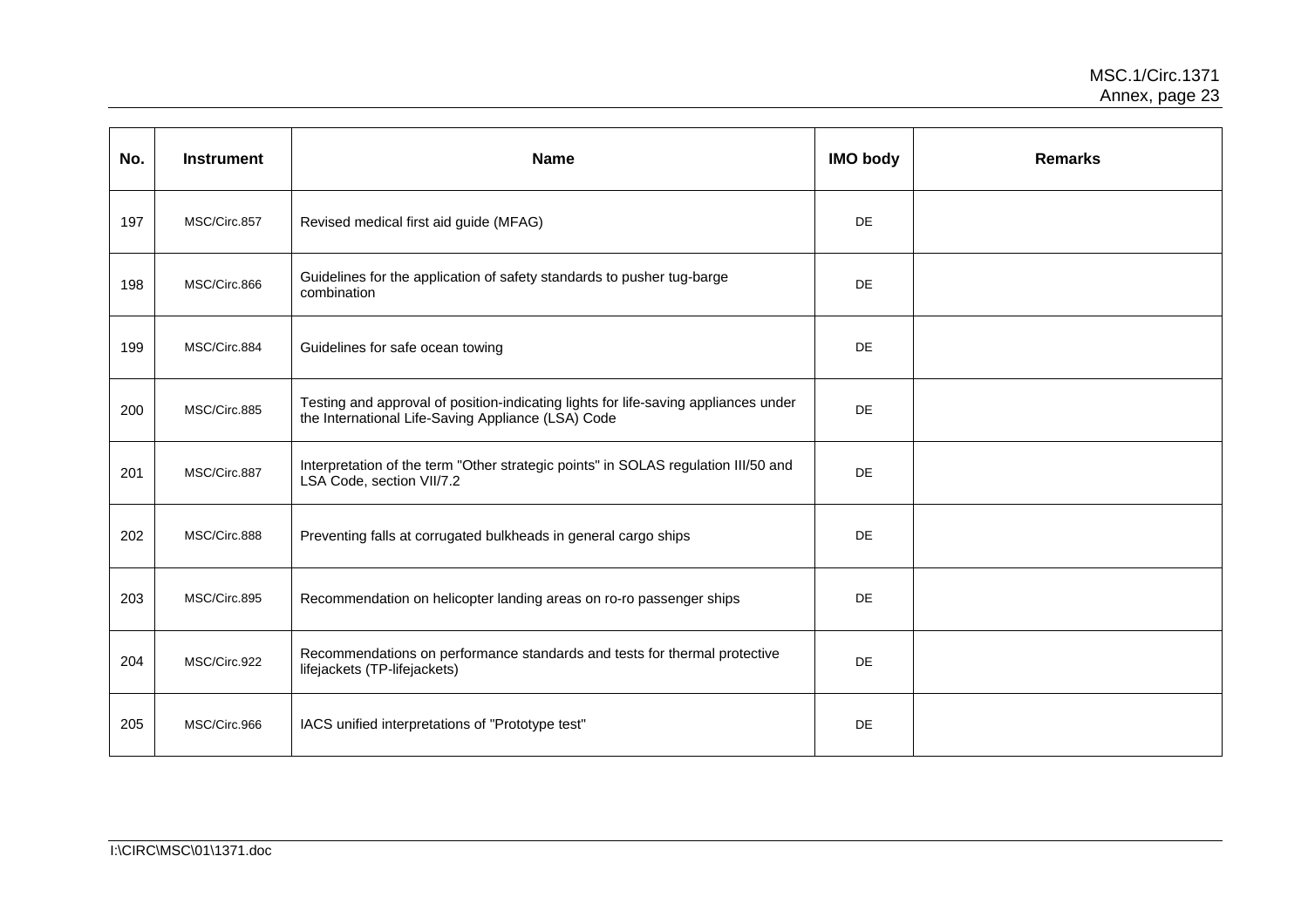| No. | <b>Instrument</b> | <b>Name</b>                                                                                                                 | <b>IMO body</b> | <b>Remarks</b>          |
|-----|-------------------|-----------------------------------------------------------------------------------------------------------------------------|-----------------|-------------------------|
| 206 | MSC/Circ.981      | Guidelines for the design, construction and operation of passenger submersible<br>craft, as amended by MSC/Circ.1125        | <b>DE</b>       |                         |
| 207 | MSC/Circ.1016     | Application of SOLAS regulation III/26 concerning fast rescue boats and means of<br>rescue systems on ro-ro passenger ships | DE              |                         |
| 208 | MSC/Circ.1029     | Interim guidelines for the conduct of High-Speed Craft model tests                                                          | DE              |                         |
| 209 | MSC/Circ.1046     | Guidelines for the assessment of thermal protection                                                                         | DE              |                         |
| 210 | MSC/Circ.1047     | Guidelines for monthly shipboard inspection of immersion suits and anti-exposure<br>suits by ships' crews                   | DE              |                         |
| 211 | MSC/Circ.1048     | Performance standards and performance tests for manually powered reverse<br>osmosis desalinators                            | <b>DE</b>       |                         |
| 212 | MSC/Circ.1054     | Interim Guidelines for wing-in-ground (WIG) craft, as amended by MSC/Circ.1126                                              | DE              |                         |
| 213 | MSC/Circ.1069     | Interpretation of SOLAS regulation XII/13                                                                                   | DE              |                         |
| 214 | MSC/Circ.1070     | Ship design, construction, repair and maintenance                                                                           | DE              | Supersedes MSC/Circ.807 |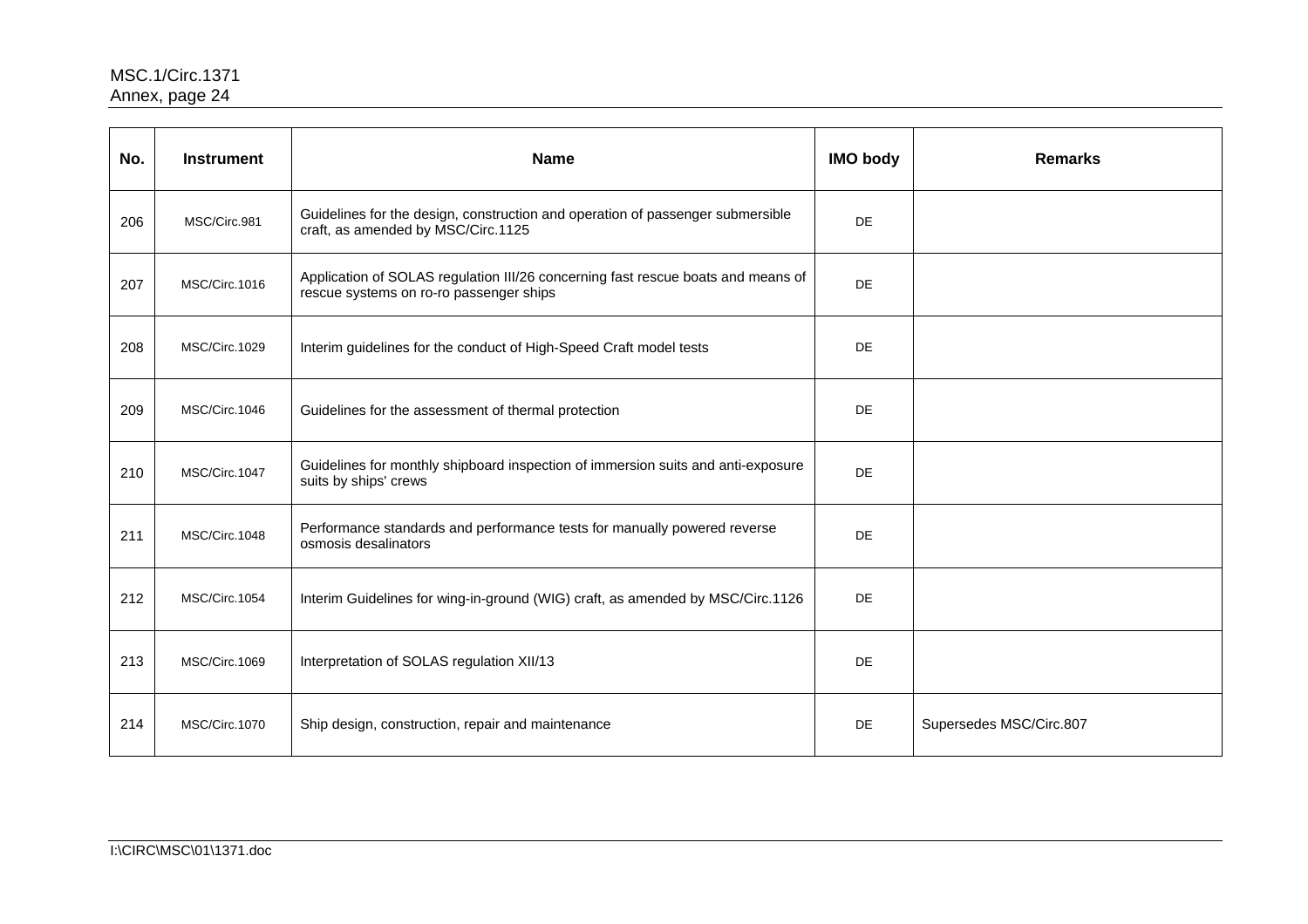| No. | <b>Instrument</b> | <b>Name</b>                                                                                                                                            | <b>IMO body</b> | <b>Remarks</b> |
|-----|-------------------|--------------------------------------------------------------------------------------------------------------------------------------------------------|-----------------|----------------|
| 215 | MSC/Circ.1071     | Guidelines for bulk carrier hatch cover surveys and owners' inspections and<br>maintenance                                                             | DE              |                |
| 216 | MSC/Circ.1094     | Application of SOLAS regulation III/26 concerning fast rescue boat systems on<br>ro-ro passenger ships                                                 | DE              |                |
| 217 | MSC/Circ.1102     | Interpretation of the 2000 HSC Code and SOLAS chapter X                                                                                                | DE/FP/SLF       |                |
| 218 | MSC/Circ.1114     | Guidelines for periodic testing of immersion suit and anti-exposure suit seams<br>and closures                                                         | DE              |                |
| 219 | MSC/Circ.1117     | Guidance for checking the structure of bulk carriers                                                                                                   | DE              |                |
| 220 | MSC/Circ.1135     | As-built construction drawings to be maintained on board the ship and ashore                                                                           | DE              |                |
| 221 | MSC/Circ.1138     | Interpretations to the Guidelines for design, construction and operation of<br>passenger submersible craft                                             | DE              |                |
| 222 | MSC/Circ.1139     | Conditions applicable to propulsion control automation systems of ships built<br>after 1 July 1986, but before 1 July 2004 (SOLAS regulation II-1/31)  | DE              |                |
| 223 | MSC/Circ.1152     | Helicopter facilities on board ships - Amendments to Annex 14 (Aerodromes)<br>Volume II (Heliports), to the Convention on International Civil Aviation | DE              |                |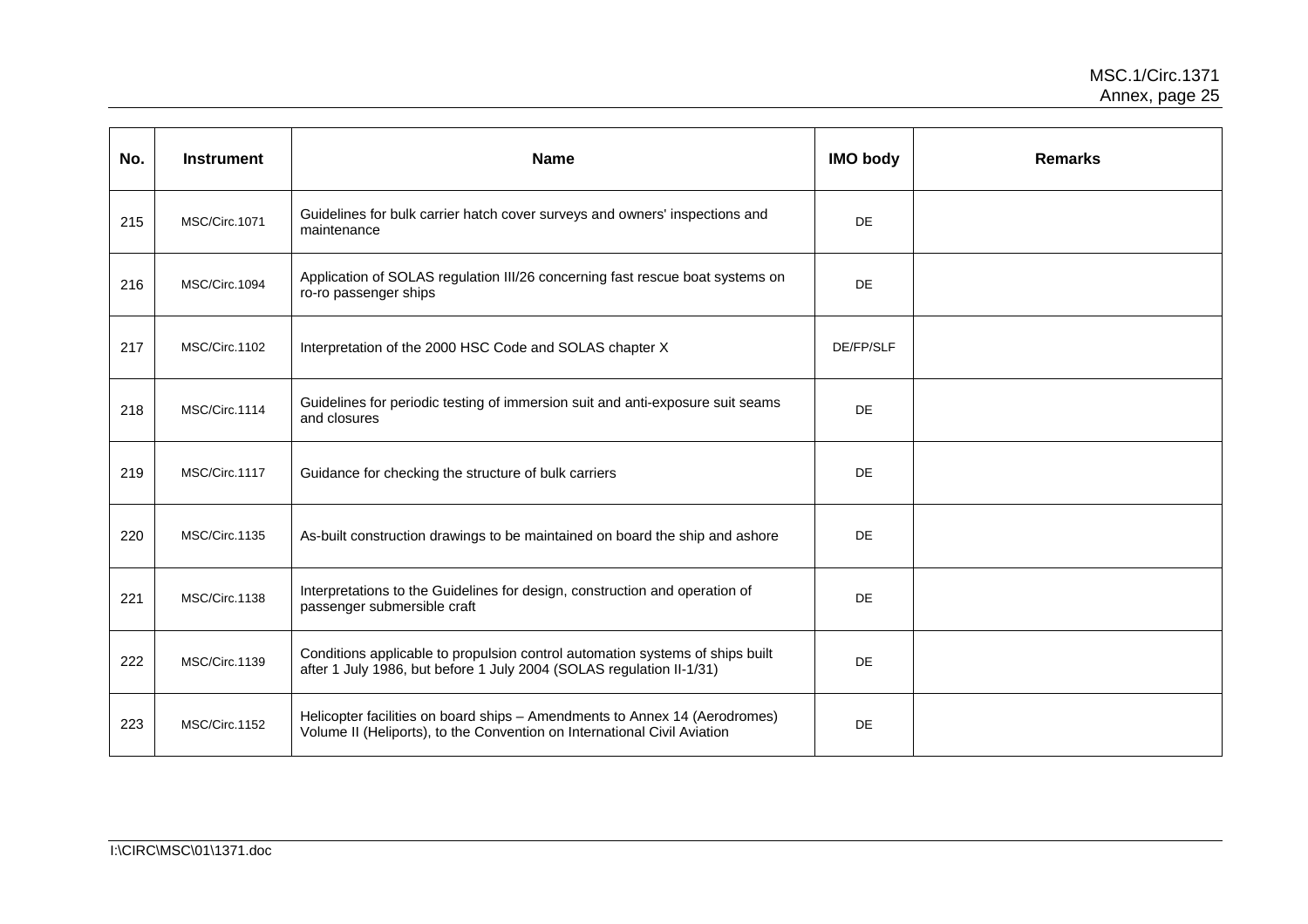| No. | <b>Instrument</b>         | <b>Name</b>                                                                                                                                                                                                                                                                                                                                          | <b>IMO body</b> | <b>Remarks</b>                                                                                  |
|-----|---------------------------|------------------------------------------------------------------------------------------------------------------------------------------------------------------------------------------------------------------------------------------------------------------------------------------------------------------------------------------------------|-----------------|-------------------------------------------------------------------------------------------------|
| 224 | MSC/Circ.1175             | Guidance on shipboard towing and mooring equipment                                                                                                                                                                                                                                                                                                   | DE              |                                                                                                 |
| 225 | MSC/Circ.1176             | Interpretation to SOLAS chapters II-1 and XII, as amended by MSC/Circ.1197                                                                                                                                                                                                                                                                           | DE              |                                                                                                 |
| 226 | MSC/Circ.1177             | Interpretations to the 2000 HSC Code                                                                                                                                                                                                                                                                                                                 | DE              |                                                                                                 |
| 227 | MSC.1/Circ.1195           | Guidelines for the conduct of high-speed craft model test                                                                                                                                                                                                                                                                                            | DE              |                                                                                                 |
| 228 | MSC.1/Circ.1196           | Means of embarkation on and disembarkation from ships                                                                                                                                                                                                                                                                                                | DE              |                                                                                                 |
| 229 | MSC.1/Circ.1198           | Application of SOLAS regulation XII/6.3 on corrosion prevention of dedicated<br>seawater ballast tanks in all types of ship and double-side skin spaces of bulk<br>carriers and application of the performance standard for protective coatings for<br>dedicated seawater ballast tanks in all types of ships and double-side skin spaces<br>of bulk | DE              |                                                                                                 |
| 230 | MSC.1/Circ.1199           | Interim Guidance on compliance of ships carrying dry cargoes in bulk with<br>requirements of SOLAS chapters II-1, III, IX, XI-1 and XII                                                                                                                                                                                                              | <b>DE</b>       |                                                                                                 |
| 231 | MSC.1/Circ.1205           | Guidelines for developing operation and maintenance manuals for lifeboat<br>systems                                                                                                                                                                                                                                                                  | DE              |                                                                                                 |
| 232 | MSC.1/Circ.1206/<br>Rev.1 | Measures to prevent accidents with lifeboats                                                                                                                                                                                                                                                                                                         | DE              | Supersedes MSC/Circ.1049, MSC/Circ.1093,<br>MSC/Circ.1136, MSC/Circ.1137 and<br>MSC.1/Circ.1206 |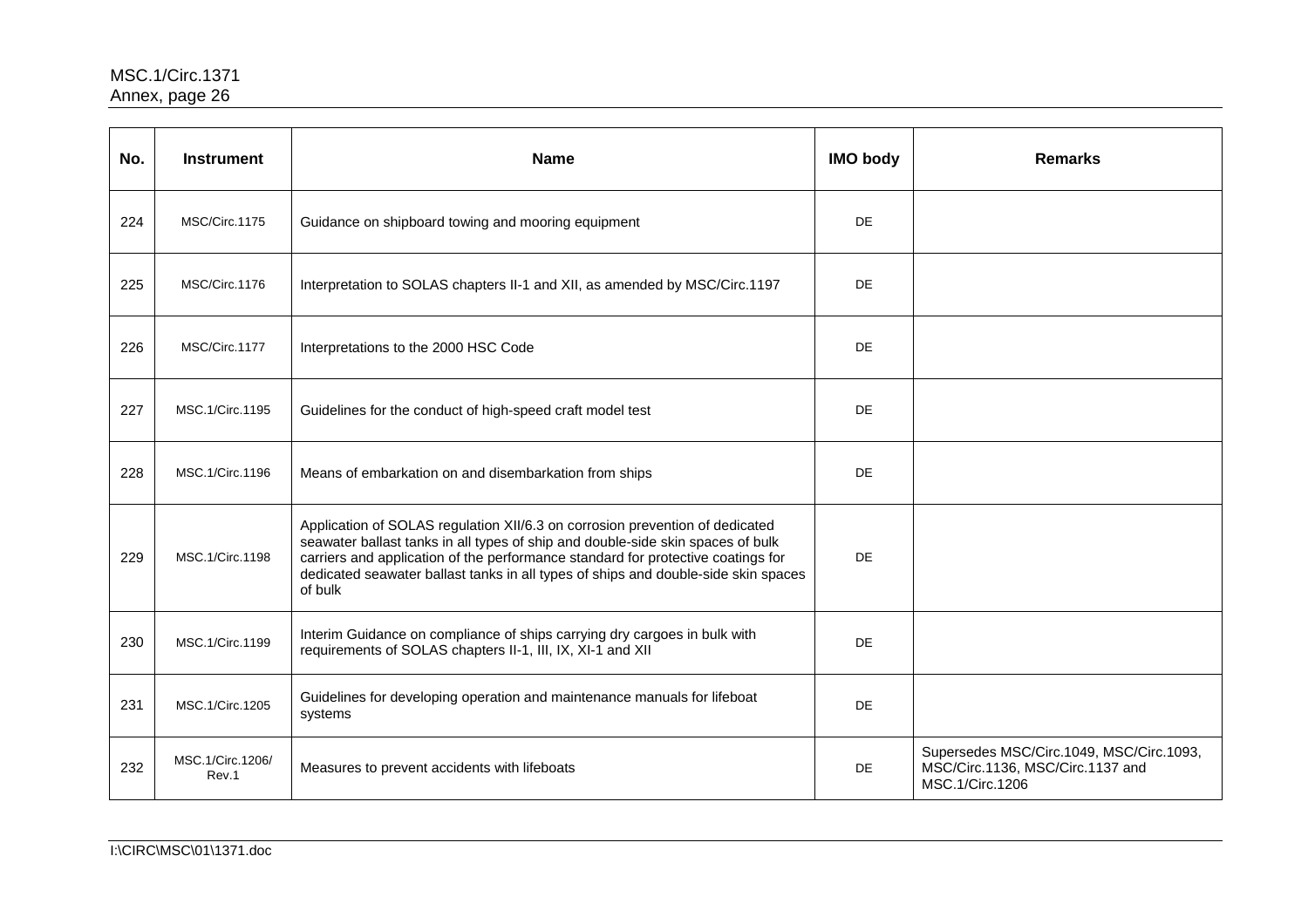| No. | <b>Instrument</b> | <b>Name</b>                                                                                                                                                                       | <b>IMO body</b> | <b>Remarks</b> |
|-----|-------------------|-----------------------------------------------------------------------------------------------------------------------------------------------------------------------------------|-----------------|----------------|
| 233 | MSC.1/Circ.1211   | Unified interpretations to SOLAS regulation II-1/10 and regulation 12 of the<br>revised SOLAS chapter II-1 regarding bow doors and the extension of the<br>collision bulkhead     | DE              |                |
| 234 | MSC.1/Circ.1212   | Guidelines on alternative design and arrangements for SOLAS chapters II-1<br>and III                                                                                              | DE              |                |
| 235 | MSC.1/Circ.1214   | Performance standards for the systems and services to remain operational on<br>passenger ships for safe return to port and orderly evacuation and abandonment<br>after a casualty | DE              |                |
| 236 | MSC.1/Circ.1215   | Early implementation of amendments to SOLAS chapter III and the International<br>Life-Saving Appliances (LSA) Code                                                                | DE              |                |
| 237 | MSC.1/Circ.1243   | Unified interpretation of SOLAS chapter III                                                                                                                                       | DE              |                |
| 238 | MSC.1/Circ.1244   | Symbol of infant lifejacket                                                                                                                                                       | DE              |                |
| 239 | MSC.1/Circ.1247   | Unified interpretation of "unforeseen delay in delivery of ships"                                                                                                                 | DE              |                |
| 240 | MSC.1/Circ.1255   | Guidelines for owners/operators on preparing emergency towing procedures                                                                                                          | DE              |                |
| 241 | MSC.1/Circ.1277   | Interim Recommendation on conditions for authorization of service providers for<br>lifeboats, launching appliances and on-load release gear                                       | DE              |                |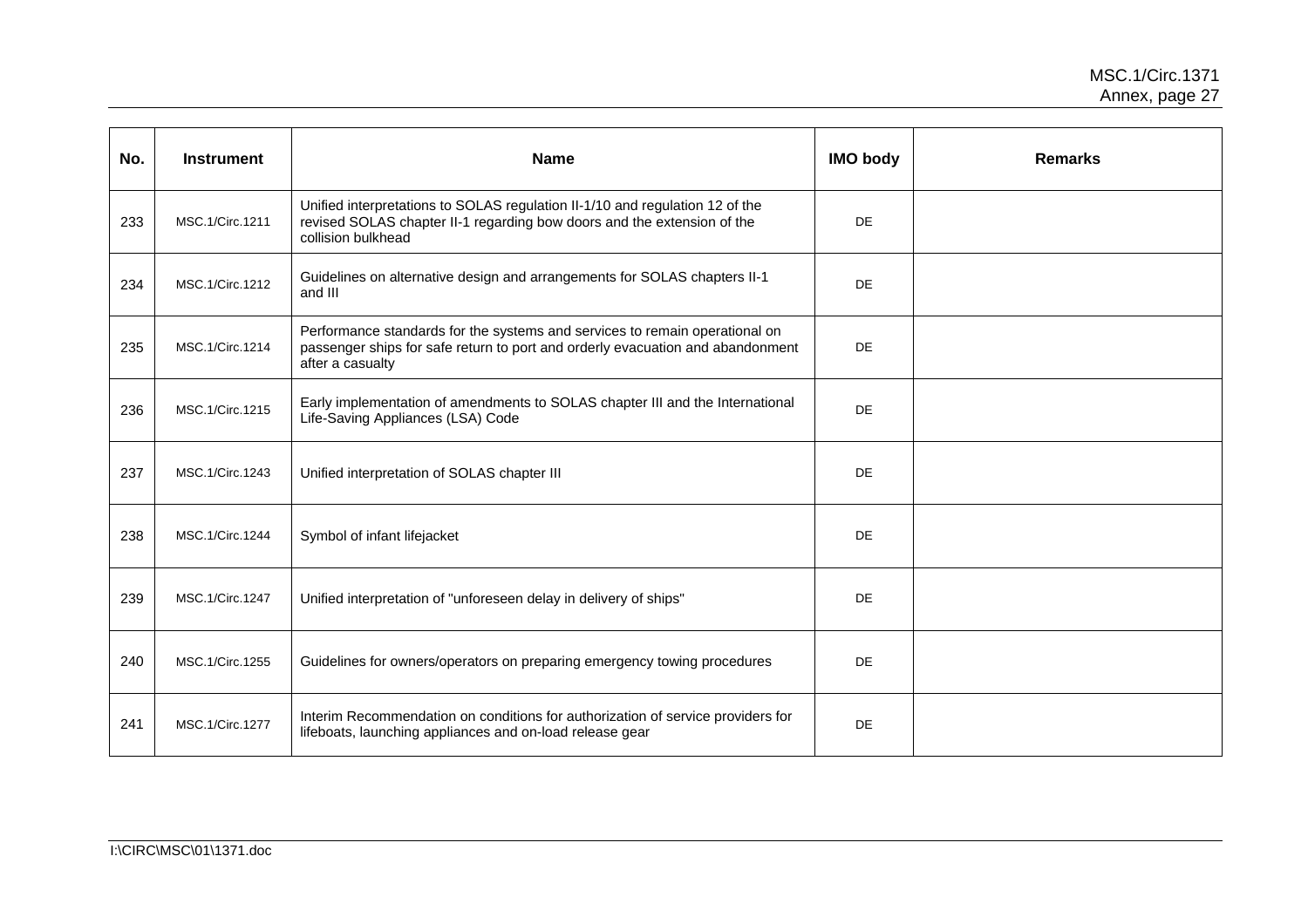| No. | <b>Instrument</b>             | <b>Name</b>                                                                                                          | <b>IMO body</b> | <b>Remarks</b> |
|-----|-------------------------------|----------------------------------------------------------------------------------------------------------------------|-----------------|----------------|
| 242 | MSC.1/Circ.1278               | Guidance on wearing immersion suits in totally enclosed lifeboats                                                    | <b>DE</b>       |                |
| 243 | MSC.1/Circ.1279               | Guidelines for corrosion protection of permanent means of access arrangements                                        | <b>DE</b>       |                |
| 244 | MSC.1/Circ.1285               | Unified interpretation of SOLAS regulation III/16.1                                                                  | <b>DE</b>       |                |
| 245 | MSC.1/Circ.1286               | Unified interpretation of SOLAS regulation II-1/32.1                                                                 | <b>DE</b>       |                |
| 246 | MSC.1/Circ.1304               | Guidance for application of SOLAS regulation III/7, as amended by<br>resolution MSC.201(81)                          | <b>DE</b>       |                |
| 247 | MSC.1/Circ.1326<br>and Corr.1 | Clarification of SOLAS regulation III/19                                                                             | <b>DE</b>       |                |
| 248 | MSC.1/Circ.1327               | Guidelines for the fitting and use of fall preventer devices (FPDs)                                                  | <b>DE</b>       |                |
| 249 | MSC.1/Circ.1328               | Guidelines for the approval of inflatable liferafts subject to extended service<br>intervals not exceeding 30 months | <b>DE</b>       |                |
| 250 | MSC.1/Circ.1329               | Guidelines for uniform operating limitations of high-speed craft                                                     | <b>DE</b>       |                |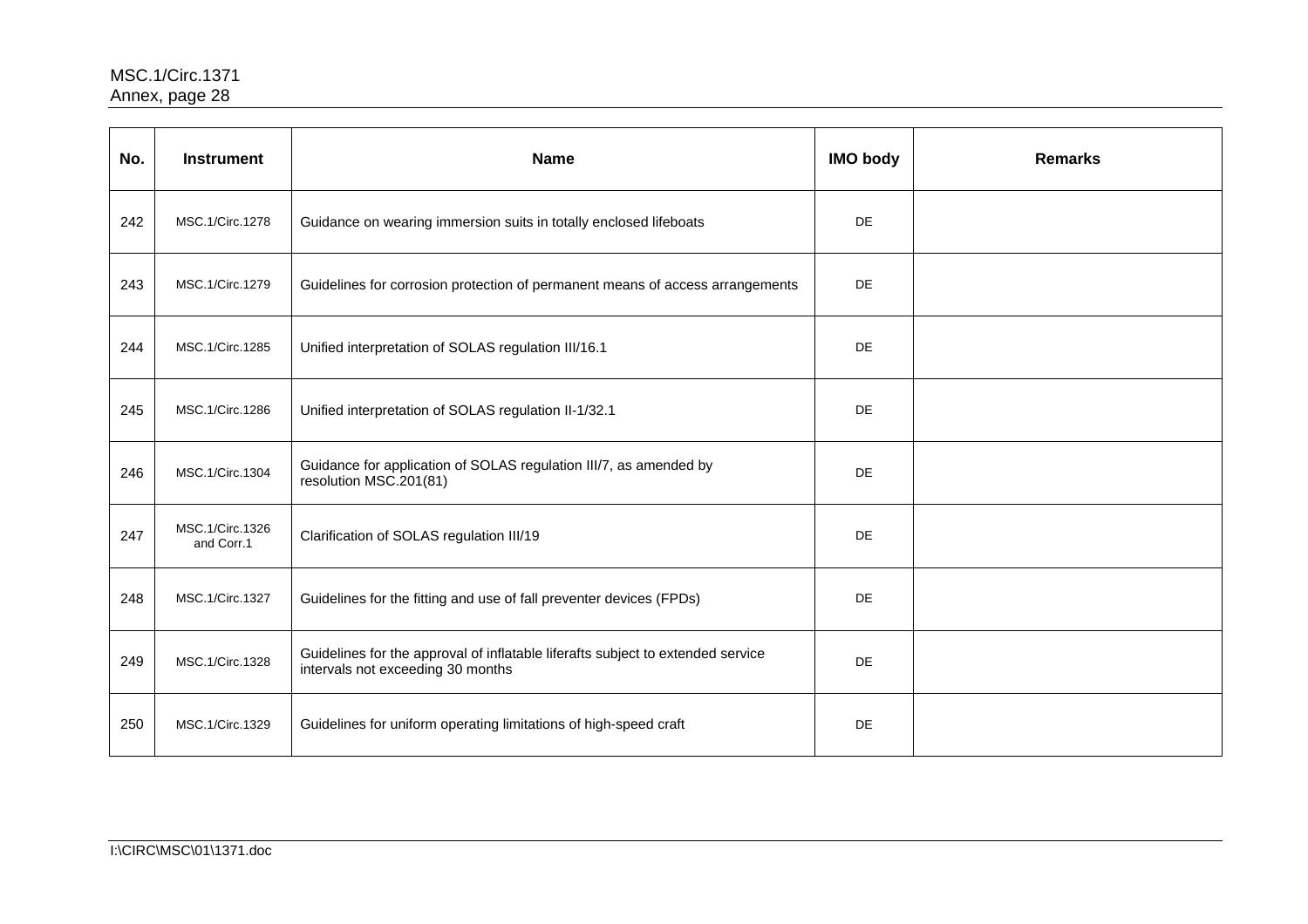| No. | <b>Instrument</b>    | <b>Name</b>                                                                                                                          | <b>IMO body</b>  | <b>Remarks</b> |
|-----|----------------------|--------------------------------------------------------------------------------------------------------------------------------------|------------------|----------------|
| 251 | MSC.1/Circ.1330      | Guidelines for maintenance and repair of protective coatings                                                                         | <b>DE</b>        |                |
| 252 | MSC.1/Circ.1331      | Guidelines for construction, installation, maintenance and inspection/survey of<br>means of embarkation and disembarkation           | <b>DE</b>        |                |
| 253 | <b>SLS.14/Circ.1</b> | Record of cargo ship safety equipment                                                                                                | <b>DE</b>        |                |
| 254 | SN/Circ.52           | Warning of bulbous bows, bow propulsion and exhibition of all-round red light                                                        | <b>DE</b>        |                |
| 255 | A.792(19)            | Safety culture in and around passenger ships                                                                                         | DE/FP            |                |
| 256 | A.582(14)            | Guidelines for the construction and equipment of ships carrying hazardous liquid<br>wastes in bulk for the purpose of dumping at sea | DE/BLG           |                |
| 257 | A.491(XII)           | Code of Safety for Nuclear Merchant Ships                                                                                            | DE/BLG           |                |
| 258 | A.658(16)            | Use and fitting of retro-reflective materials on life-saving appliances                                                              | <b>DE/COMSAR</b> |                |
| 259 | A.692(17)            | Guidelines and specifications for hyperbaric evacuation systems                                                                      | DE/FP            |                |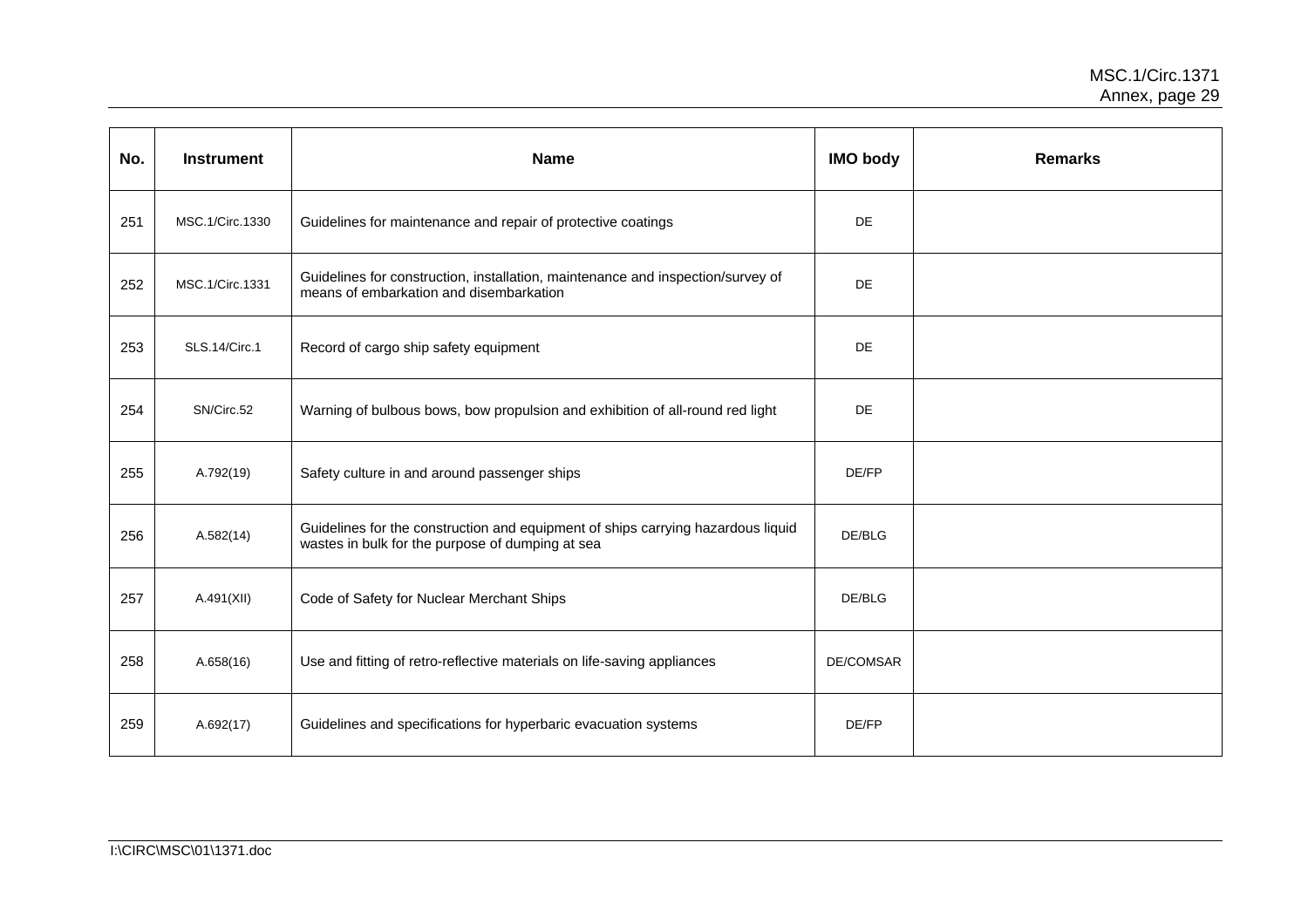| No. | <b>Instrument</b>         | <b>Name</b>                                                                                                                                                                       | <b>IMO body</b> | <b>Remarks</b>          |
|-----|---------------------------|-----------------------------------------------------------------------------------------------------------------------------------------------------------------------------------|-----------------|-------------------------|
| 260 | MSC/Circ.808              | Recommendation on performance standards for public address systems on<br>passenger ships, including cabling                                                                       | DE/NAV          |                         |
| 261 | MSC/Circ.1053             | Explanatory notes to the Standards for ship manoeuvrability                                                                                                                       | DE/NAV          | Supersedes MSC/Circ.644 |
| 262 | MSC/Circ.1143             | Guidelines on early assessment of hull damage and possible need for<br>abandonment of bulk carriers                                                                               | DE/NAV          |                         |
| 263 | MSC/Circ.1108             | Guidelines for assessing the longitudinal strength of bulk carriers during loading,<br>unloading and ballast water exchange                                                       | DE/SLF          |                         |
| 264 | FAO/ILO/IMO Code          | FAO/ILO/IMO Code of safety for fishermen and fishing vessels, 2005<br>(MSC 79/23, annex 38)                                                                                       | DE/SLF          |                         |
| 265 | FAO/ILO/IMO<br>Guidelines | FAO/ILO/IMO Voluntary guidelines for the design, construction and equipment<br>of small fishing vessels (MSC 79/23, annex 39)                                                     | DE/SLF          |                         |
| 266 | MSC/Circ.608/Rev.1        | Interim guidelines for open-top containerships                                                                                                                                    | DE/SLF/FP       |                         |
| 267 | MSC/Circ.1161             | Guidance on training for fast rescue boats launch and recovery teams and boat<br>crews                                                                                            | DE/STW          |                         |
| 268 | MSC/Circ.1162             | General principles and recommendations for knowledge, skills and training for<br>officers on Wing-In-Ground (WIG) craft operating in both displacement and<br>ground effect modes | DE/STW          |                         |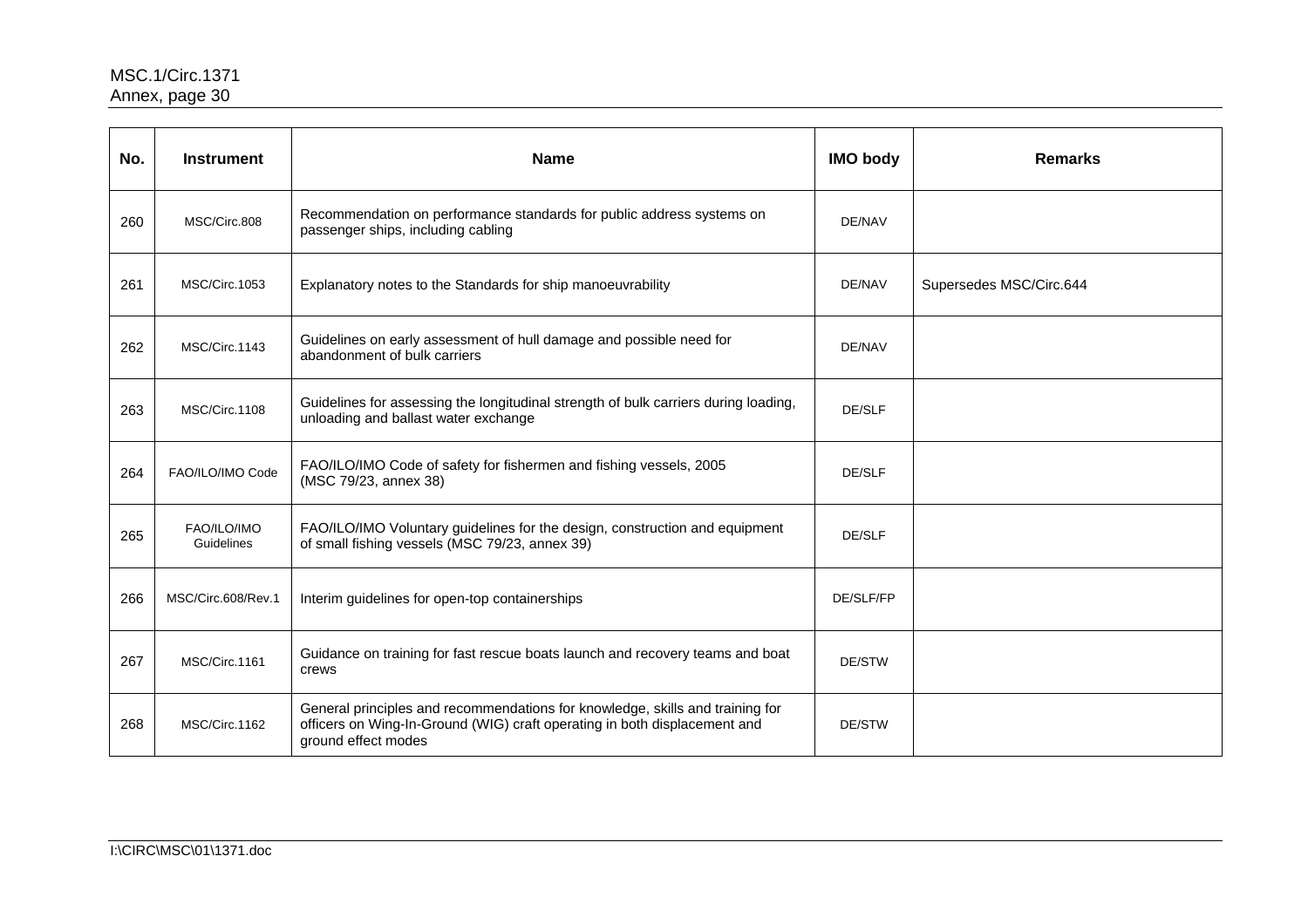| No. | <b>Instrument</b> | <b>Name</b>                                                                                                                                                   | <b>IMO body</b> | <b>Remarks</b> |
|-----|-------------------|---------------------------------------------------------------------------------------------------------------------------------------------------------------|-----------------|----------------|
| 269 | A.489(XII)        | Safe stowage and securing of cargo units and other entities in ships other than<br>cellular containerships                                                    | <b>DSC</b>      |                |
| 270 | A.533(13)         | Elements to be taken into account when considering the safe stowage and<br>securing of cargo units and vehicles in ships                                      | <b>DSC</b>      |                |
| 271 | A.581(14)         | Guidelines for securing arrangements for the transport of road vehicles on ro-ro<br>ships, as amended by MSC/Circ.812                                         | <b>DSC</b>      |                |
| 272 | A.713(17)         | Safety of ships carrying solid bulk cargoes                                                                                                                   | <b>DSC</b>      |                |
| 273 | A.714(17)         | Code of Safe Practice for Cargo Stowage and Securing (CSS Code),<br>as amended by MSC/Circ.664, MSC/Circ.691, MSC/Circ.740, MSC/Circ.812 and<br>MSC/Circ.1026 | <b>DSC</b>      |                |
| 274 | A.715(17)         | Code of Practice for Ships Carrying Timber Deck Cargoes (Timber Code)                                                                                         | <b>DSC</b>      |                |
| 275 | A.797(19)         | Safety of ships carrying solid bulk cargoes                                                                                                                   | <b>DSC</b>      |                |
| 276 | A.854(20)         | Guidelines for developing shipboard emergency plans for ships carrying materials<br>subject to the INF Code                                                   | <b>DSC</b>      |                |
| 277 | A.862(20)         | Code of Practice for the Safe Loading and Unloading of Bulk Carriers<br>(BLU Code), as amended by MSC.238(82)                                                 | <b>DSC</b>      |                |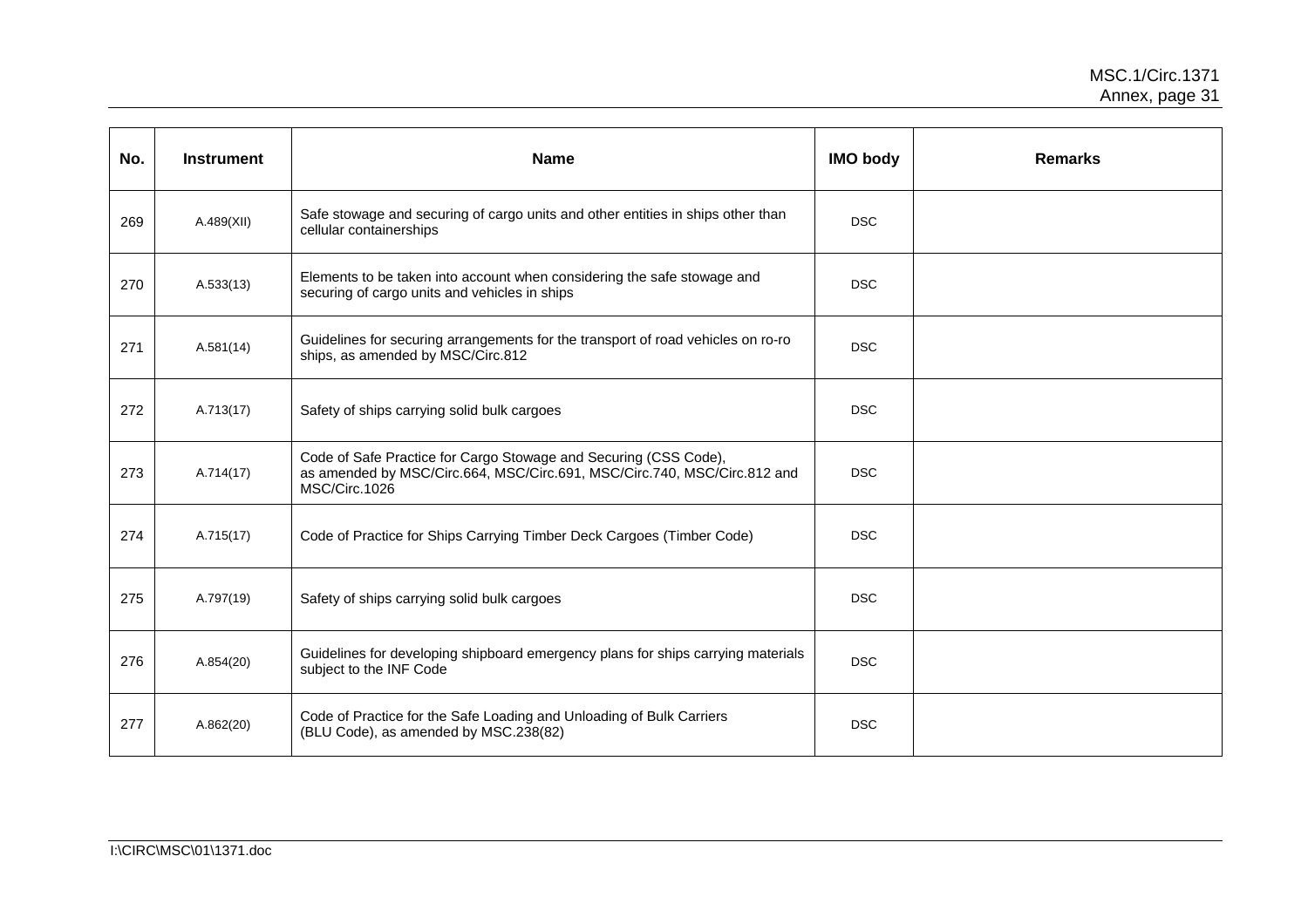| No. | <b>Instrument</b>             | <b>Name</b>                                                                                                                                                   | <b>IMO body</b> | <b>Remarks</b>                                                                                  |
|-----|-------------------------------|---------------------------------------------------------------------------------------------------------------------------------------------------------------|-----------------|-------------------------------------------------------------------------------------------------|
| 278 | A.864(20)                     | Recommendations for entering enclosed spaces aboard ships                                                                                                     | <b>DSC</b>      |                                                                                                 |
| 279 | A.984(24)                     | Facilitation of the carriage of the IMDG Code class 7 radioactive materials<br>including those in packaged form used in medical or public health applications | <b>DSC</b>      |                                                                                                 |
| 280 | CSC/Circ.100                  | Harmonized interpretation and implementation of the International Convention for<br>Safe Containers, 1972, as amended by CSC/Circ.124                         | <b>DSC</b>      |                                                                                                 |
| 281 | CSC/Circ.131                  | International Convention for Safe Containers (CSC), 1972/Implementation,<br>testing, inspection and approval                                                  | <b>DSC</b>      | Replaces CSC/Circ.129                                                                           |
| 282 | CSC/Circ.134                  | Guidance on serious structural deficiencies in containers, as amended by<br>CSC.1/Circ.137                                                                    | <b>DSC</b>      |                                                                                                 |
| 283 | DSC/Circ.11                   | Ships carrying fumigated bulk cargoes                                                                                                                         | <b>DSC</b>      |                                                                                                 |
| 284 | DSC/Circ.12<br>and Corr.1 & 2 | Guidance on the continued use of existing IMO type portable tanks and road tank<br>vehicles for the transport of dangerous goods                              | <b>DSC</b>      |                                                                                                 |
| 285 | DSC/Circ.14                   | Compliance with the provisions of the Code of safe practice for solid bulk cargoes<br>(BC Code)                                                               | <b>DSC</b>      | To be deleted when BC Code is superseded<br>by IMSBC Code as of 1 January 2011<br>(MSC.268(85)) |
| 286 | <b>IMO/IAEA</b>               | IMO/IAEA Safety recommendations on the use of ports by nuclear merchant<br>ships                                                                              | <b>DSC</b>      |                                                                                                 |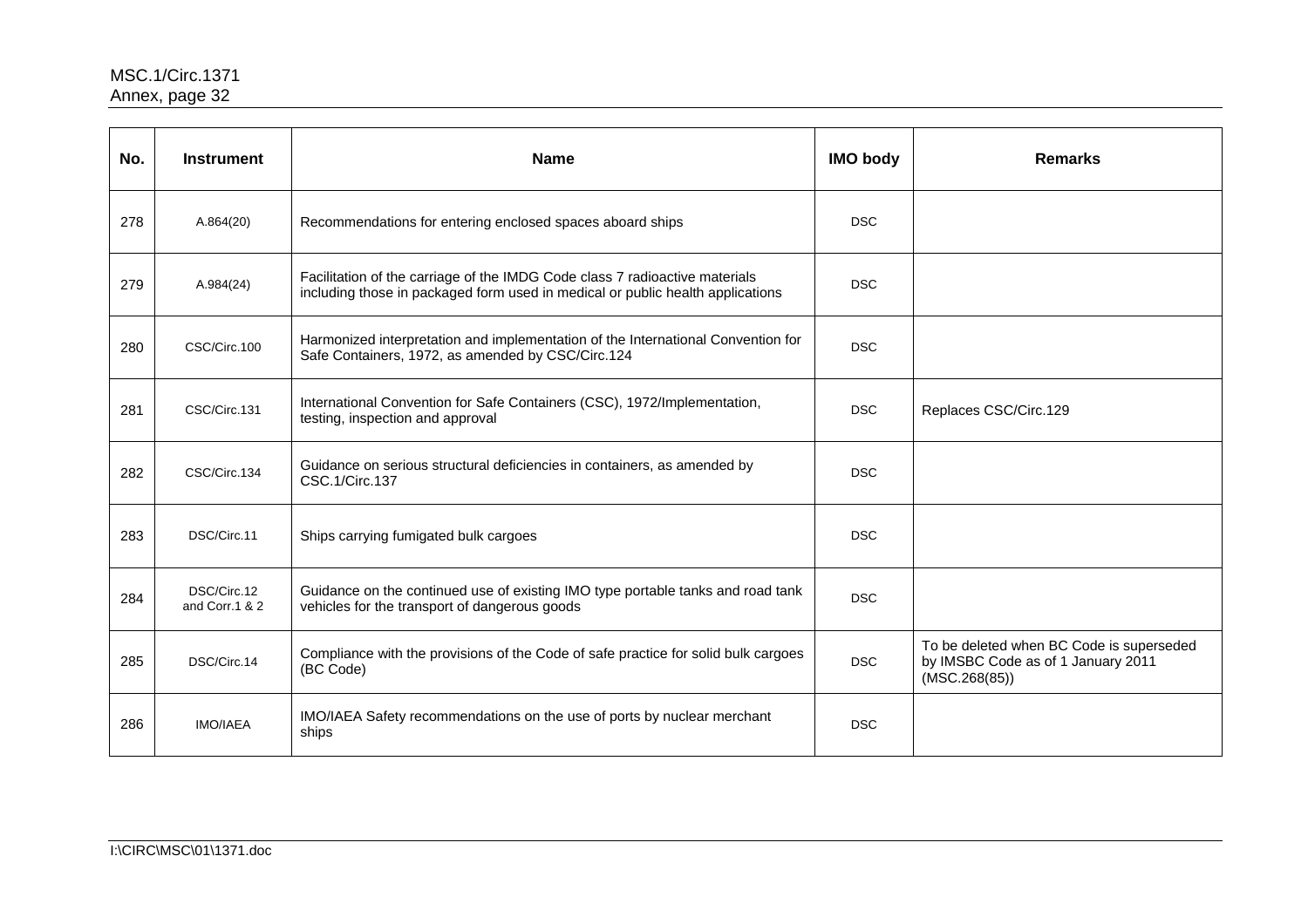| No. | <b>Instrument</b> | <b>Name</b>                                                                                                                                                                                 | <b>IMO body</b> | <b>Remarks</b>                                                     |
|-----|-------------------|---------------------------------------------------------------------------------------------------------------------------------------------------------------------------------------------|-----------------|--------------------------------------------------------------------|
| 287 | MSC.193(79)       | The Code of safe practice for solid bulk cargoes (BC Code), 2004                                                                                                                            | <b>DSC</b>      | To be deleted as superseded by MSC.268(85)<br>as of 1 January 2011 |
| 288 | MSC.268(85)       | International Maritime Solid Bulk Cargoes (IMSBC) Code (Mandatory except as<br>stated in section 1.4 of the Code)                                                                           | <b>DSC</b>      | Supersedes MSC.193(79)                                             |
| 289 | MSC/Circ.488      | Containers and cargoes. Carriage of grain: Guidance on interpretation and<br>equivalences                                                                                                   | <b>DSC</b>      |                                                                    |
| 290 | MSC/Circ.548      | Guidance note on precautions to be taken by masters of ships engaged in the<br>carriage of timber cargo (supplement to the Code of Safe Practice for Ships<br>Carrying Timber Deck Cargoes) | <b>DSC</b>      |                                                                    |
| 291 | MSC/Circ.592      | Carriage of dangerous goods: Acceptance of the document of compliance                                                                                                                       | <b>DSC</b>      |                                                                    |
| 292 | MSC/Circ.612      | Recommendations on the safe use of pesticides in ships, as amended by<br>MSC/Circ.689 and MSC/Circ.746                                                                                      | <b>DSC</b>      | To be revised (on the Agenda of DSC)                               |
| 293 | MSC/Circ.656      | Safety of ships carrying solid bulk cargoes                                                                                                                                                 | <b>DSC</b>      |                                                                    |
| 294 | MSC/Circ.667      | Safe practices on board bulk carriers                                                                                                                                                       | <b>DSC</b>      |                                                                    |
| 295 | MSC/Circ.743      | Communications between maritime Administrations and port authorities                                                                                                                        | <b>DSC</b>      |                                                                    |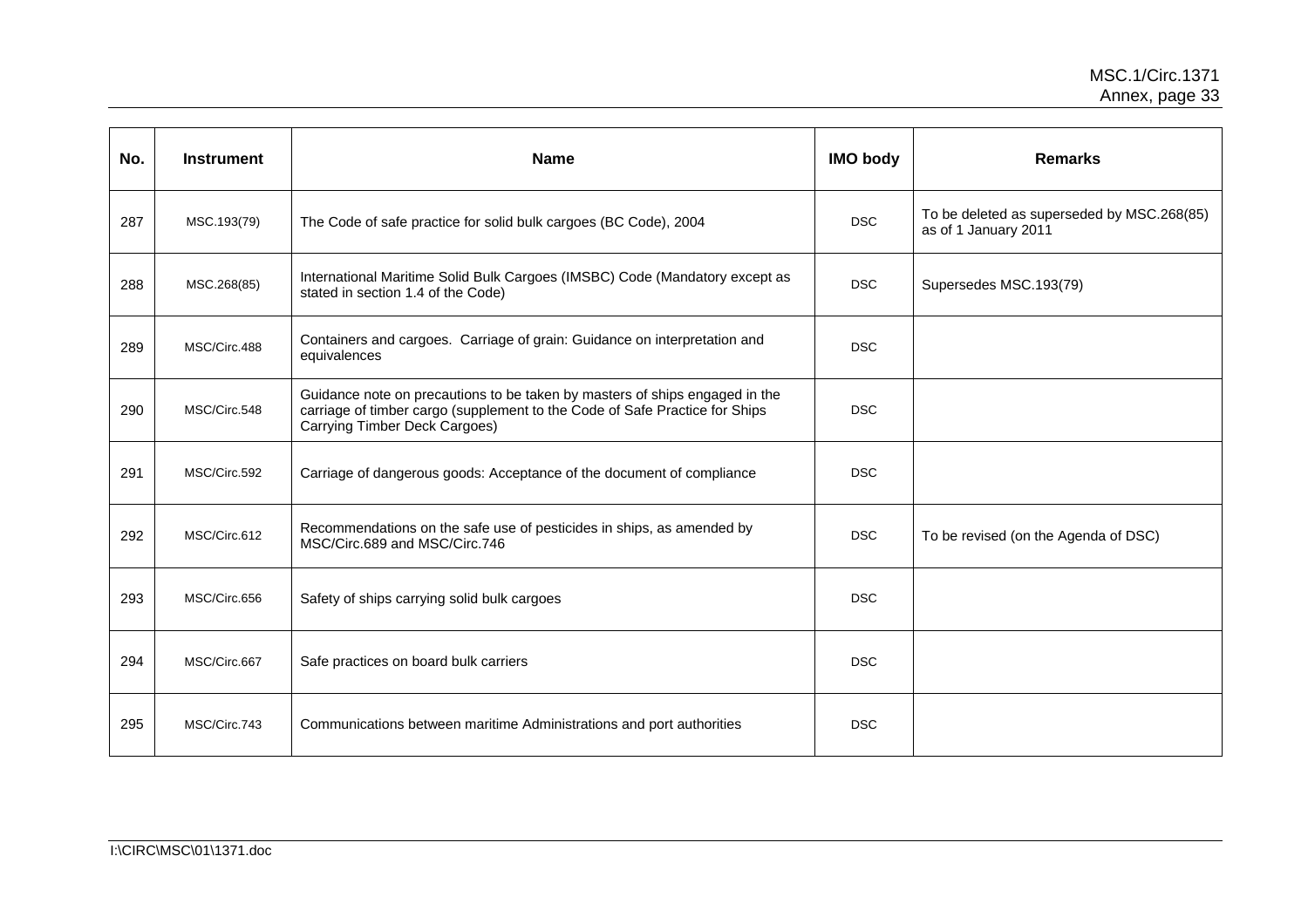| No. | <b>Instrument</b> | <b>Name</b>                                                                                                                                      | <b>IMO body</b> | <b>Remarks</b> |
|-----|-------------------|--------------------------------------------------------------------------------------------------------------------------------------------------|-----------------|----------------|
| 296 | MSC/Circ.745      | Guidelines for the preparation of the Cargo Securing Manual                                                                                      | <b>DSC</b>      |                |
| 297 | MSC/Circ.787      | IMO/ILO/UN ECE Guidelines for Packing of Cargo Transport Units (CTUs)                                                                            | <b>DSC</b>      |                |
| 298 | MSC/Circ.859      | Inspection programmes for cargo transport units (CTUs) carrying dangerous<br>goods                                                               | <b>DSC</b>      |                |
| 299 | MSC/Circ.860      | Guidelines for the approval of offshore containers handled in open seas                                                                          | <b>DSC</b>      |                |
| 300 | MSC/Circ.908      | Uniform method of measurement of the density of bulk cargoes                                                                                     | <b>DSC</b>      |                |
| 301 | MSC/Circ.947      | Safe loading and unloading of bulk carriers                                                                                                      | <b>DSC</b>      |                |
| 302 | MSC/Circ.963      | Transport of Calcium Hypochlorite                                                                                                                | <b>DSC</b>      |                |
| 303 | MSC/Circ.1025     | Revised Emergency Response Procedures for Ships Carrying Dangerous Goods<br>(EmS Guide), as amended by MSC.1/Circ.1025/Add.1 and MSC.1/Circ.1262 | <b>DSC</b>      |                |
| 304 | MSC/Circ.1119     | Ship/terminal interface improvement for bulk carriers                                                                                            | <b>DSC</b>      |                |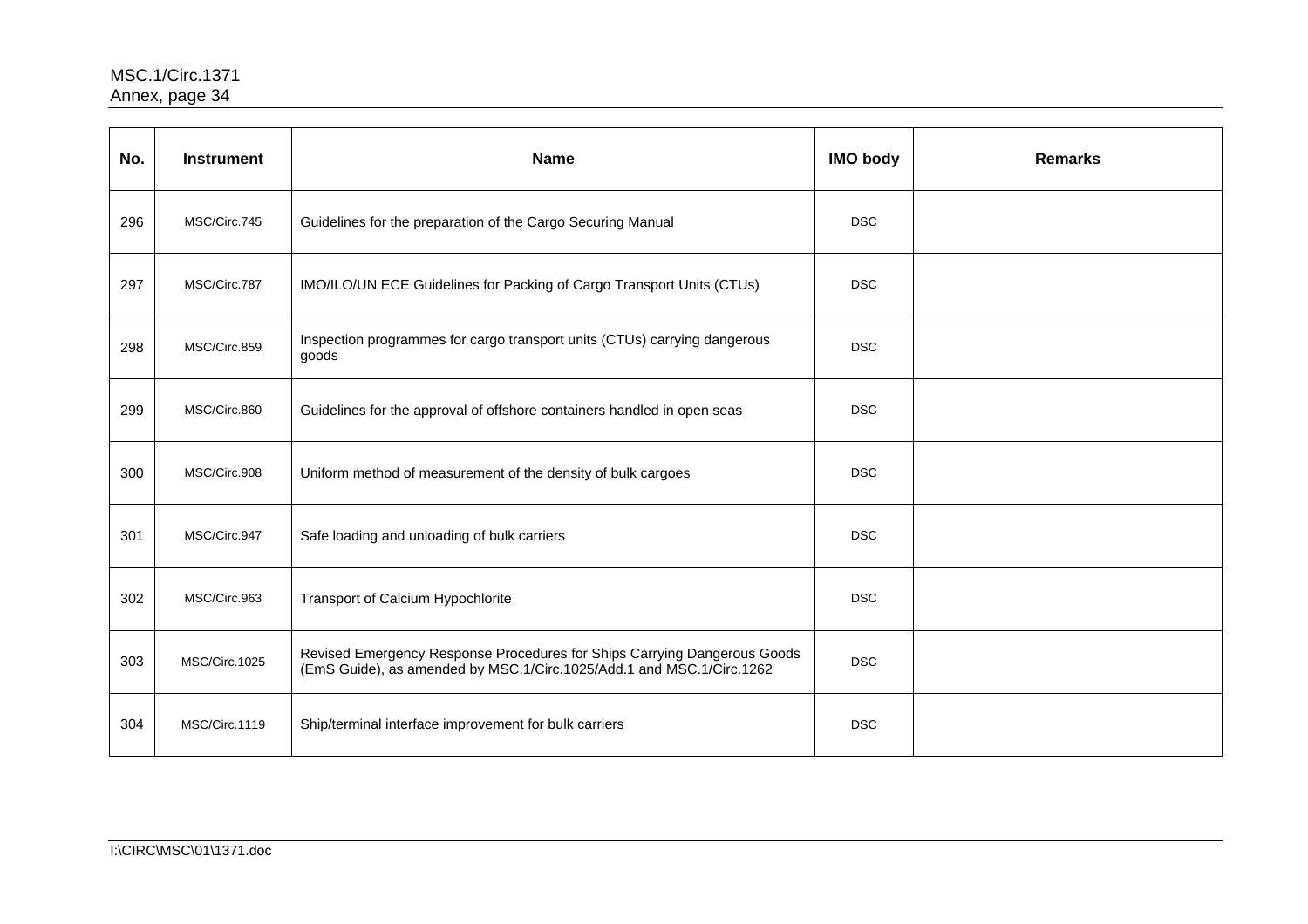| No. | <b>Instrument</b> | <b>Name</b>                                                                                                                                                                                 | <b>IMO body</b> | <b>Remarks</b>                                |
|-----|-------------------|---------------------------------------------------------------------------------------------------------------------------------------------------------------------------------------------|-----------------|-----------------------------------------------|
| 305 | MSC/Circ.1147     | Questionnaire on inspections of containers/vehicles carrying packaged<br>dangerous goods                                                                                                    | <b>DSC</b>      |                                               |
| 306 | MSC/Circ.1149     | Accidents involving bulk cargoes not specifically listed in the Code of safe<br>practice for solid bulk cargoes (BC Code)                                                                   | <b>DSC</b>      |                                               |
| 307 | MSC/Circ.1160     | Manual on loading and unloading of solid bulk cargoes for terminal<br>representatives, as amended by MSC/Circ.1230                                                                          | <b>DSC</b>      |                                               |
| 308 | MSC.1/Circ.1202   | Inspection programmes for cargo transport units (CTUs) carrying dangerous<br>goods                                                                                                          | <b>DSC</b>      | Replaces CSC/Circ.859                         |
| 309 | MSC.1/Circ.1216   | Revised recommendations on the safe transport of dangerous cargoes and<br>related activities in port areas                                                                                  | <b>DSC</b>      | Revokes MSC/Circ.675                          |
| 310 | MSC.1/Circ.1263   | Revised Recommendation on safety of personnel during container securing<br>operations                                                                                                       | <b>DSC</b>      | Supersedes MSC/Circ.886                       |
| 311 | MSC.1/Circ.1264   | Recommendations on the safe use of pesticides in ships applicable to fumigation<br>of cargo holds (Supersedes partly MSC/Circ.612 as amended by MSC/Circ.689<br>and MSC/Circ.746)           | <b>DSC</b>      |                                               |
| 312 | MSC.1/Circ.1265   | Recommendations on the safe use of pesticides in ships applicable to fumigation<br>of cargo transport units (Supersedes partly MSC/Circ.612 as amended by<br>MSC/Circ.689 and MSC/Circ.746) | <b>DSC</b>      |                                               |
| 313 | MSC.1/Circ.1266   | Document of compliance with the special requirements for ships carrying<br>dangerous goods                                                                                                  | <b>DSC</b>      | Supersedes MSC/Circ.1027 and<br>MSC/Circ.1148 |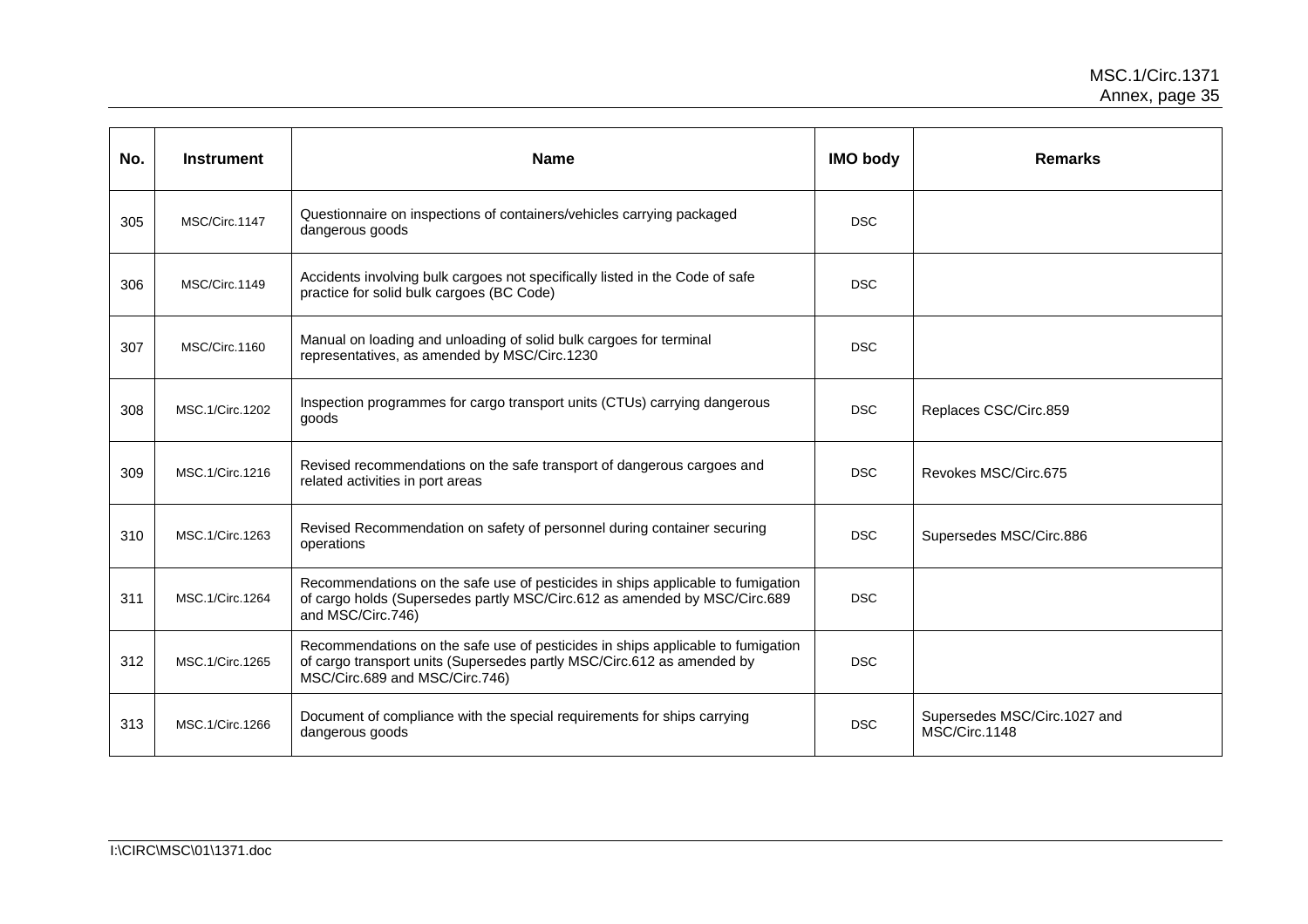| No. | <b>Instrument</b>   | <b>Name</b>                                                                                                                                                                            | <b>IMO body</b> | <b>Remarks</b>       |
|-----|---------------------|----------------------------------------------------------------------------------------------------------------------------------------------------------------------------------------|-----------------|----------------------|
| 314 | MSC-MEPC.2/Circ.1   | Disposal of fumigant material                                                                                                                                                          | <b>DSC</b>      |                      |
| 315 | A.863(20)           | Code of safe practice for the carriage of cargoes and persons by offshore supply<br>vessels (OSV Code) as amended by MSC.237(82)                                                       | DSC/DE          |                      |
| 316 | MSC/Circ.559/Corr.1 | Development of Guidelines to ensure the reporting to the Organization of<br>incidents involving dangerous goods and marine pollutants in packaged form on<br>board ships in port areas | <b>DSC/FSI</b>  |                      |
| 317 | MSC/Circ.1100       | Recommendation for the use of a standard format for the cargo information<br>required by chapter 16 of the IBC Code                                                                    | <b>DSC/BLG</b>  |                      |
| 318 | MSC.228(82)         | Revision of the Guidelines for the prevention and suppression of the smuggling of<br>drugs, psychotropic substances and precursor chemicals on ships                                   | <b>MSC/FAL</b>  | Supersedes A.872(20) |
| 319 | A.123(V)            | Recommendation on fixed fire-extinguishing systems for special cargo spaces                                                                                                            | <b>FP</b>       |                      |
| 320 | A.164(ES.IV)        | Recommendation concerning checking the constancy of the properties of<br>materials                                                                                                     | <b>FP</b>       |                      |
| 321 | A.470(XII)          | International shore connection (shoreside)                                                                                                                                             | <b>FP</b>       |                      |
| 322 | A.471(XII)          | Recommendation on test method for determining the resistance to flame of<br>vertically supported textiles and films, as amended by A.563(14)                                           | <b>FP</b>       |                      |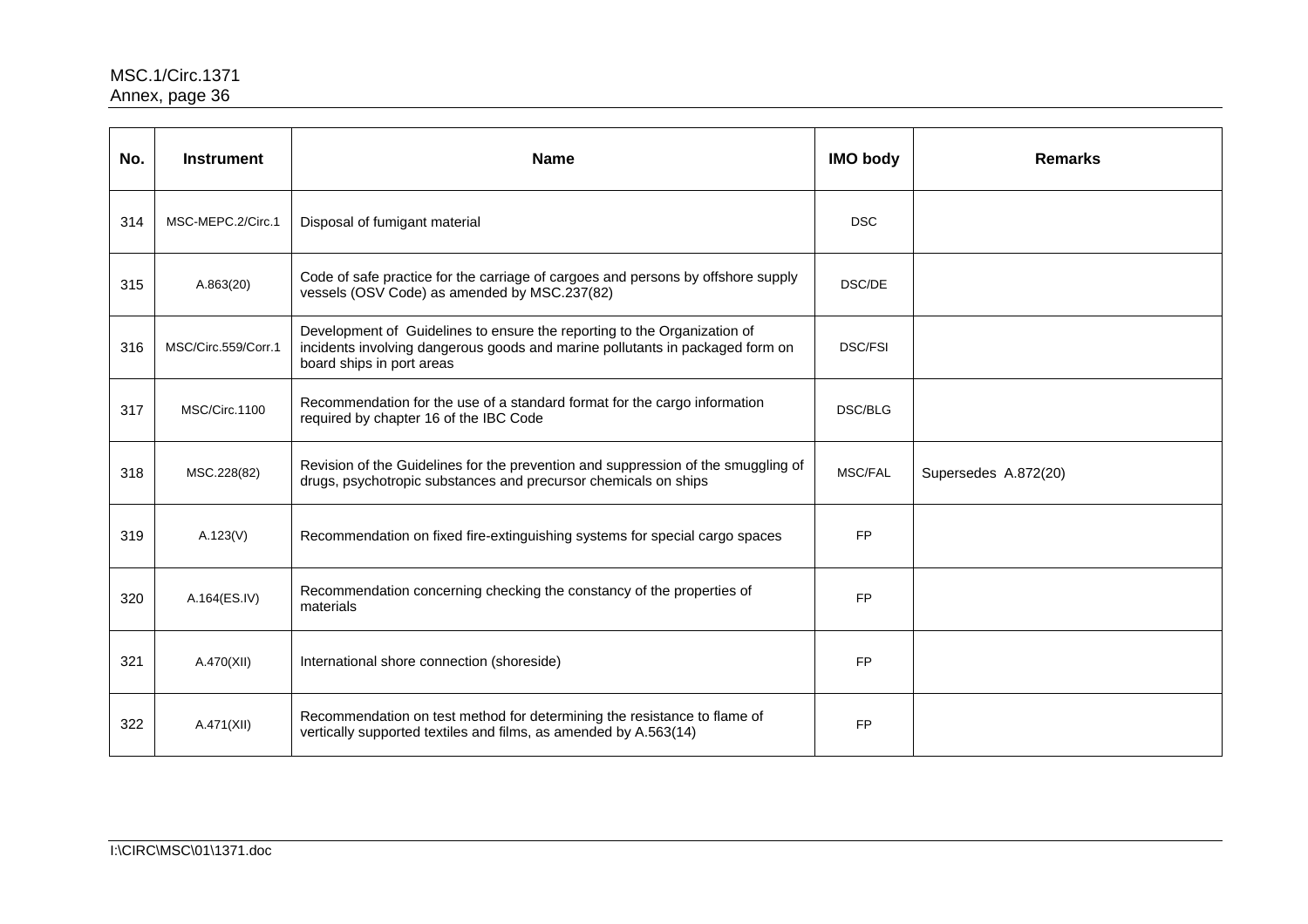| No. | <b>Instrument</b> | <b>Name</b>                                                                                                                | <b>IMO body</b> | <b>Remarks</b>        |
|-----|-------------------|----------------------------------------------------------------------------------------------------------------------------|-----------------|-----------------------|
| 323 | A.519(13)         | Standards for devices to prevent the passage of flame into cargo tanks                                                     | <b>FP</b>       |                       |
| 324 | A.565(14)         | Recommended procedures to prevent the illegal or accidental use of low<br>flashpoint cargo oil as fuel                     | <b>FP</b>       |                       |
| 325 | A.567(14)         | Regulation for inert gas systems on chemical tankers                                                                       | <b>FP</b>       | Supersedes A.473(XII) |
| 326 | A.652(16)         | Recommendation on fire test procedures for upholstered furniture                                                           | <b>FP</b>       |                       |
| 327 | A.653(16)         | Recommendation on improved fire test procedures for surface flammability of<br>bulkhead, ceiling and deck finish materials | <b>FP</b>       |                       |
| 328 | A.654(16)         | Graphical symbols for fire control plans                                                                                   | <b>FP</b>       |                       |
| 329 | A.655(16)         | Use of halons as fire-extinguishing media on board ships                                                                   | <b>FP</b>       |                       |
| 330 | A.687(17)         | Fire test procedures for ignitability of primary deck coverings                                                            | <b>FP</b>       |                       |
| 331 | A.688(17)         | Fire test procedures for ignitability of bedding components                                                                | <b>FP</b>       |                       |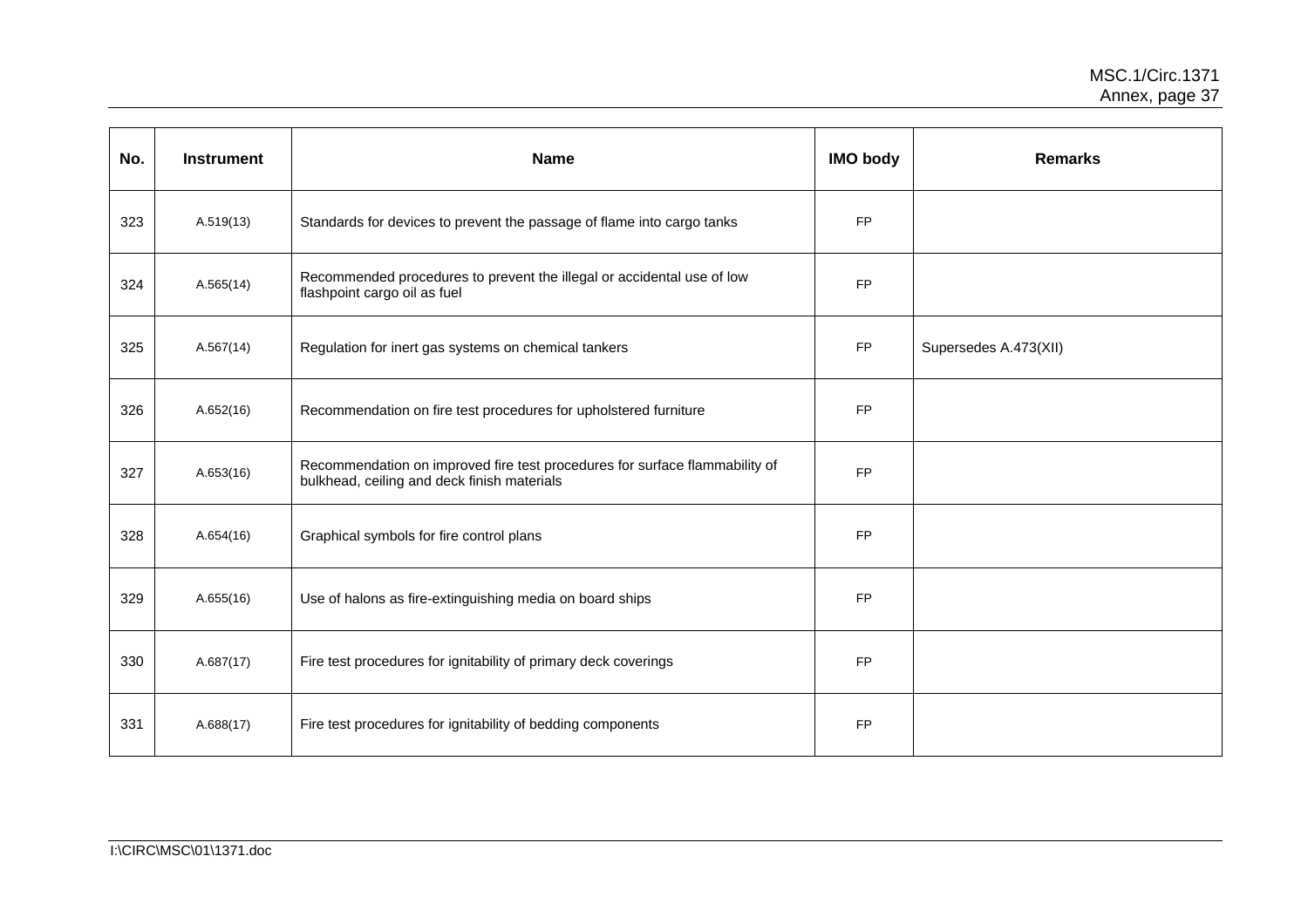| No. | <b>Instrument</b> | <b>Name</b>                                                                                                                                                   | <b>IMO body</b> | <b>Remarks</b>    |
|-----|-------------------|---------------------------------------------------------------------------------------------------------------------------------------------------------------|-----------------|-------------------|
| 332 | A.752(18)         | Guidelines for the evaluation, testing and application of low-location lighting on<br>passenger ships                                                         | <b>FP</b>       |                   |
| 333 | A.753(18)         | Guidelines for the application of plastic pipes on ships                                                                                                      | <b>FP</b>       |                   |
| 334 | A.754(18)         | Recommendation on fire resistance tests for "A", "B" and "F" class divisions                                                                                  | <b>FP</b>       |                   |
| 335 | A.756(18)         | Guidelines on the information to be provided with fire control plans and booklets<br>required by SOLAS regulations II-2/20 and 41-2                           | <b>FP</b>       |                   |
| 336 | A.799(19)         | Revised recommendation on test methods for qualifying marine construction<br>materials as non-combustible                                                     | <b>FP</b>       |                   |
| 337 | A.800(19)         | Revised guidelines for approval of sprinkler systems equivalent to that referred to<br>in SOLAS regulation II-2/12, as amended by MSC.265(84) and MSC.284(86) | <b>FP</b>       |                   |
| 338 | A.951(23)         | Improved guidelines for marine portable fire extinguishers                                                                                                    | <b>FP</b>       | Revokes A.602(15) |
| 339 | A.952(23)         | Graphical symbols for shipboard fire control plans                                                                                                            | <b>FP</b>       |                   |
| 340 | MSC.8(48)         | Recommendations concerning fire safety requirements additional to those<br>contained in chapter II-2 of the 1981 SOLAS amendments                             | <b>FP</b>       |                   |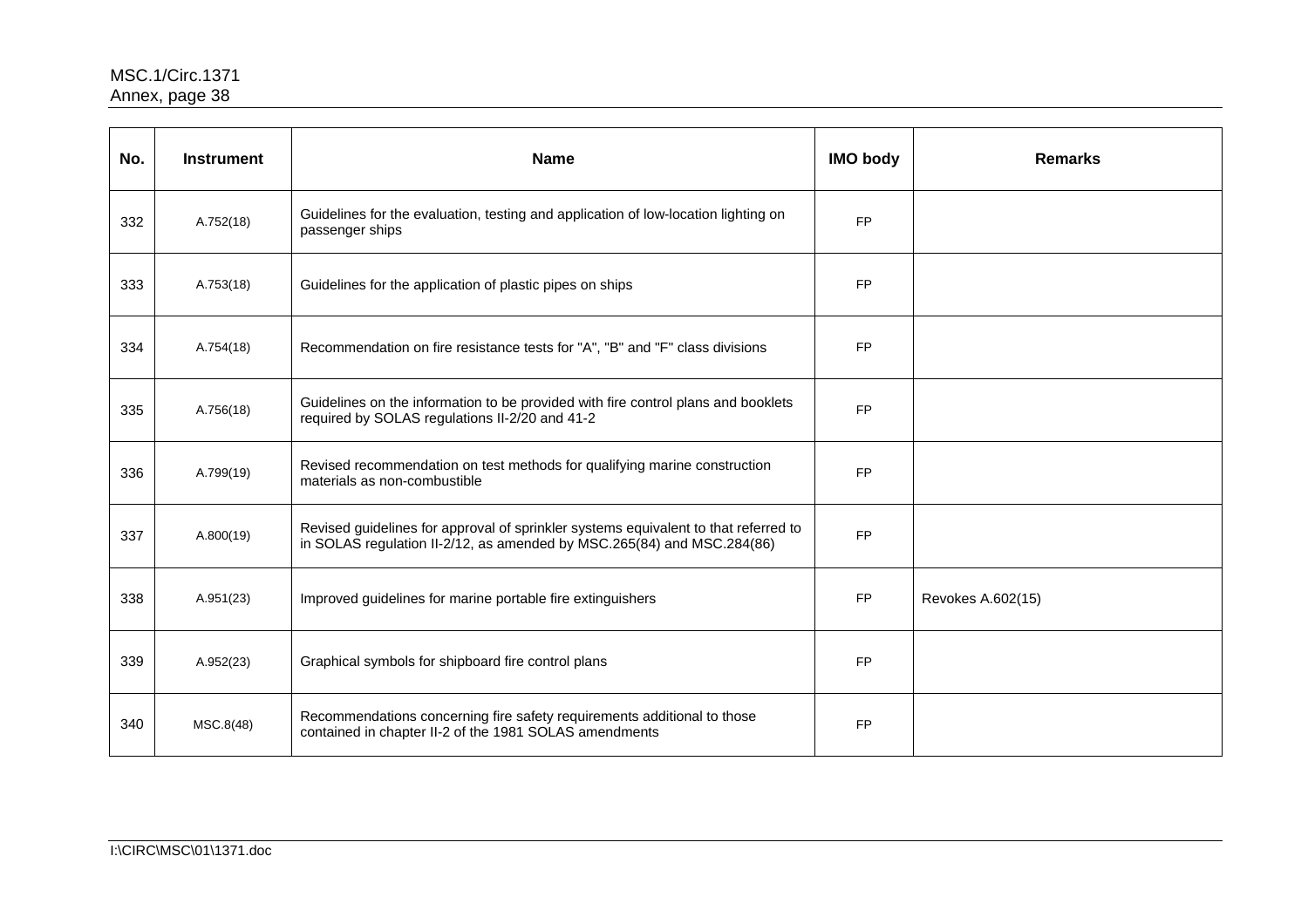| No. | <b>Instrument</b> | <b>Name</b>                                                                                                       | <b>IMO body</b> | <b>Remarks</b> |
|-----|-------------------|-------------------------------------------------------------------------------------------------------------------|-----------------|----------------|
| 341 | MSC.40(64)        | Standard for qualifying marine materials for high-speed craft as fire-restricting<br>materials                    | <b>FP</b>       |                |
| 342 | MSC.41(64)        | Interim standard for measuring smoke and toxic products of combustion                                             | FP              |                |
| 343 | MSC.44(65)        | Standards for fixed sprinkler systems for high-speed craft                                                        | <b>FP</b>       |                |
| 344 | MSC.45(65)        | Test procedures for fire-resisting divisions of high-speed craft                                                  | <b>FP</b>       |                |
| 345 | MSC/Circ.329      | Application of requirements for inert gas systems for oil tankers                                                 | FP/BLG          |                |
| 346 | MSC/Circ.347      | Danger of the use of low flashpoint cargo as fuel                                                                 | FP/BLG          |                |
| 347 | MSC/Circ.353      | Revised guidelines for inert gas systems, as amended by MSC/Circ.387                                              | FP/BLG          |                |
| 348 | MSC/Circ.451      | Guidance concerning the location of fire control plans for the assistance of<br>shoreside fire-fighting personnel | <b>FP</b>       |                |
| 349 | MSC/Circ.485      | Clarification of inert gas system requirements under SOLAS 1974, as amended                                       | FP/BLG          |                |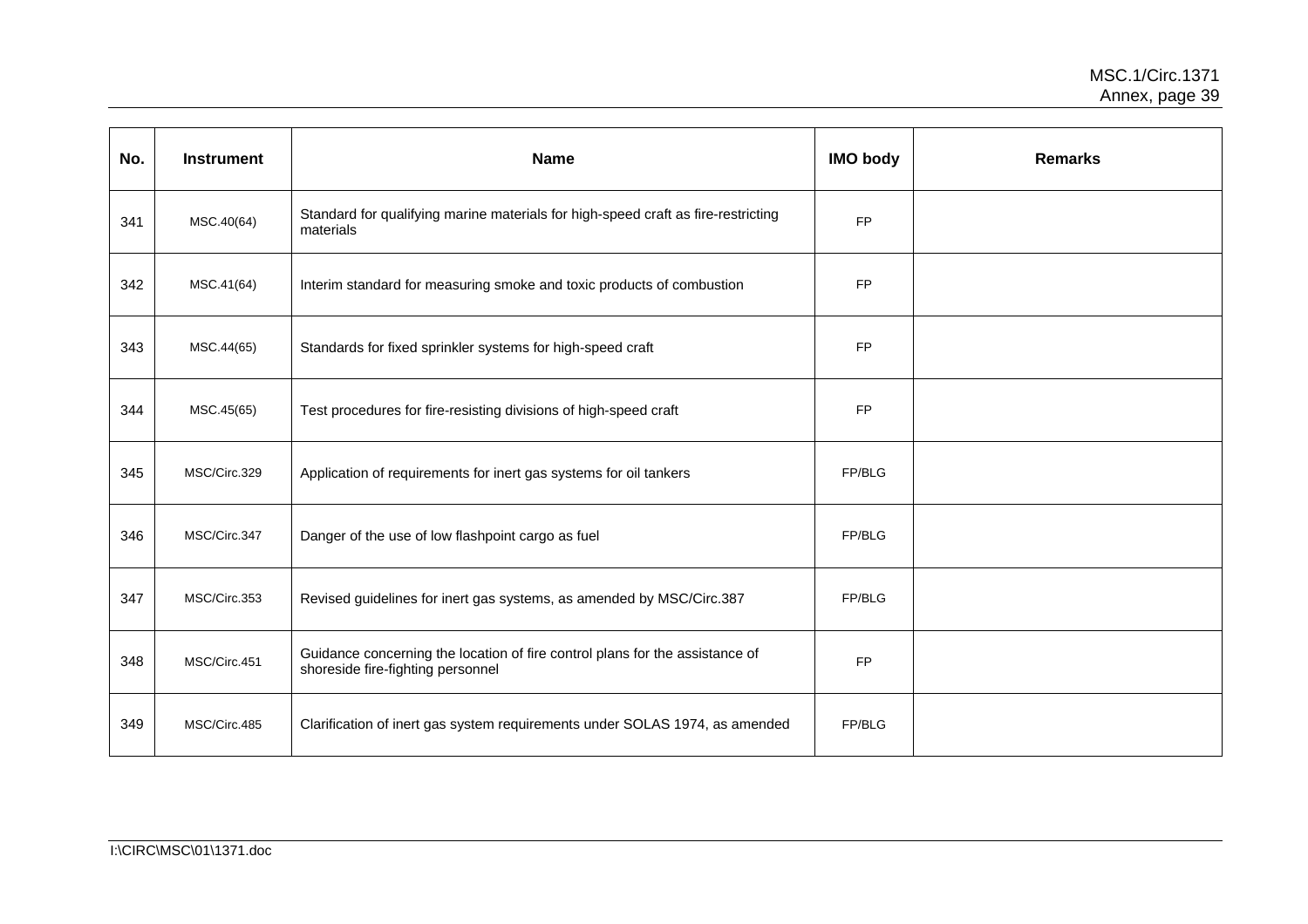| No. | <b>Instrument</b>  | <b>Name</b>                                                                                                                                                                                                                                                                                                                                                  | <b>IMO body</b> | <b>Remarks</b> |
|-----|--------------------|--------------------------------------------------------------------------------------------------------------------------------------------------------------------------------------------------------------------------------------------------------------------------------------------------------------------------------------------------------------|-----------------|----------------|
| 350 | MSC/Circ.526       | Special fire protection requirements for large open multi-deck spaces (atrium)                                                                                                                                                                                                                                                                               | <b>FP</b>       |                |
| 351 | MSC/Circ.549       | Guidelines for uniform interpretation of results of fire test procedure carried out in<br>accordance with resolution A.653(16) "Recommendation on improved fire test<br>procedures for surface flammability of bulkhead, ceiling and deck finish materials"<br>and resolution A.687(17) "Fire test procedures for ignitability of primary deck<br>coverings" | <b>FP</b>       |                |
| 352 | MSC/Circ.550/Rev.1 | Recommendation on the release mechanism of carbon dioxide<br>fire-extinguishing systems                                                                                                                                                                                                                                                                      | <b>FP</b>       |                |
| 353 | MSC/Circ.553       | Information on flashpoint and recommended fire-fighting media for chemicals to<br>which neither the IBC nor the BCH Code apply                                                                                                                                                                                                                               | FP/DSC          |                |
| 354 | MSC/Circ.581       | Guidance for fire test procedures on smoke and toxic products generated by<br>combustible material in fires                                                                                                                                                                                                                                                  | <b>FP</b>       |                |
| 355 | MSC/Circ.599       | New halon installations as being of essential use                                                                                                                                                                                                                                                                                                            | <b>FP</b>       |                |
| 356 | MSC/Circ.600       | Annual leakage check of halon fire-extinguishing systems                                                                                                                                                                                                                                                                                                     | <b>FP</b>       |                |
| 357 | MSC/Circ.601       | Fire protection in machinery spaces                                                                                                                                                                                                                                                                                                                          | <b>FP</b>       |                |
| 358 | MSC/Circ.602       | Materials used for bulkheads in accommodation spaces defined in<br>regulation II-2/3.10 of the 1974 SOLAS Convention                                                                                                                                                                                                                                         | <b>FP</b>       |                |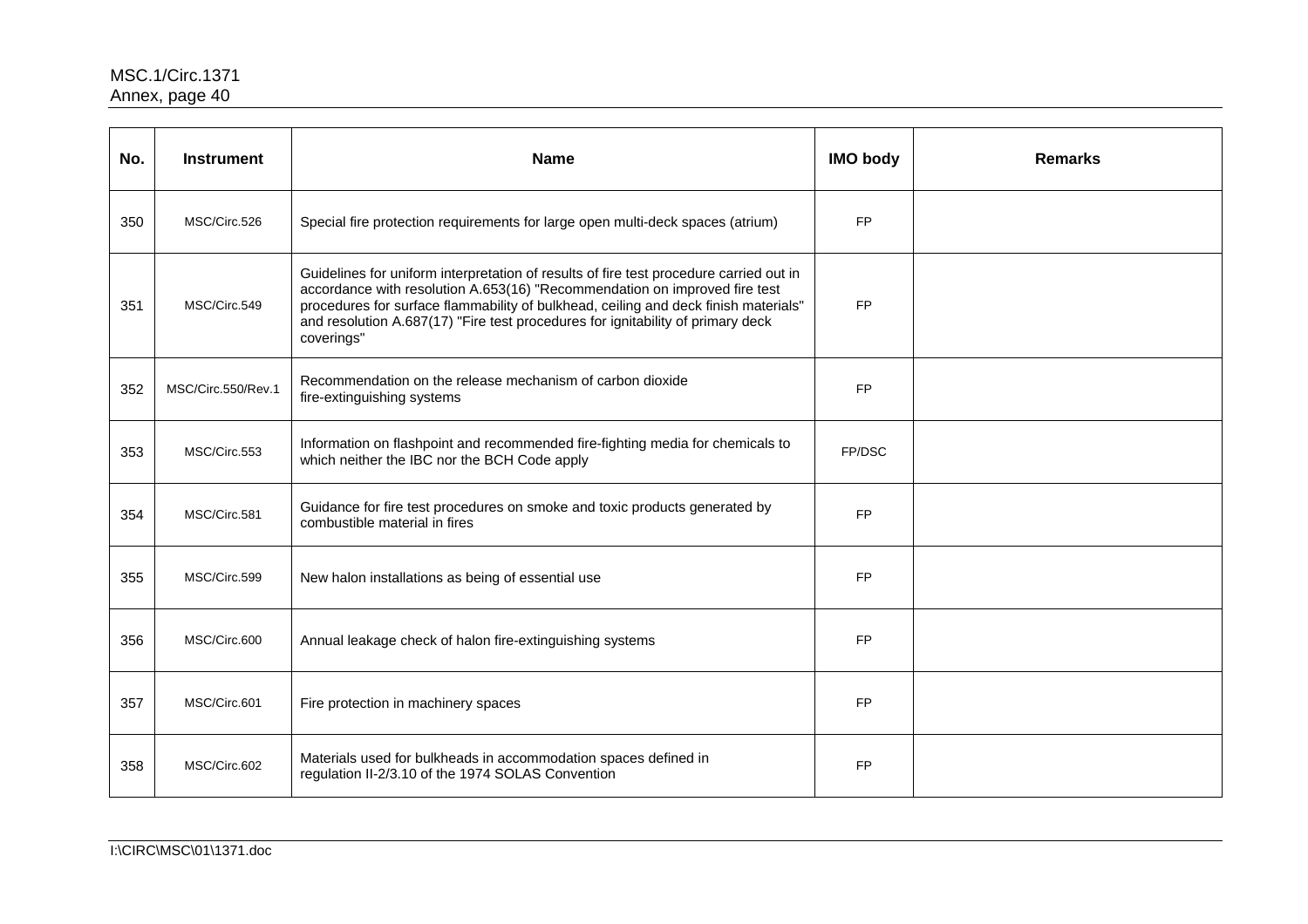| No. | <b>Instrument</b> | <b>Name</b>                                                                                                                                                                          | <b>IMO body</b> | <b>Remarks</b> |
|-----|-------------------|--------------------------------------------------------------------------------------------------------------------------------------------------------------------------------------|-----------------|----------------|
| 359 | MSC/Circ.647      | Guidelines to minimize leakage from flammable liquid systems                                                                                                                         | FP/DE           |                |
| 360 | MSC/Circ.668      | Alternative arrangements for halon fire-extinguishing systems in machinery<br>spaces and pump-rooms                                                                                  | <b>FP</b>       |                |
| 361 | MSC/Circ.669      | Interpretations of SOLAS chapter II-2 as amended by resolution MSC.27(61)                                                                                                            | FP/DE           |                |
| 362 | MSC/Circ.670      | Guidelines for the performance and testing criteria and surveys of high-expansion<br>foam concentrates for fixed fire-extinguishing systems                                          | <b>FP</b>       |                |
| 363 | MSC/Circ.672      | Measures to prevent explosions in oil tanker pump-rooms on new and existing oil<br>tankers                                                                                           | <b>FP</b>       |                |
| 364 | MSC/Circ.677      | Revised Standards for the design, testing and locating of devices to prevent the<br>passage of flame into cargo tanks in tankers, as amended by MSC/Circ.1009 and<br>MSC.1/Circ.1324 | <b>FP</b>       |                |
| 365 | MSC/Circ.727      | Recommendation on thermal radiation test supplement to fire resistance tests for<br>"A", "B" and "F" class divisions                                                                 | <b>FP</b>       |                |
| 366 | MSC/Circ.728      | Revised test method for equivalent water-based fire-extinguishing systems for<br>machinery spaces of category A and cargo pump-rooms contained in<br>MSC/Circ.668                    | <b>FP</b>       |                |
| 367 | MSC/Circ.729      | Design guidelines and operational recommendations for ventilation systems in<br>ro-ro cargo spaces                                                                                   | FP/DE           |                |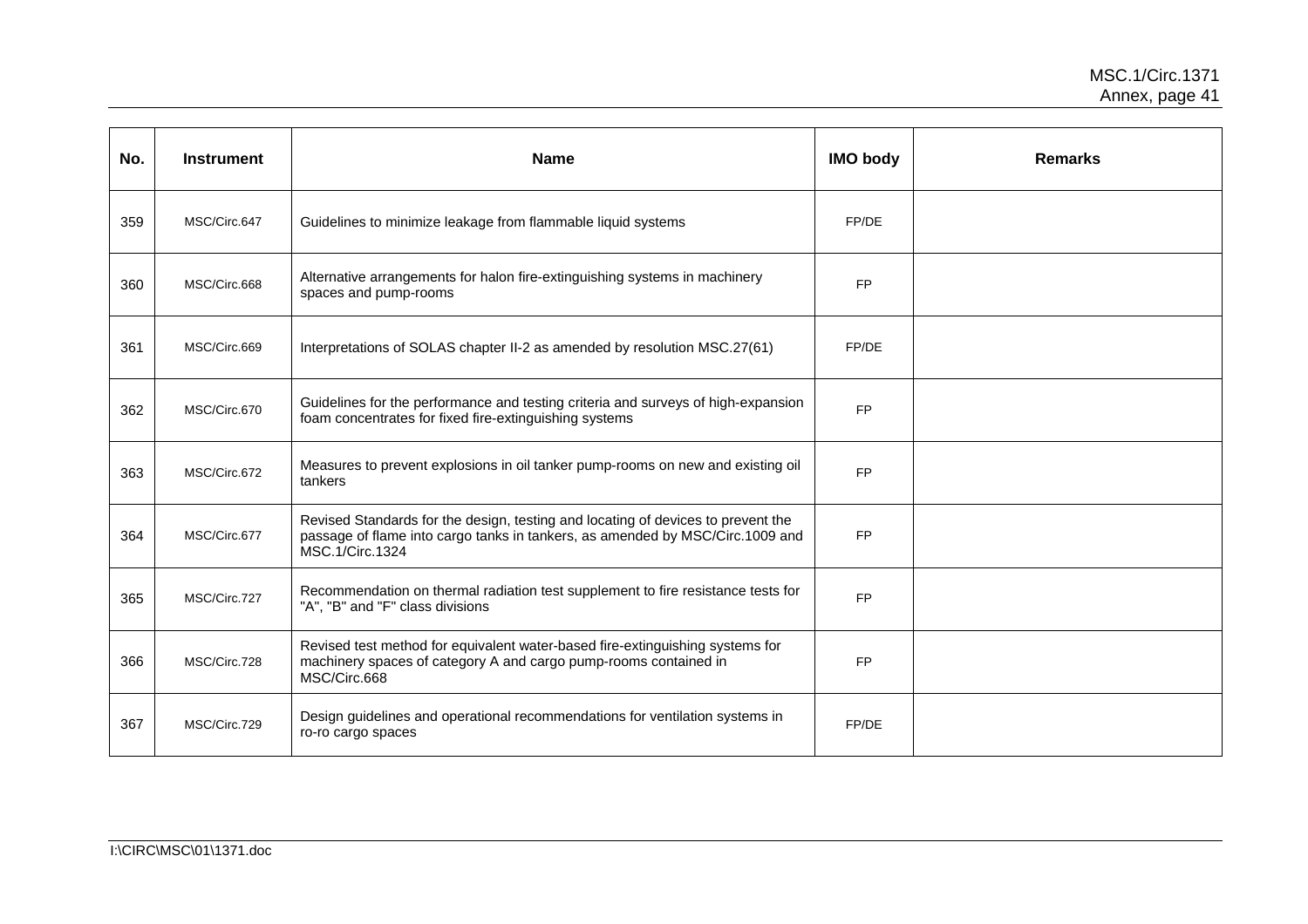| No. | <b>Instrument</b> | <b>Name</b>                                                                                                                                                                                                  | <b>IMO body</b> | <b>Remarks</b> |
|-----|-------------------|--------------------------------------------------------------------------------------------------------------------------------------------------------------------------------------------------------------|-----------------|----------------|
| 368 | MSC/Circ.732      | Interim guidelines on the test procedure for demonstrating the equivalence of<br>composite materials to steel under the provisions of the 1974 SOLAS Convention                                              | FP              |                |
| 369 | MSC/Circ.774      | Revised measures to prevent explosions in oil tanker cargo pump-rooms                                                                                                                                        | <b>FP</b>       |                |
| 370 | MSC/Circ.775      | Ships with reduced halon quantities                                                                                                                                                                          | <b>FP</b>       |                |
| 371 | MSC/Circ.776      | Guidelines for the approval of equivalent fixed gas fire-extinguishing, as referred<br>to in SOLAS 74, for machinery spaces and cargo pump-rooms                                                             | <b>FP</b>       |                |
| 372 | MSC/Circ.777      | Indication of the "assembly stations" in passenger ships                                                                                                                                                     | <b>FP</b>       |                |
| 373 | MSC/Circ.798      | Guidelines for performance and testing criteria and surveys of medium expansion<br>from concentrates for fixed fire-extinguishing systems                                                                    | <b>FP</b>       |                |
| 374 | MSC/Circ.800      | Safety measures for deep-fat cooking equipment                                                                                                                                                               | <b>FP</b>       |                |
| 375 | MSC/Circ.847      | Interpretation of vague expressions and other vague wording in SOLAS<br>chapter II-2                                                                                                                         | <b>FP</b>       |                |
| 376 | MSC/Circ.848      | Revised guidelines for the approval of equivalent fixed gas fire-extinguishing<br>systems, as referred to in SOLAS chapter II-2, for machinery spaces and cargo<br>pump-rooms, as amended by MSC.1/Circ.1267 | <b>FP</b>       |                |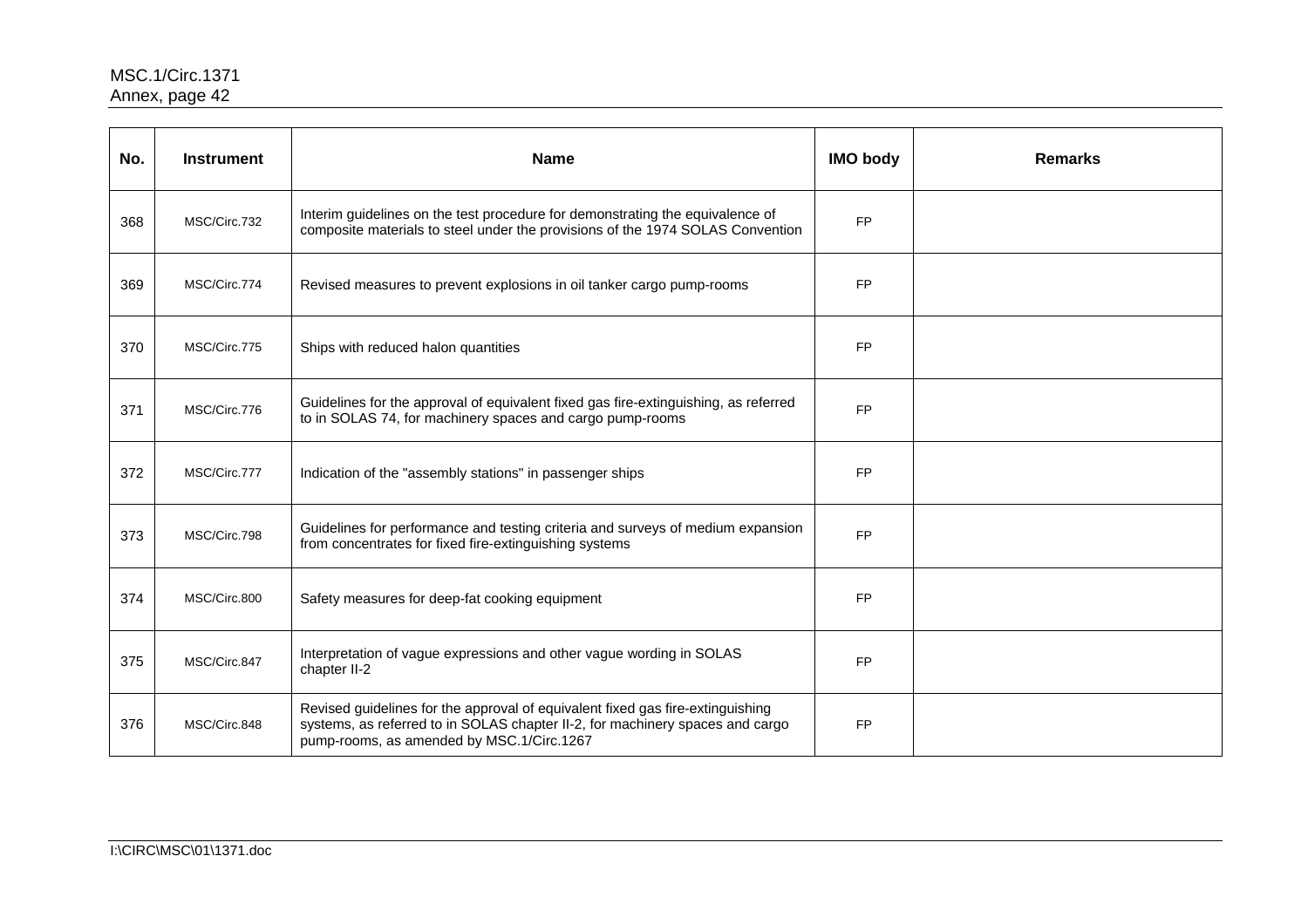| No. | <b>Instrument</b>  | <b>Name</b>                                                                                              | <b>IMO body</b> | <b>Remarks</b> |
|-----|--------------------|----------------------------------------------------------------------------------------------------------|-----------------|----------------|
| 377 | MSC/Circ.849       | Guidelines for the performance, location, use and care of emergency breathing<br>escape devices (EEBDs)  | <b>FP</b>       |                |
| 378 | MSC/Circ.850       | Guidelines for the maintenance and inspection of fire protection systems and<br>appliances               | <b>FP</b>       |                |
| 379 | MSC/Circ.851       | Guidelines on engine-room oil fuel systems                                                               | <b>FP</b>       |                |
| 380 | MSC/Circ.858       | Documents of compliance with SOLAS regulation II-2/54                                                    | <b>FP</b>       |                |
| 381 | MSC/Circ.909       | Interim guidelines for a simplified evacuation analysis on ro-ro passenger ships                         | <b>FP</b>       |                |
| 382 | MSC/Circ.910       | Strength of ro-ro passenger ship "B" class bulkheads to which handrails are<br>attached                  | <b>FP</b>       |                |
| 383 | MSC/Circ.911       | Interpretation of fire protection-related provisions of the HSC Code                                     | <b>FP</b>       |                |
| 384 | MSC/Circ.911/Add.1 | Addendum to the interpretations of the fire protection-related provisions of the<br><b>HSC Code</b>      | <b>FP</b>       |                |
| 385 | MSC/Circ.912       | Interpretations of standards for fixed sprinkler systems for high-speed craft<br>(resolution MSC.44(65)) | <b>FP</b>       |                |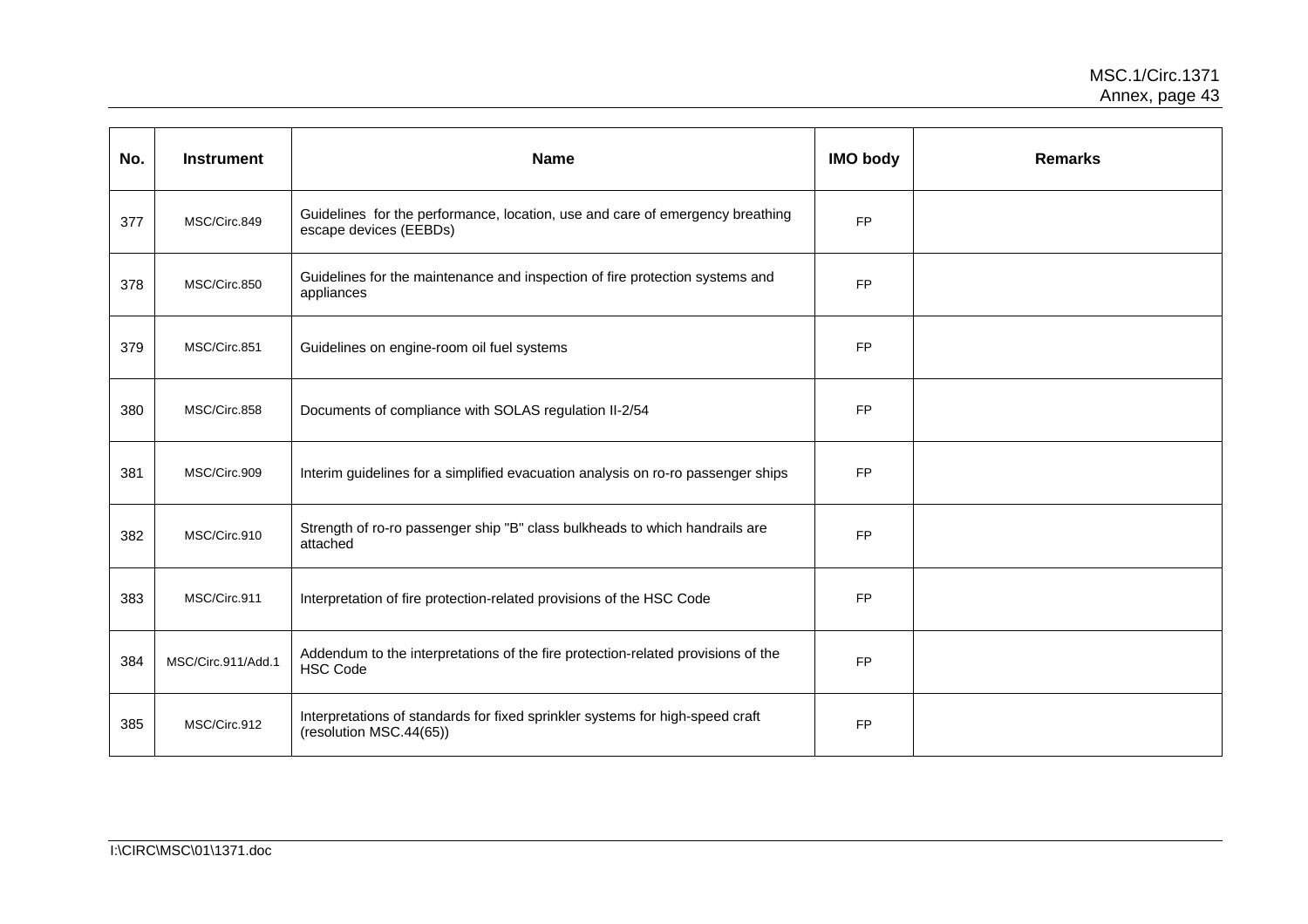| No. | <b>Instrument</b> | <b>Name</b>                                                                                                                                             | <b>IMO body</b> | <b>Remarks</b> |
|-----|-------------------|---------------------------------------------------------------------------------------------------------------------------------------------------------|-----------------|----------------|
| 386 | MSC/Circ.913      | Guidelines for the approval of fixed water-based local application fire-fighting<br>systems for use in category A machinery spaces                      | <b>FP</b>       |                |
| 387 | MSC/Circ.915      | Unified interpretation of vague expressions and other vague wording of<br>SOLAS chapter II-2                                                            | <b>FP</b>       |                |
| 388 | MSC/Circ.916      | Interpretation of the International Code for the application of fire test procedures<br>(FTP Code) and fire test procedures referred to in the Code     | <b>FP</b>       |                |
| 389 | MSC/Circ.917      | Guidelines on fire safety construction in accommodation areas                                                                                           | <b>FP</b>       |                |
| 390 | MSC/Circ.964      | Interpretation of the International Code for the Application of Fire Test<br>Procedures (FTP Code) and fire test procedures referred to in the Code     | <b>FP</b>       |                |
| 391 | MSC/Circ.965      | Unified interpretation of vague expressions and other vague wording of<br>SOLAS chapter II-2                                                            | <b>FP</b>       |                |
| 392 | MSC/Circ.1002     | Guidelines on alternative design and arrangements for fire safety                                                                                       | <b>FP</b>       |                |
| 393 | MSC/Circ.1003     | Guidelines on a simplified calculation for the total amount of combustible<br>materials per unit area in accommodation and service spaces               | <b>FP</b>       |                |
| 394 | MSC/Circ.1004     | Unified interpretations of the International Code for Application of Fire Test<br>Procedure (FTP Code) and fire test procedures referred to in the Code | <b>FP</b>       |                |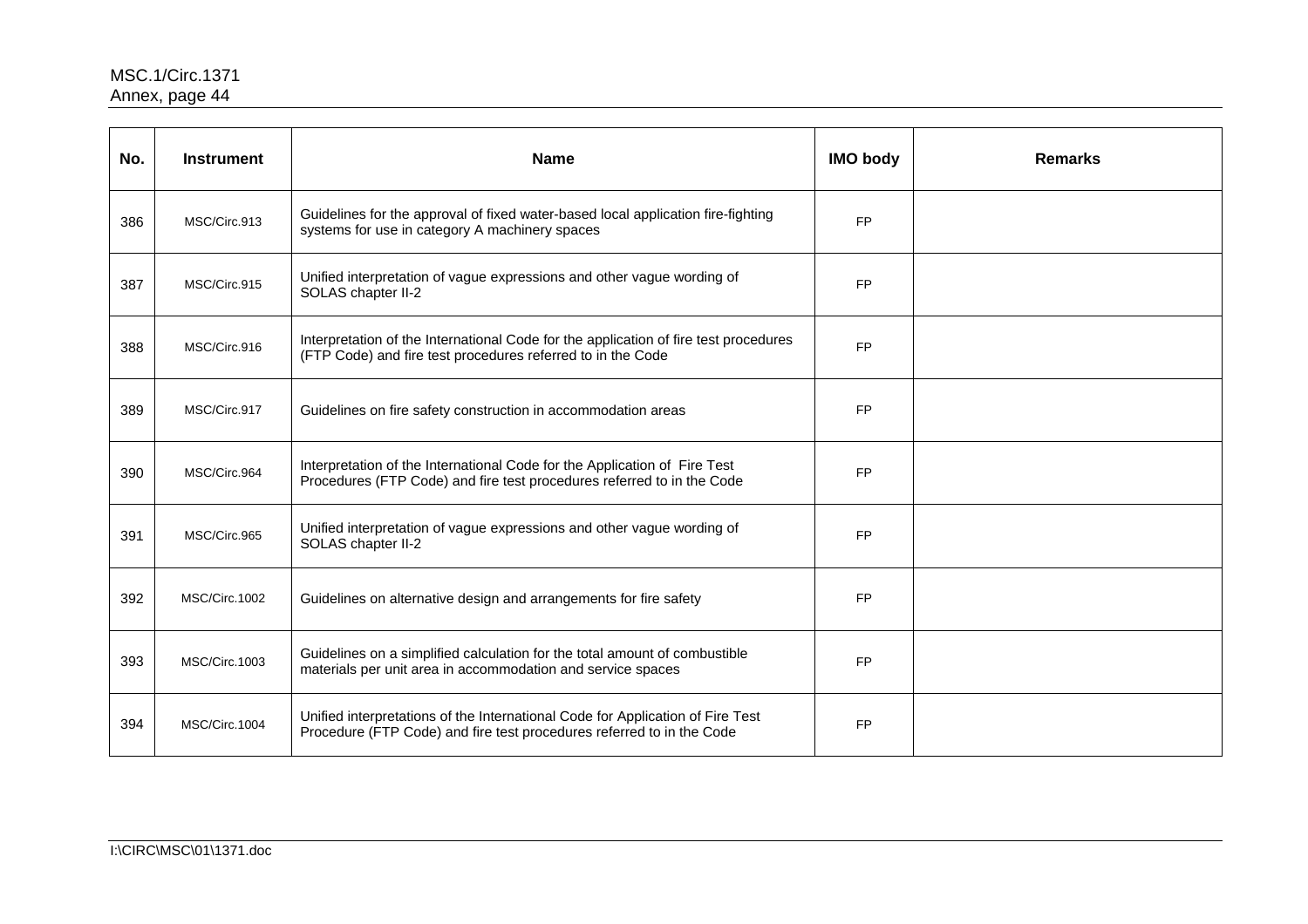| No. | <b>Instrument</b> | <b>Name</b>                                                                                                                                                                     | <b>IMO body</b> | <b>Remarks</b> |
|-----|-------------------|---------------------------------------------------------------------------------------------------------------------------------------------------------------------------------|-----------------|----------------|
| 395 | MSC/Circ.1005     | Unified interpretations of vague expressions and other vague wording of<br>SOLAS chapter II-2                                                                                   | <b>FP</b>       |                |
| 396 | MSC/Circ.1008     | Revisions to interpretations of the International Code for Application of Fire Test<br>Procedures (FTP Code) and fire test procedures referred to in the Code<br>(MSC/Circ.916) | <b>FP</b>       |                |
| 397 | MSC/Circ.1034     | Guidelines for smoke control and ventilation systems for internal assembly<br>stations and atriums on new passenger ships                                                       | <b>FP</b>       |                |
| 398 | MSC/Circ.1035     | Guidelines for the use and installation of detectors equivalent to smoke detectors                                                                                              | <b>FP</b>       |                |
| 399 | MSC/Circ.1036     | Unified Interpretations of the International Code for Application of Fire Test<br>Procedures (FTP Code) and fire test procedures referred to in the Code                        | <b>FP</b>       |                |
| 400 | MSC/Circ.1037     | Unified interpretations of the revised SOLAS chapter II-2                                                                                                                       | <b>FP</b>       |                |
| 401 | MSC/Circ.1045     | Guidelines for maintenance and monitoring of onboard materials containing<br>asbestos                                                                                           | <b>FP</b>       |                |
| 402 | MSC/Circ.1081     | Unified interpretations of the revised SOLAS chapter II-2                                                                                                                       | FP              |                |
| 403 | MSC/Circ.1082     | Unified interpretation of the Guidelines for the approval of fixed water-based local<br>application fire-fighting systems (MSC/Circ.913)                                        | <b>FP</b>       |                |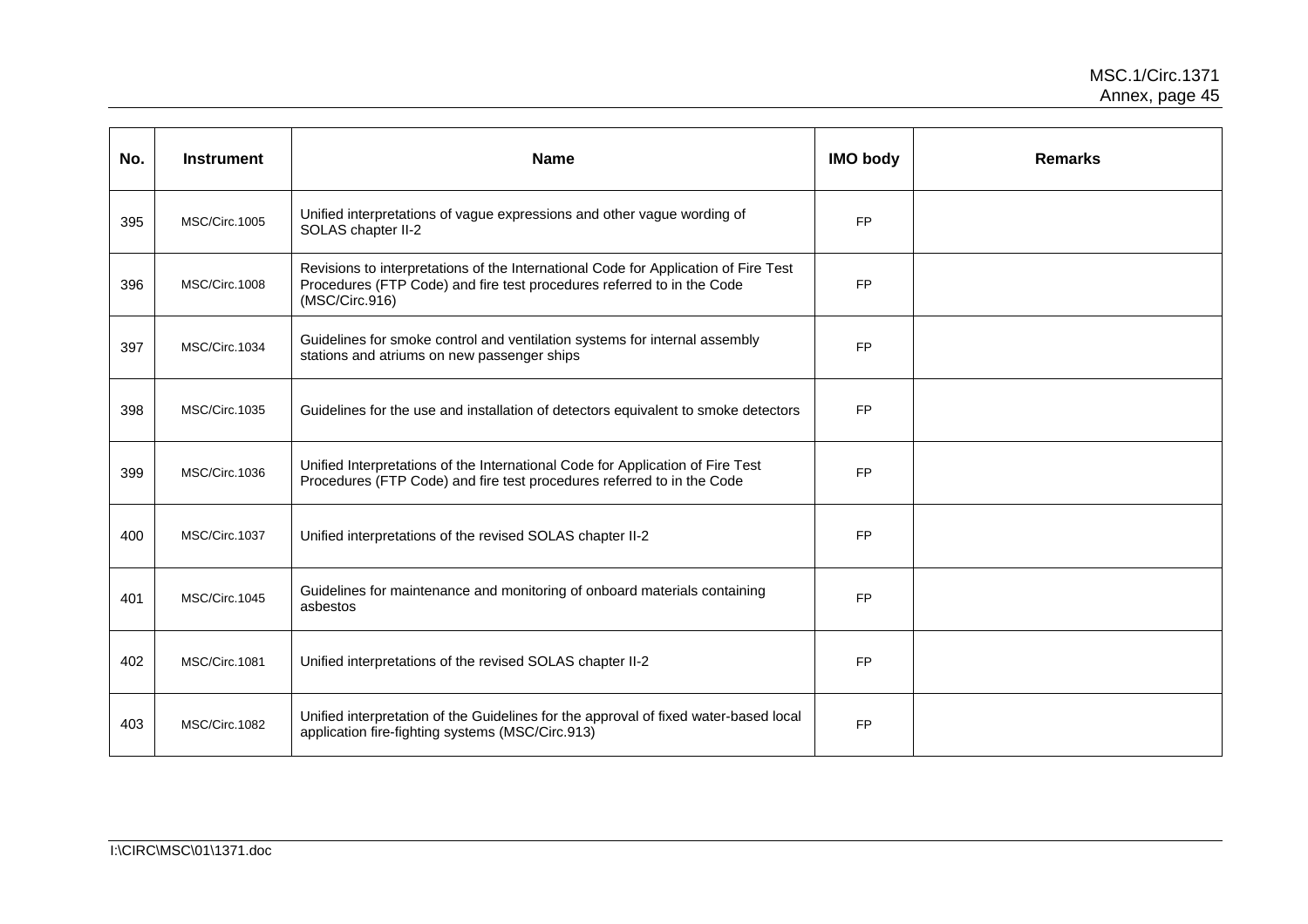| No. | <b>Instrument</b> | <b>Name</b>                                                                                                                                                                                 | <b>IMO body</b> | <b>Remarks</b>          |
|-----|-------------------|---------------------------------------------------------------------------------------------------------------------------------------------------------------------------------------------|-----------------|-------------------------|
| 404 | MSC/Circ.1083     | Unified interpretation of SOLAS regulation II-2/15.2.11, in force before 1 July 2002                                                                                                        | <b>FP</b>       |                         |
| 405 | MSC/Circ.1084     | Principles for hot work on board all types of ships                                                                                                                                         | <b>FP</b>       |                         |
| 406 | MSC/Circ.1085     | Use of smoke helmet-type breathing apparatus                                                                                                                                                | <b>FP</b>       |                         |
| 407 | MSC/Circ.1086     | Code of practice for atmospheric oil mist detectors                                                                                                                                         | <b>FP</b>       |                         |
| 408 | MSC/Circ.1120     | Unified interpretation to SOLAS chapter II-2, the FS Code, the FTP Code and<br>related fire test procedures                                                                                 | <b>FP</b>       |                         |
| 409 | MSC/Circ.1146     | Lists of solid bulk cargoes for which a fixed gas fire extinguishing system may be<br>exempted or for which a fixed gas fire-extinguishing system is ineffective                            | <b>FP</b>       | Supersedes MSC/Circ.671 |
| 410 | MSC/Circ.1165     | Revised guidelines for the approval of equivalent water-based fire extinguishing<br>systems for machinery spaces and cargo pump-rooms, as amended by<br>MSC.1/Circ.1237 and MSC.1/Circ.1269 | <b>FP</b>       |                         |
| 411 | MSC/Circ.1167     | Functional requirements and performance standards for the assessment of<br>evacuation guidance systems                                                                                      | <b>FP</b>       |                         |
| 412 | MSC/Circ.1169     | Unified interpretations to SOLAS chapter II-2                                                                                                                                               | <b>FP</b>       |                         |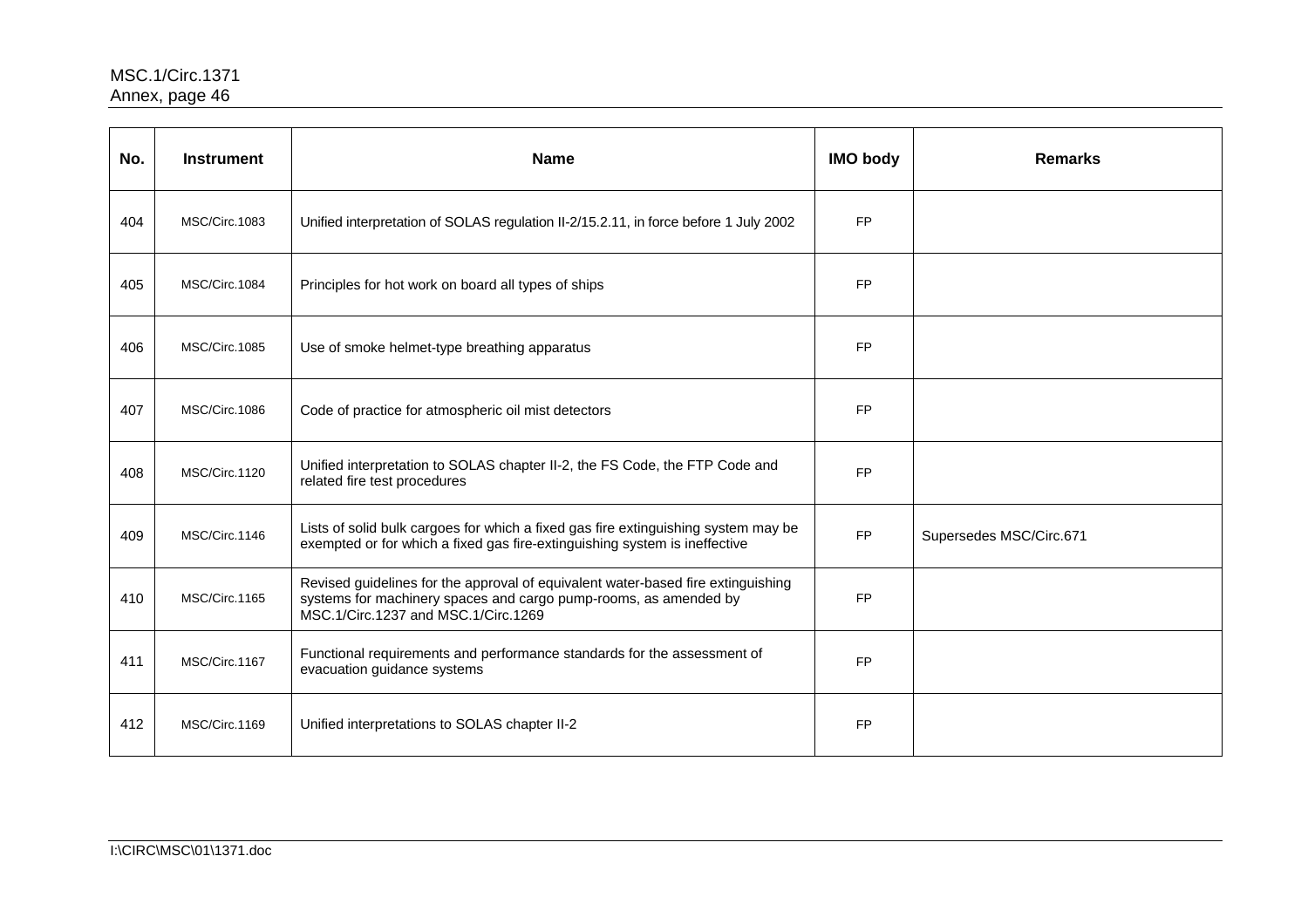| No. | <b>Instrument</b> | <b>Name</b>                                                                                                                            | <b>IMO body</b> | <b>Remarks</b>           |
|-----|-------------------|----------------------------------------------------------------------------------------------------------------------------------------|-----------------|--------------------------|
| 413 | MSC/Circ.1170     | Application of SOLAS regulation II-2/15 for lubricating oil and other flammable oil<br>arrangements for ships built before 1 July 1998 | <b>FP</b>       |                          |
| 414 | MSC.1/Circ.1187   | Operational recommendations for passenger ships with cabin balconies                                                                   | <b>FP</b>       |                          |
| 415 | MSC.1/Circ.1203   | Unified interpretations to SOLAS chapter II-2 and the fire test procedures referred<br>to in the FTP Code                              | <b>FP</b>       |                          |
| 416 | MSC.1/Circ.1204   | Early application of amendments to SOLAS chapter II-2                                                                                  | <b>FP</b>       |                          |
| 417 | MSC.1/Circ.1234   | Drainage of fire-fighting water from enclosed vehicle and ro-ro spaces and special<br>category for passenger and cargo ships           | FP/SLF          |                          |
| 418 | MSC.1/Circ.1238   | Guidelines for evacuation analysis for new and existing passenger ships                                                                | FP              | Supersedes MSC/Circ.1033 |
| 419 | MSC.1/Circ.1239   | Unified interpretations of SOLAS chapter II-2                                                                                          | <b>FP</b>       |                          |
| 420 | MSC.1/Circ.1240   | Unified interpretations of the International Code for Fire Safety Systems<br>(FSS Code)                                                | <b>FP</b>       |                          |
| 421 | MSC.1/Circ.1241   | Unified interpretations of the International Bulk Chemical (IBC) Code                                                                  | <b>FP</b>       |                          |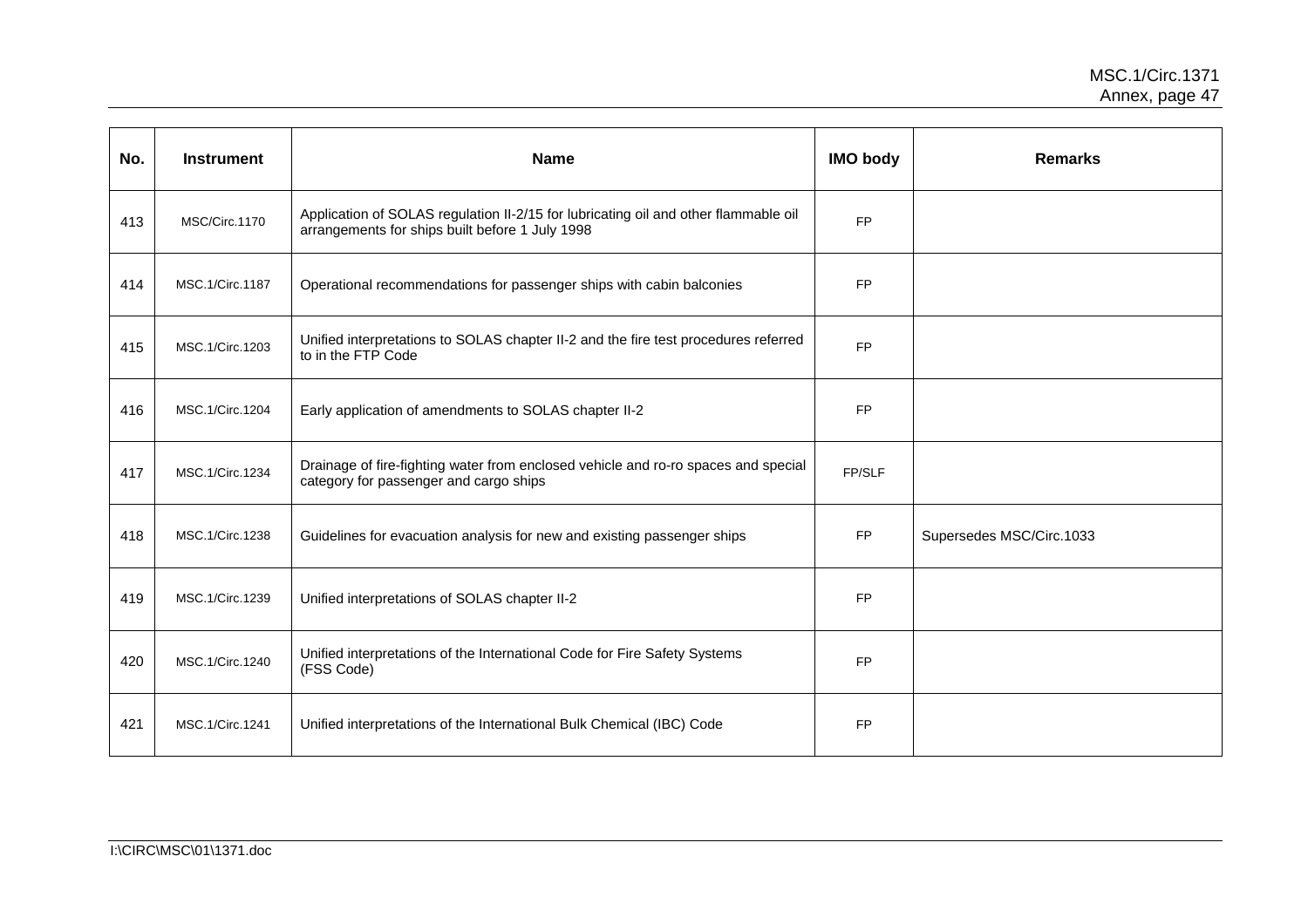| No. | <b>Instrument</b>             | <b>Name</b>                                                                                                                                                                                | <b>IMO body</b> | <b>Remarks</b>           |
|-----|-------------------------------|--------------------------------------------------------------------------------------------------------------------------------------------------------------------------------------------|-----------------|--------------------------|
| 422 | MSC.1/Circ.1242               | Guidelines for the approval of fixed fire detection and fire alarm systems for cabin<br>balconies                                                                                          | <b>FP</b>       |                          |
| 423 | MSC.1/Circ.1268               | Guidelines for the approval of fixed pressure water-spraying and water-based<br>fire-extinguishing systems for cabin balconies                                                             | <b>FP</b>       |                          |
| 424 | MSC.1/Circ.1270<br>and Corr.1 | Revised Guidelines for the approval of fixed aerosol fire-extinguishing systems<br>equivalent to fixed gas fire-extinguishing systems, as referred to in SOLAS 74,<br>for machinery spaces | <b>FP</b>       | Supersedes MSC/Circ.1007 |
| 425 | MSC.1/Circ.1271               | Guidelines for the approval of high-expansion foam using inside air for the<br>protection of machinery spaces and cargo pump-rooms                                                         | <b>FP</b>       |                          |
| 426 | MSC.1/Circ.1272               | Guidelines for the approval of fixed water-based fire-fighting systems for<br>ro-ro spaces and special category spaces equivalent to that referred to in<br>resolution A.123(V)            | <b>FP</b>       | Supersedes MSC/Circ.914  |
| 427 | MSC.1/Circ.1273               | Unified interpretations of the International Code for Application of Fire Test<br>Procedures (FTP Code)                                                                                    | <b>FP</b>       |                          |
| 428 | MSC.1/Circ.1274               | Guidelines for evaluation of fire risk of external areas on passenger ships                                                                                                                | <b>FP</b>       |                          |
| 429 | MSC.1/Circ.1275               | Unified interpretations of SOLAS chapter II-2 on the number and arrangement of<br>portable fire extinguishers on board ships                                                               | <b>FP</b>       |                          |
| 430 | MSC.1/Circ.1276               | Unified interpretations of SOLAS chapter II-2                                                                                                                                              | <b>FP</b>       |                          |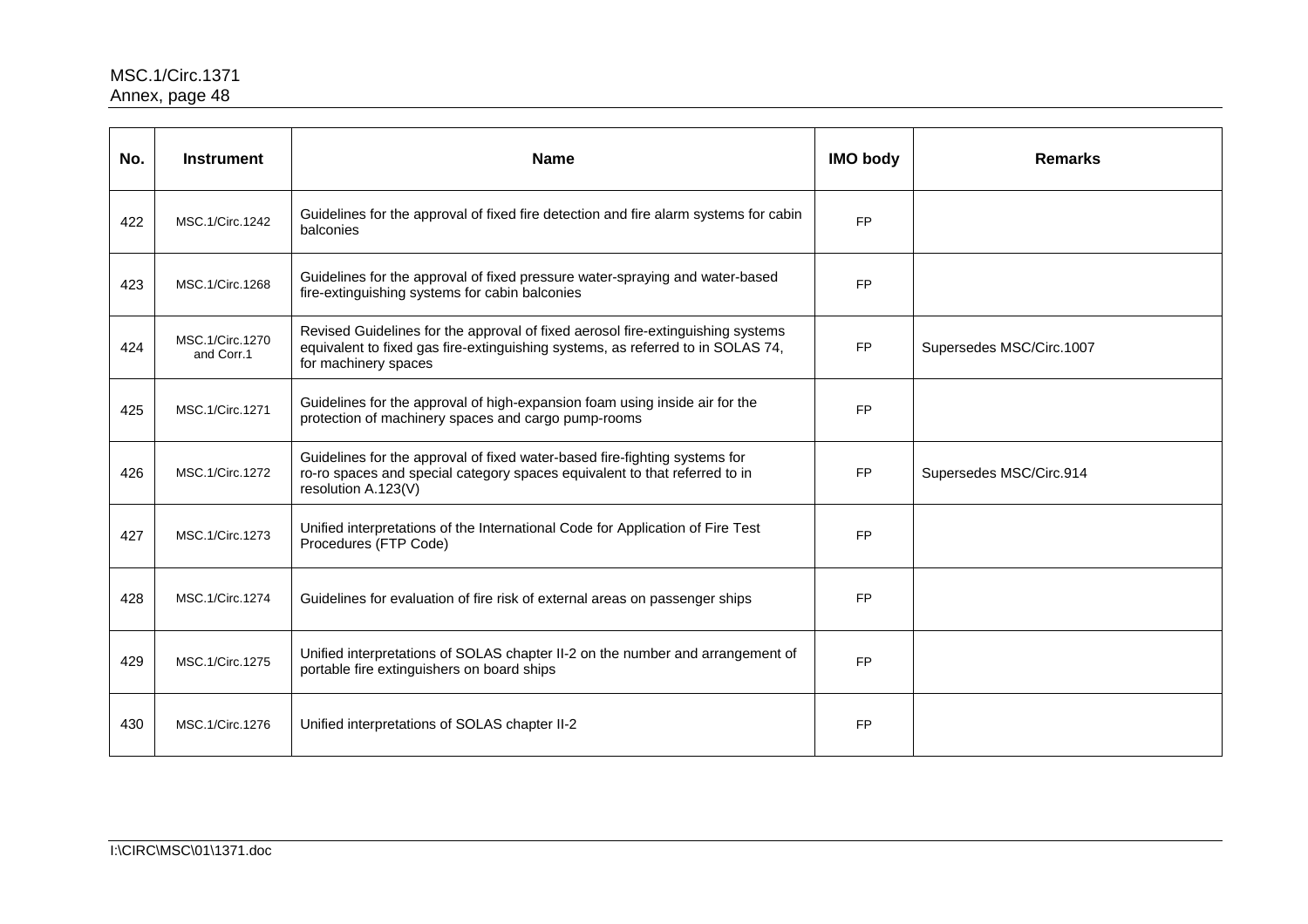| No. | <b>Instrument</b> | <b>Name</b>                                                                                                                                                                                                                            | <b>IMO body</b> | <b>Remarks</b>                                                                                                                                      |
|-----|-------------------|----------------------------------------------------------------------------------------------------------------------------------------------------------------------------------------------------------------------------------------|-----------------|-----------------------------------------------------------------------------------------------------------------------------------------------------|
| 431 | MSC.1/Circ.1312   | Revised guidelines for the performance and testing criteria and surveys of foam<br>concentrates for fixed fire-extinguishing systems                                                                                                   | <b>FP</b>       | Supersedes MSC/Circ.582 and Corr.1 and<br>MSC/Circ.799, but type approval as per the<br>aforementioned guidelines remain valid<br>until 1 July 2012 |
| 432 | MSC.1/Circ.1313   | Guidance for application of chapters 4 to 7 and 9 of the FSS Code, as amended<br>by resolutions MSC.206(81) and MSC.217 (82)                                                                                                           | <b>FP</b>       |                                                                                                                                                     |
| 433 | MSC.1/Circ.1314   | Application of SOLAS regulation II-2/10 and chapter 12 of the FSS Code related<br>to emergency fire pump capacity                                                                                                                      | <b>FP</b>       |                                                                                                                                                     |
| 434 | MSC.1/Circ.1315   | Guidelines for the approval of fixed dry chemical powder fire-extinguishing<br>systems for the protection of ship carrying liquefied gases in bulk                                                                                     | <b>FP</b>       |                                                                                                                                                     |
| 435 | MSC.1/Circ.1316   | Guidelines on determining the no observed adverse effect level (NOAEL) and<br>lowest observed adverse effect level (LOAEL) values for halocarbon<br>fire-extinguishing agents                                                          | <b>FP</b>       |                                                                                                                                                     |
| 436 | MSC.1/Circ.1317   | Application for existing approvals according to the revised guidelines for the<br>approval of equivalent fixed gas fire-extinguishing systems, as referred to in<br>SOLAS 74, for machinery spaces and cargo pump-rooms (MSC/Circ.848) | <b>FP</b>       |                                                                                                                                                     |
| 437 | MSC.1/Circ.1318   | Guidelines for maintenance and inspections of fixed carbon dioxide<br>fire-extinguishing systems                                                                                                                                       | <b>FP</b>       |                                                                                                                                                     |
| 438 | MSC.1/Circ.1319   | Recommendation for the evaluation of fire performance and approval of large fire<br>doors                                                                                                                                              | <b>FP</b>       |                                                                                                                                                     |
| 439 | MSC.1/Circ.1320   | Guidelines for the drainage of fire-fighting water from closed vehicle and ro-ro<br>spaces and special category spaces of passenger and cargo ships                                                                                    | <b>FP</b>       |                                                                                                                                                     |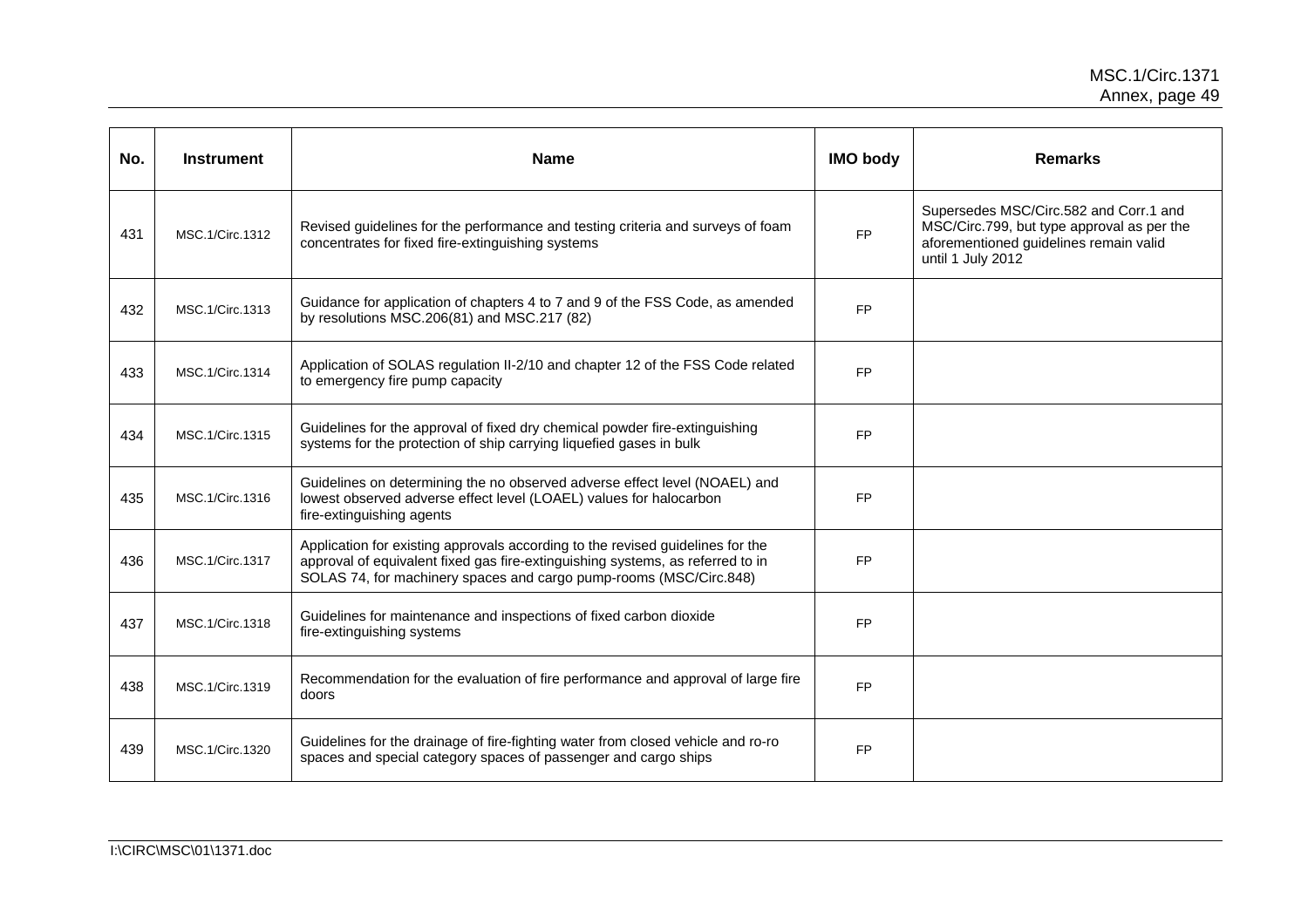| No. | <b>Instrument</b>    | <b>Name</b>                                                                                           | <b>IMO body</b> | <b>Remarks</b> |
|-----|----------------------|-------------------------------------------------------------------------------------------------------|-----------------|----------------|
| 440 | MSC.1/Circ.1321      | Guidelines for measures to prevent fires in engine-rooms and cargo pump-rooms                         | <b>FP</b>       |                |
| 441 | MSC.1/Circ.1322      | Unified interpretations of SOLAS chapter II-2                                                         | <b>FP</b>       |                |
| 442 | MSC.1/Circ.1282      | Application of the amended SOLAS regulations II-2/3, XII/12 and XII/13                                | FP/MSC          |                |
| 443 | MSC-MEPC.1/Circ.3    | Decreasing availability of halons for marine uses                                                     | FP/BLG          |                |
| 444 | MSC/MEPC.2/Circ.4    | Early application of the amendments to the fire protection requirements of the<br><b>IBC Code</b>     | <b>FP</b>       |                |
| 445 | <b>SLS.17/Circ.3</b> | Interim recommendations and interpretations of chapter II-2 of the 1981/83<br><b>SOLAS Amendments</b> | <b>FP</b>       |                |
| 446 | SLS.17/Circ.3/Add.1  | Interim recommendations and interpretations of chapter II-2 of the 1981/83<br><b>SOLAS Amendments</b> | <b>FP</b>       |                |
| 447 | SLS.17/Circ.3/Add.2  | Interim recommendations and interpretations of chapter II-2 of the 1981/83<br><b>SOLAS Amendments</b> | <b>FP</b>       |                |
| 448 | A.690(17)            | Periodical inspections of abandon ship and fire drills on passenger ships                             | FP/DE           |                |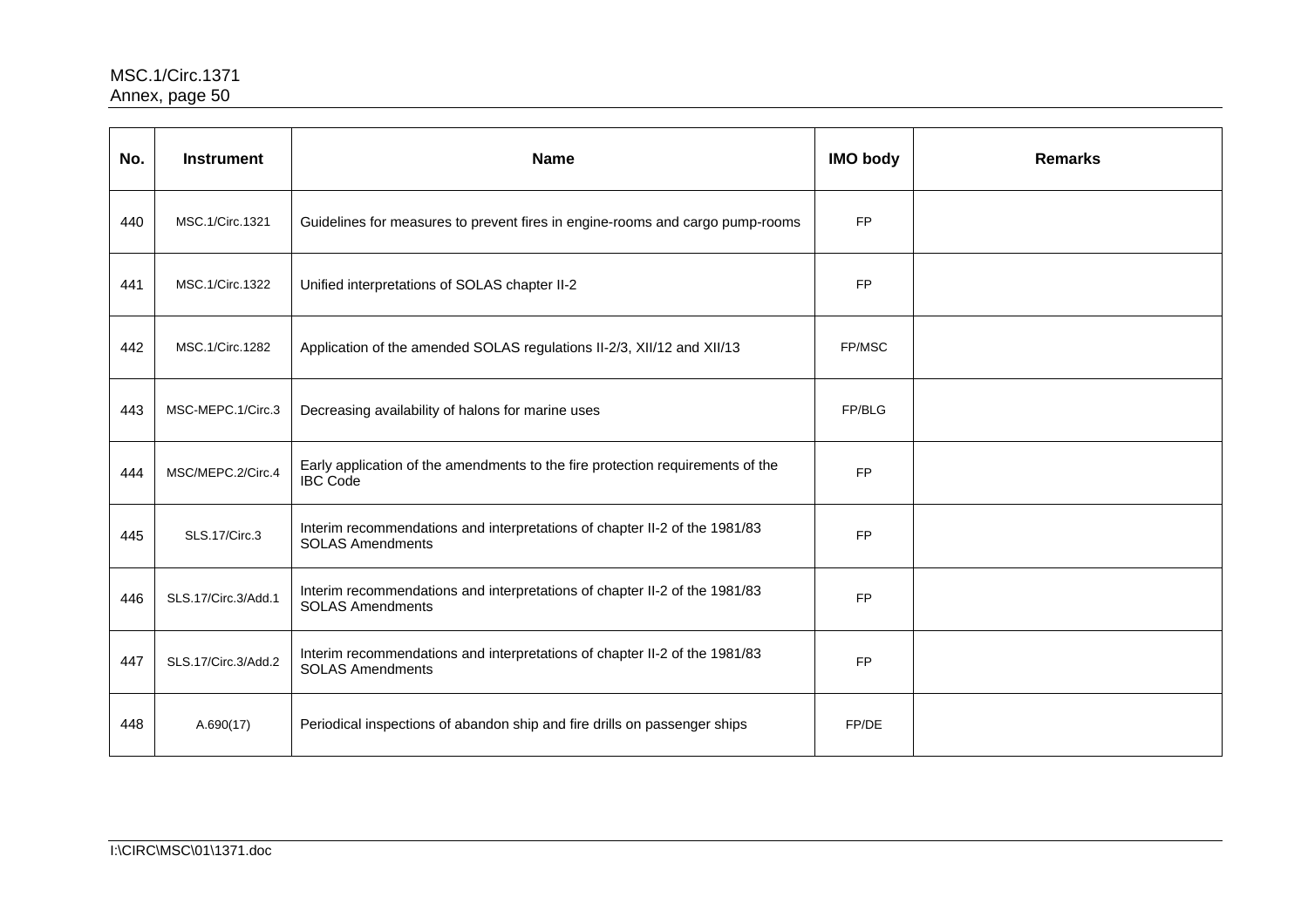| No. | <b>Instrument</b> | <b>Name</b>                                                                                                                                                   | <b>IMO body</b> | <b>Remarks</b> |
|-----|-------------------|---------------------------------------------------------------------------------------------------------------------------------------------------------------|-----------------|----------------|
| 449 | A.691(17)         | Safety instructions to passengers                                                                                                                             | FP/DE           |                |
| 450 | A.757(18)         | Standards for the calculation of the width of stairways forming means of escape<br>on passenger ships                                                         | FP/DE           |                |
| 451 | MSC/Circ.528      | Fire protecting systems for cargo compressor and pump-rooms for gas carriers<br>covered by the Code                                                           | FP/BLG          |                |
| 452 | MSC/Circ.677      | Revised standards for the design, testing and locating of devices to prevent the<br>passage of flame into cargo tanks in tankers, as amended by MSC/Circ.1009 | FP/DE           |                |
| 453 | MSC/Circ.730      | Recommendations for ventilation or inerting of double-hull spaces                                                                                             | FP/DE           |                |
| 454 | MSC/Circ.731      | Revised factors to be taken into consideration when designing cargo tank venting<br>and gas-freeing arrangements                                              | FP/DE           |                |
| 455 | MSC/Circ.1006     | Guidelines on fire test procedures for acceptance of fire-retardant materials for<br>the construction of lifeboats                                            | FP/DE           |                |
| 456 | MSC/Circ.1050     | Shipboard plans for fire protection appliances, life-saving appliances and means<br>of escape                                                                 | FP/DE           |                |
| 457 | MSC/Circ.1166     | Guidelines for a simplified evacuation analysis for high-speed passenger craft                                                                                | FP/DE           |                |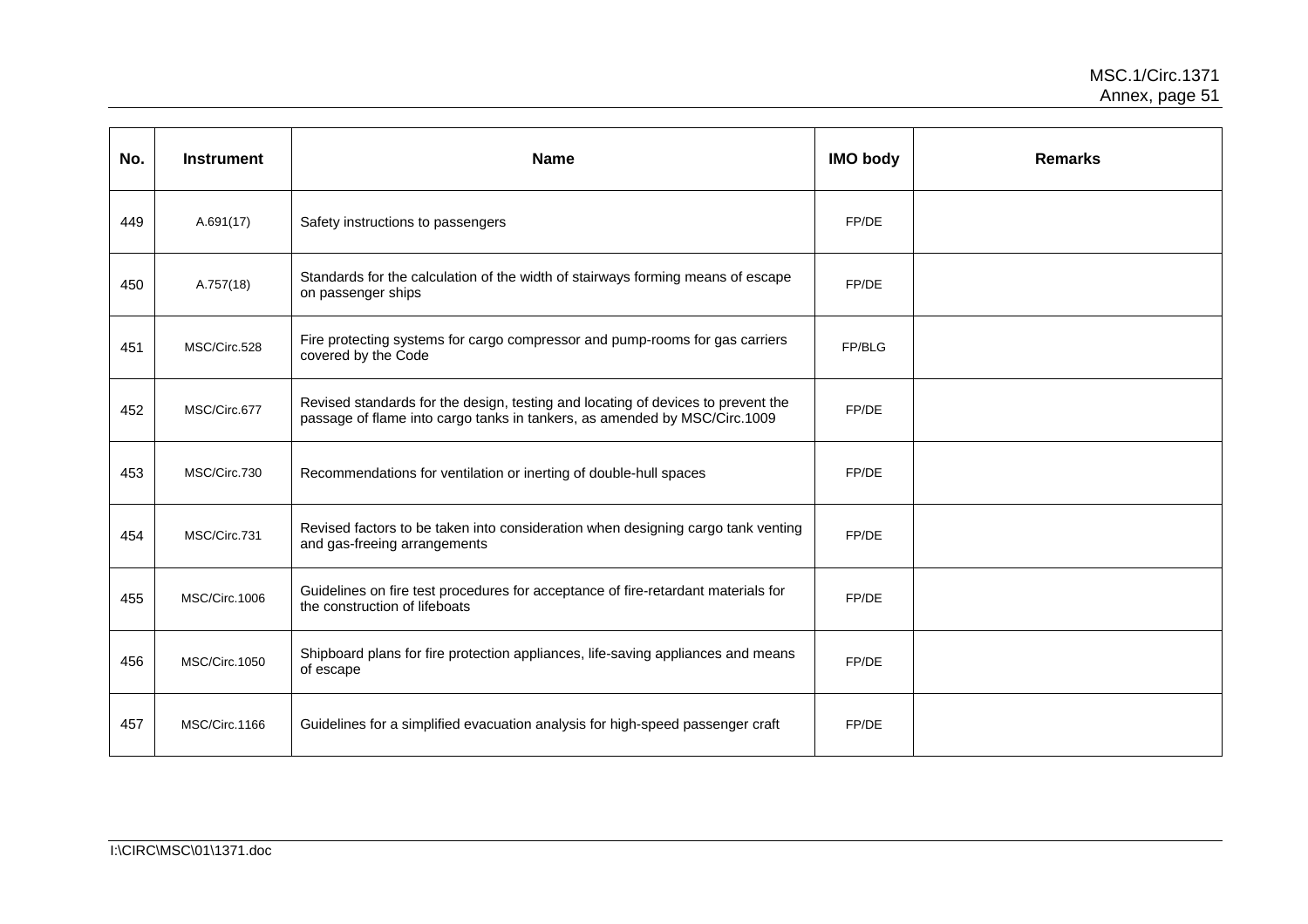| No. | <b>Instrument</b> | <b>Name</b>                                                                                                                                                                           | <b>IMO body</b> | <b>Remarks</b>    |
|-----|-------------------|---------------------------------------------------------------------------------------------------------------------------------------------------------------------------------------|-----------------|-------------------|
| 458 | MSC/Circ.1168     | Interim guidelines for the testing, approval and maintenance of evacuation<br>guidance systems used as an alternative to low-location lighting systems                                | FP/DE           |                   |
| 459 | A.441(XI)         | Control by the flag State over the owner of a ship                                                                                                                                    | <b>FSI</b>      |                   |
| 460 | A.561(14)         | Translation of the text of certificates                                                                                                                                               | <b>FSI</b>      |                   |
| 461 | A.745(18)         | Early implementation of the Harmonized System of Survey and Certification<br>(HSSC)                                                                                                   | <b>FSI</b>      |                   |
| 462 | A.787(19)         | Procedures for port State control, as amended by A.882(21)                                                                                                                            | <b>FSI</b>      |                   |
| 463 | A.849(20)         | Code for the investigation of marine casualties and incidents, as amended by<br>A.884(21)                                                                                             | <b>FSI</b>      |                   |
| 464 | MSC.255(84)       | Code of the International Standards and Recommended Practices for a Safety<br>Investigation into a Marine Casualty or Marine Incident (Non-mandatory only in<br>Part III of the Code) | <b>FSI</b>      |                   |
| 465 | A.883(21)         | Global and uniform implementation of the Harmonized System of Survey and<br>Certification (HSSC)                                                                                      | <b>FSI</b>      |                   |
| 466 | A.912(22)         | Self-assessment of flag State performance                                                                                                                                             | <b>FSI</b>      | Revokes A.881(21) |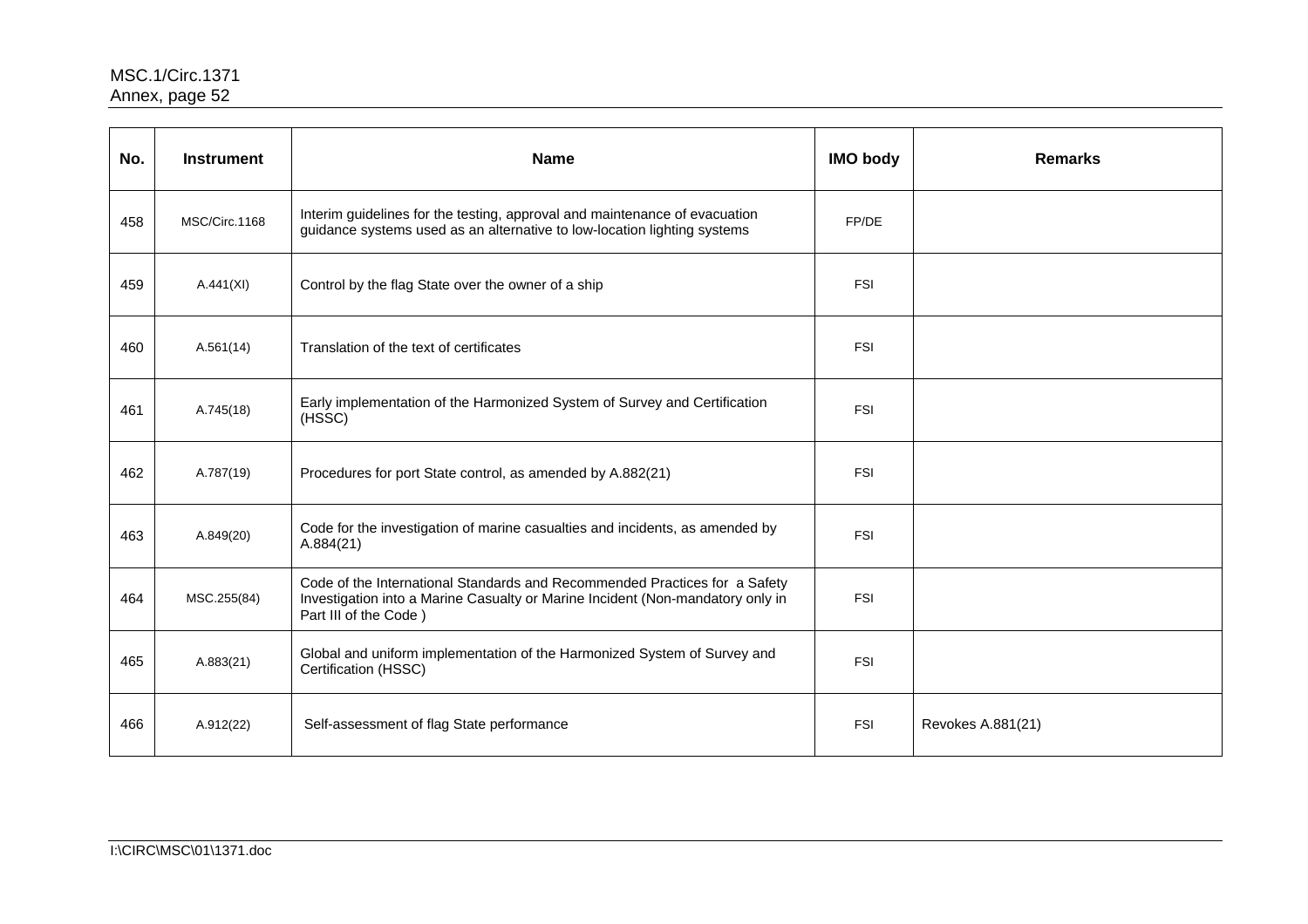| No. | <b>Instrument</b> | <b>Name</b>                                                                                                                              | <b>IMO body</b> | <b>Remarks</b>                                                       |
|-----|-------------------|------------------------------------------------------------------------------------------------------------------------------------------|-----------------|----------------------------------------------------------------------|
| 467 | A.914(22)         | Measures to further strengthen flag State implementation                                                                                 | <b>FSI</b>      |                                                                      |
| 468 | A.996(25)         | Code for the implementation of mandatory IMO instruments, 2007, as amended<br>by A.1019(26)                                              | <b>FSI</b>      | Revokes A.973(24)                                                    |
| 469 | A.997(25)         | Survey guidelines under the harmonized system of survey and certification, 2007,<br>as amended by A.1020(26)                             | <b>FSI</b>      | 1) Revokes A.948(23)<br>2) A.560(14) and A.746(18) overtaken by time |
| 470 | A.1003(25)        | Entry into force and implementation of the 1993 Torremolinos Protocol                                                                    | <b>FSI</b>      |                                                                      |
| 471 | MSC.108(73)       | Recommendation on compliance with the requirements of paragraph 2.2.1.1 of<br>Annex 12 to Annex B to resolution A.744(18)                | <b>FSI</b>      |                                                                      |
| 472 | MSC/Circ.455      | Language problems in presenting operating and emergency instructions on board<br>ships                                                   | <b>FSI</b>      |                                                                      |
| 473 | MSC/Circ.606      | Port State concurrence with SOLAS exemptions                                                                                             | <b>FSI</b>      |                                                                      |
| 474 | MSC/Circ.710      | Model agreement for the authorization of recognized organizations acting on<br>behalf of the Administration                              | <b>FSI</b>      |                                                                      |
| 475 | MSC/Circ.762      | Implementation of the ISM Code - Guidance to companies operating<br>multi-flagged fleets and supplementary guidelines to Administrations | <b>FSI</b>      |                                                                      |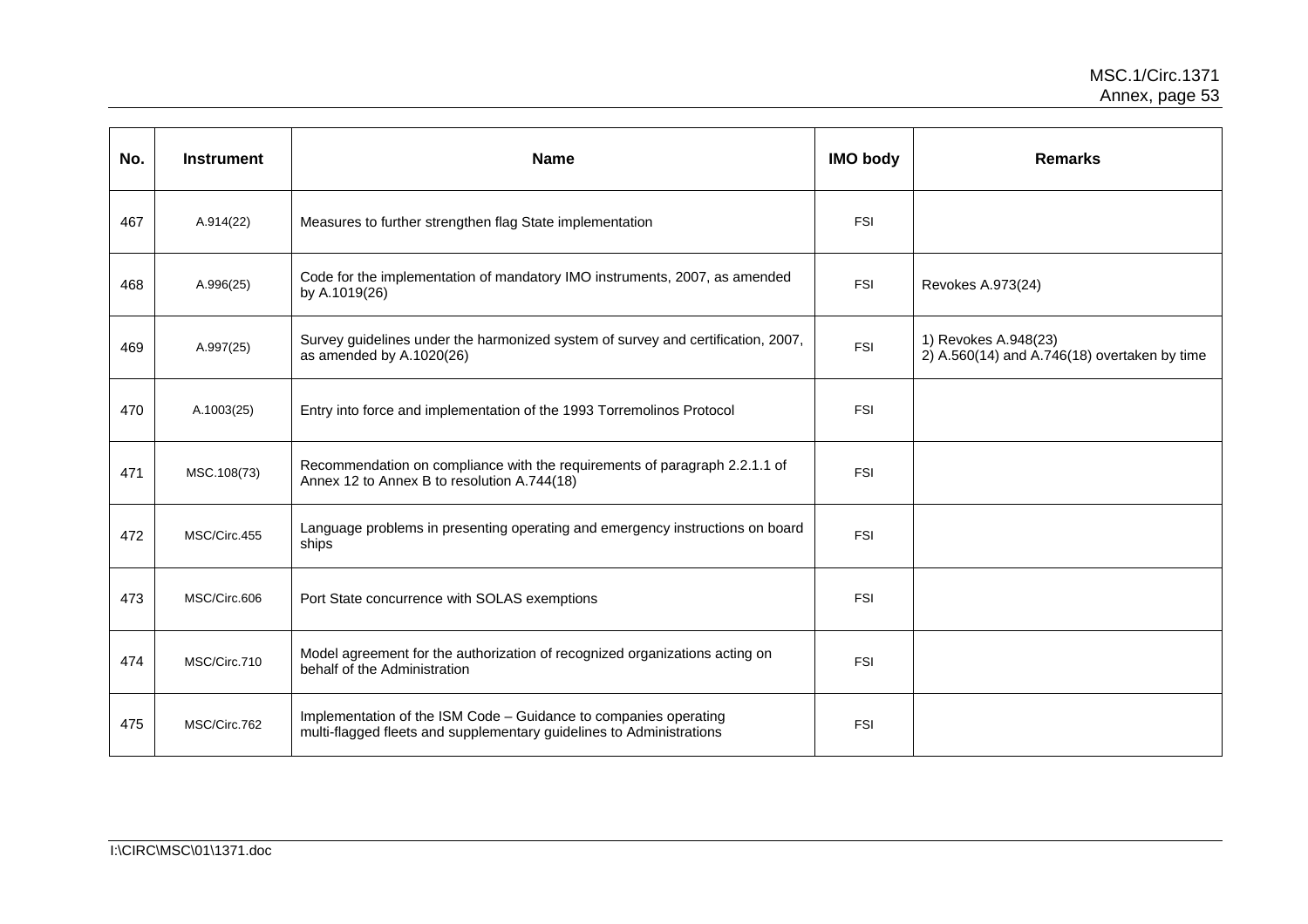| No. | <b>Instrument</b>              | <b>Name</b>                                                                                                                            | <b>IMO body</b> | <b>Remarks</b> |
|-----|--------------------------------|----------------------------------------------------------------------------------------------------------------------------------------|-----------------|----------------|
| 476 | MSC/Circ.788                   | Authorization of recognized organizations acting on behalf of Administrations                                                          | <b>FSI</b>      |                |
| 477 | MSC/Circ.889                   | Self-assessment of flag State performance                                                                                              | <b>FSI</b>      |                |
| 478 | MSC/Circ.890                   | Interim guidelines for port State control related to the ISM Code                                                                      | <b>FSI</b>      |                |
| 479 | MSC/Circ.954<br>MEPC/Circ.373  | Self-assessment of flag State performance: criteria and performance indicators                                                         | <b>FSI</b>      |                |
| 480 | MSC/Circ.955                   | Servicing of life-saving appliances and radiocommunication equipment under the<br>Harmonized System of Survey and Certification (HSSC) | <b>FSI</b>      |                |
| 481 | MSC/Circ.956                   | Guidelines for unscheduled inspections of ro-ro passenger ships by flag States                                                         | <b>FSI</b>      |                |
| 482 | MSC/Circ.994<br>MEPC/Circ.381  | The beneficial impact of ISM Code and its role as an indicator of safe operation<br>and environmental protection                       | <b>FSI</b>      |                |
| 483 | MSC/Circ.1010<br>MEPC/Circ.382 | Communication of information on authorization of recognized organizations (ROs)                                                        | <b>FSI</b>      |                |
| 484 | MSC/Circ.1011<br>MEPC/Circ.383 | Measures to improve port State control procedures                                                                                      | <b>FSI</b>      |                |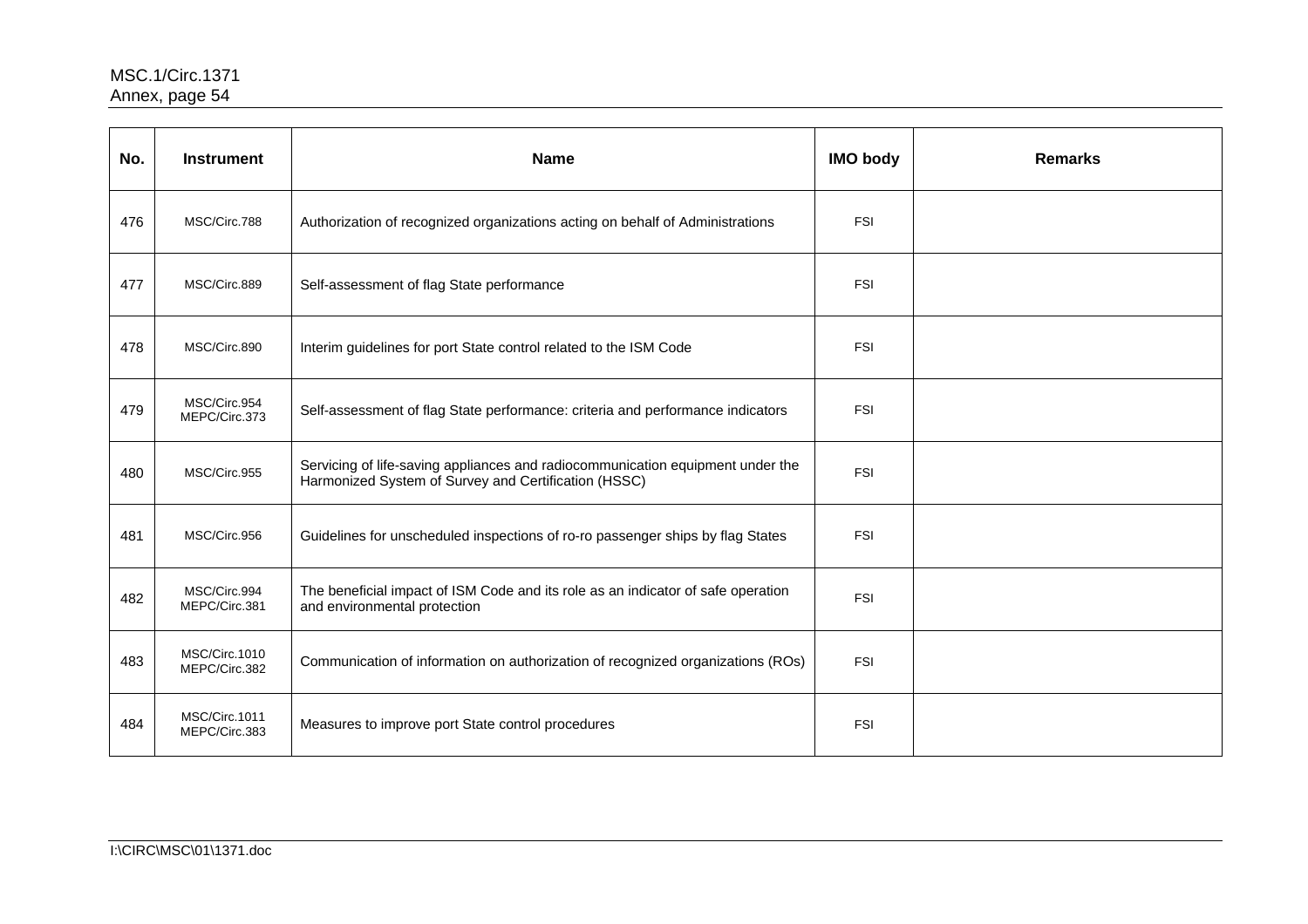| No. | <b>Instrument</b>              | <b>Name</b>                                                                                                                   | <b>IMO body</b> | <b>Remarks</b> |
|-----|--------------------------------|-------------------------------------------------------------------------------------------------------------------------------|-----------------|----------------|
| 485 | MSC/Circ.1012                  | Endorsement of certificates with the date of completion of the survey on which<br>they are based                              | <b>FSI</b>      |                |
| 486 | MSC/Circ.1015                  | Reporting near misses                                                                                                         | <b>FSI</b>      |                |
| 487 | MSC/Circ.1113                  | Guidance to port State control officers on the non-security related elements of the<br>2002 SOLAS amendments                  | <b>FSI</b>      |                |
| 488 | MSC/Circ.1140<br>MEPC/Circ.424 | Transfer of ships between States                                                                                              | <b>FSI</b>      |                |
| 489 | MSC/Circ.1142<br>MEPC/Circ.425 | Marking the ship's plans, manuals and other documents with the IMO ship<br>identification number                              | <b>FSI</b>      |                |
| 490 | MSC/Circ.1150                  | Provision of information on the implementation of codes, recommendations,<br>guidelines and other non-mandatory instruments   | <b>FSI</b>      |                |
| 491 | MSC-MEPC.3/Circ.1              | Revised harmonized reporting procedures - Reports required under SOLAS<br>regulation I/21 and MARPOL 73/78, articles 8 and 12 | <b>FSI</b>      |                |
| 492 | MSC-MEPC.4/Circ.1              | Retention of original records/documents on board ships                                                                        | <b>FSI</b>      |                |
| 493 | MSC-MEPC.5/Circ.1              | Recommended conditions for extending the period of validity of a certificate                                                  | <b>FSI</b>      |                |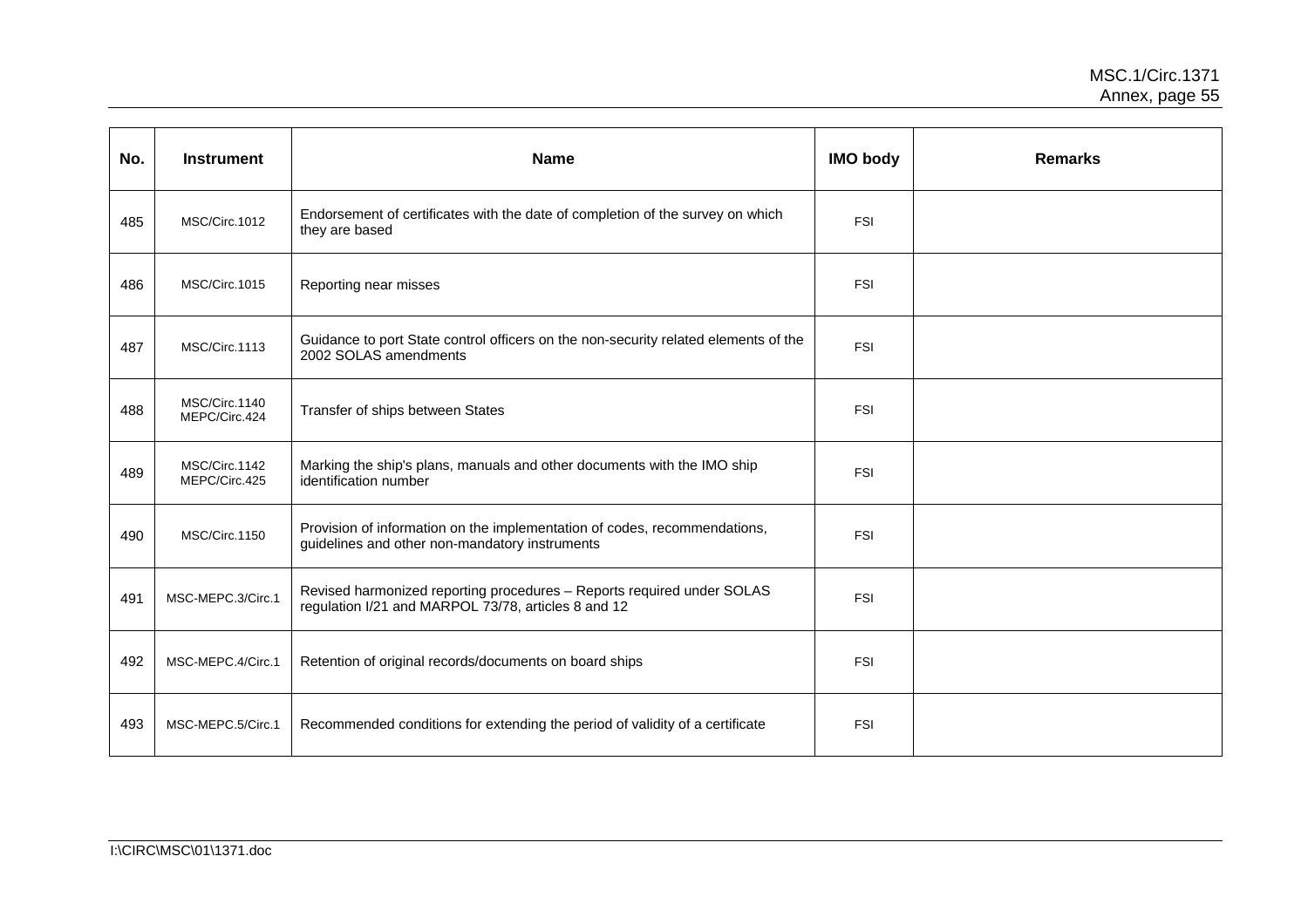| No. | <b>Instrument</b>                             | <b>Name</b>                                                                                                                            | <b>IMO body</b> | <b>Remarks</b> |
|-----|-----------------------------------------------|----------------------------------------------------------------------------------------------------------------------------------------|-----------------|----------------|
| 494 | MSC-MEPC.5/Circ.2                             | Guidelines for Administrations to ensure the adequacy of transfer of class-related<br>matters between recognized organizations (ROs)   | <b>FSI</b>      |                |
| 495 | MSC-MEPC.5/Circ.3                             | Unified interpretation of the date of completion of the survey and verification on<br>which the certificates are based                 | <b>FSI</b>      |                |
| 496 | PSLS.2/Circ.7                                 | Revalidation of certificates issued under the 1974 SOLAS Convention as modified<br>by the 1978 SOLAS Protocol                          | <b>FSI</b>      |                |
| 497 | PSLS.2/Circ.8                                 | Identification of "new" and "existing" ships under the 1978 SOLAS Protocol and<br>procedure to be followed when completing Supplements | <b>FSI</b>      |                |
| 498 | SLS.14/Circ.115/<br>Add.1, Add.2<br>and Add.3 | Issue of Exemption Certificates under the 1974 SOLAS Convention and<br>amendments thereto                                              | <b>FSI</b>      |                |
| 499 | A.794(19)                                     | Surveys and inspections of ro-ro passenger ships                                                                                       | <b>FSI/DE</b>   |                |
| 500 | A.923(22)                                     | Measures to prevent the registration of "phantom" ships                                                                                | <b>FSI/MSC</b>  |                |
| 501 | A.987(24)                                     | Guidelines on fair treatment of seafarers in the event of a maritime accident                                                          | <b>FSI/STW</b>  |                |
| 502 | MSC.159(78)                                   | Interim Guidance on control and compliance measures to enhance maritime<br>security                                                    | <b>FSI/MSC</b>  |                |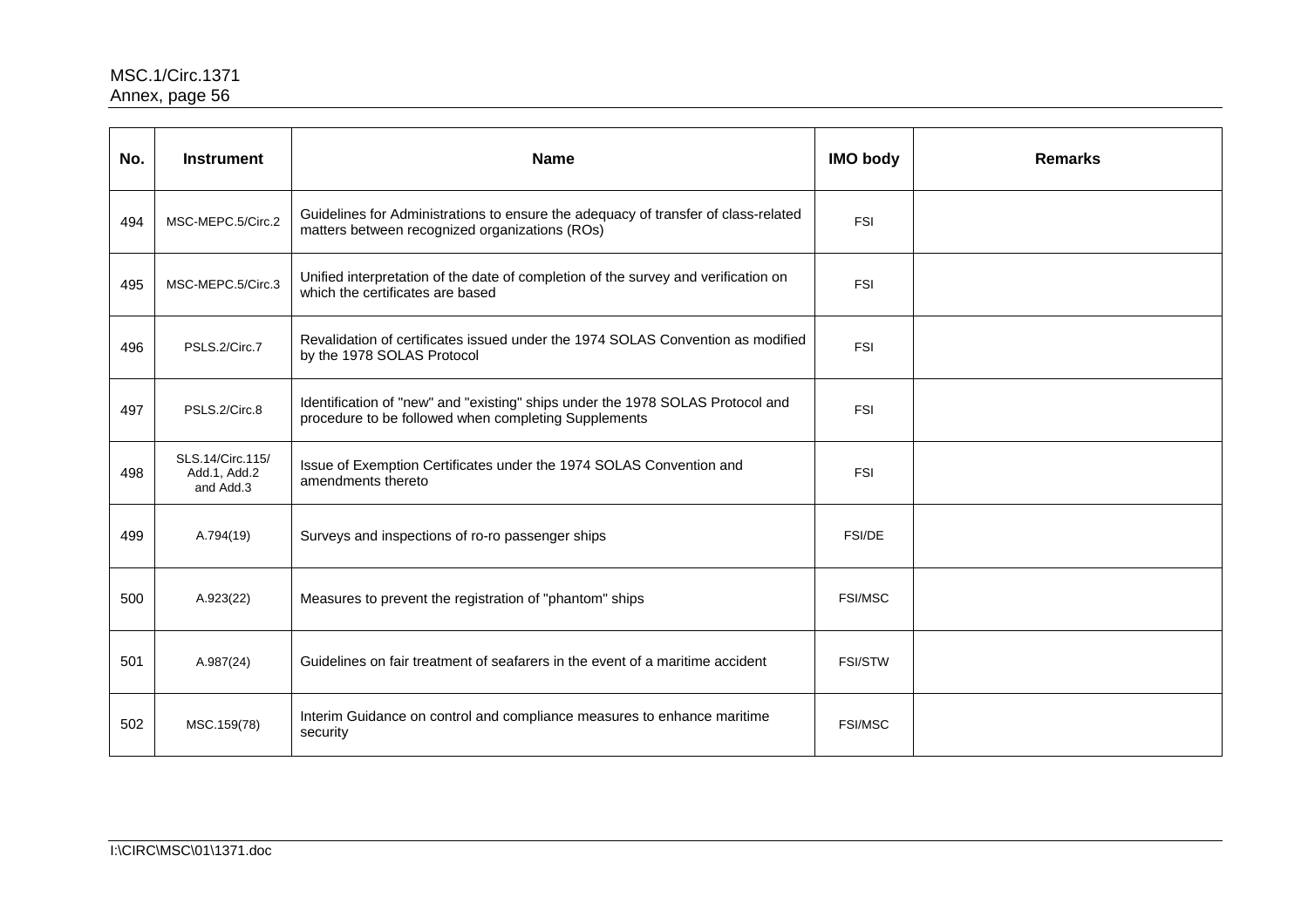| No. | <b>Instrument</b> | <b>Name</b>                                                                                                                   | <b>IMO body</b> | <b>Remarks</b>           |
|-----|-------------------|-------------------------------------------------------------------------------------------------------------------------------|-----------------|--------------------------|
| 503 | MSC.1/Circ.1206   | Measures to prevent accidents with lifeboats                                                                                  | <b>FSI/DE</b>   |                          |
| 504 | MSC.1/Circ.1221   | Validity of Type Approval Certification for Marine Products                                                                   | <b>FSI</b>      |                          |
| 505 | MSC.1/Circ.1223   | Guidelines for pre-planning of surveys in dry-dock of ships which are not subject<br>to the Enhanced programme of inspections | <b>FSI</b>      |                          |
| 506 | MSC.1/Circ.1252   | Annual testing of the automatic identification system (AIS)                                                                   | <b>FSI</b>      |                          |
| 507 | MSC.1/Circ.1290   | Unified interpretation of the term "first survey" referred to in SOLAS regulations                                            | <b>FSI</b>      | Supersedes MSC/Circ.1141 |
| 508 | MSC-MEPC.2/Circ.3 | Guidelines on the basic elements of a shipboard occupational health and safety<br>programme                                   | <b>FSI/STW</b>  |                          |
| 509 | MSC/Circ.454      | Certification of existing mobile offshore drilling units (MODU Code)                                                          | <b>FSI/DE</b>   |                          |
| 510 | MSC/Circ.655      | Guidance for planning the enhanced programme of inspections during surveys of<br>bulk carriers and oil tankers                | FSI/DE          |                          |
| 511 | MSC/Circ.696      | Thorough examination of the cargo lifting plant of ships                                                                      | FSI/DE          |                          |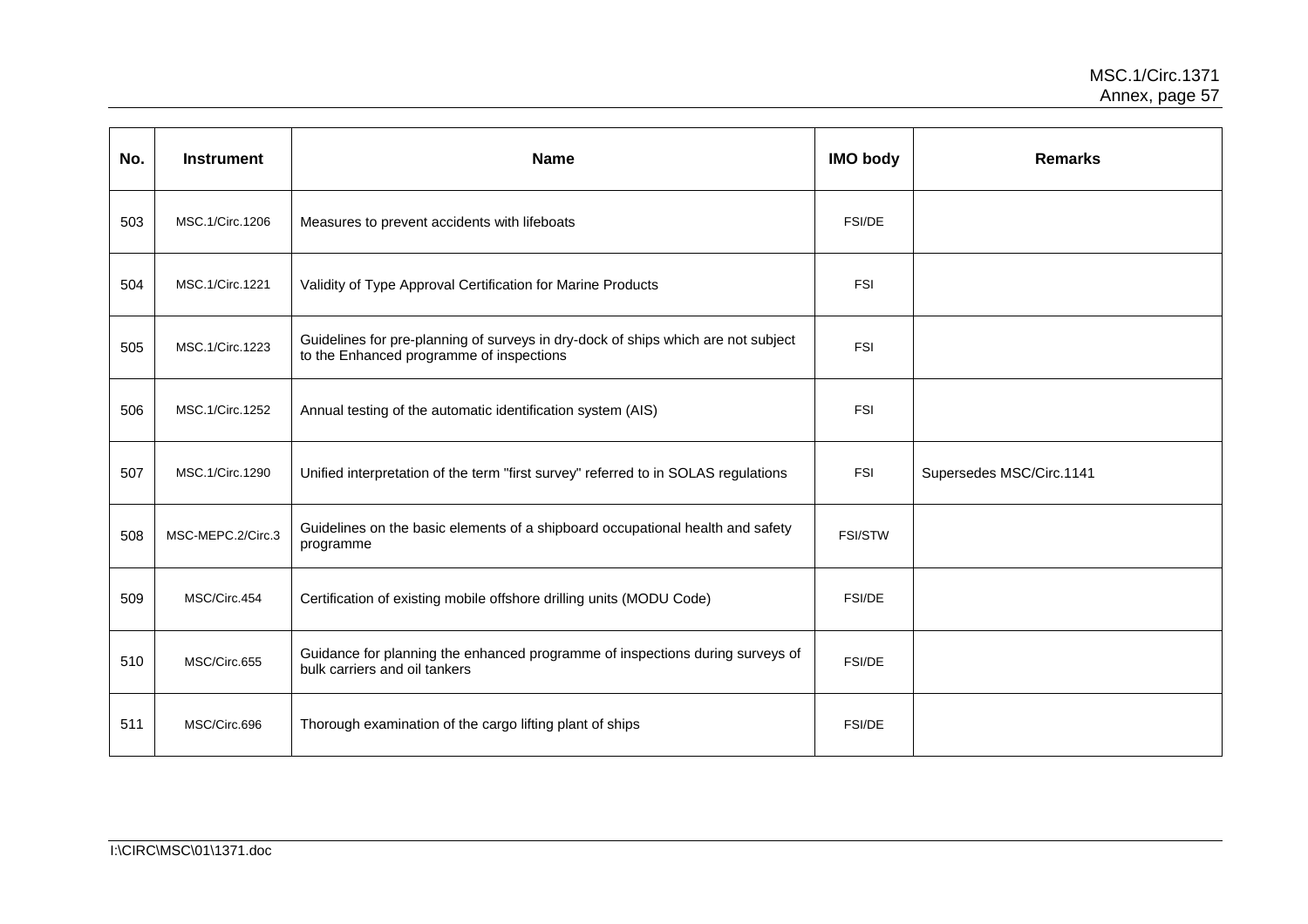| No. | <b>Instrument</b> | <b>Name</b>                                                                                                                            | <b>IMO body</b> | <b>Remarks</b> |
|-----|-------------------|----------------------------------------------------------------------------------------------------------------------------------------|-----------------|----------------|
| 512 | MSC/Circ.918      | Guidance for port State control officers in respect of certificates of competency<br>issued under the provision of the STCW Convention | <b>FSI/STW</b>  |                |
| 513 | MSC/Circ.1030     | Guidance for port State control officers on issues related to certificates of<br>competency                                            | <b>FSI/STW</b>  |                |
| 514 | MSC/Circ.1032     | Guidance for port State control officers on references to STCW 95 in certificates,<br>endorsements and documentary evidence            | <b>FSI/STW</b>  |                |
| 515 | MSC/Circ.1049     | Accidents with lifeboats                                                                                                               | <b>FSI/DE</b>   |                |
| 516 | MSC/Circ.1084     | Principles for hot work on board all types of ships                                                                                    | <b>FSI/FP</b>   |                |
| 517 | MSC.1/Circ.1191   | Reminder of the obligation to notify flag States when exercising control and<br>compliance measures                                    | <b>FSI/MSC</b>  |                |
| 518 | MSC-MEPC.2/Circ.2 | IMO requirements on carriage of publications on board ships                                                                            | <b>FSI/NAV</b>  |                |
| 519 | A.545(13)         | Measures to prevent acts of piracy and armed robbery against ships                                                                     | <b>MSC</b>      |                |
| 520 | A.584(14)         | Measures to prevent unlawful acts which threaten the safety of ships and the<br>security of their passengers and crews                 | <b>MSC</b>      |                |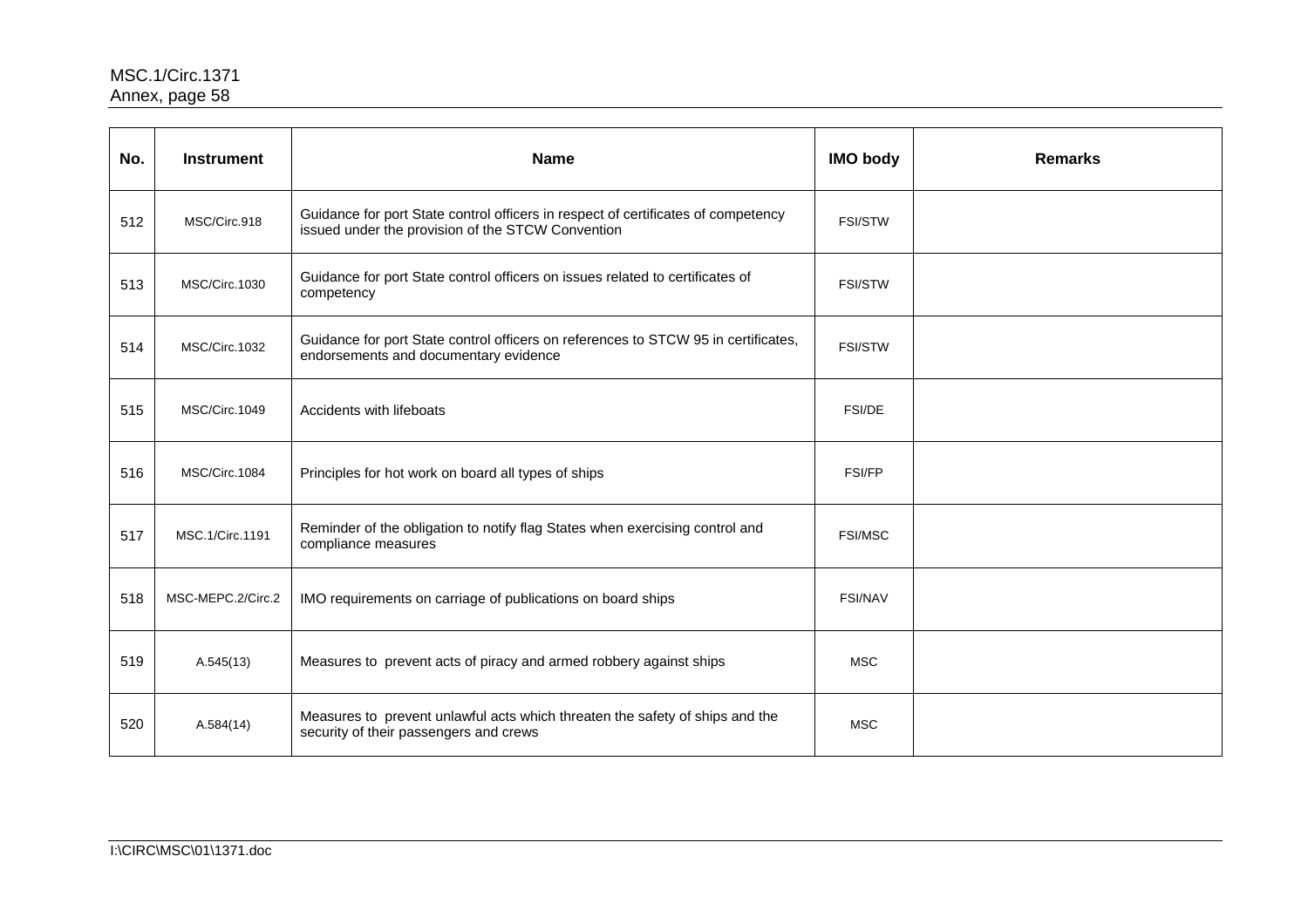| No. | <b>Instrument</b> | <b>Name</b>                                                                                                      | <b>IMO body</b> | <b>Remarks</b>                                                           |
|-----|-------------------|------------------------------------------------------------------------------------------------------------------|-----------------|--------------------------------------------------------------------------|
| 521 | A.683(17)         | Prevention and suppression of acts of piracy and armed robbery against ships                                     | <b>MSC</b>      |                                                                          |
| 522 | A.719(17)         | Prevention of air pollution from ships                                                                           | MSC/MEPC        |                                                                          |
| 523 | A.738(18)         | Measures to prevent and suppress acts of piracy and armed robbery against<br>ships                               | <b>MSC</b>      |                                                                          |
| 524 | A.913(22)         | Revised Guidelines on the implementation of the International Safety<br>Management (ISM) Code by Administrations | <b>MSC</b>      | 1) Revokes A.788(19)<br>2) To be revoked by A.1022(26) as of 1 July 2010 |
| 525 | A.959(23)         | Format and guidelines for the maintenance of the Continuous Synopsis Record<br>(CSR), as amended by MSC.198(80)  | <b>MSC</b>      |                                                                          |
| 526 | A.1022(26)        | Guidelines on the implementation of the International Safety Management (ISM)<br>Code by Administrations         | <b>MSC</b>      | Revokes A.913(22) with effect as of 1 July 2010                          |
| 527 | A.1025(26)        | Code of practice for the investigation of the crimes of piracy and armed robbery<br>against ships                | <b>MSC</b>      | Revokes A.922(22)                                                        |
| 528 | A.1026(26)        | Piracy and armed robbery against ships in waters off the coast of Somalia<br>(Revokes resolution A.1002(25))     | <b>MSC</b>      | A.979(24) overtaken by time                                              |
| 529 | MSC.242(83)       | Use of LRIT information for safety and environmental purposes                                                    | <b>MSC</b>      |                                                                          |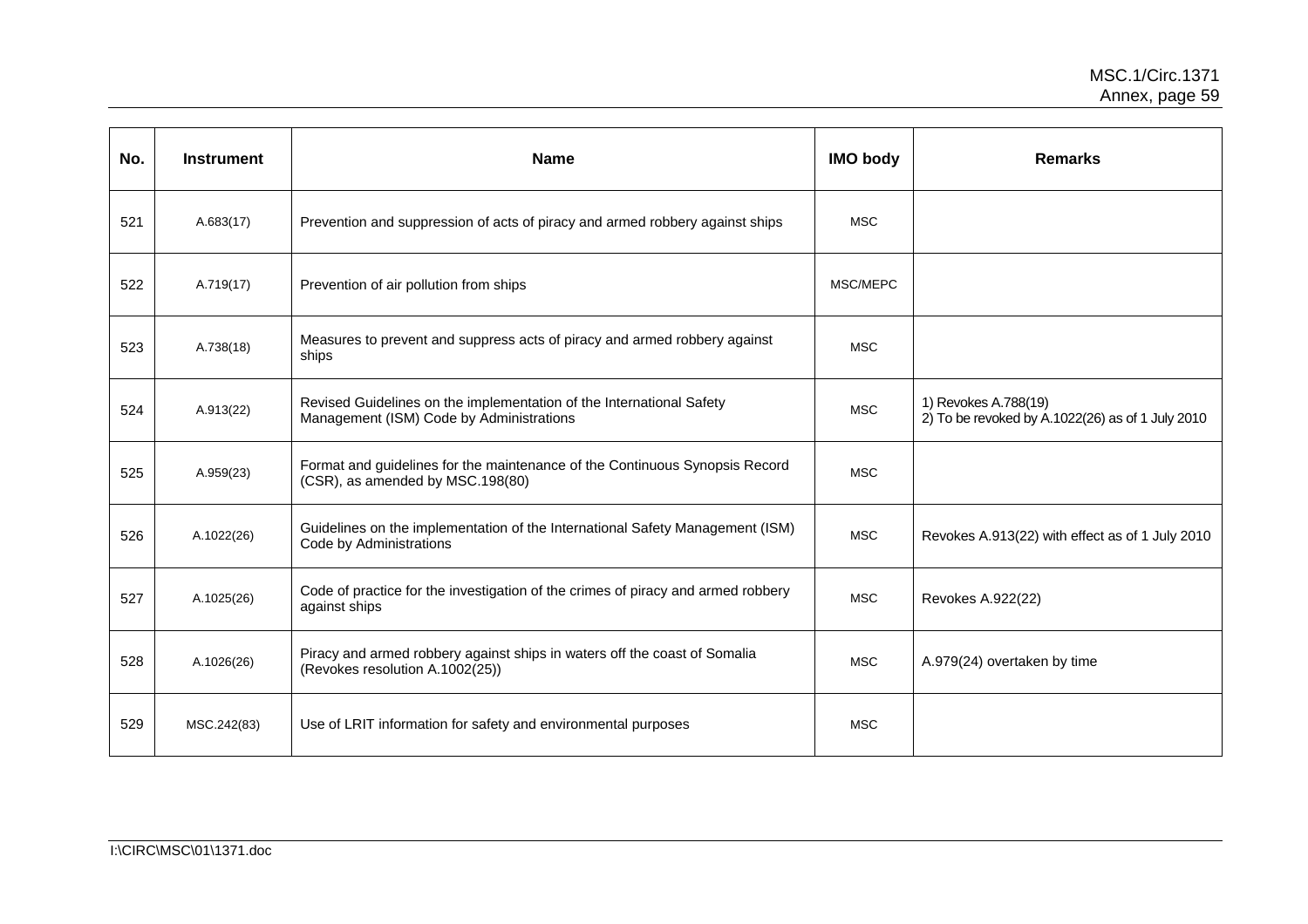| No. | <b>Instrument</b> | <b>Name</b>                                                                                                                                      | <b>IMO body</b> | <b>Remarks</b>                      |
|-----|-------------------|--------------------------------------------------------------------------------------------------------------------------------------------------|-----------------|-------------------------------------|
| 530 | MSC.264(84)       | Establishment of International LRIT Data Exchange on an interim basis                                                                            | <b>MSC</b>      | Revokes MSC.243(83)                 |
| 531 | MSC.263(84)       | Revised performance standards and functional requirements for the Long Range<br>Identification and Tracking of ships                             | <b>MSC</b>      | Revokes MSC.210(81) and MSC.245(83) |
| 532 | MSC/Circ.443      | Measures to prevent unlawful acts against passengers and crews on board ships                                                                    | <b>MSC</b>      |                                     |
| 533 | MSC/Circ.754      | Passenger ferry security                                                                                                                         | <b>MSC</b>      |                                     |
| 534 | MSC/Circ.1067     | Early implementation of the special measures to enhance maritime security                                                                        | <b>MSC</b>      |                                     |
| 535 | MSC/Circ.1074     | Interim Guidelines for the authorization of RSOs acting on behalf of the<br>Administration and/or Designated Authority of Contracting Government | <b>MSC</b>      |                                     |
| 536 | MSC/Circ.1090     | Guidance for Administrations, companies, masters and manning agents detecting<br>and preventing unlawful practices                               | <b>MSC</b>      |                                     |
| 537 | MSC/Circ.1097     | Guidelines to the implementation of SOLAS chapter XI-2 and the ISPS Code                                                                         | <b>MSC</b>      |                                     |
| 538 | MSC/Circ.1104     | Implementation of SOLAS chapter XI-2 and the ISPS Code                                                                                           | <b>MSC</b>      |                                     |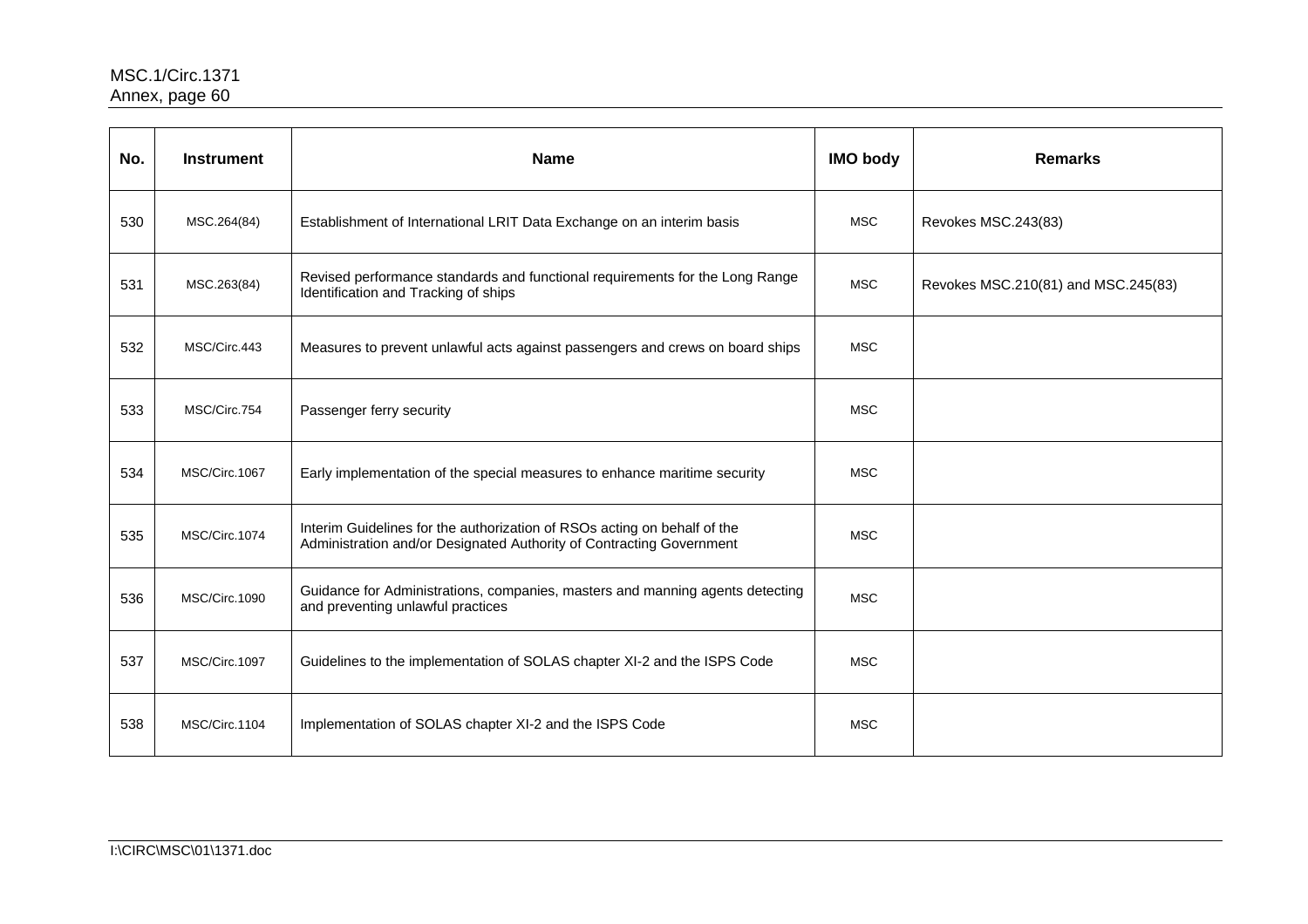| No. | <b>Instrument</b> | <b>Name</b>                                                                                                                                                | <b>IMO body</b>         | <b>Remarks</b> |
|-----|-------------------|------------------------------------------------------------------------------------------------------------------------------------------------------------|-------------------------|----------------|
| 539 | MSC/Circ.1106     | Implementation of SOLAS chapter XI-2 and the ISPS Code to port facilities                                                                                  | <b>MSC</b>              |                |
| 540 | MSC/Circ.1110     | Matters related to SOLAS regulations XI-2/6 and XI-2/7                                                                                                     | <b>MSC</b>              |                |
| 541 | MSC/Circ.1111     | Guidance relating to the implementation of SOLAS chapter XI-2 and the<br><b>ISPS Code</b>                                                                  | <b>MSC</b>              |                |
| 542 | MSC/Circ.1112     | Shore leave and access to ships under the ISPS Code                                                                                                        | <b>MSC</b>              |                |
| 543 | MSC/Circ.1113     | Guidance to port State control officers on the non-security related elements of<br>the 2002 SOLAS amendments                                               | <b>MSC</b>              |                |
| 544 | MSC/Circ.1132     | Guidance relating to the implementation of SOLAS chapter XI-2 and of the ISPS<br>Code                                                                      | <b>MSC</b>              |                |
| 545 | MSC/Circ.1151     | Revised list of certificates and documents required to be carried on board ships<br>(FAL.2/Circ.87, MEPC/Circ.426)                                         | FAL/MSC/<br><b>MEPC</b> |                |
| 546 | MSC/Circ.1156     | Guidance on the access of public authorities, emergency response services and<br>pilots on board ships to which SOLAS chapter XI-2 and the ISPS Code apply | <b>MSC</b>              |                |
| 547 | MSC/Circ.1157     | Interim scheme for the compliance of certain cargo ships with the special<br>measures to enhance maritime security                                         | <b>MSC</b>              |                |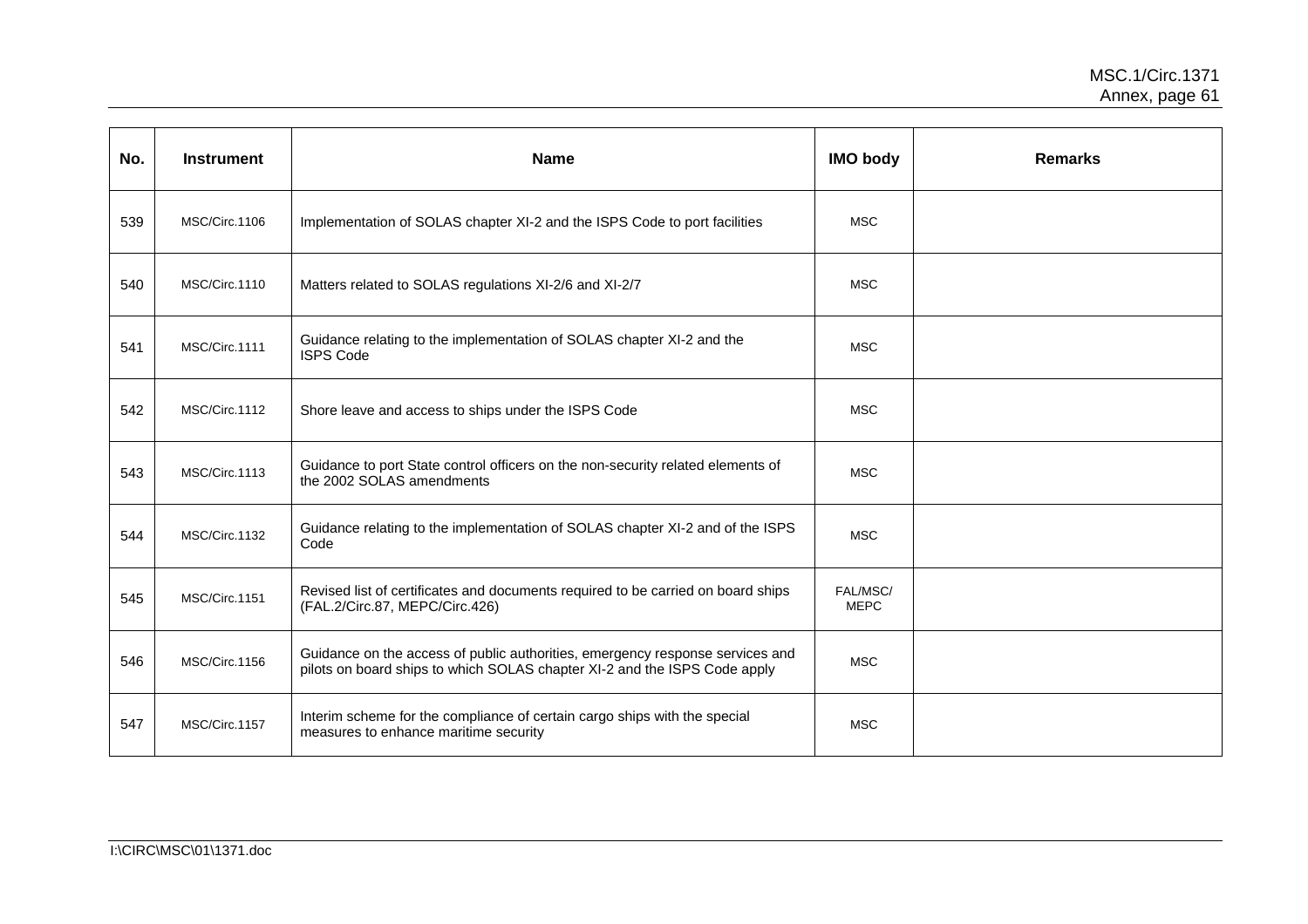| No. | <b>Instrument</b> | <b>Name</b>                                                                                                                                                                        | <b>IMO body</b>       | <b>Remarks</b> |
|-----|-------------------|------------------------------------------------------------------------------------------------------------------------------------------------------------------------------------|-----------------------|----------------|
| 548 | MSC.1/Circ.1189   | Interim scheme for the compliance of special purpose ships with the special<br>measures to enhance maritime security                                                               | <b>MSC</b>            |                |
| 549 | MSC.1/Circ.1192   | Guidance on voluntary self-assessment by SOLAS Contracting Governments and<br>by port facilities                                                                                   | <b>MSC</b>            |                |
| 550 | MSC.1/Circ.1193   | Guidance on voluntary self-assessment by Administrations and for ship security                                                                                                     | <b>MSC</b>            |                |
| 551 | MSC.1/Circ.1194   | Effective implementation of SOLAS chapter XI-2 and the ISPS Code                                                                                                                   | <b>MSC</b>            |                |
| 552 | ILO/IMO           | ILO/IMO Code of Practice on Security in Ports (see MSC 78/7/2, annex)                                                                                                              | <b>MSC</b>            |                |
| 553 | MSC.1/Circ.1190   | Guidance on the provision of information for identifying ships when transmitting<br>ship security alerts                                                                           | MSC/<br><b>COMSAR</b> |                |
| 554 | MSC/Circ.1072     | Guidance on provision of ship security alert systems (SSASs)                                                                                                                       | MSC/<br><b>COMSAR</b> |                |
| 555 | MSC/Circ.1074     | Interim guidelines for the authorization of recognized security organizations acting<br>on behalf of the administration and/or designated authority of a Contracting<br>Government | MSC/FSI               |                |
| 556 | MSC/Circ.1112     | Shore leave and access to ships under the ISPS Code                                                                                                                                | MSC/STW               |                |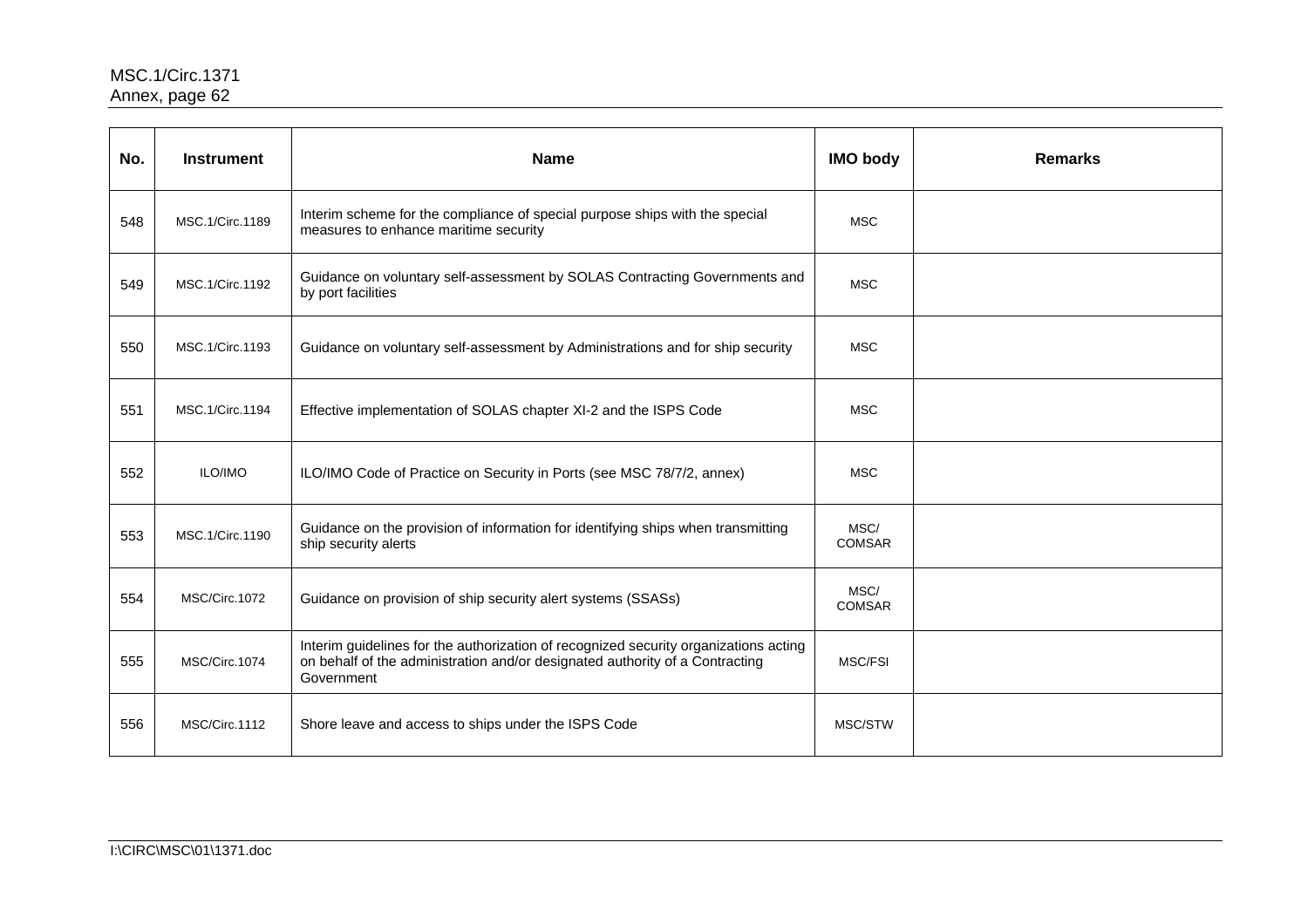| No. | <b>Instrument</b> | <b>Name</b>                                                                                                                                            | <b>IMO body</b> | <b>Remarks</b> |
|-----|-------------------|--------------------------------------------------------------------------------------------------------------------------------------------------------|-----------------|----------------|
| 557 | MSC/Circ.1154     | Guidelines on training and certification for company security officers                                                                                 | MSC/STW         |                |
| 558 | MSC.1/Circ.1188   | Guidelines on the training and certification for port facility security officers                                                                       | MSC/STW         |                |
| 559 | MSC.1/Circ.1217   | Interim Guidance on voluntary self-assessment by Companies and company<br>security officers (CSOs) for ship security                                   | <b>MSC</b>      |                |
| 560 | MSC.1/Circ.1219   | Interim LRIT Technical Specifications and other matters                                                                                                | <b>MSC</b>      |                |
| 561 | MSC.1/Circ.1231   | Interim Scheme for the compliance of certain cargo ships and special purpose<br>ships with the management for the safe operations of ships             | <b>MSC</b>      |                |
| 562 | MSC.1/Circ.1253   | Shipboard technical operating and maintenance manuals                                                                                                  | <b>MSC</b>      |                |
| 563 | MSC.1/Circ.1283   | Non-mandatory guidelines on security aspects of the operation of vessels which<br>do not fall within the scope of SOLAS chapter XI-2 and the ISPS Code | <b>MSC</b>      |                |
| 564 | MSC.1/Circ.1284   | Unified interpretation of SOLAS regulations II-1/1.3 and II-1/3-6                                                                                      | <b>MSC</b>      |                |
| 565 | MSC.1/Circ.1294   | LRIT System - Technical Documentation (Part II)                                                                                                        | <b>MSC</b>      |                |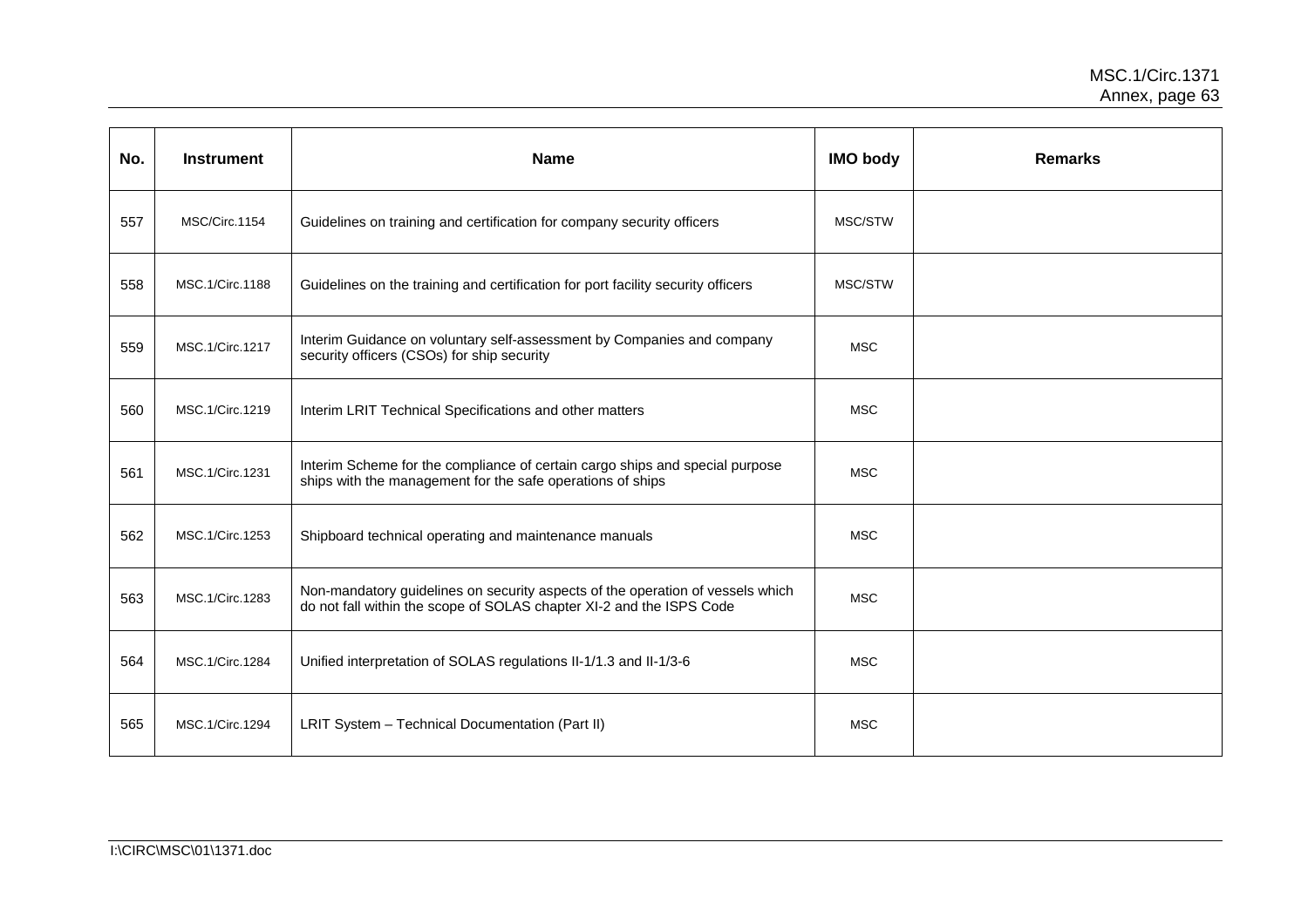| No. | <b>Instrument</b> | <b>Name</b>                                                                                                                                                                                     | <b>IMO body</b> | <b>Remarks</b>                                                      |
|-----|-------------------|-------------------------------------------------------------------------------------------------------------------------------------------------------------------------------------------------|-----------------|---------------------------------------------------------------------|
| 566 | MSC.1/Circ.1295   | Guidance in relation to certain types of ships which are required to transmit LRIT<br>information, on exemptions and equivalents and on certain operation matters                               | <b>MSC</b>      |                                                                     |
| 567 | MSC.1/Circ.1298   | Guidance on the implementation of the LRIT system                                                                                                                                               | <b>MSC</b>      | Revokes MSC.1/Circ.1256                                             |
| 568 | MSC.1/Circ.1299   | Transitional arrangements and measures for accelerating the completion of the<br>establishment of the LRIT system                                                                               | <b>MSC</b>      |                                                                     |
| 569 | MSC.1/Circ.1305   | Revised guidance to masters, Companies and duly authorized officers on the<br>requirements relating to the submission of security-related information prior to the<br>entry of a ship into port | <b>MSC</b>      | Revokes MSC/Circ.1130                                               |
| 570 | MSC.1/1307        | Guidance on the survey and certification of compliance of ships with the<br>requirement to transmit LRIT information                                                                            | <b>MSC</b>      | 1) Revokes MSC.1/Circ.1296)<br>2) MSC.1/Circ.1257 overtaken by time |
| 571 | MSC.1/1308        | Guidance to search and rescue services in relation to requesting and receiving<br><b>LRIT</b> information                                                                                       | <b>MSC</b>      | 1) Revokes MSC.1/Circ.1297<br>2) MSC.1/Circ.1258 overtaken by time  |
| 572 | MSC.1/Circ.1332   | Piracy and armed robbery against ships in waters off the coast of Somalia                                                                                                                       | <b>MSC</b>      |                                                                     |
| 573 | MSC.1/Circ.1333   | Recommendations to Governments for preventing and suppressing piracy and<br>armed robbery against ships                                                                                         | <b>MSC</b>      | Revokes MSC/Circ.622/Rev.1                                          |
| 574 | MSC.1/Circ.1334   | Guidance to shipowner and ship operators, shipmasters and crews on preventing<br>and suppressing acts of piracy and armed robbery against ships                                                 | <b>MSC</b>      | Revokes MSC/Circ.623/Rev.3                                          |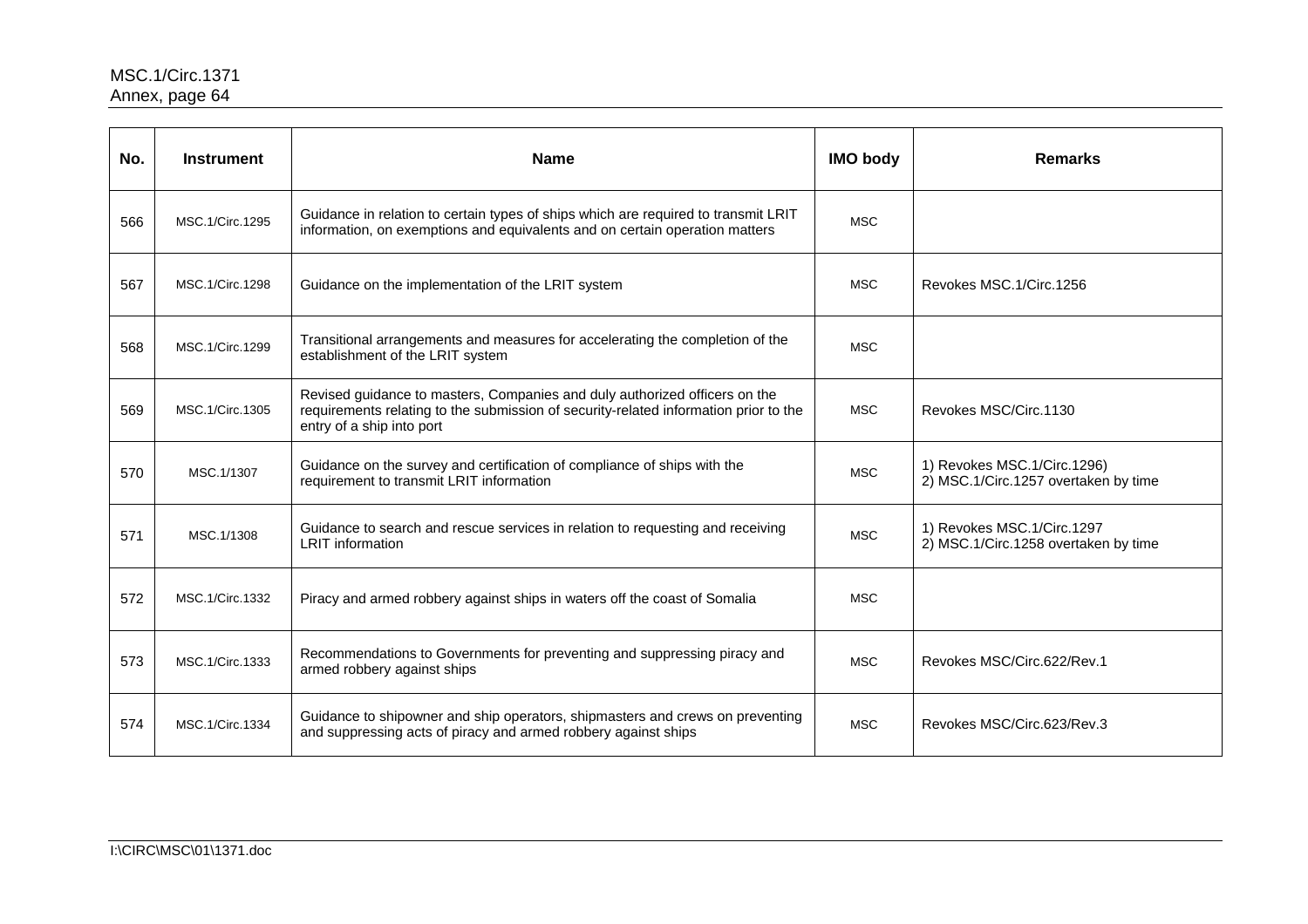| No. | <b>Instrument</b> | <b>Name</b>                                                                                                                                                                                                | <b>IMO body</b> | <b>Remarks</b>               |
|-----|-------------------|------------------------------------------------------------------------------------------------------------------------------------------------------------------------------------------------------------|-----------------|------------------------------|
| 575 | MSC-MEPC.1/Circ.2 | Guidelines on the organization and method of work of the MSC, MEPC and their<br>subsidiary bodies                                                                                                          | MSC/MEPC        | Revokes MSC-MEPC.1/Circ.1    |
| 576 | MSC-MEPC.2/Circ.7 | Provision of information in respect of products carried in accordance with the<br>requirements of MARPOL Annex II and the IBC Code                                                                         | MSC/MEPC        |                              |
| 577 | MSC-MEPC.3/Circ.3 | Revised harmonized reporting procedures - Reports required under SOLAS<br>regulation I/21 and MARPOL 73/78, articles 8 and 12                                                                              | MSC/MEPC        | Supersedes MSC-MEPC.3/Circ.1 |
| 578 | MSC-MEPC.4/Circ.2 | Code of good practice for port State control officers                                                                                                                                                      | MSC/MEPC        |                              |
| 579 | MSC-MEPC.4/Circ.3 | Blanking of bilge discharge piping systems in port                                                                                                                                                         | MSC/MEPC        |                              |
| 580 | MSC-MEPC.5/Circ.4 | Unified interpretation of the application of regulations governed by the building<br>contract date, the keel laying date and the delivery date for the requirements of<br>the SOLAS and MARPOL Conventions | MSC/MEPC        |                              |
| 581 | MSC-MEPC.7/Circ.5 | Guidelines for operational implementation of the International Safety<br>Management (ISM) Code by Companies                                                                                                | MSC/MEPC        |                              |
| 582 | MSC-MEPC.7/Circ.6 | Qualification, training and experience necessary for undertaking the role of<br>designated person under the provisions of the International Safety Management<br>(ISM) Code                                | MSC/MEPC        |                              |
| 583 | MSC-MEPC.7/Circ.7 | Guidance on near-miss reporting                                                                                                                                                                            | MSC/MEPC        |                              |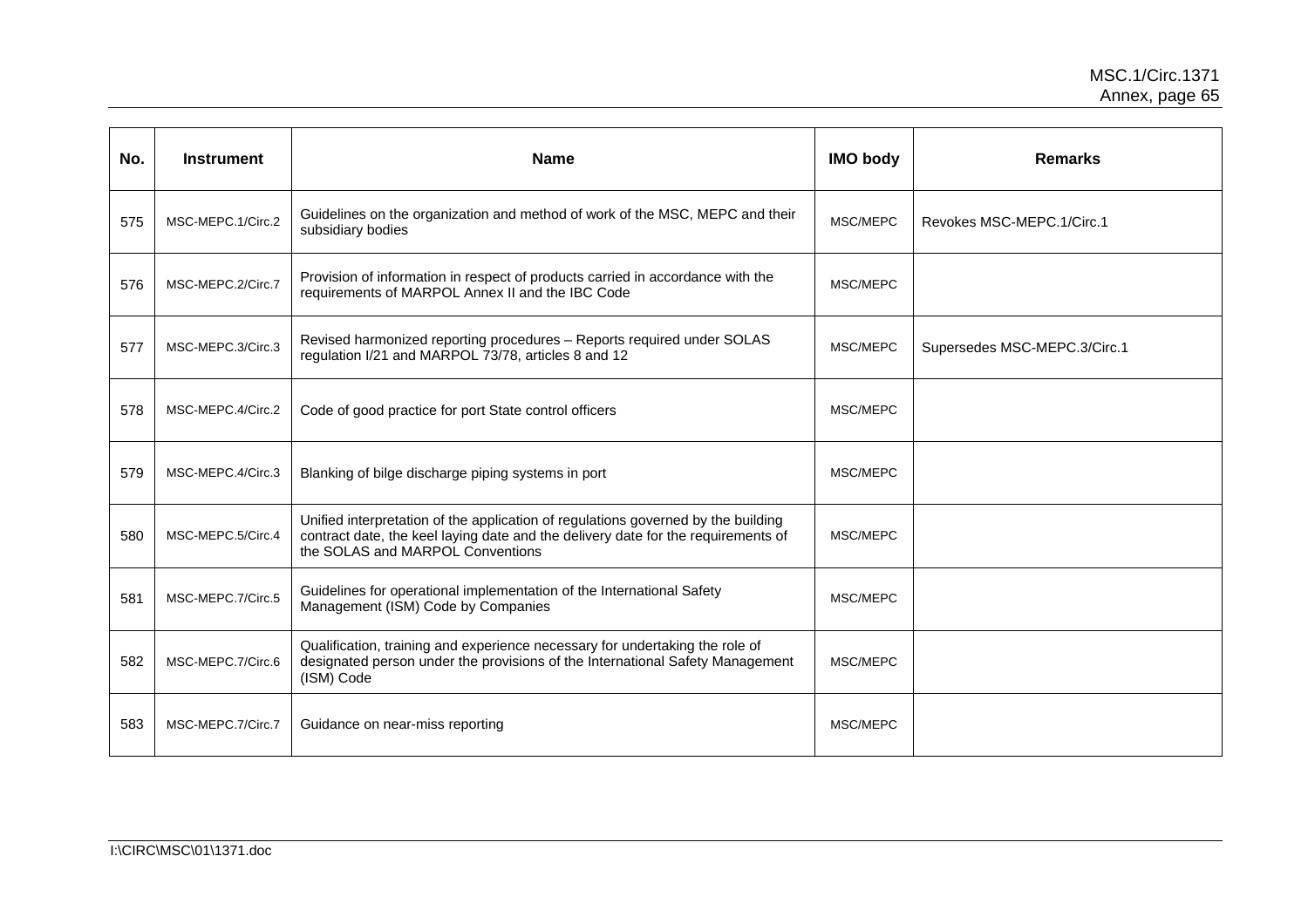| No. | <b>Instrument</b> | <b>Name</b>                                                                                                     | <b>IMO body</b> | <b>Remarks</b>                                                                                   |
|-----|-------------------|-----------------------------------------------------------------------------------------------------------------|-----------------|--------------------------------------------------------------------------------------------------|
| 584 | MSC-FAL.1/Circ.1  | Securing and facilitating international trade                                                                   | MSC/FAL         |                                                                                                  |
| 585 | A.95(IV)          | Weather messages in oceanic areas                                                                               | <b>NAV</b>      |                                                                                                  |
| 586 | A.157(ES.IV)      | Recommendation on the use and testing of shipborne navigational equipment                                       | <b>NAV</b>      |                                                                                                  |
| 587 | A.224(VII)        | Performance standards for echo-sounding equipment                                                               | <b>NAV</b>      | Now in MSC.74(69) (annex 4), but still in force<br>for equipment installed before 1 January 2001 |
| 588 | A.278(VIII)       | Supplement to the recommendation on performance standards for navigational<br>radar equipment                   | <b>NAV</b>      |                                                                                                  |
| 589 | A.342(IX)         | Recommendation on performance standards for automatic pilots                                                    | <b>NAV</b>      | Now in MSC.64(67) (annex 3), but still in force<br>for equipment installed before 1 January 1999 |
| 590 | A.343(IX)         | Recommendation on methods of measuring noise levels at listening posts                                          | <b>NAV</b>      |                                                                                                  |
| 591 | A.382(X)          | Magnetic compasses: carriage and performance standards (Annex I is<br>incorporated in SOLAS regulation V/12(b)) | <b>NAV</b>      |                                                                                                  |
| 592 | A.384(X)          | Performance standards for radar reflectors                                                                      | <b>NAV</b>      |                                                                                                  |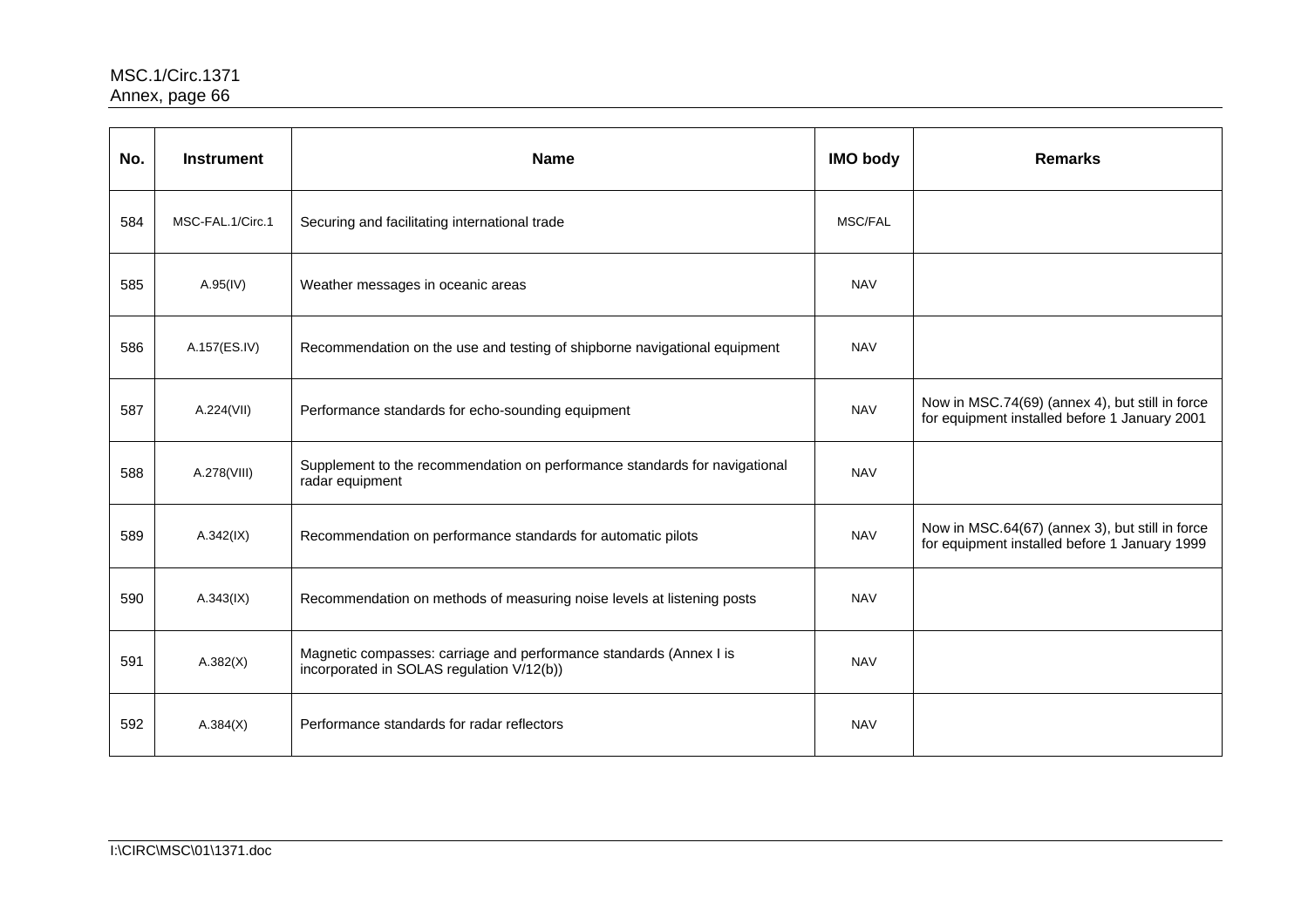| No. | <b>Instrument</b> | <b>Name</b>                                                                                                                                                                                                                             | <b>IMO body</b> | <b>Remarks</b>                                                                                                     |
|-----|-------------------|-----------------------------------------------------------------------------------------------------------------------------------------------------------------------------------------------------------------------------------------|-----------------|--------------------------------------------------------------------------------------------------------------------|
| 593 | A.422(XI)         | Performance standards for automatic radar plotting aids (ARPA)                                                                                                                                                                          | <b>NAV</b>      |                                                                                                                    |
| 594 | A.424(XI)         | Performance standards for gyro-compasses                                                                                                                                                                                                | <b>NAV</b>      | A.280(VIII) overtaken by time                                                                                      |
| 595 | A.477(XII)        | Performance standards for radar equipment                                                                                                                                                                                               | <b>NAV</b>      | Now in MSC.192(79), but still in force for<br>equipment installed between 1 September 1994<br>and 31 December 1998 |
| 596 | A.478(XII)        | Performance standards for devices to indicate speed and distance                                                                                                                                                                        | <b>NAV</b>      | Now in A.824(19), but still in force for<br>equipment installed before 1 January 1997                              |
| 597 | A.480(XII)        | Recommendation on the use of adequately qualified deep-sea pilots in the Baltic                                                                                                                                                         | <b>NAV</b>      |                                                                                                                    |
| 598 | A.487(XII)        | Participation in the AMVER system                                                                                                                                                                                                       | <b>NAV</b>      |                                                                                                                    |
| 599 | A.526(13)         | Performance standards for rate-of-turn indicators (ROTI)                                                                                                                                                                                | <b>NAV</b>      |                                                                                                                    |
| 600 | A.528(13)         | Recommendation on weather routeing                                                                                                                                                                                                      | <b>NAV</b>      |                                                                                                                    |
| 601 | A.572(14)         | General Provisions on Ships' Routeing, as amended by MSC.71(69), MSC.165(78),<br>SN/Circ.115, SN/Circ.119, SN/Circ.127, SN/Circ.176, SN/Circ.185, SN/Circ.199,<br>SN/Circ.215, SN/Circ.237, SN/Circ.241 and SN.1/Circ.275 (MSC.280(85)) | <b>NAV</b>      |                                                                                                                    |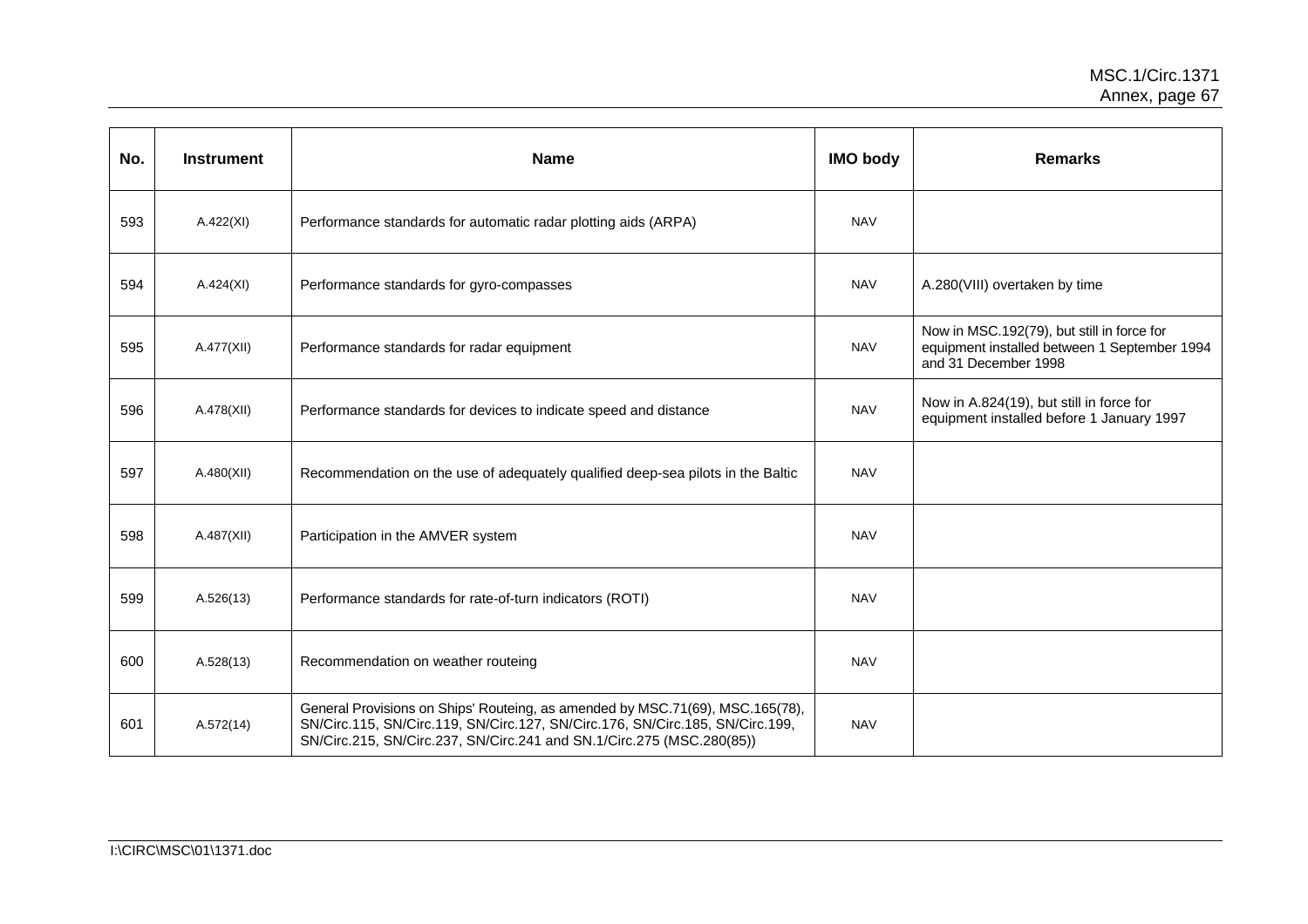| No. | <b>Instrument</b> | <b>Name</b>                                                                                                                                      | <b>IMO body</b> | <b>Remarks</b>                                                                          |
|-----|-------------------|--------------------------------------------------------------------------------------------------------------------------------------------------|-----------------|-----------------------------------------------------------------------------------------|
| 602 | A.601(15)         | Provision and display of manoeuvring information on board ships                                                                                  | <b>NAV</b>      |                                                                                         |
| 603 | A.615(15)         | Radar beacons and transponders                                                                                                                   | <b>NAV</b>      | SN/Circ.87 and SN/Circ.154 overtaken by time                                            |
| 604 | A.671(16)         | Safety zones and safety of navigation around offshore installations and structures                                                               | <b>NAV</b>      |                                                                                         |
| 605 | A.672(16)         | Guidelines and standards for the removal of offshore installations and structures<br>on the continental shelf and in the exclusive economic zone | <b>NAV</b>      |                                                                                         |
| 606 | A.708(17)         | Navigation bridge visibility and functions                                                                                                       | <b>NAV</b>      |                                                                                         |
| 607 | A.795(19)         | Navigational guidance and information scheme for ro-ro ferry operations                                                                          | <b>NAV</b>      |                                                                                         |
| 608 | A.796(19)         | Recommendations on a decision-support system for masters on passenger ships                                                                      | <b>NAV</b>      |                                                                                         |
| 609 | A.813(19)         | General requirements for electromagnetic compatibility (EMC) for all electrical<br>and electronic ship's equipment                               | <b>NAV</b>      |                                                                                         |
| 610 | A.817(19)         | Performance standards for electronic chart display and information systems<br>(ECDIS)                                                            | <b>NAV</b>      | Now in MSC.232(82), but still in force for<br>equipment installed before 1 January 1999 |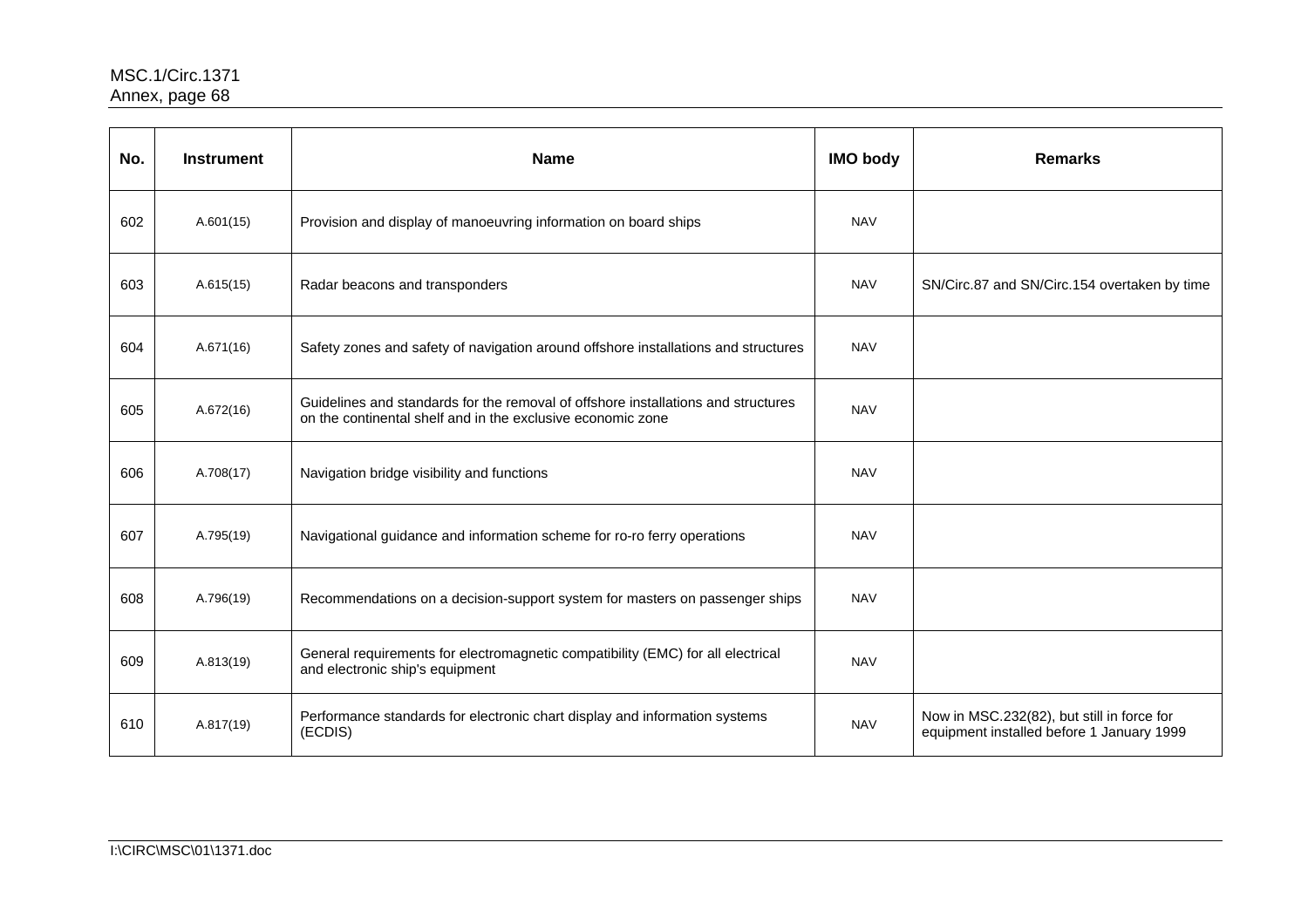| No. | <b>Instrument</b> | <b>Name</b>                                                                                      | <b>IMO body</b> | <b>Remarks</b>                                                                                                                                       |
|-----|-------------------|--------------------------------------------------------------------------------------------------|-----------------|------------------------------------------------------------------------------------------------------------------------------------------------------|
| 611 | MSC.232(82)       | The revised performance standards for electronic chart display and information<br>system (ECDIS) | <b>NAV</b>      | Installed on or after 1 January 2009                                                                                                                 |
| 612 | A.818(19)         | Performance standards for shipborne LORAN-C and CHAYKA receivers                                 | <b>NAV</b>      |                                                                                                                                                      |
| 613 | A.819(19)         | Performance standards for shipborne global positioning system (GPS) receiver<br>equipment        | <b>NAV</b>      | Now in MSC.112(73), but still in force for<br>equipment installed before 1 July 2003                                                                 |
| 614 | A.820(19)         | Performance standards for navigational radar equipment for high-speed craft                      | <b>NAV</b>      | Now in MSC.192(79), but still in force for<br>equipment installed before 1 July 2008                                                                 |
| 615 | A.821(19)         | Performance standards for gyro-compass for high-speed craft                                      | <b>NAV</b>      |                                                                                                                                                      |
| 616 | A.822(19)         | Performance standards for automatic steering aids (automatic pilots) for<br>high-speed craft     | <b>NAV</b>      |                                                                                                                                                      |
| 617 | A.823(19)         | Performance standards for automatic radar plotting aids (ARPAs)                                  | <b>NAV</b>      | Now in MSC.192(79), but still in force for<br>equipment installed between 1 January 1997<br>and 1 July 2008                                          |
| 618 | A.824(19)         | Performance standards for devices to indicate speed and distance                                 | <b>NAV</b>      | 1) Now in MSC.96(72), but still in force for<br>equipment installed between 1 January 1997<br>and 1 July 2002;<br>2) Refer to remarks on A.478(XII). |
| 619 | A.857(20)         | Guidelines for vessel traffic services                                                           | <b>NAV</b>      |                                                                                                                                                      |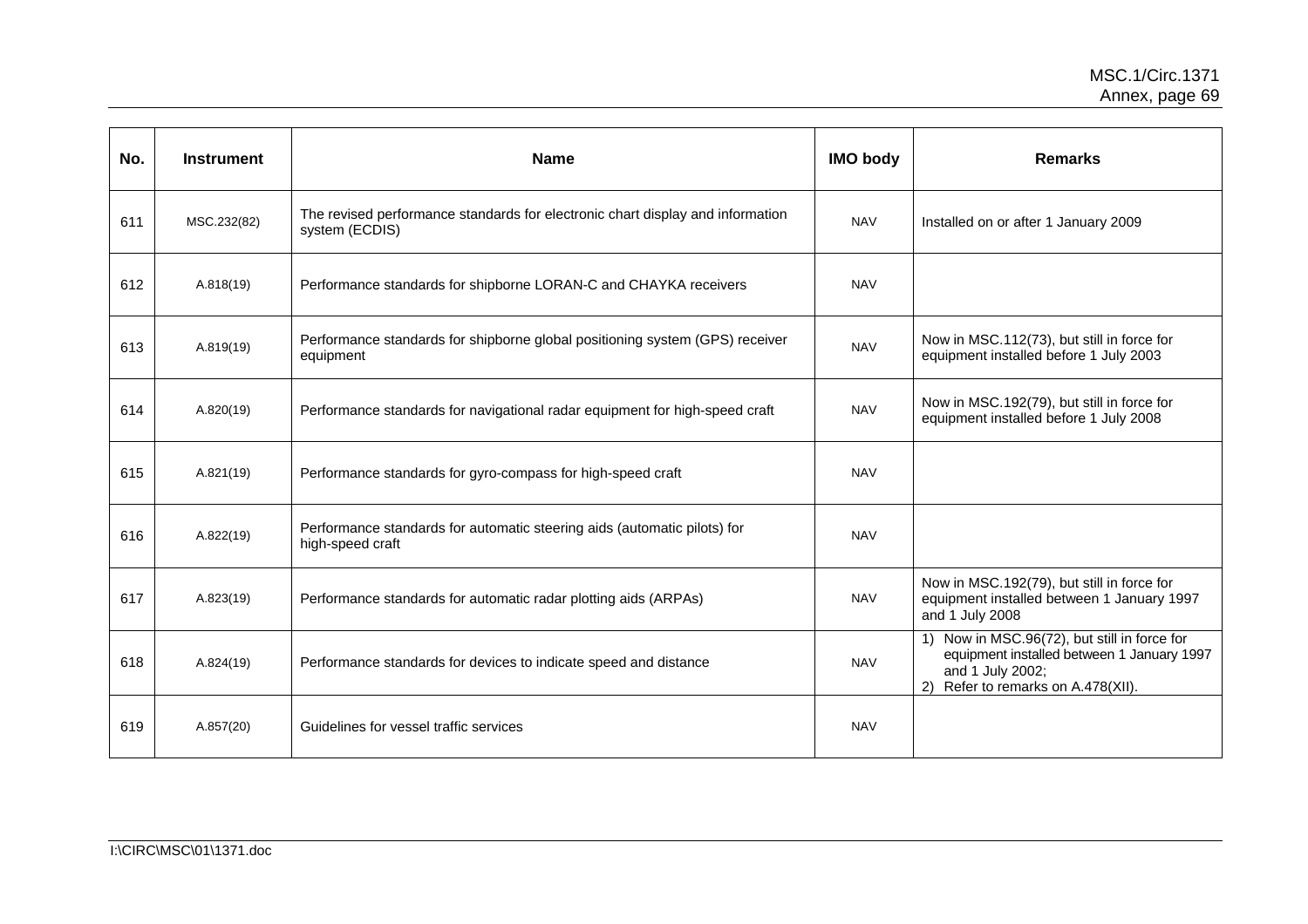| No. | <b>Instrument</b> | <b>Name</b>                                                                                                                                                                                                                         | <b>IMO body</b> | <b>Remarks</b>                  |
|-----|-------------------|-------------------------------------------------------------------------------------------------------------------------------------------------------------------------------------------------------------------------------------|-----------------|---------------------------------|
| 620 | A.858(20)         | Procedure for the adoption and amendment of traffic separation schemes,<br>routeing measures other than traffic separation schemes, including designation<br>and substitution of archipelagic sea lanes, and ship reporting systems | <b>NAV</b>      |                                 |
| 621 | A.861(20)         | Performance standards for shipborne voyage data recorders (VDRs), as<br>amended by MSC.214(81)                                                                                                                                      | <b>NAV</b>      |                                 |
| 622 | A.889(21)         | Pilot transfer arrangements                                                                                                                                                                                                         | <b>NAV</b>      | Currently under review          |
| 623 | A.893(21)         | Guidelines for voyage planning                                                                                                                                                                                                      | <b>NAV</b>      |                                 |
| 624 | A.915(22)         | Revised maritime policy and requirements for a future Global Navigation Satellite<br>System (GNSS)                                                                                                                                  | <b>NAV</b>      |                                 |
| 625 | A.916(22)         | Guidelines for the recording of events related to navigation                                                                                                                                                                        | <b>NAV</b>      |                                 |
| 626 | A.949(23)         | Guidelines on places of refuge for ships in need of assistance                                                                                                                                                                      | <b>NAV</b>      |                                 |
| 627 | A.950(23)         | Maritime assistance services (MAS)                                                                                                                                                                                                  | <b>NAV</b>      |                                 |
| 628 | A.953(23)         | World-wide radionavigation system                                                                                                                                                                                                   | <b>NAV</b>      | Revokes A.529(13) and A.815(19) |
| 629 | A.954(23)         | Proper use of VHF channels at sea (Revokes A.474(12))                                                                                                                                                                               | <b>NAV</b>      |                                 |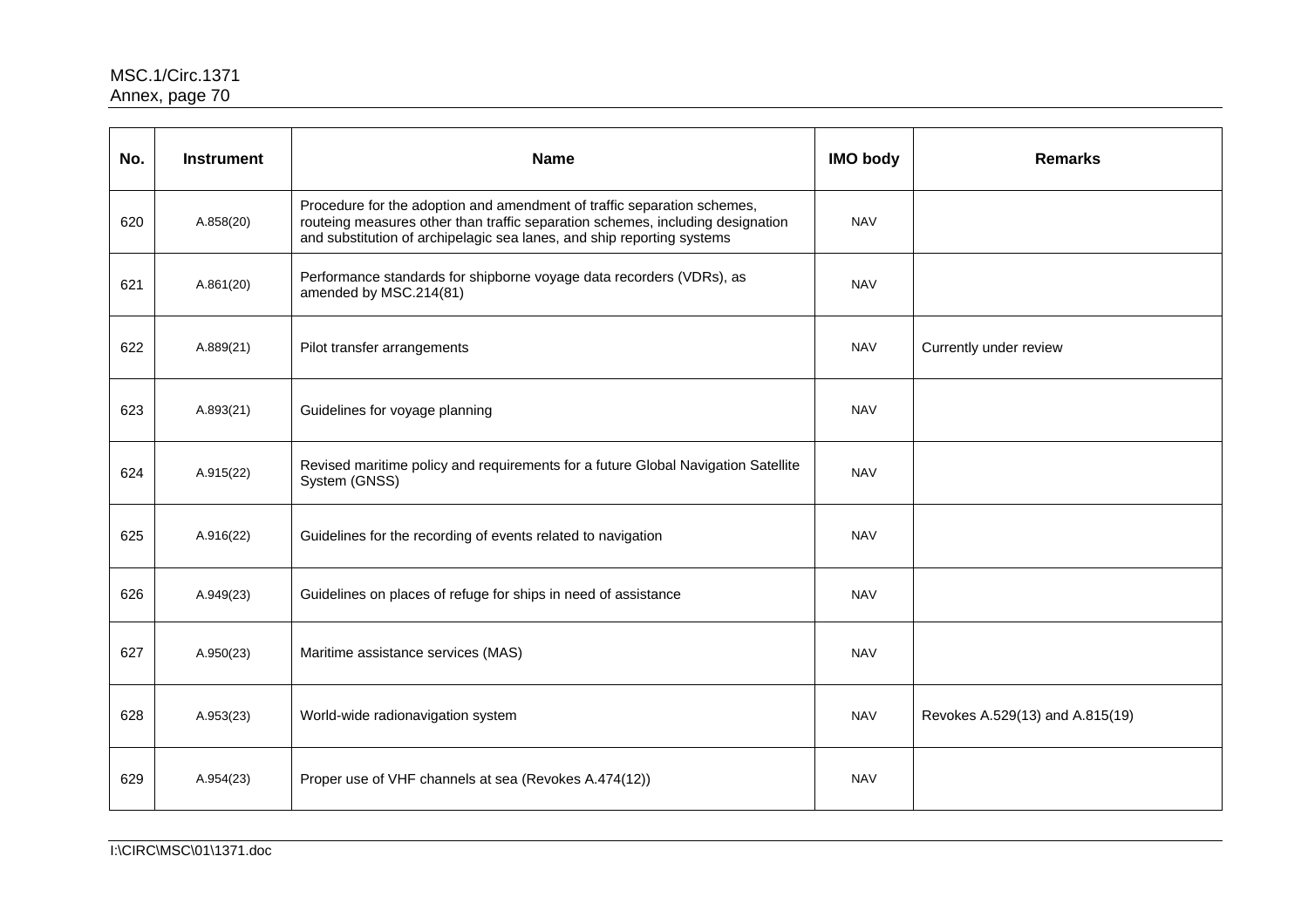| No. | <b>Instrument</b> | <b>Name</b>                                                                                                                                                                                                                                                               | <b>IMO body</b> | <b>Remarks</b>                                                                                                                                                                                                                                                                                                                                                             |
|-----|-------------------|---------------------------------------------------------------------------------------------------------------------------------------------------------------------------------------------------------------------------------------------------------------------------|-----------------|----------------------------------------------------------------------------------------------------------------------------------------------------------------------------------------------------------------------------------------------------------------------------------------------------------------------------------------------------------------------------|
| 630 | A.956(23)         | Amendments to the guidelines for the onboard operational use of shipborne<br>automatic identification systems (AIS) (resolution A.917(22))                                                                                                                                | <b>NAV</b>      |                                                                                                                                                                                                                                                                                                                                                                            |
| 631 | A.958(23)         | Provision of hydrographic services                                                                                                                                                                                                                                        | <b>NAV</b>      | Revokes A.532(13)                                                                                                                                                                                                                                                                                                                                                          |
| 632 | A.960(23)         | Recommendations on training and certification and operational procedures for<br>maritime pilots other than deep-sea pilots                                                                                                                                                | <b>NAV</b>      | Revokes A.485(XII)                                                                                                                                                                                                                                                                                                                                                         |
| 633 | A.999(25)         | Guidelines on voyage planning for passenger ships operating in remote areas                                                                                                                                                                                               | <b>NAV</b>      |                                                                                                                                                                                                                                                                                                                                                                            |
| 634 | MSC.43(64)        | Guidelines and criteria for ship reporting systems, as amended by MSC.111(73)<br>and MSC.189(79)                                                                                                                                                                          | <b>NAV</b>      |                                                                                                                                                                                                                                                                                                                                                                            |
| 635 | MSC.53(66)        | Performance standards for shipborne GLONASS receiver equipment                                                                                                                                                                                                            | <b>NAV</b>      | Now in MSC.113(73), but still in force for<br>equipment installed before 1 July 2003                                                                                                                                                                                                                                                                                       |
| 636 | MSC.64(67)        | Recommendations on new and amended performance standards for integrated<br>bridge systems (IBS) (annex 1), for shipborne DGPS and DGLONASS maritime<br>radio beacon receiver equipment (annex 2), for heading control systems<br>(annex 3), for radar equipment (annex 4) | <b>NAV</b>      | Annex 1: It would become obsolete after the<br>adoption of the Guidelines for bridge<br>equipment and systems, their arrangement<br>and integration<br>Annex 2: Now in MSC.114(73), but still in force<br>for equipment installed before 1 July 2003<br>Annex 4: Now in MSC.192(79), but still in force<br>for equipment installed between 1 January 1999<br>and July 2008 |
| 637 | MSC.74(69)        | New and amended performance standards                                                                                                                                                                                                                                     | <b>NAV</b>      | 1) Annex 1: Now in MSC.115(73), but still in force<br>for equipment installed before 1 July 2003<br>2) Refer to remarks on A.224(VII)                                                                                                                                                                                                                                      |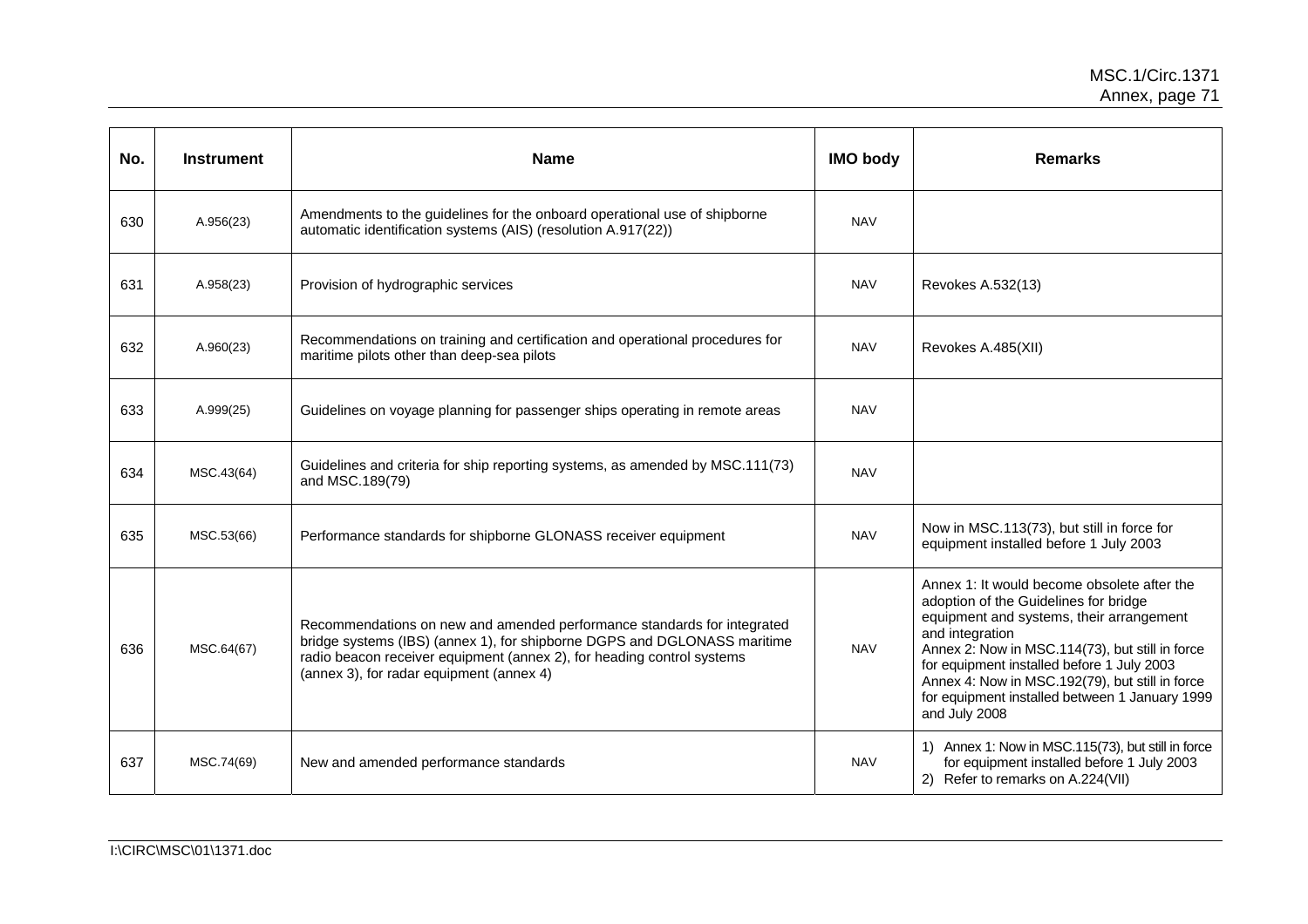| No. | <b>Instrument</b> | <b>Name</b>                                                                                                                                                                                                       | <b>IMO body</b> | <b>Remarks</b>                                                                                   |
|-----|-------------------|-------------------------------------------------------------------------------------------------------------------------------------------------------------------------------------------------------------------|-----------------|--------------------------------------------------------------------------------------------------|
| 638 | MSC.86(70)        | New and amended performance standards for navigational equipment, for Sound<br>reception system (annex 1), for Magnetic heading devices (TMHDs) (annex 2)<br>and for Integrated Navigation System (INS) (annex 3) | <b>NAV</b>      | Annex 3: Now in MSC.252(83), but still in force<br>for equipment installed before 1 January 2011 |
| 639 | MSC.252(83)       | Revised performance standards for Integrated Navigation Systems (INS)                                                                                                                                             | <b>NAV</b>      | 1) Installed on or after 1 January 2011<br>2) Refer to remarks on MSC.86(70)                     |
| 640 | MSC.94(72)        | Performance standards for night vision equipment for high-speed craft (HSC)                                                                                                                                       | <b>NAV</b>      |                                                                                                  |
| 641 | MSC.95(72)        | Performance standards for daylight signalling lamps                                                                                                                                                               | <b>NAV</b>      |                                                                                                  |
| 642 | MSC.96(72)        | Amendments to Performance standards for devices to indicate speed and<br>distance                                                                                                                                 | <b>NAV</b>      |                                                                                                  |
| 643 | MSC.112(73)       | Revised performance standards for shipborne global positioning system (GPS)<br>receiver equipment                                                                                                                 | <b>NAV</b>      | Refer to remarks on A.819(19)                                                                    |
| 644 | MSC.113(73)       | Revised performance standards for shipborne GLONASS receiver equipment                                                                                                                                            | <b>NAV</b>      | Refer to remarks on MSC.53(66)                                                                   |
| 645 | MSC.114(73)       | Revised performance standards for shipborne DGPS and DGLONASS maritime<br>radio beacon receiver equipment                                                                                                         | <b>NAV</b>      | Refer to remarks on MSC.64(67)                                                                   |
| 646 | MSC.115(73)       | Revised performance standards for shipborne combined GPS/GLONASS<br>receiver equipment                                                                                                                            | <b>NAV</b>      | Refer to remarks on MSC.74(69)                                                                   |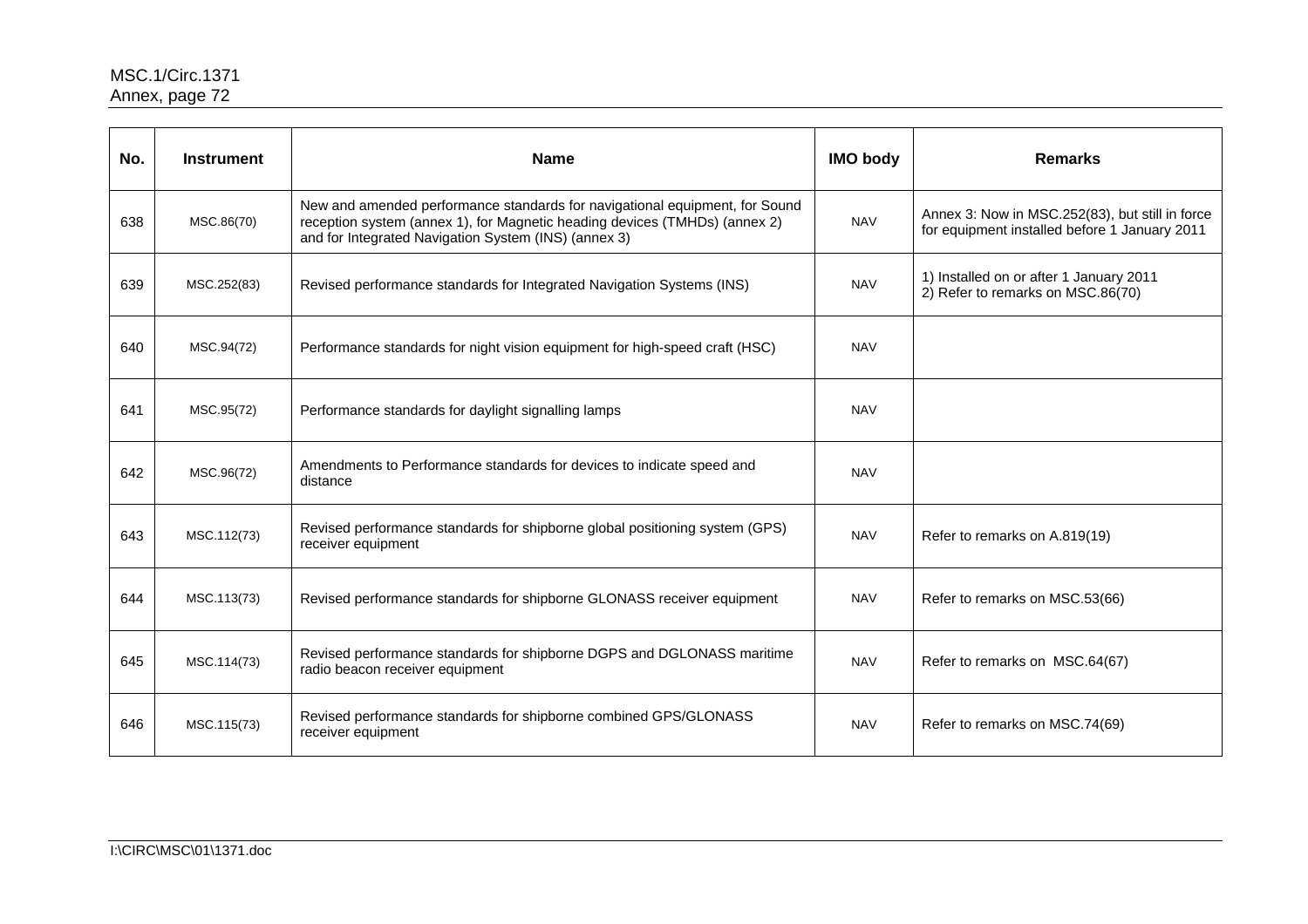| No. | <b>Instrument</b> | <b>Name</b>                                                                                                                            | <b>IMO body</b> | <b>Remarks</b>                                              |
|-----|-------------------|----------------------------------------------------------------------------------------------------------------------------------------|-----------------|-------------------------------------------------------------|
| 647 | MSC.116(73)       | Performance standards for marine transmitting heading devices (THDs)                                                                   | <b>NAV</b>      |                                                             |
| 648 | MSC.128(75)       | Performance standards for a bridge navigational watch alarm systems (BNWAS)                                                            | <b>NAV</b>      |                                                             |
| 649 | MSC.140(76)       | Recommendation for the protection of the AIS VHF data link                                                                             | <b>NAV</b>      |                                                             |
| 650 | MSC.163(78)       | Performance standards for shipborne Simplified Voyage Data Recorders<br>(S-VDRs), as amended by MSC.214(81)                            | <b>NAV</b>      |                                                             |
| 651 | MSC.164(78)       | Revised performance standards for radar reflectors                                                                                     | <b>NAV</b>      |                                                             |
| 652 | MSC.166(78)       | Application of performance standards for Transmitting Heading Devices (THDs)<br>to Marine Transmitting Magnetic Heading Devices (TMHD) | <b>NAV</b>      |                                                             |
| 653 | MSC.191(79)       | Performance Standards for the Presentation of Navigation-related Information on<br>Shipborne Navigational Displays                     | <b>NAV</b>      |                                                             |
| 654 | MSC.192(79)       | Revised Performance Standards for Radar Equipment                                                                                      | <b>NAV</b>      | Refer to remarks on A.477(XII), A.820(19) and<br>MSC.64(67) |
| 655 | MSC.210(81)       | Performance Standards and Functional Requirements for the Long Range<br>Identification and Tracking of ships as amended by MSC.254(83) | <b>NAV</b>      |                                                             |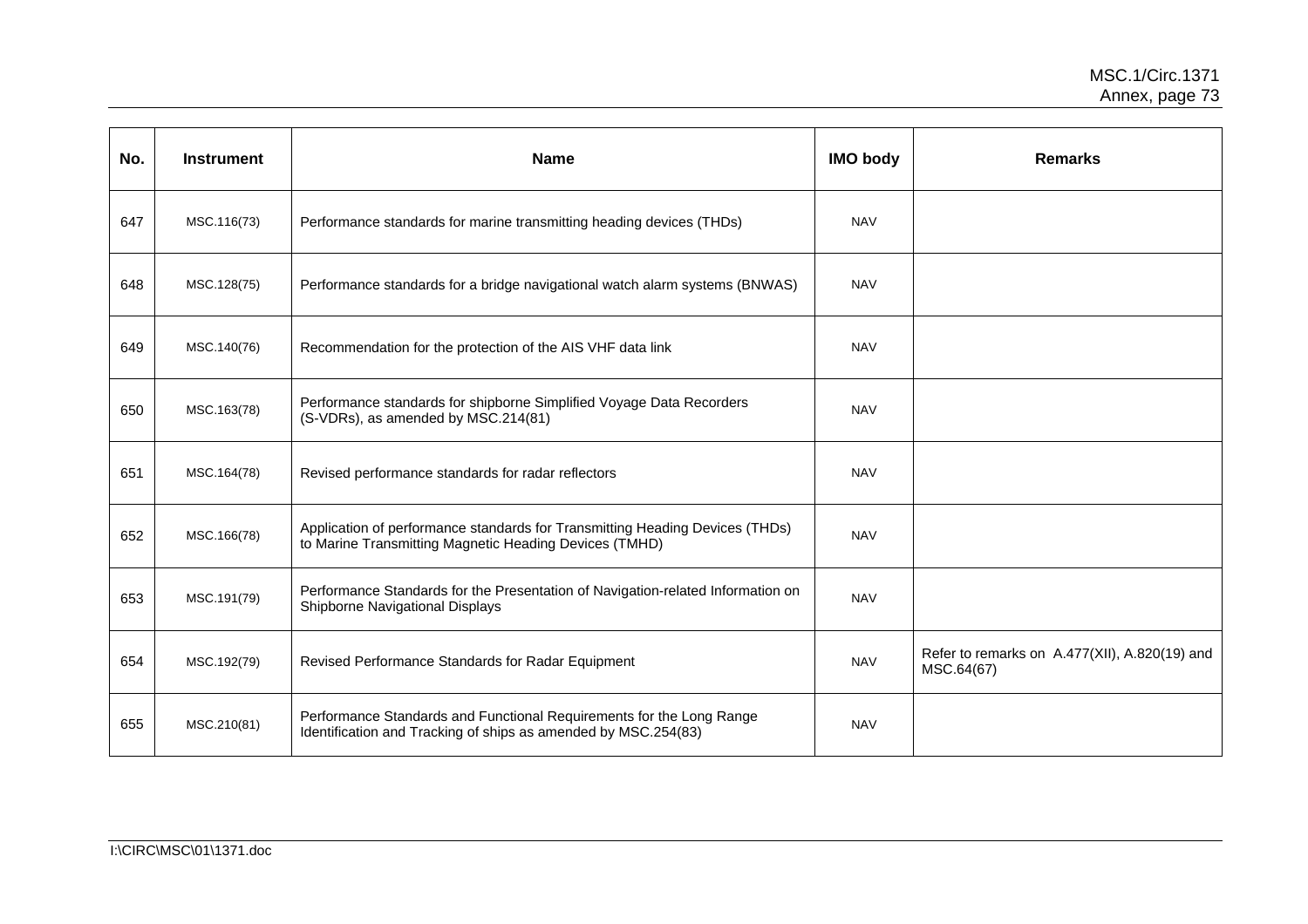| No. | <b>Instrument</b> | <b>Name</b>                                                                                                       | <b>IMO body</b> | <b>Remarks</b> |
|-----|-------------------|-------------------------------------------------------------------------------------------------------------------|-----------------|----------------|
| 656 | MSC.233(82)       | Performance standards for shipborne Galileo receiver equipment                                                    | <b>NAV</b>      |                |
| 657 | MSC.253(83)       | Adoption of Performance standards for navigation lights, navigation light<br>controllers and associated equipment | <b>NAV</b>      |                |
| 658 | MSC/Circ.538      | Information on AMVER service                                                                                      | <b>NAV</b>      |                |
| 659 | MSC/Circ.586      | World VTS Guide                                                                                                   | <b>NAV</b>      |                |
| 660 | MSC/Circ.638      | Maintaining a proper look-out                                                                                     | <b>NAV</b>      |                |
| 661 | MSC/Circ.673      | Onboard communication phrases for passenger care                                                                  | <b>NAV</b>      |                |
| 662 | MSC/Circ.773      | Pilot transfer arrangements. Required boarding arrangements for pilots.                                           | <b>NAV</b>      |                |
| 663 | MSC/Circ.867      | Officer of the navigational watch acting as the sole look-out during period of<br>darkness                        | <b>NAV</b>      |                |
| 664 | MSC/Circ.893      | Navigational warning concerning operations endangering the safety of navigation                                   | <b>NAV</b>      |                |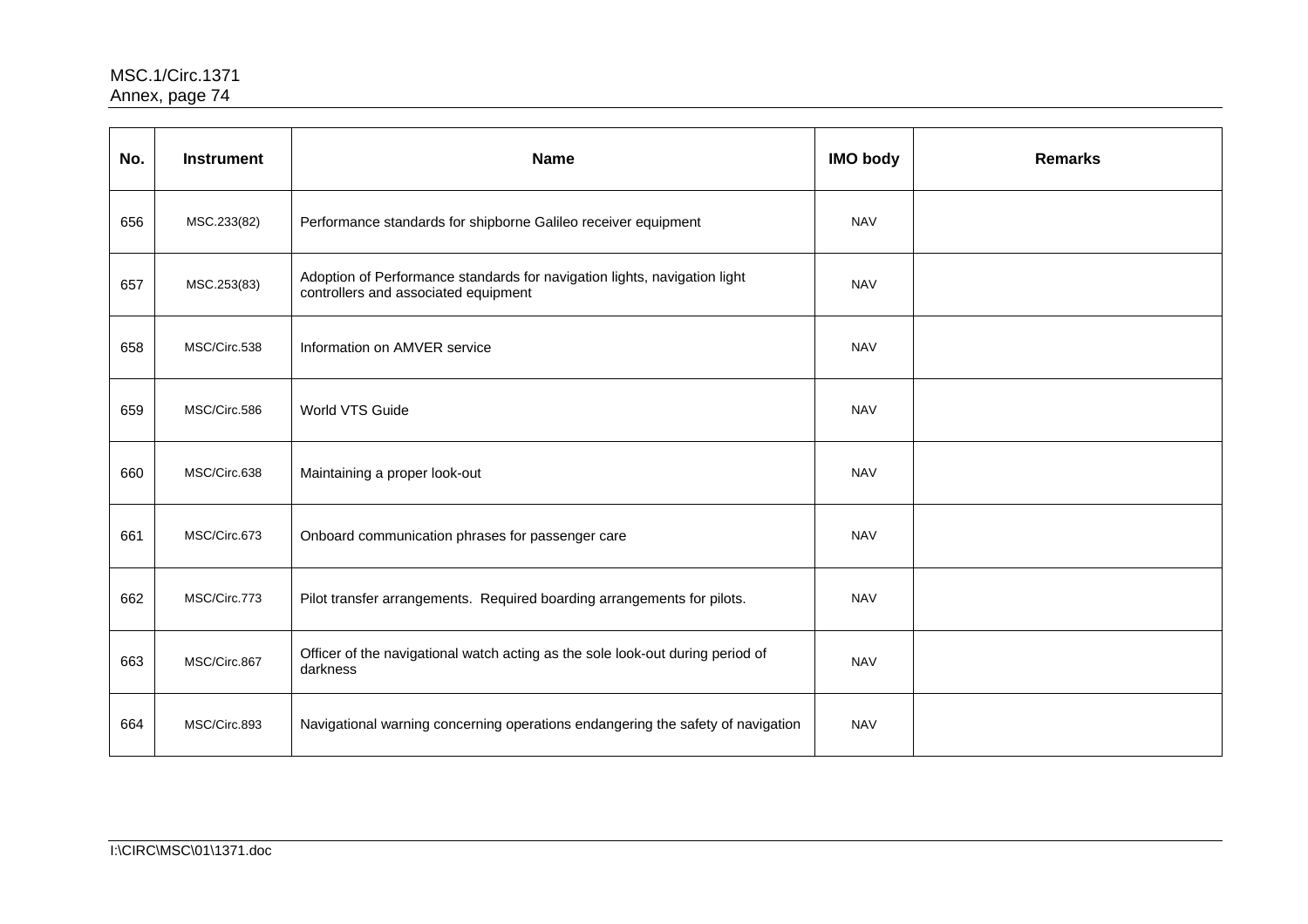| No. | <b>Instrument</b>              | <b>Name</b>                                                                                                                                                                            | <b>IMO body</b> | <b>Remarks</b> |
|-----|--------------------------------|----------------------------------------------------------------------------------------------------------------------------------------------------------------------------------------|-----------------|----------------|
| 665 | MSC/Circ.952                   | IALA standards for training and certification of vessel traffic service (VTS)<br>personnel                                                                                             | <b>NAV</b>      |                |
| 666 | MSC/Circ.1024                  | Guidelines on Voyage Data Recorder (VDR) ownership and recovery                                                                                                                        | <b>NAV</b>      |                |
| 667 | MSC/Circ.1043                  | Guidance on ships' daily reporting of their positions to their companies                                                                                                               | <b>NAV</b>      |                |
| 668 | MSC/Circ.1056<br>MEPC/Circ.399 | Guidelines for ships operating in Arctic ice-covered waters                                                                                                                            | <b>NAV</b>      |                |
| 669 | MSC/Circ.1060                  | Guidance note on the preparation of proposals on ships' routeing systems and<br>ship reporting systems for submission to the Sub-Committee on Safety of<br>Navigation                  | <b>NAV</b>      |                |
| 670 | MSC/Circ.1060/Add.1            | Amendment to the Guidance note on the preparation of proposals on ships'<br>routeing systems and ship reporting systems for submission to the<br>Sub-Committee on Safety of Navigation | <b>NAV</b>      |                |
| 671 | MSC/Circ.1061                  | Guidance for the operational use of Integrated Bridge Systems (IBS)                                                                                                                    | <b>NAV</b>      |                |
| 672 | MSC/Circ.1063                  | Participation of ships in weather routeing services                                                                                                                                    | <b>NAV</b>      |                |
| 673 | MSC/Circ.1118                  | Implementation of SOLAS regulation V/9 - Hydrographic services                                                                                                                         | <b>NAV</b>      |                |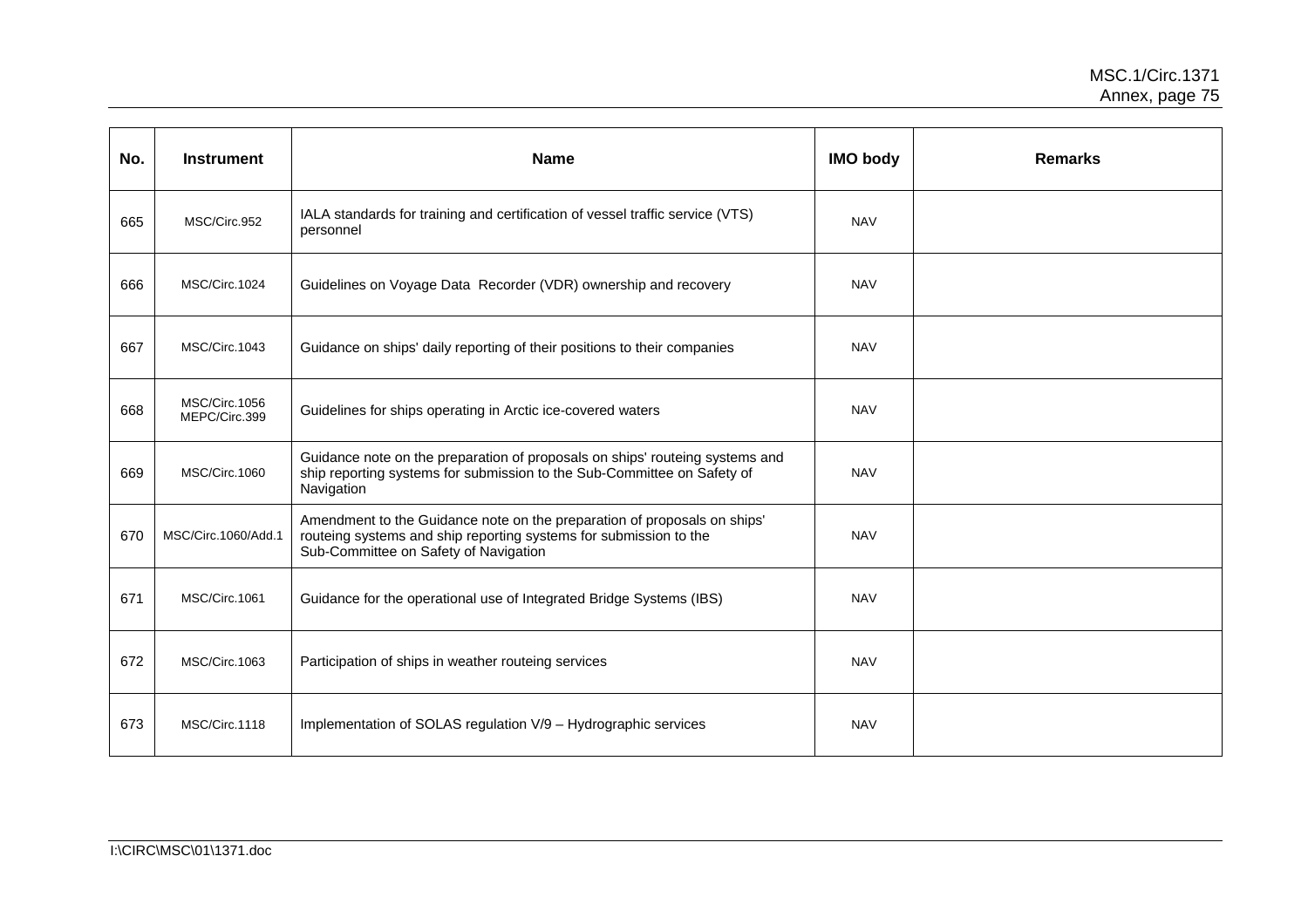| No. | <b>Instrument</b> | <b>Name</b>                                                                                                                                                 | <b>IMO body</b> | <b>Remarks</b> |
|-----|-------------------|-------------------------------------------------------------------------------------------------------------------------------------------------------------|-----------------|----------------|
| 674 | MSC/Circ.1144     | Additional guidance for the uniform application of rule 1(e) of the International<br>Regulations for Preventing Collisions at Sea, 1972, as amended         | <b>NAV</b>      |                |
| 675 | MSC/Circ.1174     | Basic safety guidance for oceanic voyages by non-regulated craft                                                                                            | <b>NAV</b>      |                |
| 676 | MSC/Circ.1179     | Deficiencies in hydrographic surveying and nautical charting worldwide and their<br>impact on safety of navigation and protection of the marine environment | <b>NAV</b>      |                |
| 677 | MSC.1/Circ.1222   | Guidelines on annual testing of voyage data recorders (VDR) and simplified<br>voyage data recorders (S-VDR)                                                 | <b>NAV</b>      |                |
| 678 | MSC.1/Circ.1224   | Unified interpretations of SOLAS chapter V                                                                                                                  | <b>NAV</b>      |                |
| 679 | MSC.1/Circ.1225   | Navigational Warnings concerning operations endangering the Safety of<br>Navigation                                                                         | <b>NAV</b>      |                |
| 680 | MSC.1/Circ.1250   | Safety margins to protect radar systems                                                                                                                     | <b>NAV</b>      |                |
| 681 | MSC.1/Circ.1260   | Unified interpretations of COLREGs                                                                                                                          | <b>NAV</b>      |                |
| 682 | MSC.1/Circ.1261   | Prevention of maritime accidents due to driftwood                                                                                                           | <b>NAV</b>      |                |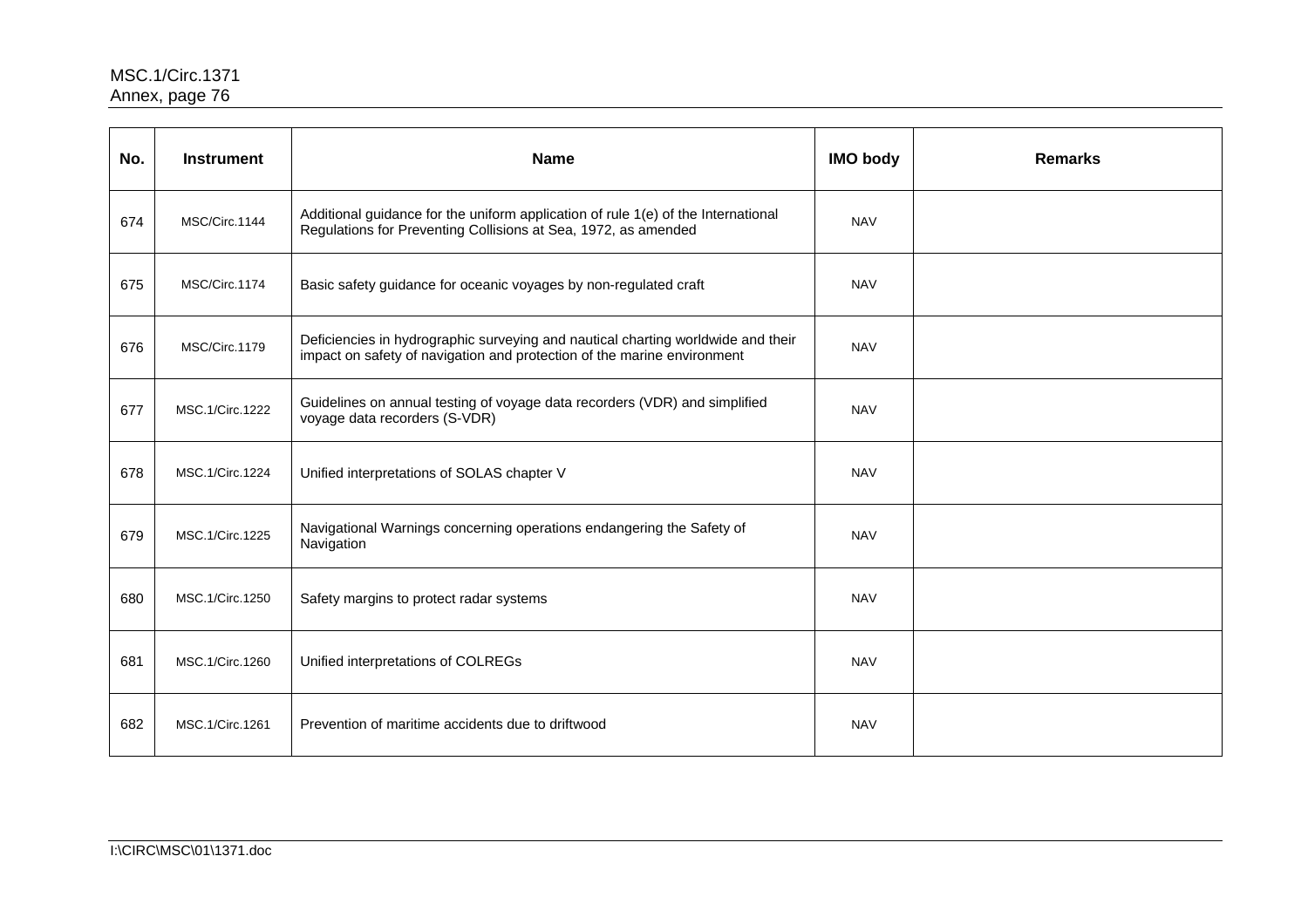| No. | <b>Instrument</b> | <b>Name</b>                                                                                       | <b>IMO body</b> | <b>Remarks</b>                           |
|-----|-------------------|---------------------------------------------------------------------------------------------------|-----------------|------------------------------------------|
| 683 | MSC.1/Circ.1280   | Night-time look-out - photochromic lenses and dark adaptation                                     | <b>NAV</b>      |                                          |
| 684 | MSC.1/Circ.1293   | Participation in the World Meteorological Organization Voluntary Observing<br>Ships' (VOS) Scheme | <b>NAV</b>      | Supersedes MSC/Circ.1017                 |
| 685 | SN/Circ.99        | Carriage of up-to-date charts                                                                     | <b>NAV</b>      |                                          |
| 686 | SN/Circ.105       | IALA buoyage system                                                                               | <b>NAV</b>      |                                          |
| 687 | SN/Circ.107       | Maritime buoyage system                                                                           | <b>NAV</b>      | Note: Reference in SOLAS regulation V/13 |
| 688 | SN/Circ.157       | Warning on using non-equivalent electronic charts                                                 | <b>NAV</b>      |                                          |
| 689 | SN/Circ.177       | Use of "not under command" (NUC) signals                                                          | <b>NAV</b>      |                                          |
| 690 | SN/Circ.181       | Compliance with ships' routeing measures                                                          | <b>NAV</b>      |                                          |
| 691 | SN/Circ.182       | Recognition of GPS-SPS as a component of the World-Wide Radionavigation<br>System                 | <b>NAV</b>      |                                          |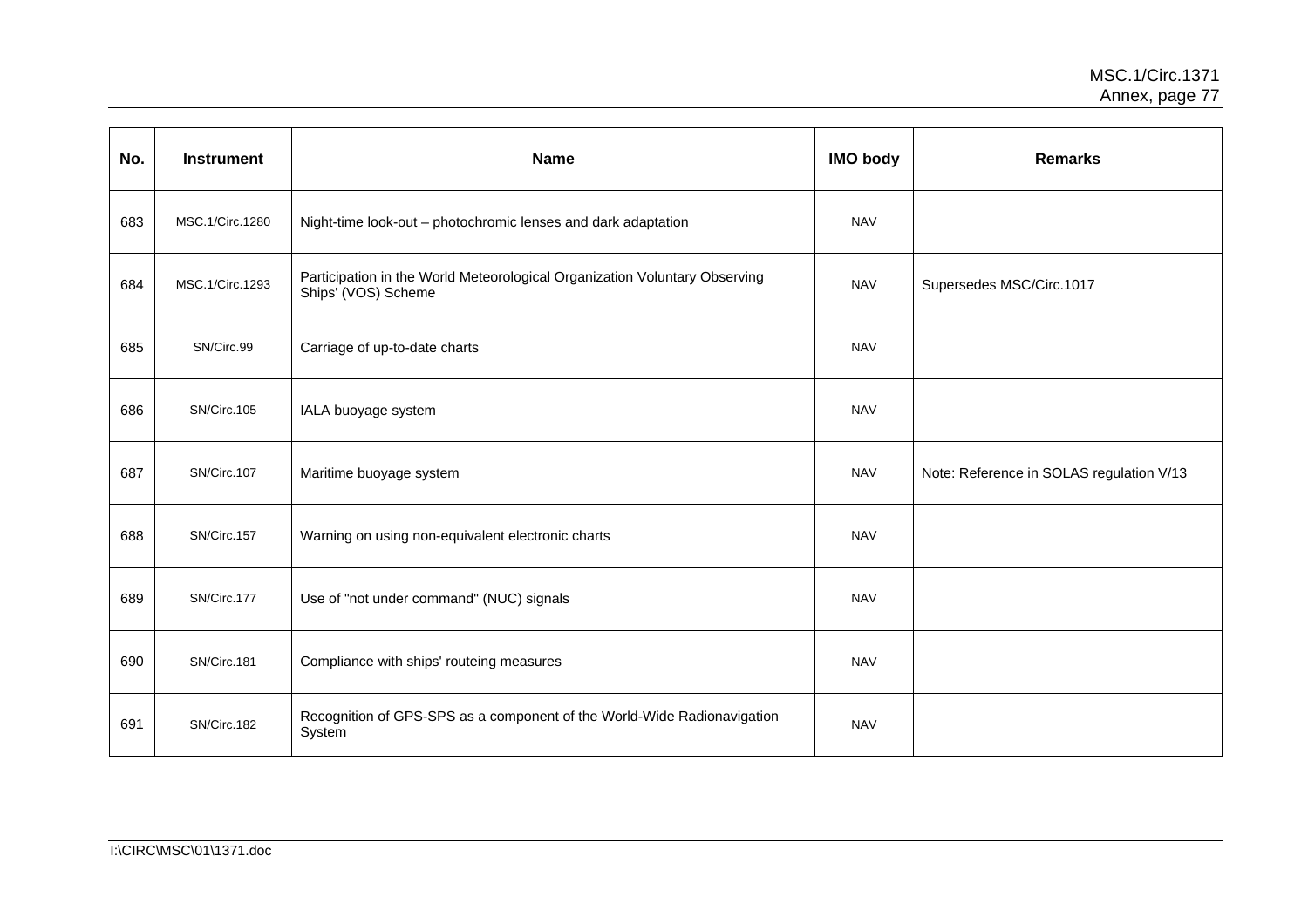| No. | <b>Instrument</b>         | <b>Name</b>                                                                                                                                                                                                               | <b>IMO body</b> | <b>Remarks</b> |
|-----|---------------------------|---------------------------------------------------------------------------------------------------------------------------------------------------------------------------------------------------------------------------|-----------------|----------------|
| 692 | SN/Circ.189               | Marking of seismic streamers                                                                                                                                                                                              | <b>NAV</b>      |                |
| 693 | SN/Circ.197<br>and Corr.1 | Operation of marine radar for SART detection                                                                                                                                                                              | <b>NAV</b>      |                |
| 694 | SN/Circ.206<br>and Corr.1 | Guidance for ships transiting archipelagic waters                                                                                                                                                                         | <b>NAV</b>      |                |
| 695 | SN/Circ.207/Rev.1         | Differences between RCDS and ECDIS                                                                                                                                                                                        | <b>NAV</b>      |                |
| 696 | SN/Circ.213               | Guidance on chart datums and the accuracy of positions on charts                                                                                                                                                          | <b>NAV</b>      |                |
| 697 | SN/Circ.223               | Information and Guidance on allocation of identification numbers for Differential<br>Global Navigation Satellite System (DGNSS) reference and transmitting stations<br>in the Maritime Radionavigation (RADIOBEACON) Band | <b>NAV</b>      |                |
| 698 | SN/Circ.226               | Dangers of conflicting actions in collision avoidance                                                                                                                                                                     | <b>NAV</b>      |                |
| 699 | SN/Circ.227               | Guidelines for the installation of a shipborne Automatic Identification System<br>(AIS), as amended by SN/Circ.245                                                                                                        | <b>NAV</b>      |                |
| 700 | SN.1/Circ.227/Corr.1      | Guidelines for the installation of a shipborne Automatic Identification System<br>(AIS)                                                                                                                                   | <b>NAV</b>      |                |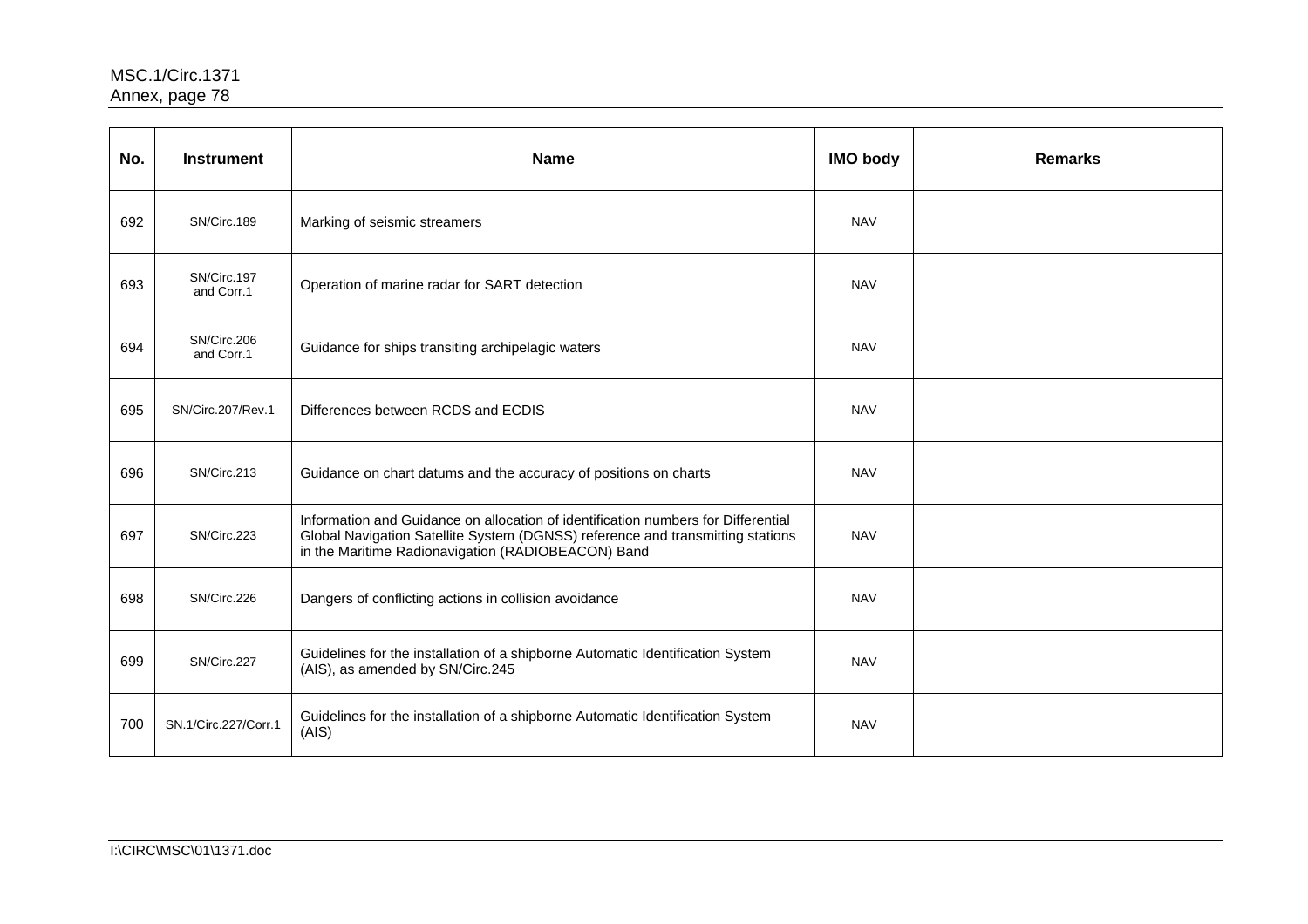| No. | <b>Instrument</b>   | <b>Name</b>                                                                                                                                                      | <b>IMO body</b> | <b>Remarks</b>                 |
|-----|---------------------|------------------------------------------------------------------------------------------------------------------------------------------------------------------|-----------------|--------------------------------|
| 701 | SN/Circ.236         | Guidance on the application of AIS binary messages                                                                                                               | <b>NAV</b>      |                                |
| 702 | SN/Circ.242         | Mandatory ship reporting systems                                                                                                                                 | <b>NAV</b>      |                                |
| 703 | SN/Circ.243         | Guidelines for the presentation of navigation-related symbols, terms and<br>abbreviations                                                                        | <b>NAV</b>      | SN/Circ.217 overtaken by time  |
| 704 | SN.1/Circ.243/Add.1 | Guidelines for the presentation of navigation-related symbols, terms and<br>abbreviations                                                                        | <b>NAV</b>      | MSC/Circ.563 overtaken by time |
| 705 | SN/Circ.246         | Recommended means for extracting stored data from Voyage Data Recorders<br>(VDRs) and Simplified Voyage Data Recorders (S-VDRs) for Investigation<br>authorities | <b>NAV</b>      |                                |
| 706 | SN.1/Circ.255       | Additional guidance on chart datums and the Accuracy of positions on chart                                                                                       | <b>NAV</b>      |                                |
| 707 | SN.1/Circ.259       | Emergency wreck marking buoy                                                                                                                                     | <b>NAV</b>      |                                |
| 708 | SN.1/Circ.265       | Guidelines on the application of SOLAS regulation V/15 to INS, IBS and bridge<br>design                                                                          | <b>NAV</b>      |                                |
| 709 | SN.1/Circ.266       | Maintenance of Electronic Chart Display and Information System (ECDIS)<br>software                                                                               | <b>NAV</b>      |                                |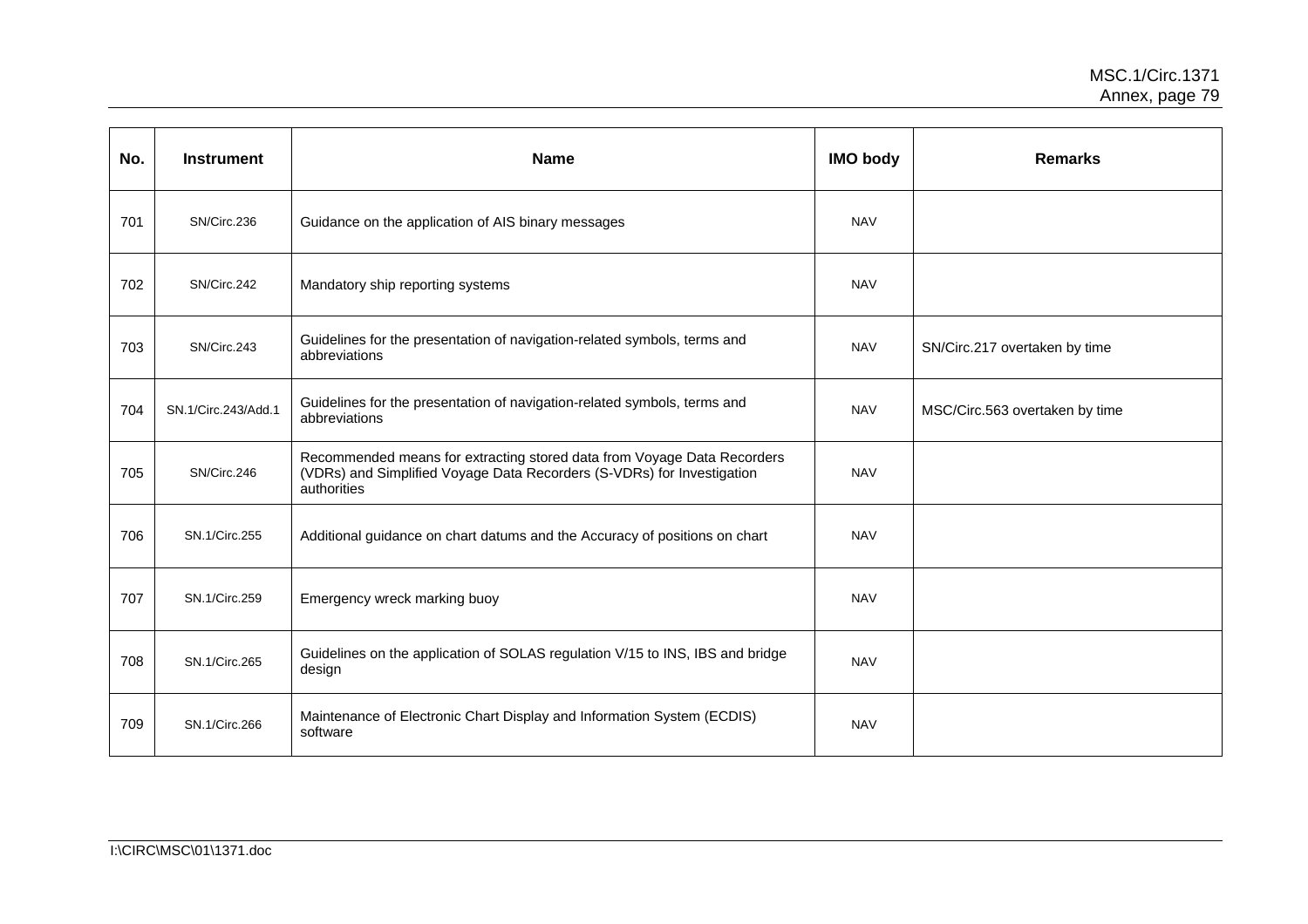| No. | <b>Instrument</b>   | <b>Name</b>                                                                                                                           | <b>IMO body</b> | <b>Remarks</b>                 |
|-----|---------------------|---------------------------------------------------------------------------------------------------------------------------------------|-----------------|--------------------------------|
| 710 | SN.1/Circ.271       | Guidelines for the installation of shipborne radar equipment                                                                          | <b>NAV</b>      |                                |
| 711 | SN.1/Circ.274       | Guidelines for the application of the modular concept to performance standards                                                        | <b>NAV</b>      |                                |
| 712 | SN.1/Circ.276       | Transitioning from paper chart to electronic chart display and information systems<br>(ECDIS) navigation                              | <b>NAV</b>      |                                |
| 713 | SN.1/Circ.277       | International ice patrol service - 2009                                                                                               | <b>NAV</b>      |                                |
| 714 | SN.1/Circ.277/Add.1 | Amendments - International ice patrol service - 2009                                                                                  | <b>NAV</b>      |                                |
| 715 | A.917(22)           | Guidelines for the onboard operational use of shipborne Automatic Identification<br>Systems (AIS), as amended by resolution A.956(23) | NAV/MSC         |                                |
| 716 | MSC/Circ.982        | Guidelines on ergonomic criteria for bridge equipment and layout                                                                      | NAV/DE          | MSC/Circ.603 overtaken by time |
| 717 | A.49(III)           | Approval of the Recommendations of Maritime Safety Committee on stability<br>information for ships carrying grain                     | <b>SLF</b>      |                                |
| 718 | A.207(VII)          | Recommendation for an interim simplified criterion for decked fishing vessels<br>under 300 metres in length                           | <b>SLF</b>      |                                |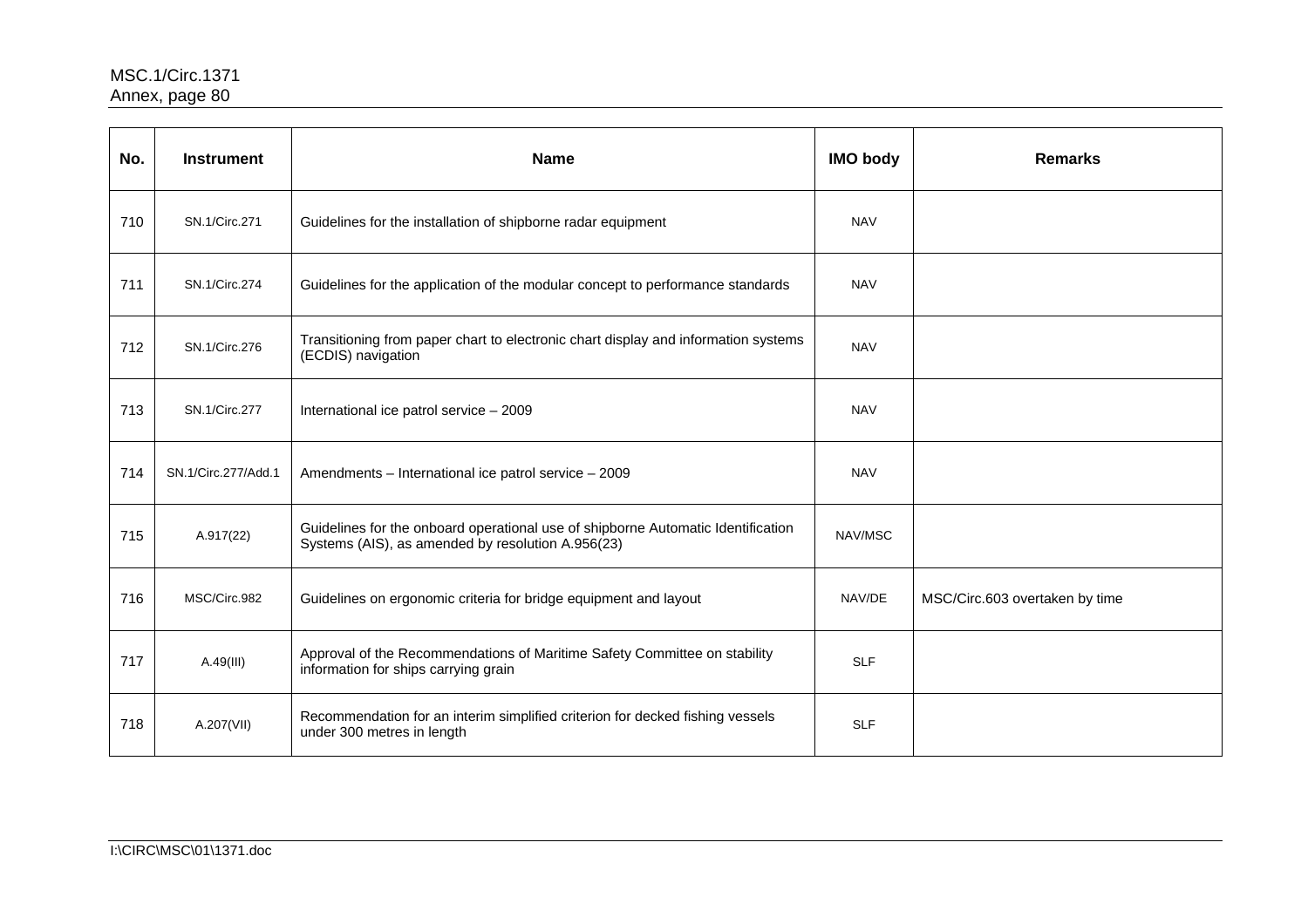| No. | <b>Instrument</b> | <b>Name</b>                                                                                                                                                                 | <b>IMO body</b> | <b>Remarks</b> |
|-----|-------------------|-----------------------------------------------------------------------------------------------------------------------------------------------------------------------------|-----------------|----------------|
| 719 | A.208(VII)        | Recommendation on construction of fishing vessels affecting the vessel's stability<br>and crew safety                                                                       | <b>SLF</b>      |                |
| 720 | A.265(VIII)       | Regulations on subdivision and stability of passenger ships as an equivalent to<br>part B of chapter II of the International Convention for the Safety of Life at Sea, 1960 | <b>SLF</b>      |                |
| 721 | A.266(VIII)       | Recommendation on a standard method for establishing compliance with the<br>requirements for cross-flooding arrangements in passenger ships                                 | <b>SLF</b>      |                |
| 722 | A.267((VIII)      | Code of practice concerning the accuracy of stability information for fishing<br>vessels                                                                                    | <b>SLF</b>      |                |
| 723 | A.269(VIII)       | Recommendation for skippers of fishing vessels on ensuring a vessel's<br>endurance in conditions of ice formation                                                           | <b>SLF</b>      |                |
| 724 | A.320(IX)         | Regulation equivalent to regulation 27 of the International Convention on Load<br>Lines, 1966, as amended by resolution A.514(13)                                           | <b>SLF</b>      |                |
| 725 | A.650(16)         | An example of alternative intact stability criteria for twin-pontoon<br>column-stabilized semi-submersible units                                                            | <b>SLF</b>      |                |
| 726 | A.651(16)         | An example of alternative stability criteria for a range of positive stability after<br>damage or flooding for column-stabilized semi-submersible units                     | <b>SLF</b>      |                |
| 727 | A.684(17)         | Explanatory notes to the SOLAS regulations on subdivision and damage stability<br>of cargo ships of 100 metres in length and over                                           | <b>SLF</b>      |                |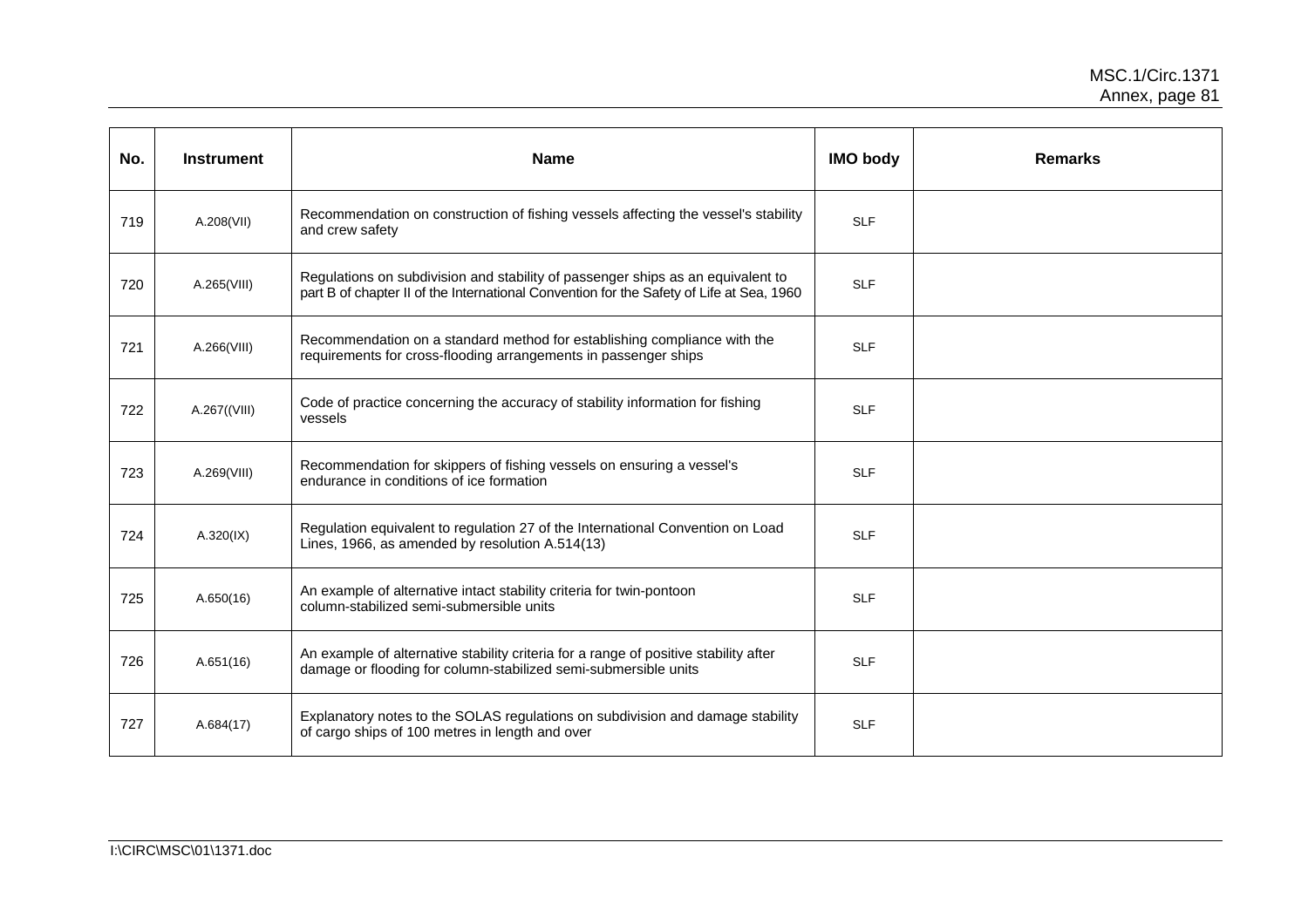| No. | <b>Instrument</b> | <b>Name</b>                                                                                                                                | <b>IMO body</b> | <b>Remarks</b>                                         |
|-----|-------------------|--------------------------------------------------------------------------------------------------------------------------------------------|-----------------|--------------------------------------------------------|
| 728 | A.685(17)         | Recommendation on weather criterion for fishing vessels of 24 metres in length<br>and over                                                 | <b>SLF</b>      |                                                        |
| 729 | A.747(18)         | Application of tonnage measurement of segregated ballast tanks in oil tankers                                                              | <b>SLF</b>      |                                                        |
| 730 | A.749(18)         | Code on Intact Stability for All Types of Ships Covered by IMO Instruments<br>(IS Code), as amended by MSC.75(69)                          | <b>SLF</b>      |                                                        |
| 731 | A.758(18)         | Application of recommendation 2 of the International Conference on Tonnage<br>Measurement of Ships, 1969                                   | <b>SLF</b>      |                                                        |
| 732 | A.791(19)         | Application of the International Convention on Tonnage Measurement of<br>Ships, 1969, to existing ships                                    | <b>SLF</b>      |                                                        |
| 733 | MSC.234(82)       | Recommendations concerning tonnage measurement of open-top containerships                                                                  | <b>SLF</b>      | Supersedes TM.5/Circ.4 and section 3 of<br>TM.5/Circ.5 |
| 734 | MSC.245(83)       | Recommendation on a standard method for evaluating cross-flooding<br>arrangements                                                          | <b>SLF</b>      |                                                        |
| 735 | MSC.267(85)       | International Code on Intact Stability, 2008 (Mandatory in the introduction and<br>part A and recommended provisions in part B)            | <b>SLF</b>      |                                                        |
| 736 | MSC.281(85)       | Explanatory Notes to the SOLAS chapter II-1 subdivision and damage stability<br>regulations set out in the Annex to the present resolution | <b>SLF</b>      |                                                        |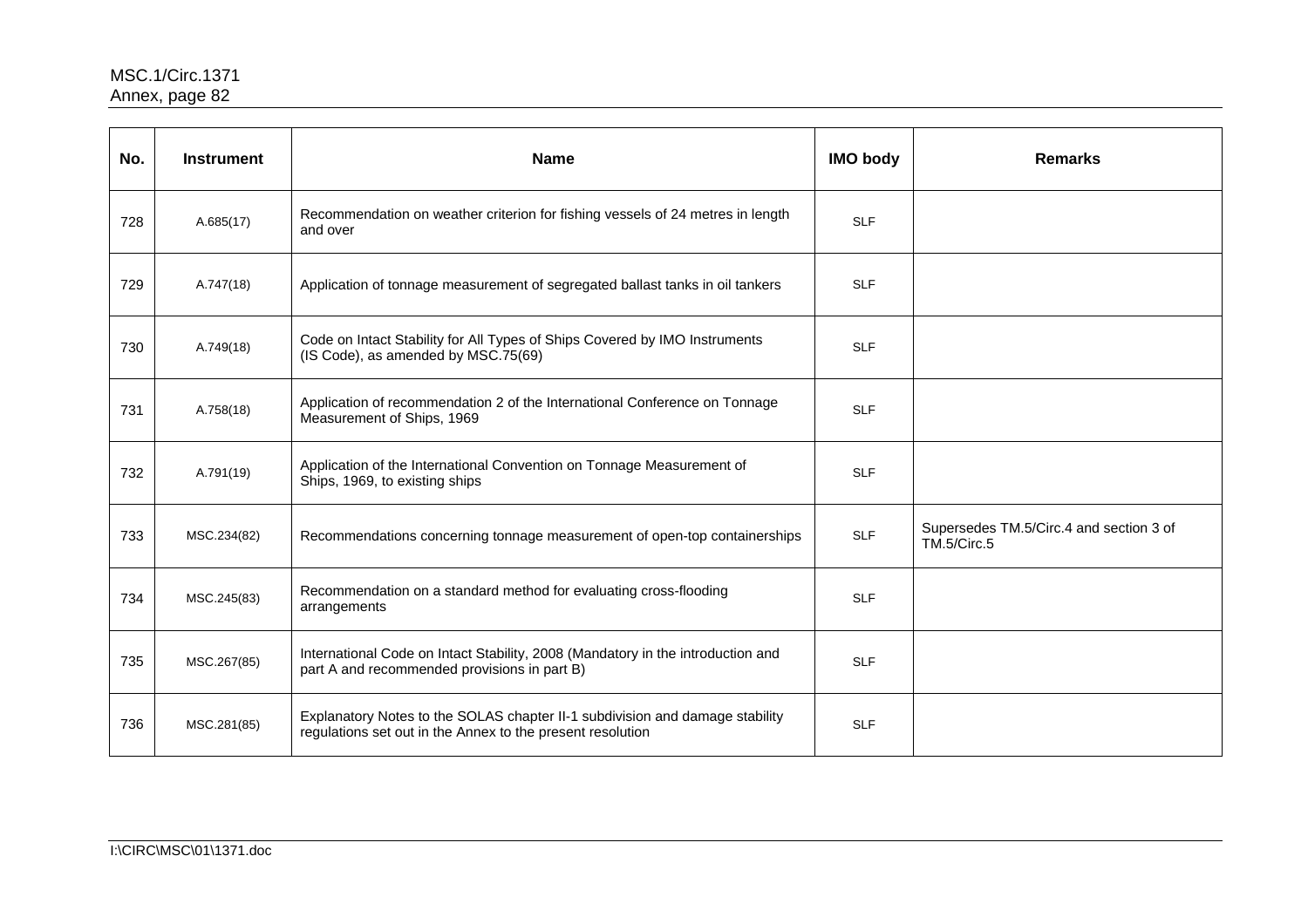| No. | <b>Instrument</b>       | <b>Name</b>                                                                                                                 | <b>IMO body</b> | <b>Remarks</b> |
|-----|-------------------------|-----------------------------------------------------------------------------------------------------------------------------|-----------------|----------------|
| 737 | FAO/ILO/IMO<br>Document | Code of safety for fishermen and fishing vessels, 2005                                                                      | <b>SLF</b>      |                |
| 738 | FAO/ILO/IMO<br>Document | Voluntary Guidelines for the design, construction and equipment of small fishing<br>vessels, 2005                           | <b>SLF</b>      |                |
| 739 | LL.3/Circ.19            | Forms of record of conditions of assignment of load lines                                                                   | <b>SLF</b>      |                |
| 740 | LL.3/Circ.55            | Revalidation of certificates                                                                                                | <b>SLF</b>      |                |
| 741 | LL.3/Circ.69            | Unified interpretations of the provisions of the 1966 LL Convention                                                         | <b>SLF</b>      |                |
| 742 | LL.3/Circ.77            | Unified interpretations of the provisions of the 1966 LL Convention                                                         | <b>SLF</b>      |                |
| 743 | LL.3/Circ.130           | Unified interpretations of the Convention                                                                                   | <b>SLF</b>      |                |
| 744 | LL.3/Circ.155           | Unified interpretations of the 1966 LL Convention                                                                           | <b>SLF</b>      |                |
| 745 | LL.3/Circ.162           | Unified interpretations of the International Convention on Load Lines, 1966, and<br>the 1988 LL Protocol and its amendments | <b>SLF</b>      |                |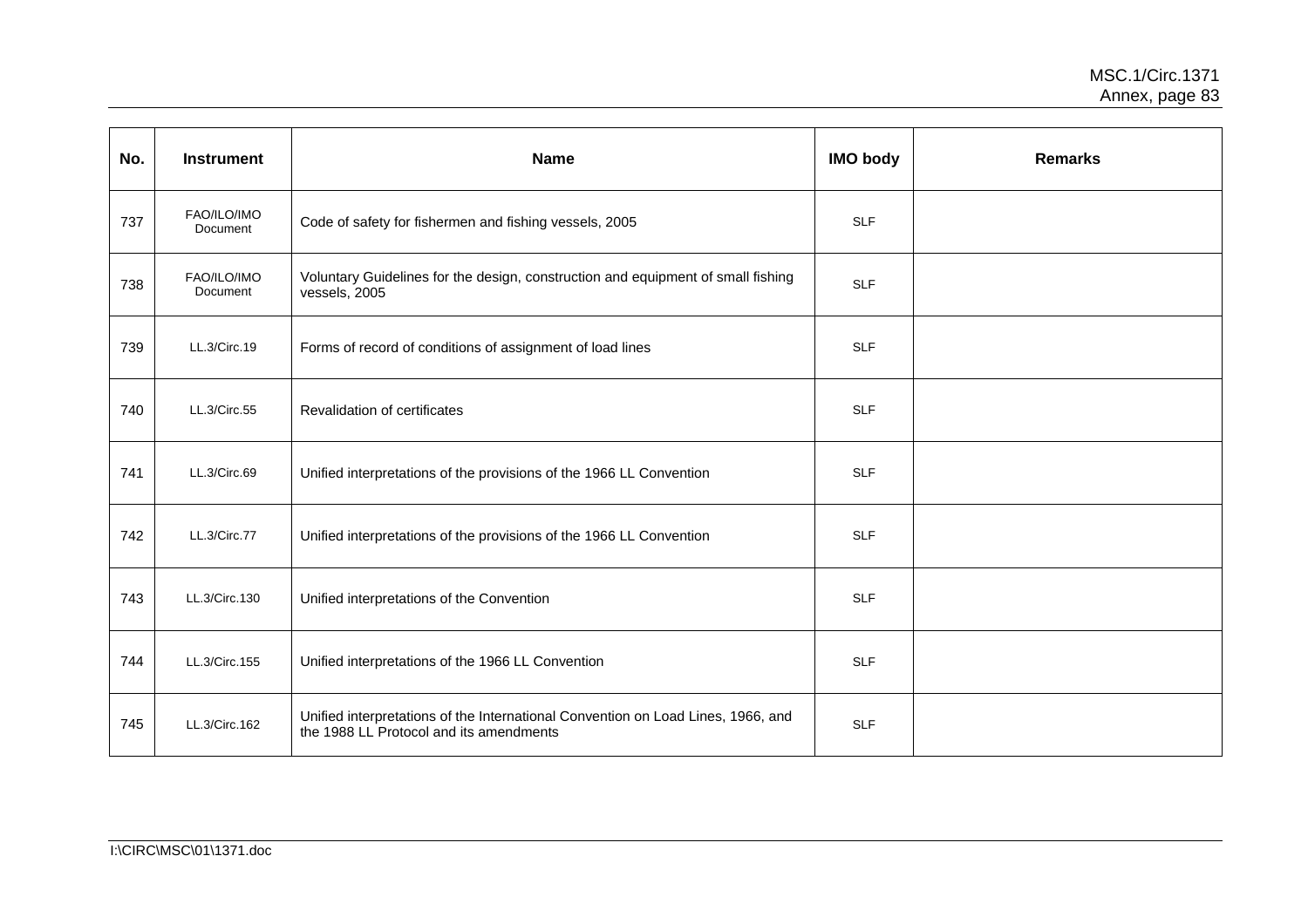| No. | <b>Instrument</b> | <b>Name</b>                                                                                                                                                                    | <b>IMO body</b> | <b>Remarks</b> |
|-----|-------------------|--------------------------------------------------------------------------------------------------------------------------------------------------------------------------------|-----------------|----------------|
| 746 | MSC.76(69)        | Extended application of the Explanatory Notes to the SOLAS regulations on<br>subdivision and damage stability of cargo ships of 100 metres in length and over                  | <b>SLF</b>      |                |
| 747 | MSC.141(76)       | Revised model test method under resolution 14 of the 1995 SOLAS Conference                                                                                                     | <b>SLF</b>      |                |
| 748 | MSC/Circ.153      | Regulation on subdivision and damage stability of passenger ships as equivalent<br>to part B of chapter II of the 1960 SOLAS Convention                                        | <b>SLF</b>      |                |
| 749 | MSC/Circ.250      | Explanatory note on regulations on subdivision and damage stability of passenger<br>ships                                                                                      | <b>SLF</b>      |                |
| 750 | MSC/Circ.408      | Protection of the crew of fishing vessels from water shipped on deck                                                                                                           | <b>SLF</b>      |                |
| 751 | MSC/Circ.434      | Guidelines for the preparation of information on the effect of flooding to be<br>provided to masters of dry cargo ships                                                        | <b>SLF</b>      |                |
| 752 | MSC/Circ.456      | Guidelines for the preparation of intact stability information                                                                                                                 | <b>SLF</b>      |                |
| 753 | MSC/Circ.525      | Guidance note on precautions to be taken by masters of ships of less than 100 m<br>in length engaged in the carriage of logs                                                   | <b>SLF</b>      |                |
| 754 | MSC/Circ.574      | The calculation procedure to assess the survivability characteristics of existing<br>ro-ro passenger ships when using a simplified method based upon resolution<br>A.265(VIII) | <b>SLF</b>      |                |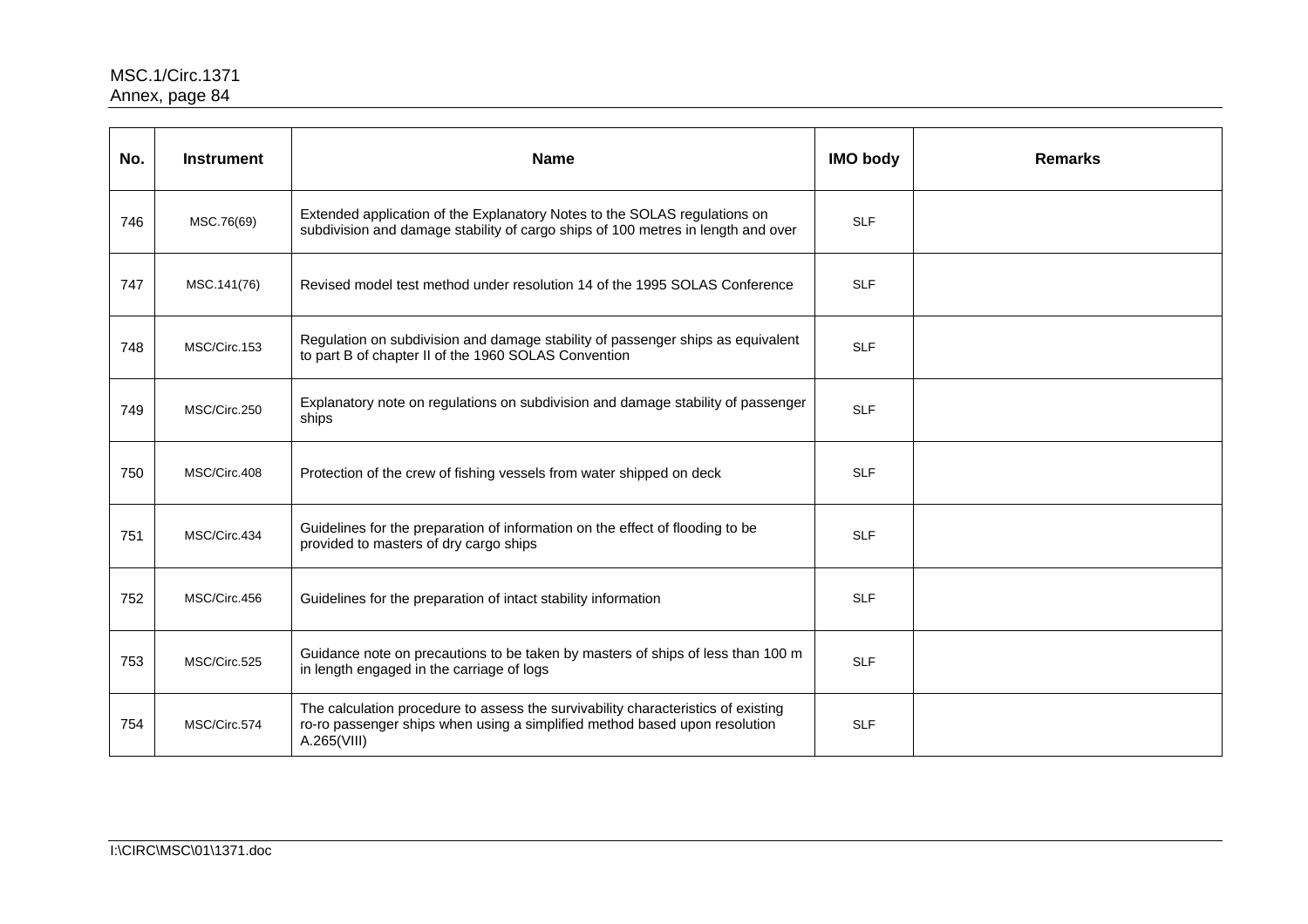| No. | <b>Instrument</b> | <b>Name</b>                                                                                                                                                                               | <b>IMO body</b> | <b>Remarks</b> |
|-----|-------------------|-------------------------------------------------------------------------------------------------------------------------------------------------------------------------------------------|-----------------|----------------|
| 755 | MSC/Circ.609      | Application of SOLAS amendments to ships constructed before the application<br>date of the amendments - Interpretation of regulation II-1/1.3 of the 1974 SOLAS<br>Convention, as amended | <b>SLF</b>      |                |
| 756 | MSC/Circ.649      | Interpretation of provisions of resolution MSC.26(60) and MSC/Circ.574                                                                                                                    | <b>SLF</b>      |                |
| 757 | MSC/Circ.651      | Interpretations of regulations of part B-1 of SOLAS chapter II-1                                                                                                                          | <b>SLF</b>      |                |
| 758 | MSC/Circ.652      | Application of the 1966 LL Convention to high-speed craft                                                                                                                                 | <b>SLF</b>      |                |
| 759 | MSC/Circ.688      | Interpretations of SOLAS regulation II-1/8.7.2                                                                                                                                            | <b>SLF</b>      |                |
| 760 | MSC/Circ.706      | Guidance on intact stability of existing tankers during liquid transfer operations                                                                                                        | <b>SLF</b>      |                |
| 761 | MSC/Circ.919      | Guidelines for damage control plans                                                                                                                                                       | <b>SLF</b>      |                |
| 762 | MSC/Circ.920      | Model loading stability manual                                                                                                                                                            | <b>SLF</b>      |                |
| 763 | MSC/Circ.995      | Advice on dangers of flooding of forward compartments                                                                                                                                     | <b>SLF</b>      |                |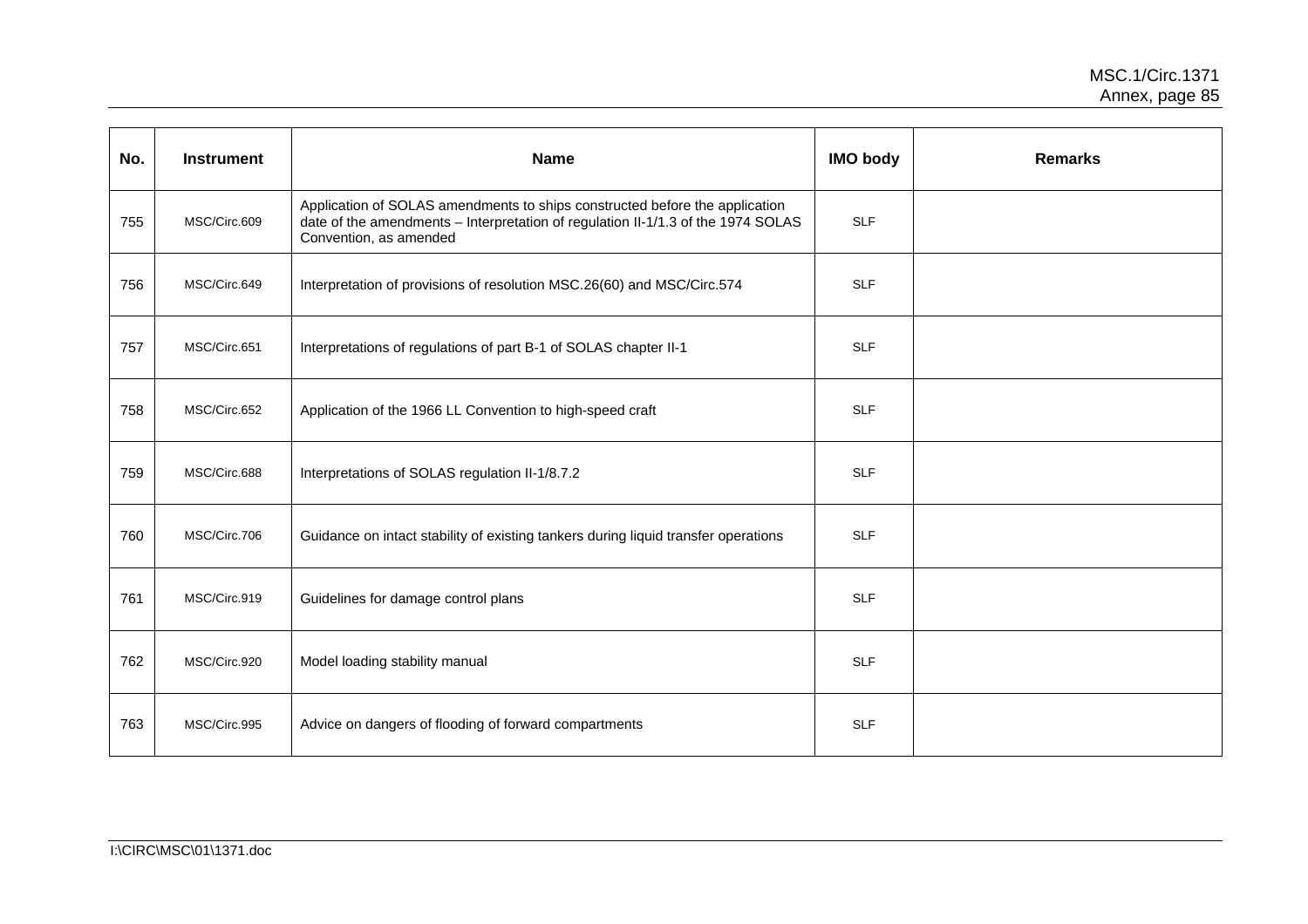| No. | <b>Instrument</b> | <b>Name</b>                                                                                                                    | <b>IMO body</b> | <b>Remarks</b>          |
|-----|-------------------|--------------------------------------------------------------------------------------------------------------------------------|-----------------|-------------------------|
| 764 | MSC/Circ.998      | IACS Unified Interpretation regarding timber deck cargo in the context of damage<br>stability requirements                     | <b>SLF</b>      |                         |
| 765 | MSC/Circ.1028     | Application of the International Convention on Load Lines, 1966 and the 1988<br>Protocol relating thereto, to High-Speed Craft | <b>SLF</b>      |                         |
| 766 | MSC/Circ.1087     | Guidelines for partially weathertight hatchway covers on board containerships                                                  | SLF/DSC/FP      |                         |
| 767 | MSC/Circ.1158     | Unified interpretation of SOLAS chapter II-1                                                                                   | <b>SLF</b>      |                         |
| 768 | MSC/Circ.1159     | Guidelines on the provision of stability-related information for bulk carriers                                                 | <b>SLF</b>      |                         |
| 769 | MSC.1/Circ.1200   | Interim Guidelines for alternative assessment of the weather criterion                                                         | <b>SLF</b>      |                         |
| 770 | MSC.1/Circ.1226   | Interim Explanatory Notes to the SOLAS chapter II-1 subdivision and damage<br>stability regulations                            | <b>SLF</b>      |                         |
| 771 | MSC.1/Circ.1227   | Explanatory Notes to the Interim Guidelines for alternative assessment of the<br>weather criterion                             | <b>SLF</b>      |                         |
| 772 | MSC.1/Circ.1228   | Revised Guidance to the master for avoiding dangerous situations in adverse<br>weather and sea conditions                      | <b>SLF</b>      | Supersedes MSC/Circ.707 |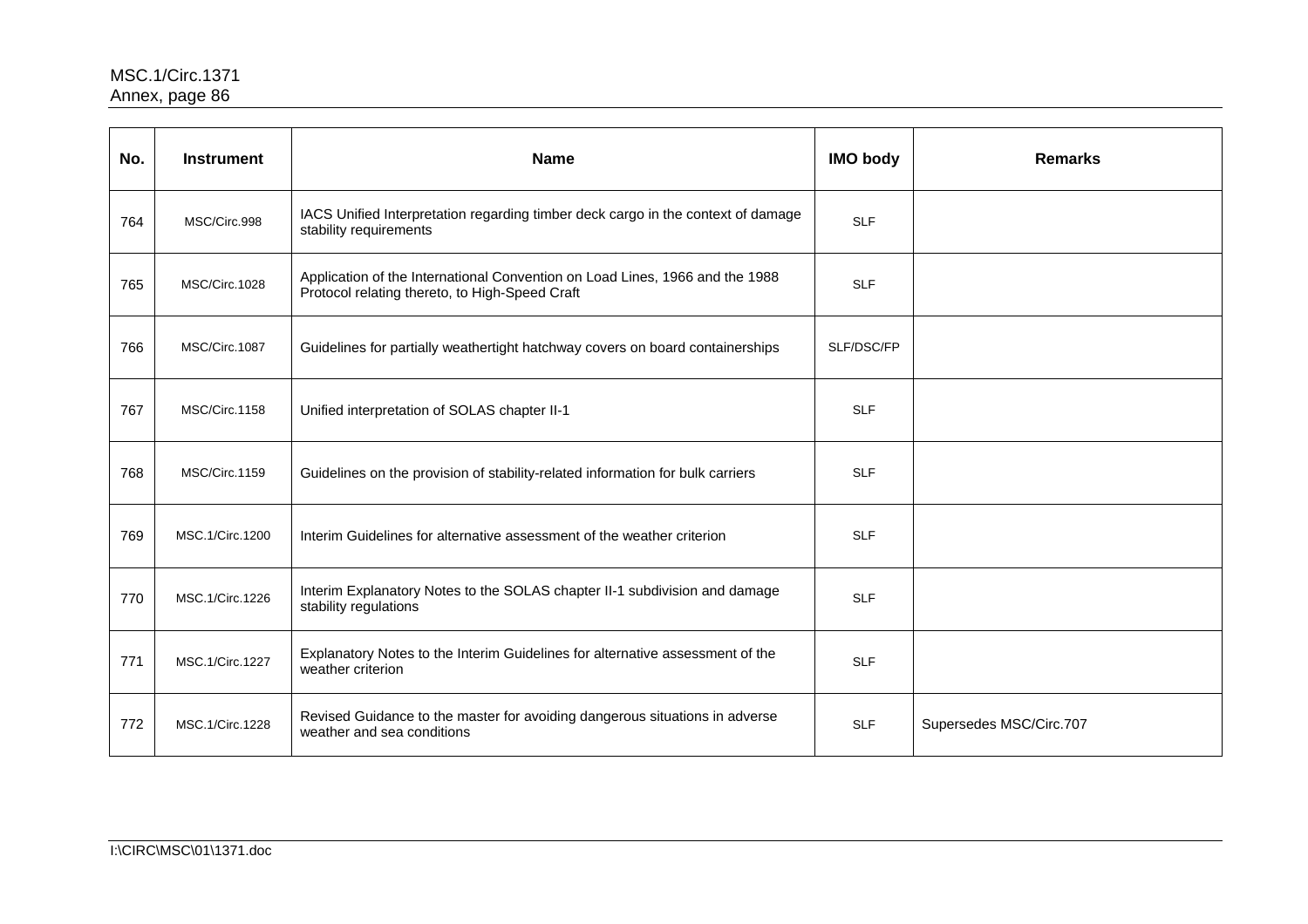| No. | <b>Instrument</b> | <b>Name</b>                                                                                                                                                                                                        | <b>IMO body</b> | <b>Remarks</b>          |
|-----|-------------------|--------------------------------------------------------------------------------------------------------------------------------------------------------------------------------------------------------------------|-----------------|-------------------------|
| 773 | MSC.1/Circ.1229   | Guidelines for the approval of stability instruments                                                                                                                                                               | <b>SLF</b>      |                         |
| 774 | MSC.1/Circ.1245   | Guidelines for damage control plans and information to the master                                                                                                                                                  | <b>SLF</b>      |                         |
| 775 | MSC.1/Circ.1246   | Interpretation of alterations and modifications of a major character                                                                                                                                               | <b>SLF</b>      | Supersedes MSC/Circ.650 |
| 776 | MSC.1/Circ.1281   | Explanatory Notes to the International Code on Intact Stability, 2008                                                                                                                                              | <b>SLF</b>      |                         |
| 777 | MSC.1/Circ.1291   | Guidelines for flooding detection systems on passenger ships                                                                                                                                                       | <b>SLF</b>      |                         |
| 778 | TM.5/Circ.5       | Interpretations of the provisions of the International Convention on Tonnage<br>Measurement of Ships, 1969, as amended by MSC.234(82)                                                                              | <b>SLF</b>      |                         |
| 779 | A.130(V)          | Recommendation on pilot ladders on fishing vessels and vessels of less<br>than 500 gross tonnage                                                                                                                   | SLF/NAV         |                         |
| 780 | A.540(13)         | Tonnage measurement of certain ships relevant to the International Convention<br>on Standards of Training, Certification and Watchkeeping for Seafarers, 1978                                                      | SLF/STW         |                         |
| 781 | MSC/Circ.541      | Guidance Notes on the integrity of flooding boundaries above the bulkhead deck<br>of passenger ships for proper application of regulations II-1/8 and 20,<br>paragraph 1, of the 1974 SOLAS Convention, as amended | SLF/DE          |                         |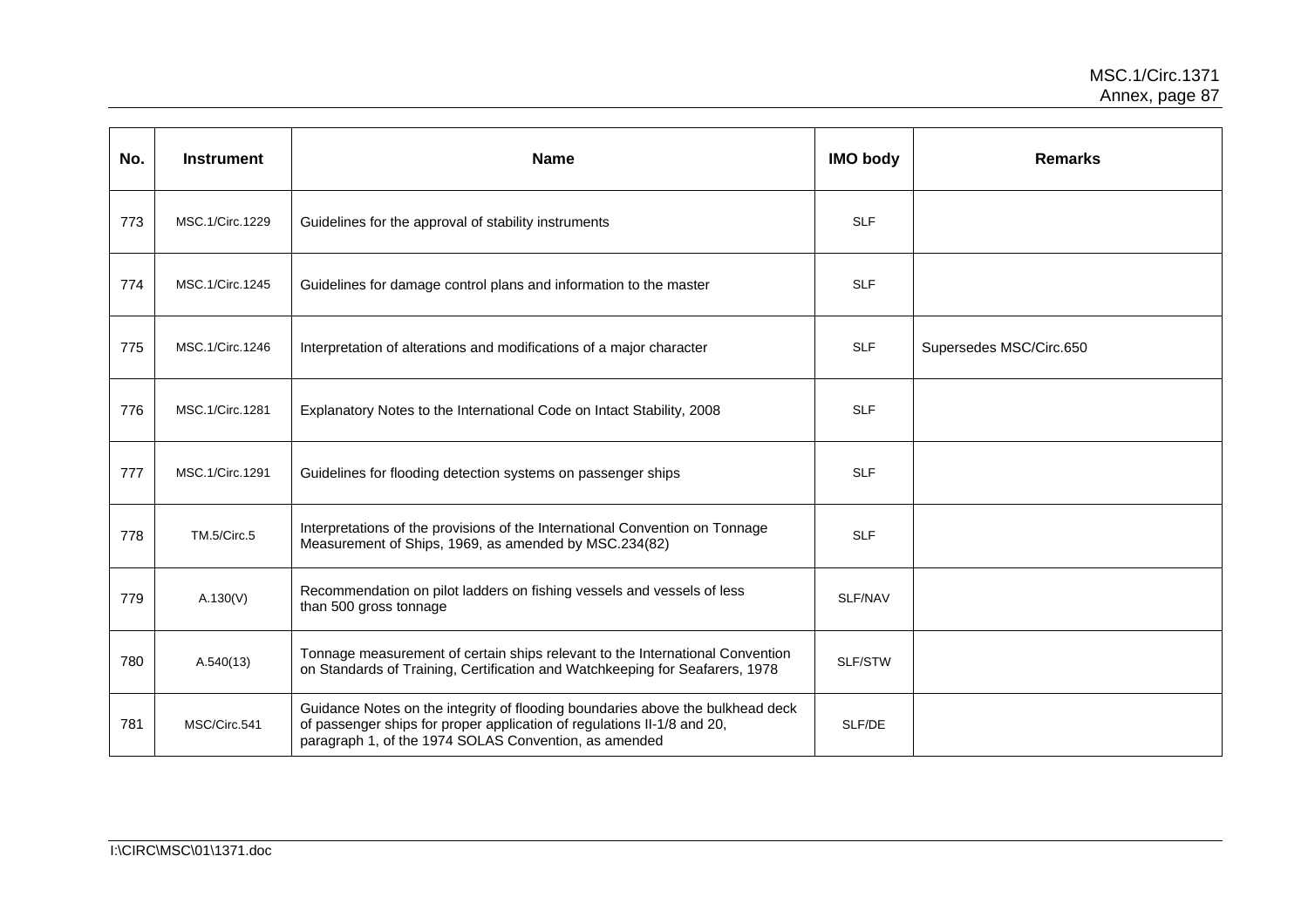| No. | <b>Instrument</b> | <b>Name</b>                                                                                                | <b>IMO body</b> | <b>Remarks</b> |
|-----|-------------------|------------------------------------------------------------------------------------------------------------|-----------------|----------------|
| 782 | MSC/Circ.572      | Marking and identification of fishing vessels                                                              | SLF/FSI         |                |
| 783 | MSC/Circ.734      | Interpretations of phrases on human performance criteria contained in SOLAS<br>chapter II-1                | SLF/STW         |                |
| 784 | MSC/Circ.792      | Interpretation of the application of resolution A.747(18)                                                  | SLF/BLG         |                |
| 785 | MSC/Circ.806      | Guidance on safety aspects of ballast water exchange at sea                                                | SLF/DE          |                |
| 786 | MSC/Circ.836      | Recommendation on loading instruments                                                                      | SLF/DE          |                |
| 787 | MSC/Circ.854      | Guidelines for shipboard loading and stability computer programs                                           | SLF/DE          |                |
| 788 | MSC/Circ.855      | Interpretation of the position of the forward perpendicular for the purpose of<br>SOLAS regulation II-1/10 | SLF/DE          |                |
| 789 | MSC/Circ.1145     | Precautionary advice to Masters when undertaking ballast water exchange<br>operations                      | SLF/DE          |                |
| 790 | MSC/Circ.1178     | Unified interpretations of SOLAS regulations XII/4.2 and XII/5.2                                           | SLF/DE          |                |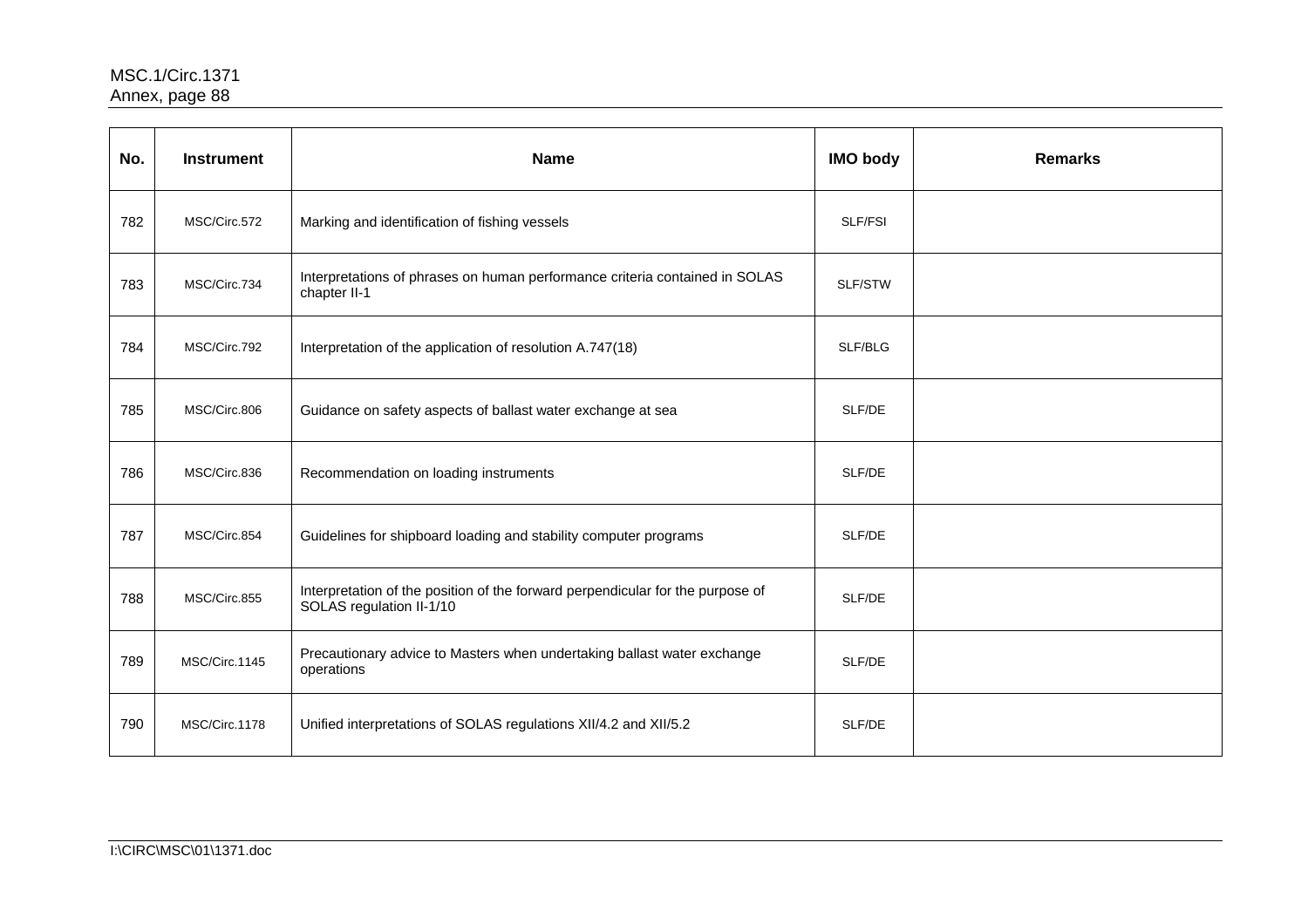| No. | <b>Instrument</b> | <b>Name</b>                                                                                                                 | <b>IMO body</b> | <b>Remarks</b> |
|-----|-------------------|-----------------------------------------------------------------------------------------------------------------------------|-----------------|----------------|
| 791 | A.443(XI)         | Decisions of the shipmaster with regard to maritime safety and marine<br>environment protection                             | <b>STW</b>      |                |
| 792 | A.772(18)         | Fatigue factors in manning and safety                                                                                       | <b>STW</b>      |                |
| 793 | A.865(20)         | Minimum training requirements for personnel nominated to assist passengers in<br>emergency situations on passenger ships    | <b>STW</b>      |                |
| 794 | A.891(21)         | Recommendations on training of personnel on Mobile Offshore Units (MOUs)                                                    | <b>STW</b>      |                |
| 795 | A.892(21)         | Unlawful practices associated with certificates of competency and endorsements                                              | <b>STW</b>      |                |
| 796 | A.930(22)         | Guidelines on provision of financial security in case of abandonment of seafarers                                           | <b>STW</b>      |                |
| 797 | A.931(22)         | Guidelines on shipowners' responsibilities in respect of contractual claims for<br>personal injury to or death of seafarers | <b>STW</b>      |                |
| 798 | A.947(23)         | Human element vision, principles and goals for the Organization                                                             | <b>STW</b>      |                |
| 799 | MSC/Circ.795      | Clarification of regulations II/1, II/2, II/3 and II/4 of the STCW-F Convention                                             | <b>STW</b>      |                |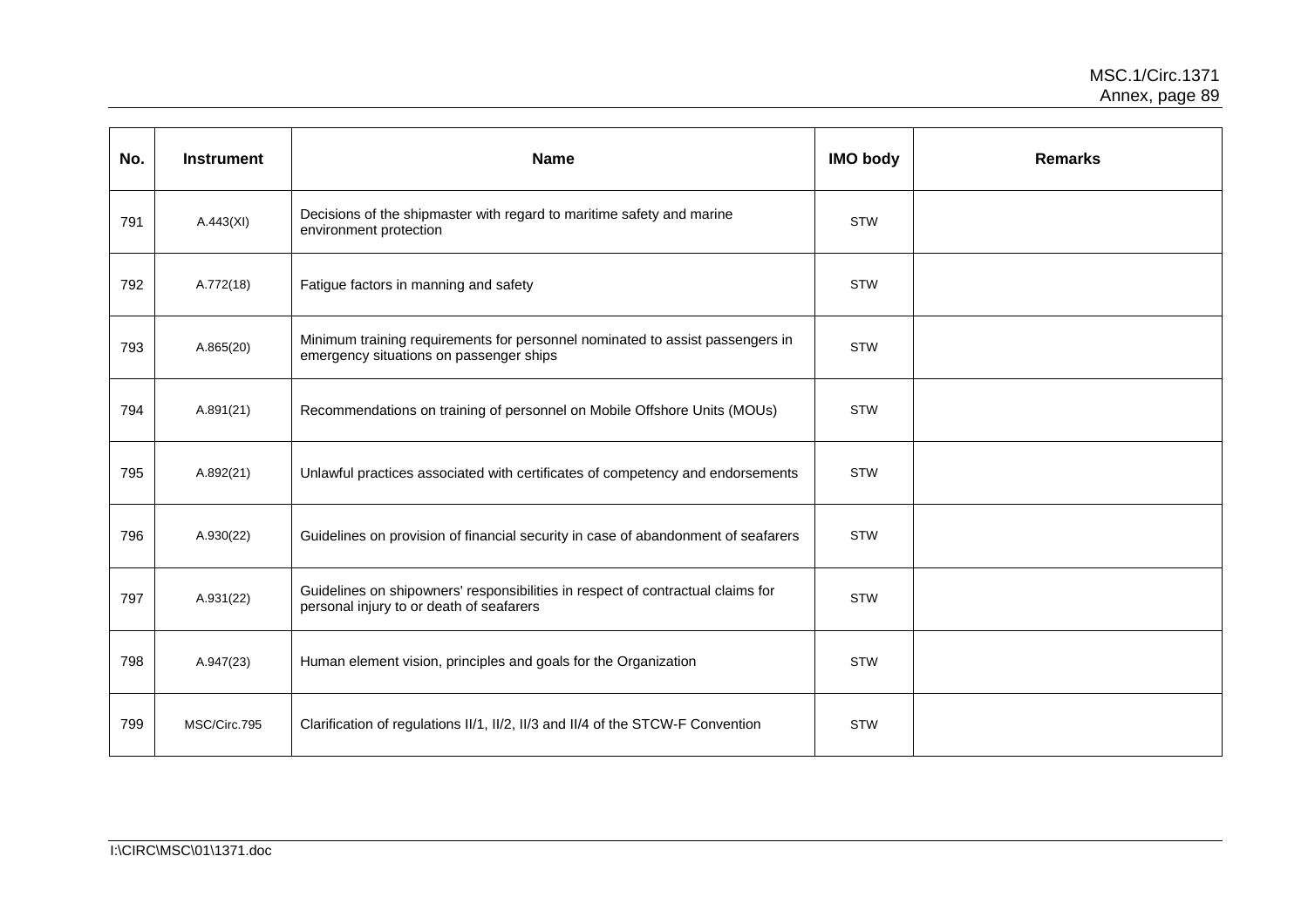| No. | <b>Instrument</b> | <b>Name</b>                                                                                                                             | <b>IMO body</b> | <b>Remarks</b> |
|-----|-------------------|-----------------------------------------------------------------------------------------------------------------------------------------|-----------------|----------------|
| 800 | MSC/Circ.853      | Guidance on shipboard assessments of proficiency                                                                                        | <b>STW</b>      |                |
| 801 | MSC/Circ.950      | Guidance on arrangements between parties to allow for recognition of certificates<br>under STCW regulation I/10                         | <b>STW</b>      |                |
| 802 | MSC/Circ.951      | Officer in charge of engineering watch and engineering watchkeeping provisions                                                          | <b>STW</b>      |                |
| 803 | MSC/Circ.979      | Preparation of reports pursuant to STCW regulation I/7, paragraph 2                                                                     | <b>STW</b>      |                |
| 804 | MSC/Circ.997      | Guidance on the preparation and review of independent evaluations required by<br>STCW regulation I/8 and section A-I/7 of the STCW Code | <b>STW</b>      |                |
| 805 | MSC/Circ.1014     | Guidance on fatigue mitigation and management                                                                                           | <b>STW</b>      |                |
| 806 | MSC.1/Circ.1208   | Promoting and verifying continued familiarization of GMDSS operators on board<br>ships                                                  | <b>STW</b>      |                |
| 807 | MSC.1/Circ.1235   | Guidelines on security-related training and familiarization training for shipboard<br>personnel                                         | <b>STW</b>      |                |
| 808 | MSC-MEPC.7/Circ.1 | Checklist for considering human element issues by IMO bodies                                                                            | <b>STW</b>      |                |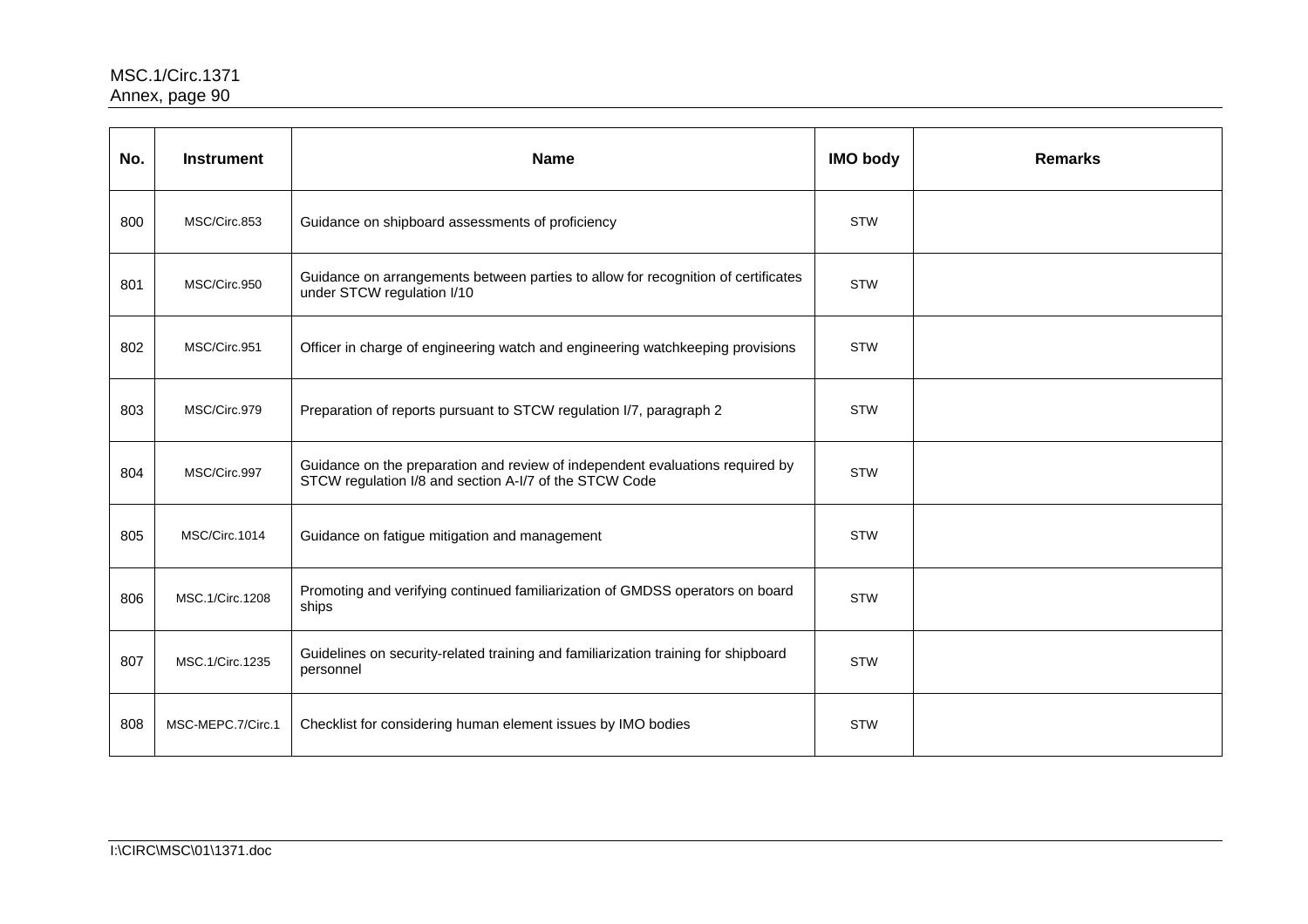| No. | <b>Instrument</b> | <b>Name</b>                                                                                                                                                                                                         | <b>IMO body</b> | <b>Remarks</b> |
|-----|-------------------|---------------------------------------------------------------------------------------------------------------------------------------------------------------------------------------------------------------------|-----------------|----------------|
| 809 | STCW.6/Circ.3     | Guidance on prevention of drug and alcohol abuse                                                                                                                                                                    | <b>STW</b>      |                |
| 810 | STCW.6/Circ.4     | Guidance regarding additional training for masters and chief mates of large ships<br>and ships with unusual manoeuvring characteristics                                                                             | <b>STW</b>      |                |
| 811 | STCW.6/Circ.5     | Amendments to Part B of the Seafarers Training, Certification and Watchkeeping<br>(STCW) Code                                                                                                                       | <b>STW</b>      |                |
| 812 | STCW.6/Circ.6     | Amendments to Part B of the Seafarers Training, Certification and Watchkeeping<br>(STCW) Code                                                                                                                       | <b>STW</b>      |                |
| 813 | STCW.6/Circ.7     | Amendments to Part B of the Seafarers' Training, Certification and Watchkeeping<br>(STCW) Code                                                                                                                      | <b>STW</b>      |                |
| 814 | STCW.6/Circ.8     | International Convention on Standards of Training, Certification and<br>Watchkeeping for Seafarers, 1978, as amended                                                                                                | <b>STW</b>      |                |
| 815 | STCW.6/Circ.10    | Amendments to part B of the Seafarers' Training, Certification and Watchkeeping<br>Code related to guidance on familiarization and training for seafarers serving on<br>board ships fitted with free-fall lifeboats | <b>STW</b>      |                |
| 816 | STCW.6/Circ.11    | Amendments to part B of the STCW Code relating to the certificate of proficiency<br>for ship security officer                                                                                                       | <b>STW</b>      |                |
| 817 | STCW.7/Circ.7     | Clarification of regulations I/6 and I/7 of the STCW Convention                                                                                                                                                     | <b>STW</b>      |                |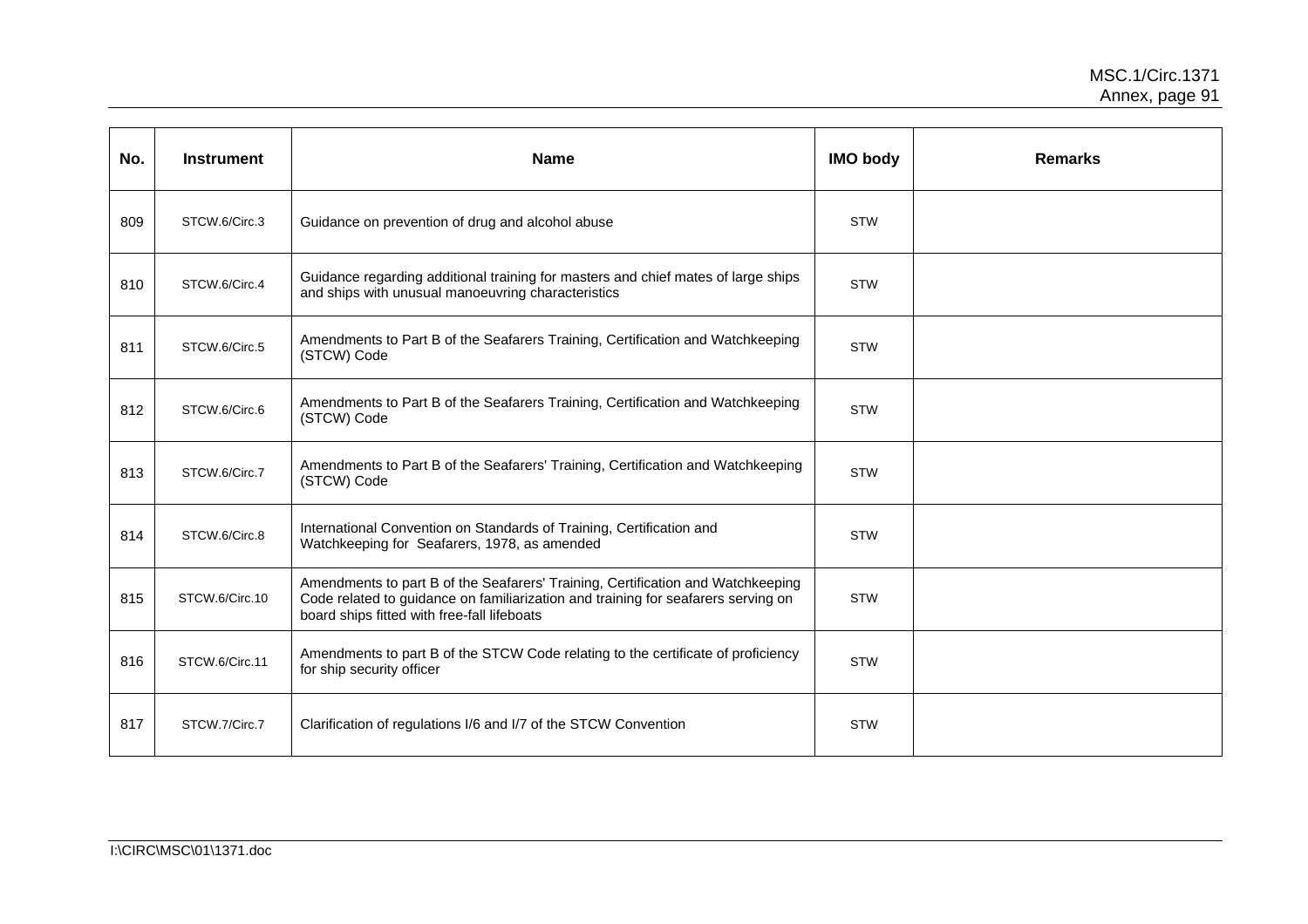| No. | <b>Instrument</b>          | <b>Name</b>                                                                                                                                                                                                             | <b>IMO body</b> | <b>Remarks</b> |
|-----|----------------------------|-------------------------------------------------------------------------------------------------------------------------------------------------------------------------------------------------------------------------|-----------------|----------------|
| 818 | STCW.7/Circ.8              | Applications of provisions of the 1978 STCW Convention to Mobile Offshore Units<br>(MOUs)                                                                                                                               | <b>STW</b>      |                |
| 819 | STCW.7/Circ.10             | Interim guidance on training and assessment in the operational use of electronic<br>chart display and information system (ECDIS) simulators                                                                             | <b>STW</b>      |                |
| 820 | STCW.7/Circ.11             | Guidance to STCW parties on the application of the standard marine<br>communication phrases as required by section A-II/1 of the STCW Code                                                                              | <b>STW</b>      |                |
| 821 | STCW.7/Circ.12             | Advice for port State control officers and recognized organizations on action to be<br>taken in cases where not all seafarers carry certificates and endorsements<br>meeting STCW 95 requirements after 1 February 2002 | <b>STW</b>      |                |
| 822 | STCW.7/Circ.13             | Issues to be considered when integrated computer-based technologies into<br>training and assessment of seafarers                                                                                                        | <b>STW</b>      |                |
| 823 | STCW.7/Circ.14             | Guidance for masters on keeping a safe anchor watch                                                                                                                                                                     | <b>STW</b>      |                |
| 824 | STCW.7/Circ.15             | Minimum data to be included in documentary evidence of training leading to the<br>award of a certificate of competency                                                                                                  | <b>STW</b>      |                |
| 825 | STCW.8/Circ.1<br>and Rev.1 | National authorities maintaining registers of STCW Convention certificates and<br>endorsements                                                                                                                          | <b>STW</b>      |                |
| 826 | A.539(13)                  | Certification of skippers and officers in charge of a navigational watch on fishing<br>vessels of 24 metres in length and over                                                                                          | STW/SLF         |                |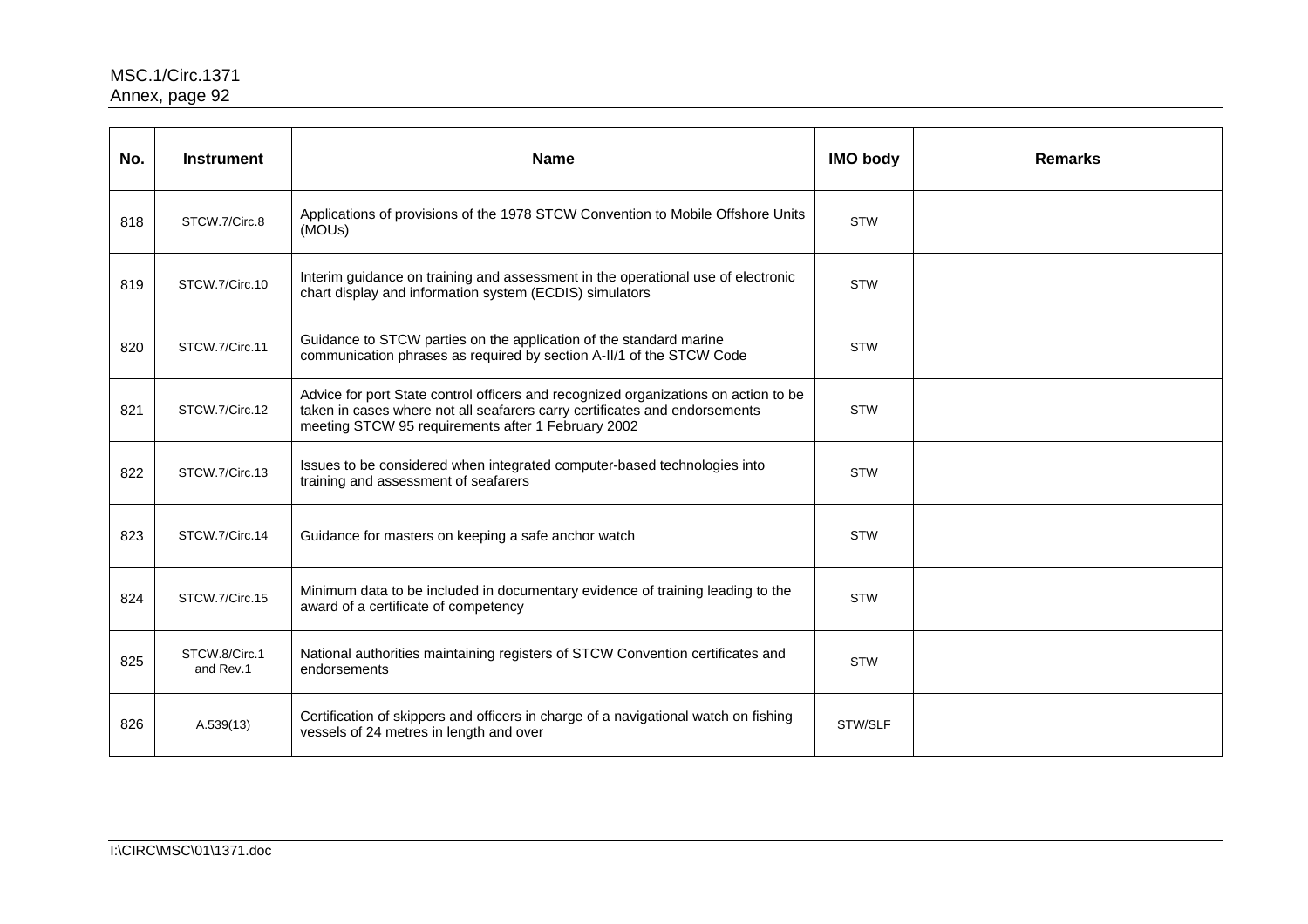| No. | <b>Instrument</b> | <b>Name</b>                                                                                                                                                                                     | <b>IMO body</b>           | <b>Remarks</b>                                                              |
|-----|-------------------|-------------------------------------------------------------------------------------------------------------------------------------------------------------------------------------------------|---------------------------|-----------------------------------------------------------------------------|
| 827 | A.576(14)         | Standards for skippers and officers in charge of a navigational watch on fishing<br>vessels of less than 24 metres in length operating in unlimited and limited waters                          | STW/SLF                   |                                                                             |
| 828 | A.622(15)         | Basic principles to be observed in keeping an engineering watch on board fishing<br>vessels                                                                                                     | STW/SLF                   |                                                                             |
| 829 | A.623(15)         | Minimum requirements for certification of chief engineer officers and second<br>engineer officers of fishing vessels powered by main propulsion machinery of 750<br>kW propulsion power or more | STW/SLF                   |                                                                             |
| 830 | A.866(20)         | Guidance to ships crews and terminal personnel for bulk carrier inspections                                                                                                                     | STW/DSC                   |                                                                             |
| 831 | A.918(22)         | IMO standard marine communication phrases                                                                                                                                                       | STW/NAV/<br><b>COMSAR</b> | 1) Revokes A.380(X))<br>2) A.488(XII) and MSC.Circ.794 overtaken by<br>time |
| 832 | A.890(21)         | Principles of safe manning, as amended by resolution A.955(23)                                                                                                                                  | STW/MSC                   |                                                                             |
| 833 | MSC/Circ.738      | Guidelines for dynamic positioning system (DP) operator training                                                                                                                                | STW/NAV                   |                                                                             |
| 834 | MSC.1/Circ.738    | Guidelines for dynamic positioning system (DP) operator training                                                                                                                                | STW/NAV                   |                                                                             |
| 835 | MSC/Circ.900      | Fraudulent certificates of competency                                                                                                                                                           | STW/FSI                   |                                                                             |